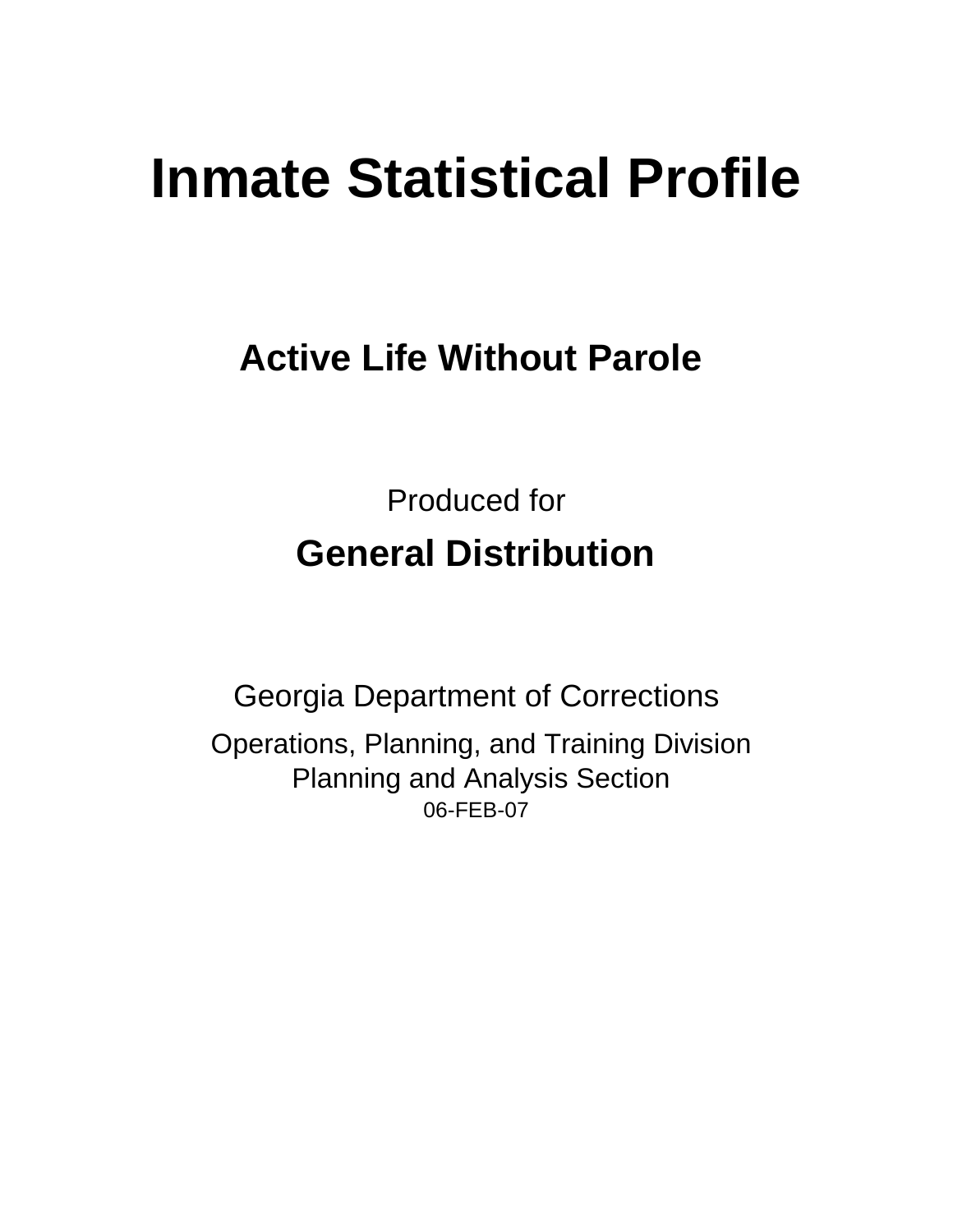**Contents** 

**Active Life Without Parole** 

Produced for **General Distribution**

# Table of Contents

| <b>Demographic information</b>                                       |
|----------------------------------------------------------------------|
| 5 Current age, broken out in ten year age groups                     |
| 6 Race group                                                         |
| 7 Hispanic Origin                                                    |
| 8 Marital status, self-reported at entry to prison                   |
| 9 Number of children, self-reported at entry to prison               |
| 10 Religious affiliation, self-reported at entry to prison           |
| 11 Home county - self-reported at entry to prison                    |
| 14 Socioeconomic class, self-reported at entry to prison             |
| 15 Environment to age 16, self-reported at entry to prison           |
| 16 Guardian status to age 16, self-reported at entry to prison       |
| 17 Employment status before prison, self-reported at entry to prison |
| 18 Age at admission                                                  |
| 20 Age at release                                                    |
| 21 Height, measured at entry to prison                               |
| 22 Weight, measured at entry to prison                               |
| 23 Military service                                                  |
| <b>Correctional information</b>                                      |
| 24 Type of admission to prison                                       |
| 25 Current / last security status                                    |
| 26 Current / last institution type                                   |
| 27 Institution type - transitional centers                           |
| 28 Institution type - mental hospitals                               |
| 29 Institution type - county prisons                                 |
| 30 Institution type - state prisons                                  |
| 31 Institution type - private prisons                                |
| 32 Institution type - prison annexes                                 |
| 33 Institution type - inmate boot camp                               |
| 34 Number of disciplinary reports                                    |
| 35 Number of transfers                                               |
| 36 Number of escapes                                                 |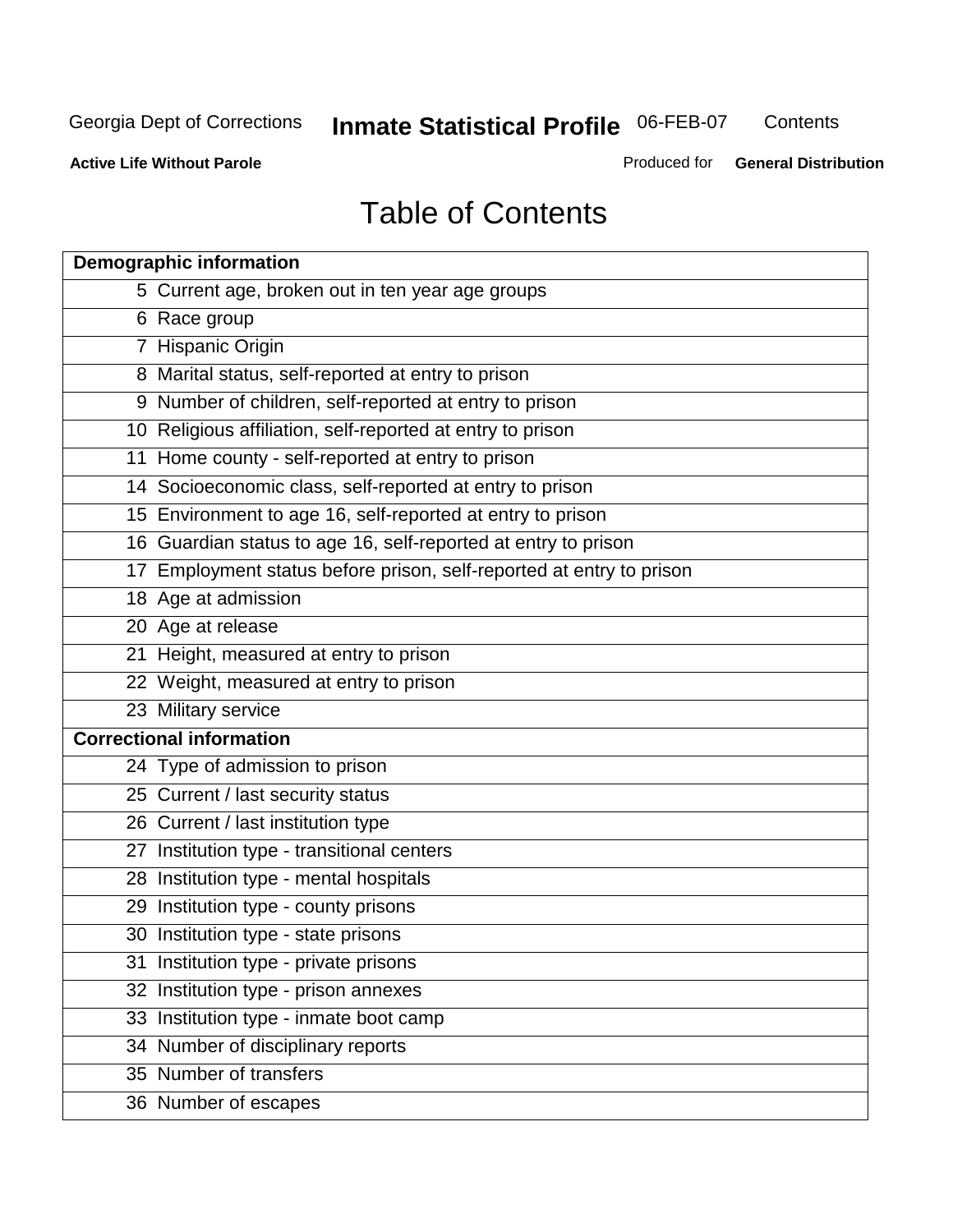**Contents** 

**Active Life Without Parole** 

Produced for **General Distribution**

# Table of Contents

| <b>Correctional information</b>                                  |
|------------------------------------------------------------------|
| 37 Probable future release type                                  |
| 38 Actual release type                                           |
| 39 Time served in current (or last) institution                  |
| Educational, psychological and physical information              |
| 40 Highest grade level attained                                  |
| 41 Culture fair IQ scores                                        |
| 42 Wide Range Achievement Test (WRAT) reading score              |
| 43 Wide Range Achievement Test (WRAT) math score                 |
| 44 Wide Range Achievement Test (WRAT) spelling score             |
| 45 Scope of substance abuse - summary                            |
| 46 Scope of substance abuse - detail                             |
| 47 Current / last mental health treatment level                  |
| 48 PULHESDWIT medical scale - 'P' overall condition ('P'hysical) |
| 49 PULHESDWIT medical scale - 'U' upper body                     |
| 50 PULHESDWIT medical scale - 'L' lower body                     |
| 51 PULHESDWIT medical scale - 'H' hearing                        |
| 52 PULHESDWIT medical scale - 'E' vision                         |
| 53 PULHESDWIT medical scale -'S' psychiatric                     |
| 54 PULHESDWIT medical scale - 'D' dental                         |
| 55 PULHESDWIT medical scale - 'W' work ability                   |
| 56 PULHESDWIT medical scale - 'I' impairment                     |
| 57 PULHESDWIT medical scale - 'T' transportability               |
| 58 Criminality in family, self-reported                          |
| 59 Alcoholism in family, self-reported                           |
| 60 Drug abuse in family, self-reported                           |
| 61 Subjected to frequent beatings, self-reported                 |
| 62 Father absent during inmate's childhood                       |
| 63 Mother absent during inmate's childhood                       |
| <b>Crimes and criminal history information</b>                   |
| 64 Number of prior Georgia incarcerations                        |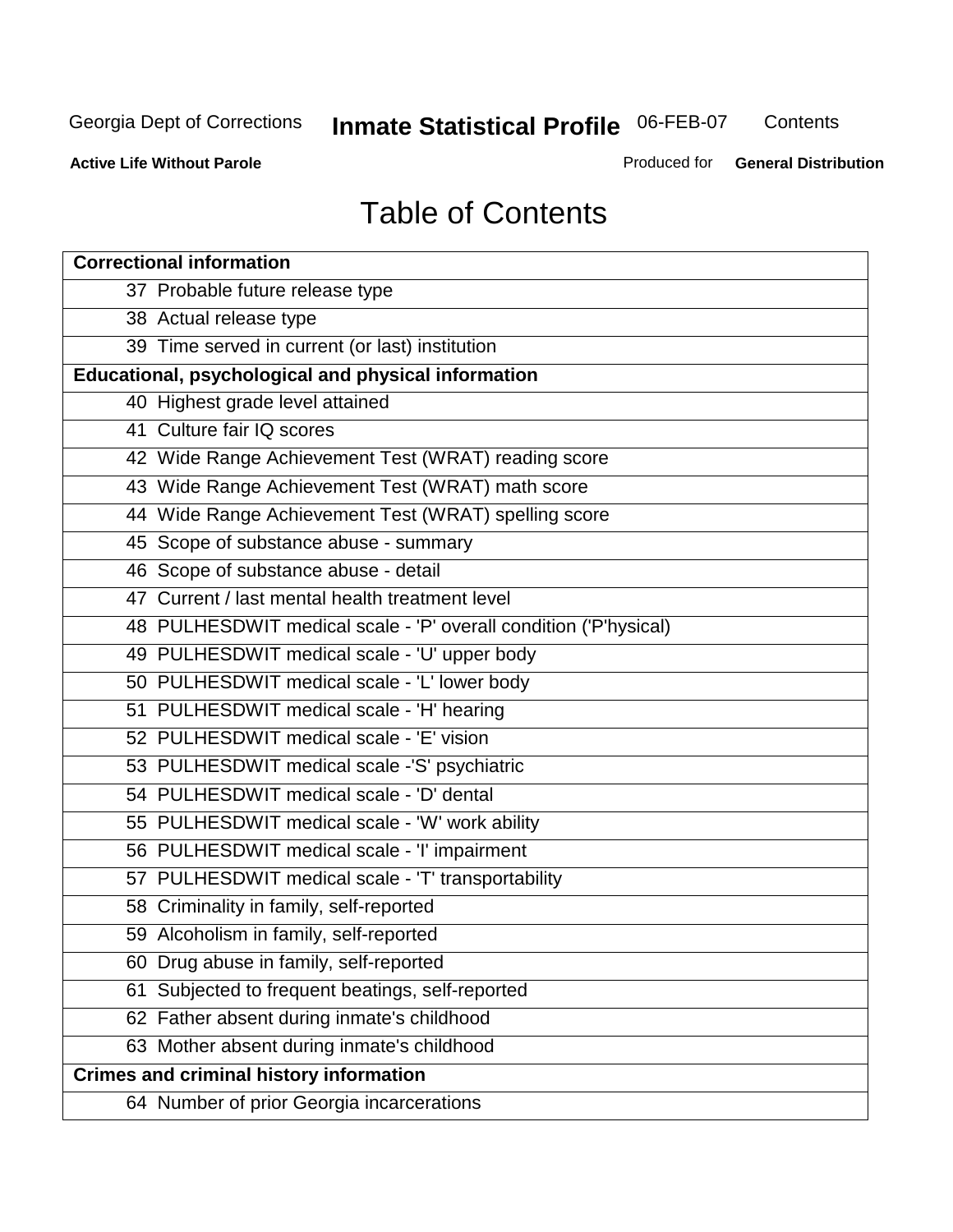**Contents** 

**Active Life Without Parole** 

Produced for **General Distribution**

# Table of Contents

| <b>Crimes and criminal history information</b>                 |
|----------------------------------------------------------------|
| 65 Prison sentence in years                                    |
| 66 Primary offense, broken out into felonies vs misdemeanors   |
| 67 Primary offense, broken out into six broad crime categories |
| 68 Primary offense, detailed offense code                      |
| 69 County of conviction of primary offense                     |
| 72 Circuit of conviction of primary offense                    |
| 74 Years served (jail + prison) in this incarceration          |
| <b>Medical information</b>                                     |
| 75 Results of most recent HIV test                             |
| 76 Results of most recent tuberculosis test                    |
| 77 Results of most recent syphilis test                        |
| 78 Results of most recent Hepatitis-C test                     |
| 79 Results of most recent pregnancy test                       |
| 80 Results of most recent diabetes test                        |
| 81 Results of most recent hypertension test                    |
| 82 Results of most recent asthma test                          |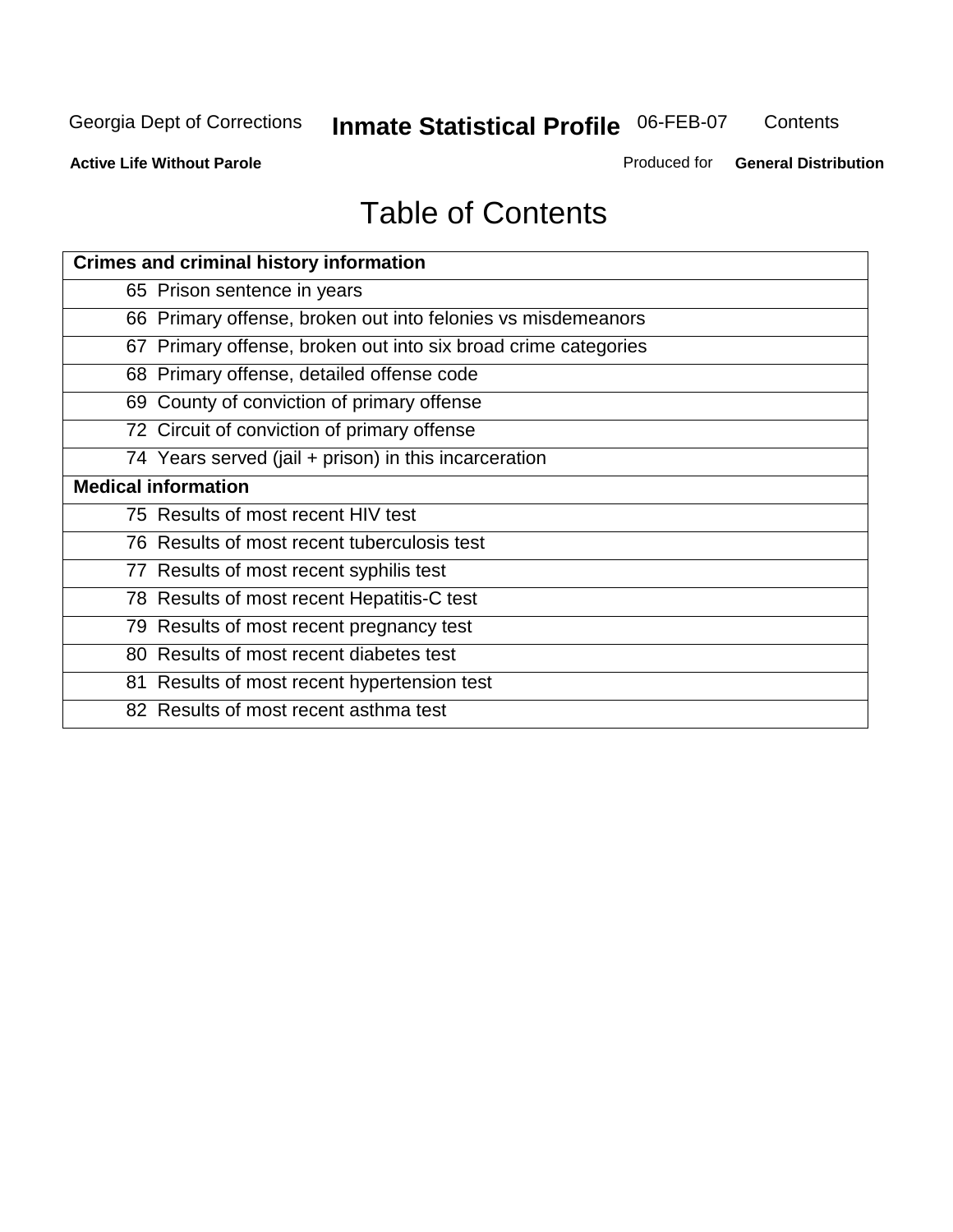#### **Active Life Without Parole**

#### Produced for **General Distribution**

#### Current age, broken out in ten-year age groups

|                       |              | <b>Male</b> |         |              | <b>Female</b> |       |                 | <b>Total</b> |
|-----------------------|--------------|-------------|---------|--------------|---------------|-------|-----------------|--------------|
| <b>Current Age</b>    | <b>Count</b> | Col %       | Row %   | <b>Count</b> | Col %         | Row % | <b>Total</b>    | Col %        |
| <b>Twenties</b>       | 73           | 16.48%      | 98.65%  |              | 16.67%        | 1.35% | 74 I            | 16.48%       |
| <b>Thirties</b>       | 163          | 36.79%      | 99.39%  |              | 16.67%        | 0.61% |                 | 164 36.53%   |
| <b>Forties</b>        | 135          | $30.47\%$   | 97.83%  | 3            | 50.00%        | 2.17% |                 | 138 30.73%   |
| <b>Fifties</b>        | 54           | 12.19%      | 98.18%  |              | 16.67%        | 1.82% |                 | 55 12.25%    |
| <b>Sixties</b>        | 13           | 2.93%       | 100.00% |              |               |       | 13 <sub>1</sub> | 2.90%        |
| Seventy +             | 5            | 1.13%       | 100.00% |              |               |       | 5               | 1.11%        |
| <b>Total Reported</b> | 443          | 100%        | 98.66%  | 6            | 100%          | 1.34% | 449             | 100%         |

| <b>Not Reported</b>              |     |     |
|----------------------------------|-----|-----|
| <b>Total</b><br>$\mathbf{v}$ and | 443 | 449 |

| Mean (average)       | 40.84 | 40.33 | 40.83 |
|----------------------|-------|-------|-------|
| Median (middle)      | 39    | 43.5  | 40    |
| Mode (most frequent) | 38    |       | 38    |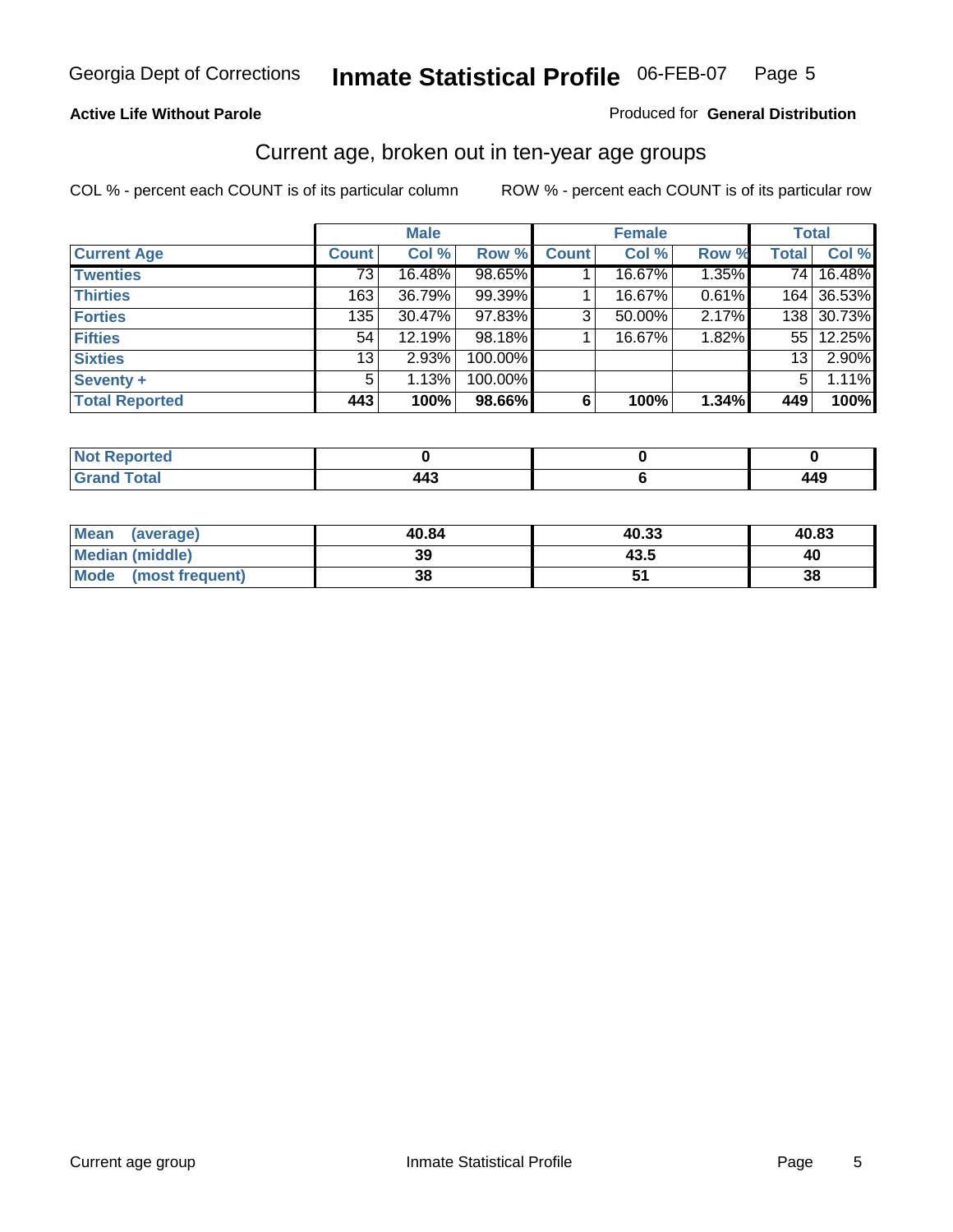**Active Life Without Parole** 

Produced for **General Distribution**

#### Race group

|                       |              | <b>Male</b> |                    |   | <b>Female</b> |          |         | <b>Total</b> |
|-----------------------|--------------|-------------|--------------------|---|---------------|----------|---------|--------------|
| <b>Race Group</b>     | <b>Count</b> | Col %       | <b>Row % Count</b> |   | Col %         | Row %    | Total . | Col %        |
| <b>White</b>          | 116          | 26.19%      | 96.67%             | 4 | 66.67%        | $3.33\%$ | 120     | 26.73%       |
| <b>Black</b>          | 327          | 73.81%      | 99.39%             |   | $33.33\%$     | .61%     | 329     | 73.27%       |
| <b>Total Reported</b> | 443          | 100%        | 98.66%I            |   | 100%          | $1.34\%$ | 449     | 100%         |

| eported<br>$\sim$ . The set of $\sim$ |                  |            |
|---------------------------------------|------------------|------------|
| $i$ nta $i$<br>$ -$                   | -46<br>443<br>__ | <br>$\sim$ |

| $^1$ Mo. | Rlack | White | 3lack |
|----------|-------|-------|-------|
| .        |       |       |       |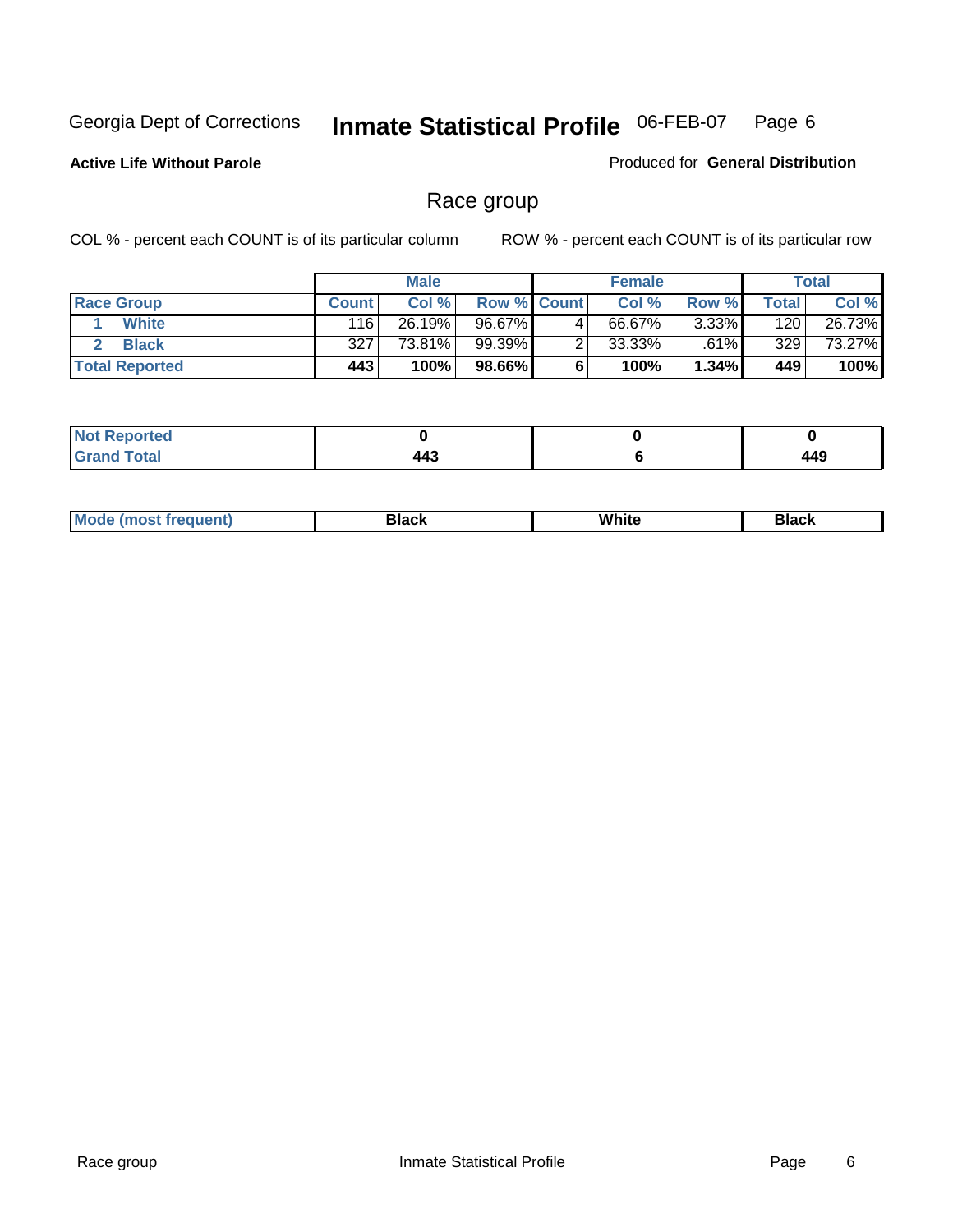Produced for **General Distribution**

**Active Life Without Parole** 

Hispanic Origin

COL % - percent each COUNT is of its particular column ROW % - percent each COUNT is of its particular row

|                        |              | <b>Male</b> |                    |    | <b>Female</b> |         |       | <b>Total</b> |
|------------------------|--------------|-------------|--------------------|----|---------------|---------|-------|--------------|
| <b>Hispanic Origin</b> | <b>Count</b> | Col %       | <b>Row % Count</b> |    | Col %         | Row %   | Total | Col %        |
| <b>Non Hispanic</b>    | 435          | 98.19%      | 98.64%             | 61 | 100.00%       | $.36\%$ | 441   | 98.22%       |
| Hispanic               |              | 1.81%       | 100.00%            |    |               |         |       | .78%         |
| <b>Total Reported</b>  | 443          | 100%        | 98.66%             |    | 100%          | 1.34%   | 449   | 100%         |

**An inmate is counted as Hispanic if** 

**(a) he self-reported as Hispanic during the diagnostic process, or** 

**(b) his primary language is Spanish, or** 

**(c) he claimed birth or citizenship in Spain or a Latin American country, or** 

**(d) he had a common Spanish surname such as Lopez or Garcia**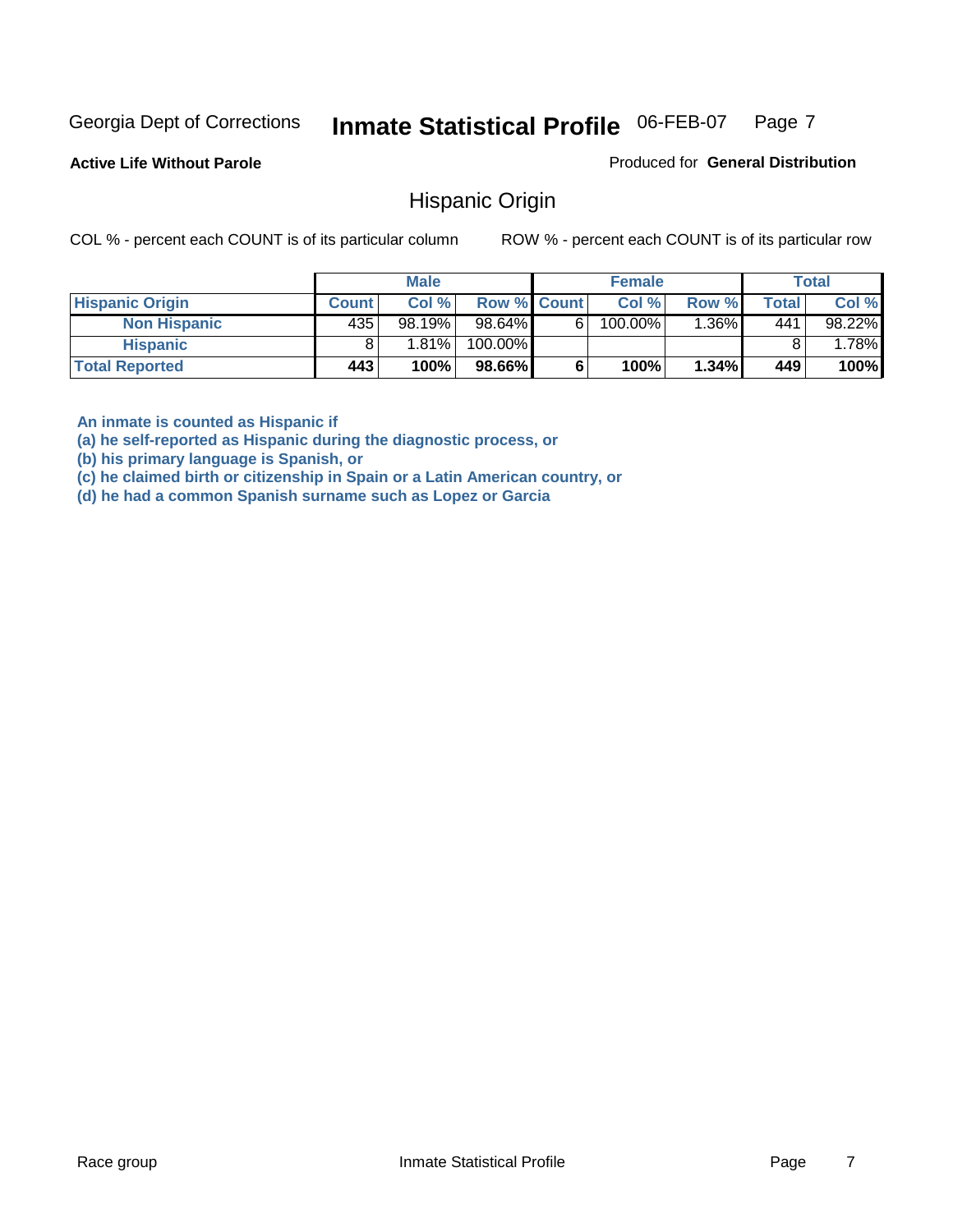**Active Life Without Parole** 

#### Produced for **General Distribution**

#### Marital status, self-reported at entry to prison

|                        | <b>Male</b>  |          |         | <b>Female</b> |        |       | <b>Total</b>    |        |
|------------------------|--------------|----------|---------|---------------|--------|-------|-----------------|--------|
| <b>Marital Status</b>  | <b>Count</b> | Col %    | Row %   | <b>Count</b>  | Col %  | Row % | <b>Total</b>    | Col %  |
| <b>Single</b>          | 246          | 56.81%   | 98.40%  | 4             | 66.67% | 1.60% | 250             | 56.95% |
| <b>Married</b><br>2.   | 57           | 13.16%   | 100.00% |               |        |       | 57              | 12.98% |
| <b>Separated</b><br>3  | 18           | 4.16%    | 100.00% |               |        |       | 18              | 4.10%  |
| <b>Divorced</b><br>4   | 56           | 12.93%   | 98.25%  |               | 16.67% | 1.75% | 57              | 12.98% |
| <b>Widowed</b><br>5    | 15           | $3.46\%$ | 93.75%  |               | 16.67% | 6.25% | 16 <sub>1</sub> | 3.64%  |
| <b>Common Law</b><br>6 | 41           | 9.47%    | 100.00% |               |        |       | 41              | 9.34%  |
| <b>Total Reported</b>  | 433          | 100%     | 98.63%  | 6             | 100%   | 1.37% | 439             | 100%   |

|                      | 1 U   |
|----------------------|-------|
| . .<br>т-т<br>$\sim$ | . A C |

| <b>Mode (most frequent)</b><br>Sinale<br>™ale |
|-----------------------------------------------|
|-----------------------------------------------|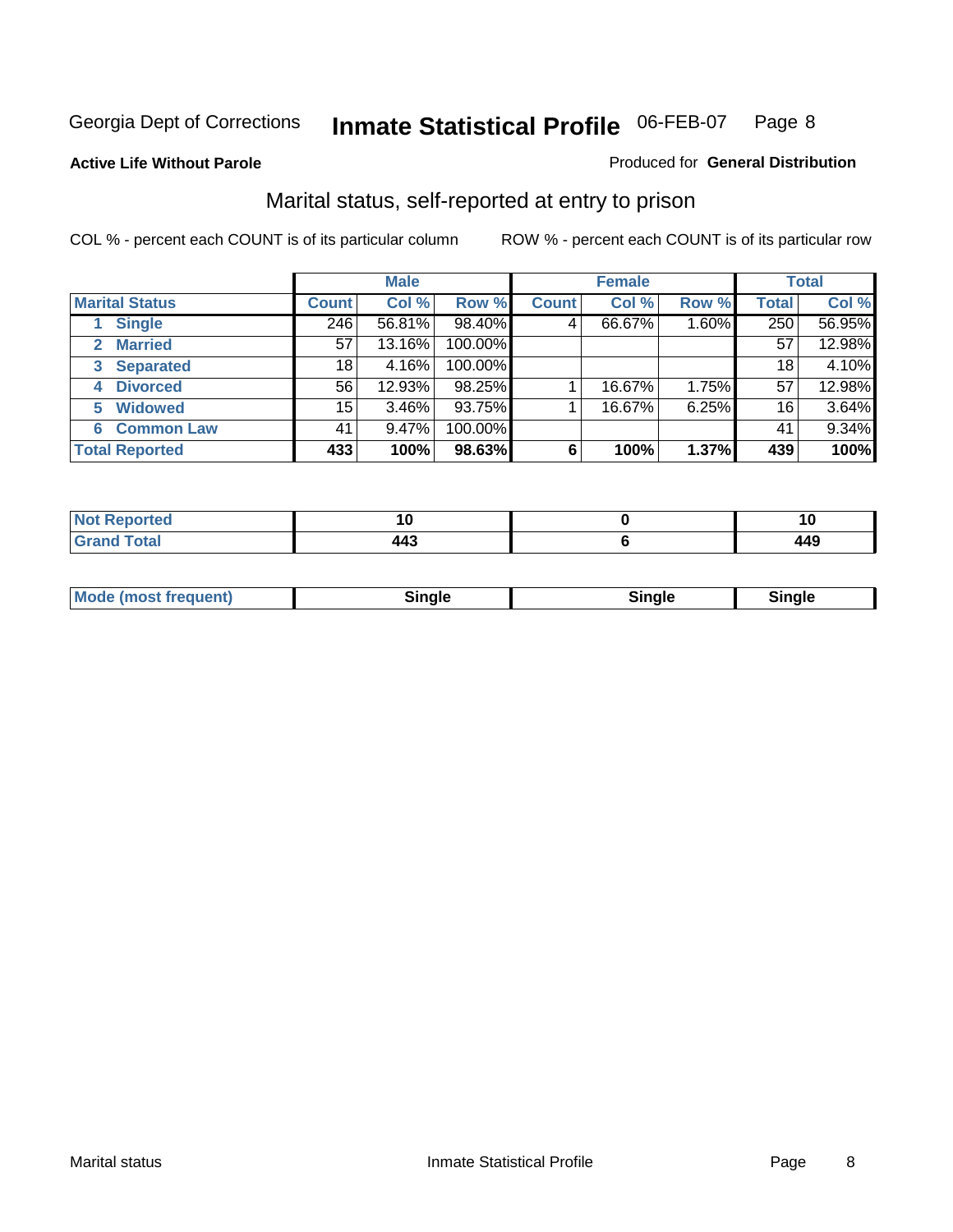#### **Active Life Without Parole**

#### Produced for **General Distribution**

### Number of children, self reported at entry to prison

|                           |              | <b>Male</b> |         |              | <b>Female</b> |       | <b>Total</b> |        |
|---------------------------|--------------|-------------|---------|--------------|---------------|-------|--------------|--------|
| <b>Number of Children</b> | <b>Count</b> | Col %       | Row %   | <b>Count</b> | Col %         | Row % | <b>Total</b> | Col %  |
| $\bf{0}$                  | 161          | 36.51%      | 99.38%  |              | 16.67%        | 0.62% | 162          | 36.24% |
|                           | 116          | 26.30%      | 96.67%  | 4            | 66.67%        | 3.33% | 120          | 26.85% |
| $\overline{2}$            | 75           | 17.01%      | 98.68%  |              | 16.67%        | 1.32% | 76 I         | 17.00% |
| 3                         | 48           | 10.88%      | 100.00% |              |               |       | 48           | 10.74% |
| 4                         | 20           | 4.54%       | 100.00% |              |               |       | 20           | 4.47%  |
| 5                         | 12.          | 2.72%       | 100.00% |              |               |       | 12           | 2.68%  |
| 6                         | 2            | 0.45%       | 100.00% |              |               |       | 2            | 0.45%  |
|                           |              | 0.23%       | 100.00% |              |               |       |              | 0.22%  |
| 8                         |              | 0.23%       | 100.00% |              |               |       |              | 0.22%  |
| 9                         | 2            | 0.45%       | 100.00% |              |               |       | 2            | 0.45%  |
| Over 10                   | 3            | 0.68%       | 100.00% |              |               |       | 3            | 0.67%  |
| <b>Total Reported</b>     | 441          | 100%        | 98.66%  | 6            | 100%          | 1.34% | 447          | 100%   |

| للمستقصاء<br>теа<br>N<br>. |         |     |
|----------------------------|---------|-----|
| $T = 4$<br>---<br>-        | .<br>-- | 449 |

| Mean (average)         | .43 | 1.42 |
|------------------------|-----|------|
| <b>Median (middle)</b> |     |      |
| Mode (most frequent)   |     |      |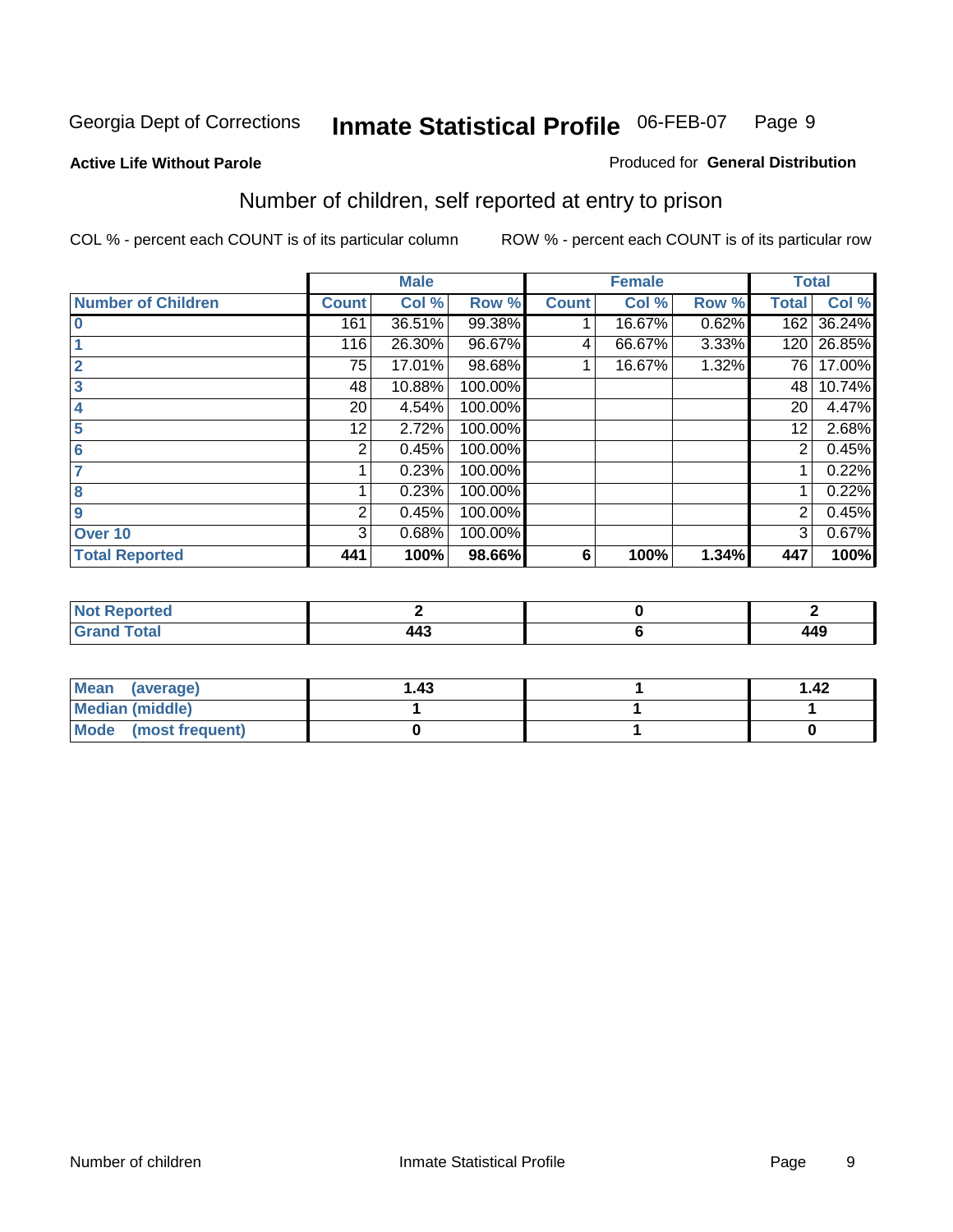#### **Active Life Without Parole**

#### Produced for **General Distribution**

### Religious affiliation, self-reported at entry to prison

|              |                              |              | <b>Male</b> |         |              | <b>Female</b> |       |              | <b>Total</b> |
|--------------|------------------------------|--------------|-------------|---------|--------------|---------------|-------|--------------|--------------|
|              | <b>Religious Affiliation</b> | <b>Count</b> | Col %       | Row %   | <b>Count</b> | Col %         | Row % | <b>Total</b> | Col %        |
|              | <b>Islam</b>                 | 30           | 7.83%       | 100.00% |              |               |       | 30           | 7.71%        |
| $\mathbf{2}$ | <b>Catholic</b>              | 11           | 2.87%       | 100.00% |              |               |       | 11           | 2.83%        |
| 3            | <b>Baptist</b>               | 168          | 43.86%      | 98.25%  | 3            | 50.00%        | 1.75% | 171          | 43.96%       |
| 4            | <b>Methodist</b>             | 5            | 1.31%       | 100.00% |              |               |       | 5            | 1.29%        |
| 7            | <b>Chc Of God</b>            |              | .26%        | 100.00% |              |               |       |              | .26%         |
| 8            | <b>Holiness</b>              | 11           | 2.87%       | 91.67%  |              | 16.67%        | 8.33% | 12           | 3.08%        |
| 9            | <b>Jewish</b>                |              | .26%        | 100.00% |              |               |       |              | .26%         |
| 16           | <b>Seven D Ad</b>            | 4            | 1.04%       | 100.00% |              |               |       | 4            | 1.03%        |
| 17           | <b>Jehovah Wt</b>            | 6            | 1.57%       | 100.00% |              |               |       | 6            | 1.54%        |
| 18           | <b>Latr Day S</b>            |              | .26%        | 100.00% |              |               |       |              | .26%         |
| 20           | <b>Other Prot</b>            | 56           | 14.62%      | 96.55%  | 2            | 33.33%        | 3.45% | 58           | 14.91%       |
| 96           | <b>None</b>                  | 89           | 23.24%      | 100.00% |              |               |       | 89           | 22.88%       |
|              | <b>Total Reported</b>        | 383          | 100%        | 98.46%  | 6            | 100%          | 1.54% | 389          | 100%         |

| <b>ported</b> | υu             | υu  |
|---------------|----------------|-----|
| 'otal         | $\overline{ }$ | 449 |

| ' Mo<br>went | <b>}aptist</b> | Baptist<br>$ -$ | <b>Baptist</b> |
|--------------|----------------|-----------------|----------------|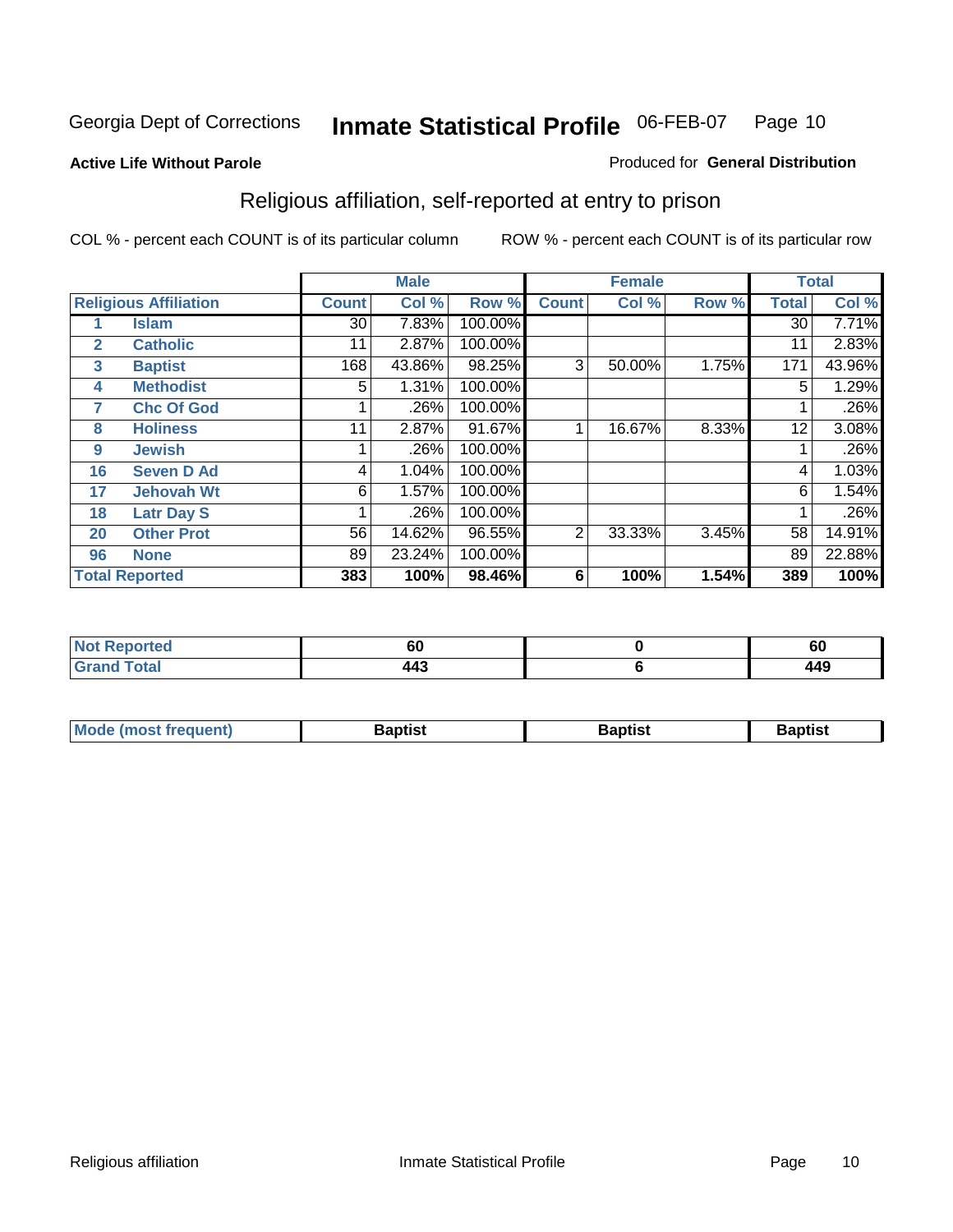#### **Active Life Without Parole**

#### Produced for **General Distribution**

#### Home county, self-reported at entry to prison

|                 |                    |                 | <b>Male</b> |         |              | <b>Female</b> |        | <b>Total</b>    |        |
|-----------------|--------------------|-----------------|-------------|---------|--------------|---------------|--------|-----------------|--------|
|                 | <b>Home County</b> | <b>Count</b>    | Col %       | Row %   | <b>Count</b> | Col %         | Row %  | <b>Total</b>    | Col %  |
| 1               | <b>Appling</b>     | $\overline{2}$  | .48%        | 100.00% |              |               |        | $\overline{2}$  | .47%   |
| $\overline{2}$  | <b>Atkinson</b>    | 1               | .24%        | 100.00% |              |               |        | 1               | .24%   |
| 5               | <b>Baldwin</b>     | 4               | .96%        | 100.00% |              |               |        | 4               | .95%   |
| $\overline{7}$  | <b>Barrow</b>      | $\overline{3}$  | .72%        | 100.00% |              |               |        | $\overline{3}$  | .71%   |
| 8               | <b>Bartow</b>      | $\overline{3}$  | .72%        | 100.00% |              |               |        | $\overline{3}$  | .71%   |
| 9               | <b>Ben Hill</b>    | $\overline{3}$  | .72%        | 100.00% |              |               |        | $\overline{3}$  | .71%   |
| 11              | <b>Bibb</b>        | $\overline{9}$  | 2.16%       | 100.00% |              |               |        | $\overline{9}$  | 2.13%  |
| 12              | <b>Bleckley</b>    | 3               | .72%        | 100.00% |              |               |        | $\overline{3}$  | .71%   |
| 14              | <b>Brooks</b>      | 1               | .24%        | 100.00% |              |               |        | 1               | .24%   |
| 16              | <b>Bulloch</b>     | 1               | .24%        | 100.00% |              |               |        | 1               | .24%   |
| 17              | <b>Burke</b>       | $\overline{3}$  | .72%        | 100.00% |              |               |        | $\overline{3}$  | .71%   |
| 18              | <b>Butts</b>       | 1               | .24%        | 100.00% |              |               |        | 1               | .24%   |
| 20              | <b>Camden</b>      | 4               | .96%        | 100.00% |              |               |        | 4               | .95%   |
| 22              | <b>Carroll</b>     | $\overline{2}$  | .48%        | 100.00% |              |               |        | $\overline{2}$  | .47%   |
| 25              | <b>Chatham</b>     | $\overline{22}$ | 5.28%       | 100.00% |              |               |        | $\overline{22}$ | 5.20%  |
| 28              | <b>Cherokee</b>    | $\overline{2}$  | .48%        | 100.00% |              |               |        | $\overline{2}$  | .47%   |
| 29              | <b>Clarke</b>      | $\overline{10}$ | 2.40%       | 100.00% |              |               |        | $\overline{10}$ | 2.36%  |
| 31              | <b>Clayton</b>     | $\overline{11}$ | 2.64%       | 91.67%  | $\mathbf{1}$ | 16.67%        | 8.33%  | $\overline{12}$ | 2.84%  |
| 33              | <b>Cobb</b>        | 14              | 3.36%       | 100.00% |              |               |        | $\overline{14}$ | 3.31%  |
| 34              | <b>Coffee</b>      | $\overline{2}$  | .48%        | 100.00% |              |               |        | $\overline{2}$  | .47%   |
| 35              | <b>Colquitt</b>    | $\overline{2}$  | .48%        | 100.00% |              |               |        | $\overline{2}$  | .47%   |
| 36              | <b>Columbia</b>    | $\overline{3}$  | .72%        | 100.00% |              |               |        | $\overline{3}$  | .71%   |
| 37              | <b>Cook</b>        | $\overline{2}$  | .48%        | 100.00% |              |               |        | $\overline{2}$  | .47%   |
| 38              | <b>Coweta</b>      | 1               | .24%        | 100.00% |              |               |        | 1               | .24%   |
| 40              | <b>Crisp</b>       | 1               | .24%        | 100.00% |              |               |        | 1               | .24%   |
| 43              | <b>Decatur</b>     | 1               | .24%        | 100.00% |              |               |        | 1               | .24%   |
| 44              | <b>Dekalb</b>      | $\overline{28}$ | 6.71%       | 100.00% |              |               |        | $\overline{28}$ | 6.62%  |
| 46              | <b>Dooly</b>       | 1               | .24%        | 100.00% |              |               |        | 1               | .24%   |
| 47              | <b>Dougherty</b>   | 14              | 3.36%       | 100.00% |              |               |        | $\overline{14}$ | 3.31%  |
| 48              | <b>Douglas</b>     | $\overline{6}$  | 1.44%       | 85.71%  | $\mathbf{1}$ | 16.67%        | 14.29% | 7               | 1.65%  |
| $\overline{51}$ | <b>Effingham</b>   | 1               | .24%        | 100.00% |              |               |        | 1               | .24%   |
| 52              | <b>Elbert</b>      | $\overline{c}$  | .48%        | 100.00% |              |               |        | $\overline{c}$  | .47%   |
| 56              | <b>Fayette</b>     | $\overline{3}$  | .72%        | 100.00% |              |               |        | $\overline{3}$  | .71%   |
| 57              | <b>Floyd</b>       | $\overline{4}$  | .96%        | 100.00% |              |               |        | 4               | .95%   |
| 59              | <b>Franklin</b>    | $\overline{2}$  | .48%        | 100.00% |              |               |        | $\overline{2}$  | .47%   |
| 60              | <b>Fulton</b>      | $\overline{50}$ | 11.99%      | 100.00% |              |               |        | $\overline{50}$ | 11.82% |
| 61              | <b>Gilmer</b>      | 1               | .24%        | 100.00% |              |               |        | 1               | .24%   |
| 63              | <b>Glynn</b>       | $\overline{8}$  | 1.92%       | 100.00% |              |               |        | 8               | 1.89%  |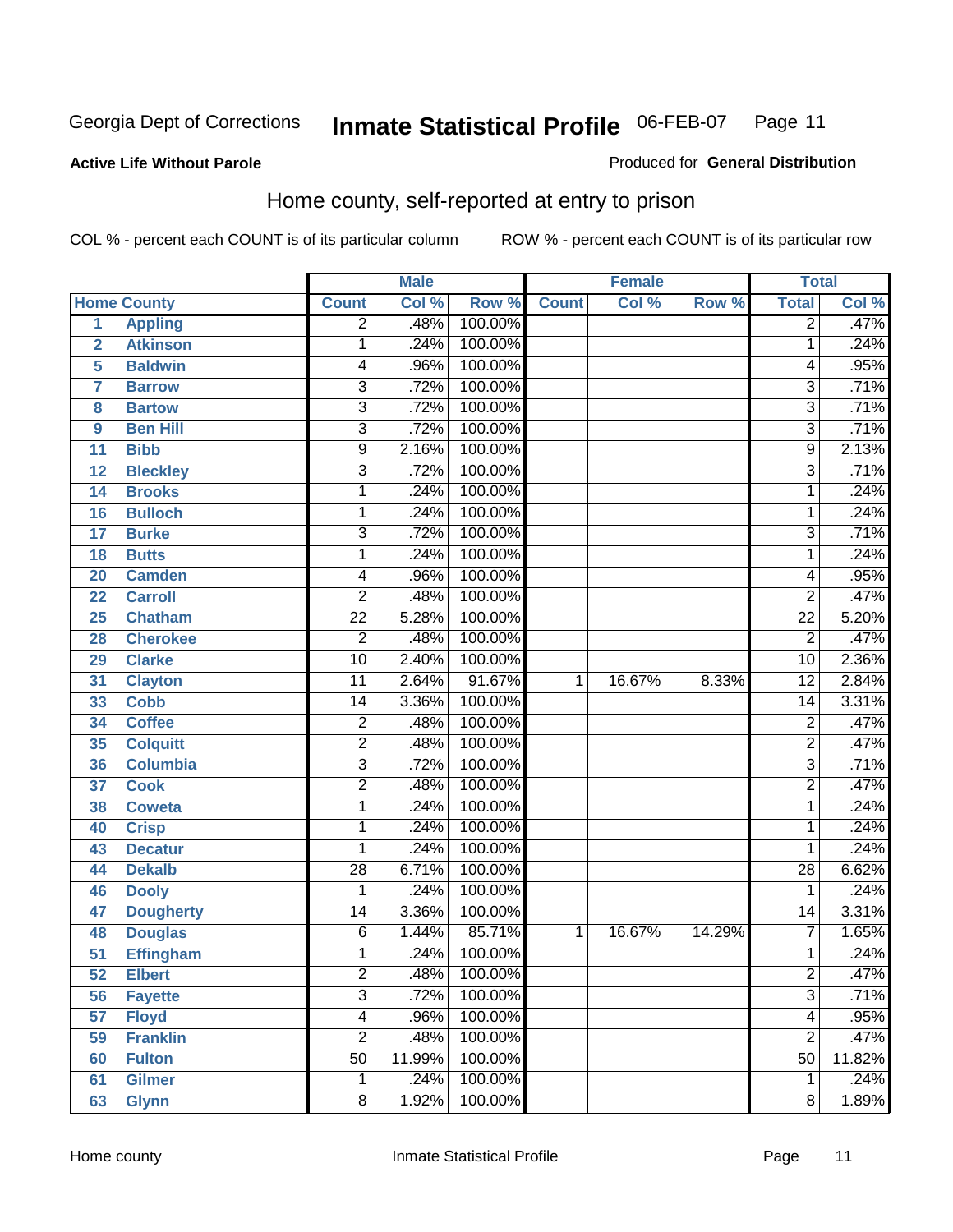#### **Active Life Without Parole**

#### Produced for **General Distribution**

#### Home county, self-reported at entry to prison

|     |                    |                 | <b>Male</b> |         |              | <b>Female</b> |        | <b>Total</b>    |       |
|-----|--------------------|-----------------|-------------|---------|--------------|---------------|--------|-----------------|-------|
|     | <b>Home County</b> | <b>Count</b>    | Col %       | Row %   | <b>Count</b> | Col %         | Row %  | <b>Total</b>    | Col % |
| 65  | <b>Grady</b>       | 1               | .24%        | 100.00% |              |               |        | 1               | .24%  |
| 66  | <b>Greene</b>      | 1               | .24%        | 100.00% |              |               |        | 1               | .24%  |
| 67  | <b>Gwinnett</b>    | $\overline{8}$  | 1.92%       | 100.00% |              |               |        | 8               | 1.89% |
| 68  | <b>Habersham</b>   | 1               | .24%        | 100.00% |              |               |        | 1               | .24%  |
| 69  | $H$ all            | 7               | 1.68%       | 100.00% |              |               |        | 7               | 1.65% |
| 70  | <b>Hancock</b>     | $\overline{2}$  | .48%        | 100.00% |              |               |        | $\overline{2}$  | .47%  |
| 72  | <b>Harris</b>      | $\mathbf{1}$    | .24%        | 100.00% |              |               |        | $\mathbf{1}$    | .24%  |
| 73  | <b>Hart</b>        | 2               | .48%        | 100.00% |              |               |        | $\overline{2}$  | .47%  |
| 75  | <b>Henry</b>       | 3               | .72%        | 100.00% |              |               |        | $\overline{3}$  | .71%  |
| 76  | <b>Houston</b>     | 6               | 1.44%       | 100.00% |              |               |        | 6               | 1.42% |
| 78  | <b>Jackson</b>     | $\overline{3}$  | .72%        | 100.00% |              |               |        | $\overline{3}$  | .71%  |
| 80  | <b>Jeff Davis</b>  | $\mathbf{1}$    | .24%        | 100.00% |              |               |        | 1               | .24%  |
| 82  | <b>Jenkins</b>     | $\overline{2}$  | .48%        | 100.00% |              |               |        | $\overline{2}$  | .47%  |
| 87  | <b>Laurens</b>     | $\overline{2}$  | .48%        | 100.00% |              |               |        | $\overline{2}$  | .47%  |
| 89  | <b>Liberty</b>     | 4               | .96%        | 100.00% |              |               |        | 4               | .95%  |
| 90  | <b>Lincoln</b>     | 1               | .24%        | 100.00% |              |               |        | 1               | .24%  |
| 91  | Long               | 1               | .24%        | 100.00% |              |               |        | 1               | .24%  |
| 92  | <b>Lowndes</b>     | 4               | .96%        | 100.00% |              |               |        | 4               | .95%  |
| 96  | <b>Marion</b>      | $\mathbf{1}$    | .24%        | 100.00% |              |               |        | 1               | .24%  |
| 97  | <b>Mcduffie</b>    | $\mathbf{1}$    | .24%        | 100.00% |              |               |        | 1               | .24%  |
| 98  | <b>Mcintosh</b>    | $\overline{2}$  | .48%        | 100.00% |              |               |        | $\overline{2}$  | .47%  |
| 100 | <b>Miller</b>      | 1               | .24%        | 100.00% |              |               |        | 1               | .24%  |
| 101 | <b>Mitchell</b>    | 1               | .24%        | 100.00% |              |               |        | 1               | .24%  |
| 102 | <b>Monroe</b>      | 1               | .24%        | 100.00% |              |               |        | 1               | .24%  |
| 104 | <b>Morgan</b>      | 1               | .24%        | 100.00% |              |               |        | 1               | .24%  |
| 106 | <b>Muscogee</b>    | $\overline{11}$ | 2.64%       | 100.00% |              |               |        | 11              | 2.60% |
| 107 | <b>Newton</b>      | 1               | .24%        | 50.00%  | 1            | 16.67%        | 50.00% | $\overline{2}$  | .47%  |
| 109 | <b>Oglethorpe</b>  | $\overline{2}$  | .48%        | 100.00% |              |               |        | $\overline{2}$  | .47%  |
| 110 | <b>Paulding</b>    | $\mathbf{1}$    | .24%        | 100.00% |              |               |        | 1               | .24%  |
| 113 | <b>Pierce</b>      | 1               | .24%        | 100.00% |              |               |        | 1               | .24%  |
| 114 | <b>Pike</b>        | $\overline{2}$  | .48%        | 66.67%  | 1            | 16.67%        | 33.33% | $\overline{3}$  | .71%  |
| 115 | <b>Polk</b>        | 2               | .48%        | 100.00% |              |               |        | $\overline{c}$  | .47%  |
| 117 | <b>Putnam</b>      | $\overline{2}$  | .48%        | 100.00% |              |               |        | $\overline{2}$  | .47%  |
| 119 | <b>Rabun</b>       | $\mathbf{1}$    | .24%        | 100.00% |              |               |        | 1               | .24%  |
| 120 | <b>Randolph</b>    | $\overline{2}$  | .48%        | 100.00% |              |               |        | $\overline{2}$  | .47%  |
| 121 | <b>Richmond</b>    | $\overline{16}$ | 3.84%       | 94.12%  | 1            | 16.67%        | 5.88%  | $\overline{17}$ | 4.02% |
| 122 | <b>Rockdale</b>    | $\mathbf{1}$    | .24%        | 100.00% |              |               |        | 1               | .24%  |
| 125 | <b>Seminole</b>    | $\overline{1}$  | .24%        | 100.00% |              |               |        | $\mathbf{1}$    | .24%  |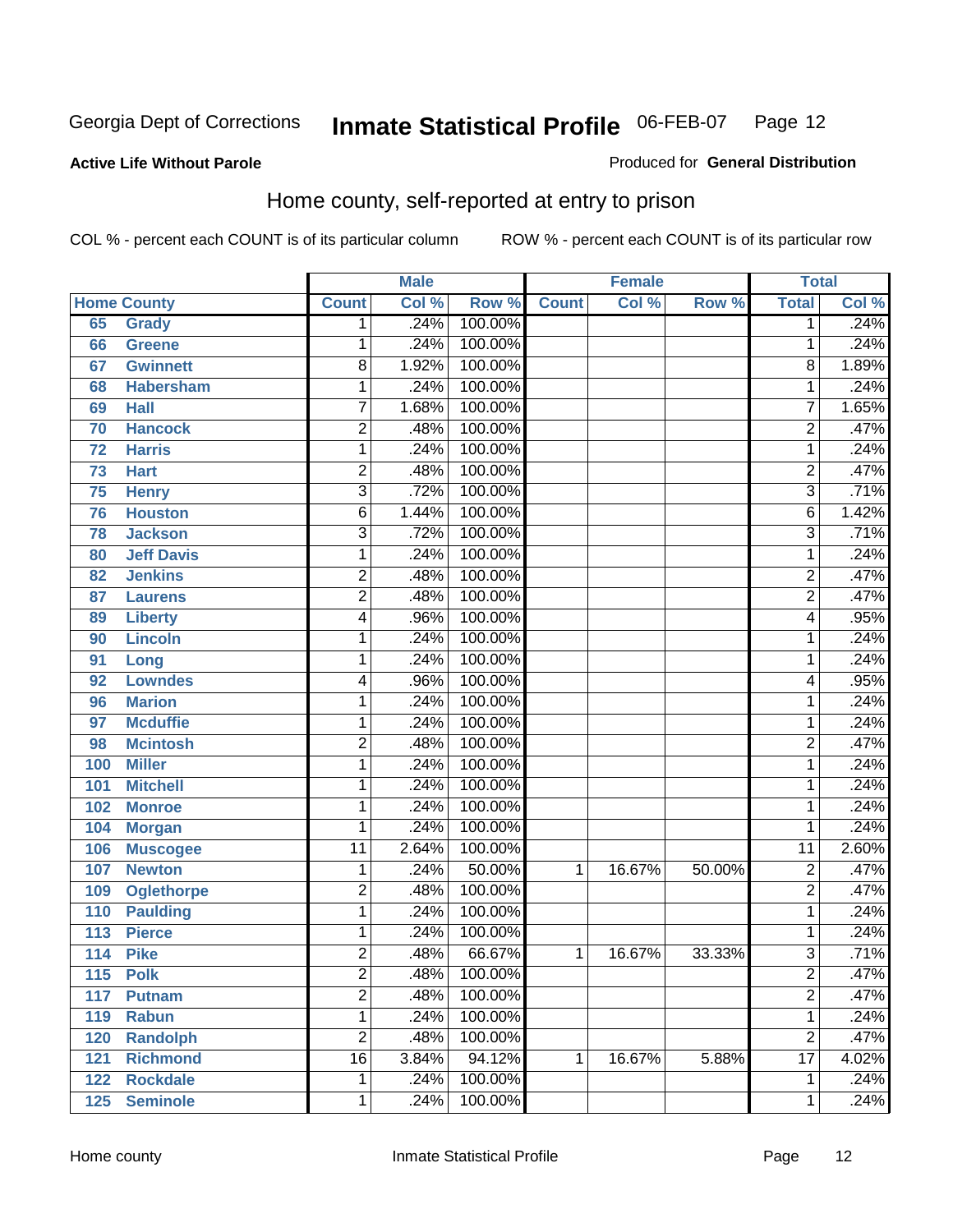#### **Active Life Without Parole**

#### Produced for **General Distribution**

#### Home county, self-reported at entry to prison

|                          | <b>Male</b>    |        |         | <b>Female</b> |        |        | <b>Total</b>   |        |
|--------------------------|----------------|--------|---------|---------------|--------|--------|----------------|--------|
| <b>Home County</b>       | <b>Count</b>   | Col %  | Row %   | <b>Count</b>  | Col %  | Row %  | <b>Total</b>   | Col %  |
| 126<br><b>Spalding</b>   | 5              | 1.20%  | 100.00% |               |        |        | $\overline{5}$ | 1.18%  |
| <b>Stephens</b><br>127   | 2              | .48%   | 100.00% |               |        |        | $\overline{2}$ | .47%   |
| <b>Sumter</b><br>129     | 1              | .24%   | 100.00% |               |        |        |                | .24%   |
| <b>Tattnall</b><br>132   | 1              | .24%   | 100.00% |               |        |        |                | .24%   |
| 136<br><b>Thomas</b>     | 3              | .72%   | 100.00% |               |        |        | 3              | .71%   |
| <b>Tift</b><br>137       | 3              | .72%   | 100.00% |               |        |        | 3              | .71%   |
| <b>Toombs</b><br>138     | 3              | .72%   | 100.00% |               |        |        | 3              | .71%   |
| <b>Troup</b><br>141      |                | .24%   | 100.00% |               |        |        |                | .24%   |
| <b>Union</b><br>144      | 1              | .24%   | 100.00% |               |        |        |                | .24%   |
| 145<br><b>Upson</b>      | 1              | .24%   | 100.00% |               |        |        |                | .24%   |
| <b>Walker</b><br>146     | $\overline{2}$ | .48%   | 66.67%  | 1             | 16.67% | 33.33% | 3              | .71%   |
| <b>Walton</b><br>147     | $\overline{3}$ | .72%   | 100.00% |               |        |        | 3              | .71%   |
| <b>Ware</b><br>148       | 6              | 1.44%  | 100.00% |               |        |        | 6              | 1.42%  |
| 150<br><b>Washington</b> | 3              | .72%   | 100.00% |               |        |        | 3              | .71%   |
| <b>Wayne</b><br>151      | 3              | .72%   | 100.00% |               |        |        | 3              | .71%   |
| <b>Whitfield</b><br>155  | 2              | .48%   | 100.00% |               |        |        | 2              | .47%   |
| <b>Wilkinson</b><br>158  | 1              | .24%   | 100.00% |               |        |        |                | .24%   |
| <b>Unknown</b><br>160    | 44             | 10.55% | 100.00% |               |        |        | 44             | 10.40% |
| <b>Total Rported</b>     | 417            | 100%   | 98.58%  | 6             | 100%   | 1.42%  | 423            | 100%   |

| <b>NO</b>                                                | ^^       | n,              |
|----------------------------------------------------------|----------|-----------------|
| rtea                                                     | Zu       | ZU              |
| nta<br>$\sim$<br>-<br>$\sim$ $\sim$ $\sim$ $\sim$ $\sim$ | <u>.</u> | . A (<br>$\sim$ |

| <b>Mo</b><br>$\cdots$ | --- | w | ullui |
|-----------------------|-----|---|-------|
|                       |     |   |       |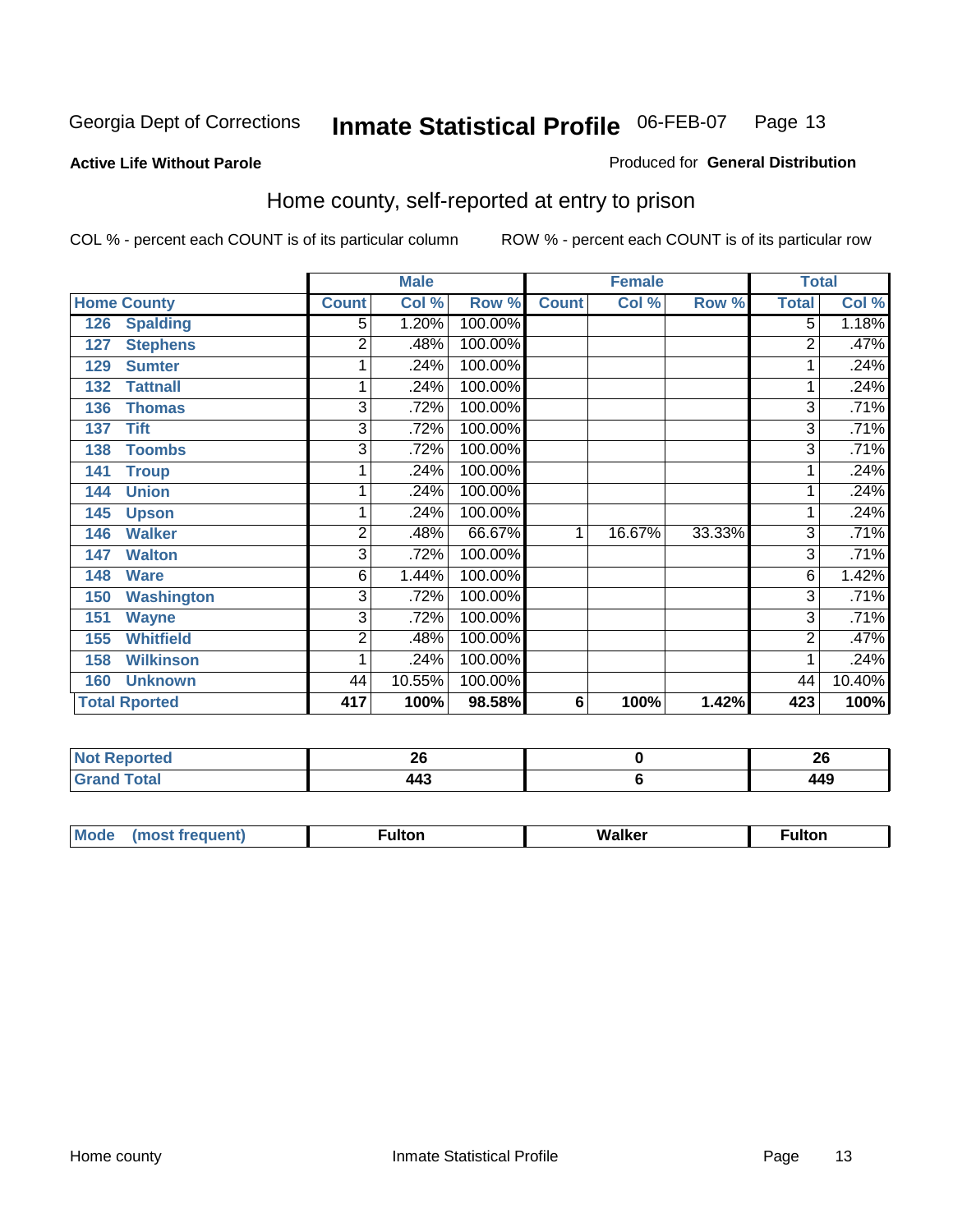#### **Active Life Without Parole**

#### Produced for **General Distribution**

#### Socioeconomic class, self-reported at entry to prison

|                            | <b>Male</b>  |        |            | <b>Female</b> |           |       | <b>Total</b> |        |
|----------------------------|--------------|--------|------------|---------------|-----------|-------|--------------|--------|
| <b>Socioeconomic Class</b> | <b>Count</b> | Col %  | Row %      | <b>Count</b>  | Col %     | Row % | Total        | Col %  |
| <b>Welfare</b>             | 28           | 6.67%  | 100.00%    |               |           |       | 28           | 6.59%  |
| <b>Occ Employ</b>          | 19           | 4.52%  | $100.00\%$ |               |           |       | 19           | 4.47%  |
| <b>Minimum Std</b>         | 227          | 54.05% | 99.56%     |               | $20.00\%$ | .44%  | 228          | 53.65% |
| <b>Middle</b>              | 146          | 34.76% | 97.33%I    |               | 80.00%    | 2.67% | 150          | 35.29% |
| <b>Total Reported</b>      | 420          | 100%   | 98.82%     |               | 100%      | 1.18% | 425          | 100%   |

| тео            | ~~<br>⊷<br>-- |                                 |
|----------------|---------------|---------------------------------|
| υιαι<br>______ |               | $\overline{\phantom{a}}$<br>--- |

| M<br>Mir<br>Mil<br><b>Middle</b><br><b>C</b> ta<br>Sta<br>oτu<br>.<br>the contract of the contract of the contract of the contract of the contract of the contract of the contract of<br>___ |
|----------------------------------------------------------------------------------------------------------------------------------------------------------------------------------------------|
|----------------------------------------------------------------------------------------------------------------------------------------------------------------------------------------------|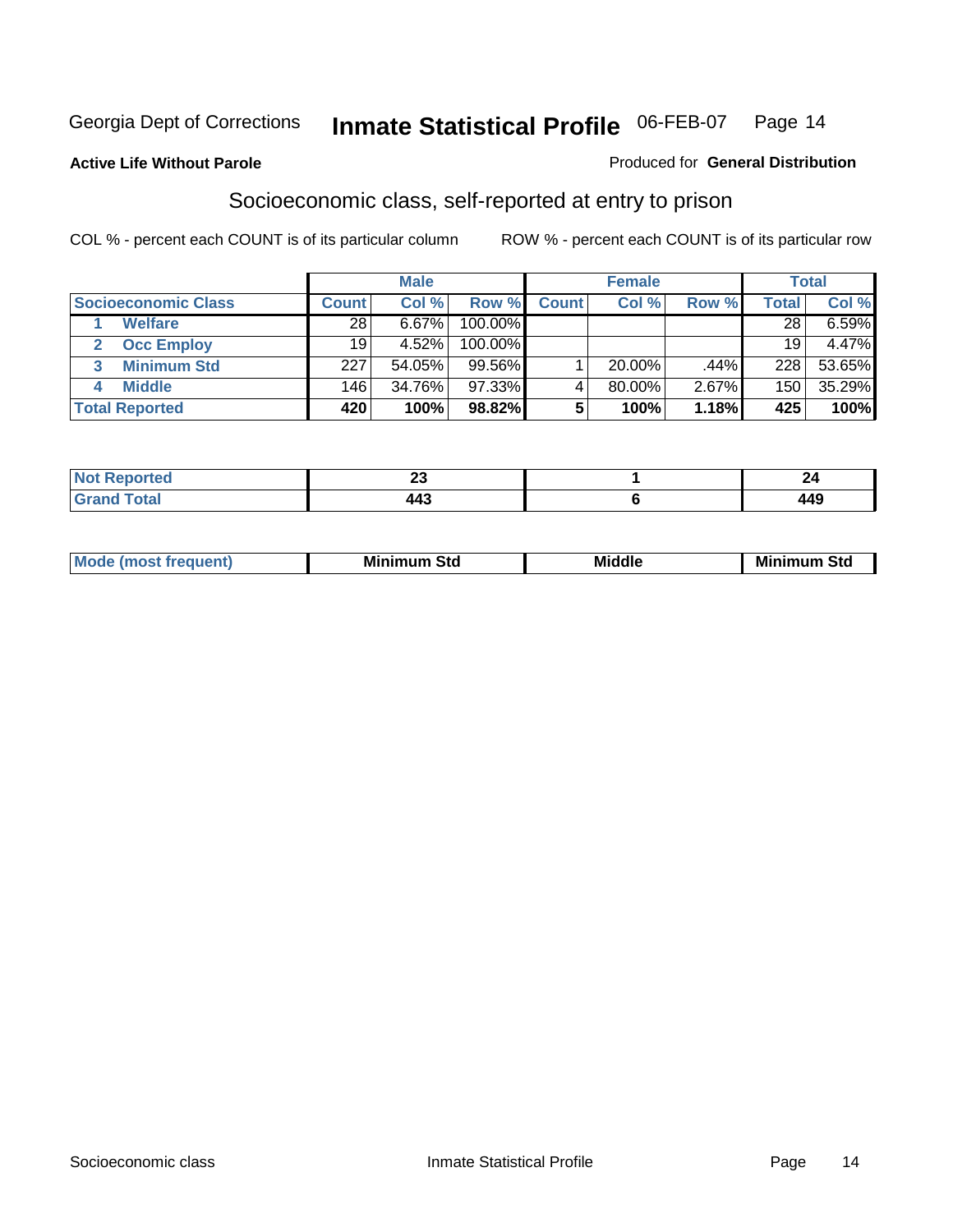**Active Life Without Parole** 

#### Produced for **General Distribution**

#### Environment to age 16, self-reported at entry to prison

|                              | <b>Male</b>      |        | <b>Female</b> |              |        | <b>Total</b> |              |        |
|------------------------------|------------------|--------|---------------|--------------|--------|--------------|--------------|--------|
| <b>Environment to age 16</b> | <b>Count</b>     | Col %  | Row %         | <b>Count</b> | Col %  | Row %        | <b>Total</b> | Col %  |
| <b>Rural/Farm</b>            | 9                | 2.11%  | 100.00%       |              |        |              |              | 2.08%  |
| <b>Rural/Nfarm</b><br>2      | 20               | 4.68%  | 86.96%        | 3            | 50.00% | 13.04%       | 23           | 5.31%  |
| S.M.S.A<br>3                 | 175              | 40.98% | 100.00%       |              |        |              | 175          | 40.42% |
| <b>Urban</b>                 | 91               | 21.31% | $97.85\%$     |              | 33.33% | 2.15%        | 93           | 21.48% |
| <b>Small Town</b>            | 132 <sub>1</sub> | 30.91% | $99.25\%$     |              | 16.67% | .75%         | 133          | 30.72% |
| <b>Total Reported</b>        | 427              | 100%   | 98.61%        | 6            | 100%   | 1.39%        | 433          | 100%   |

| Reported<br><b>Not</b><br>$\sim$ |         |     |
|----------------------------------|---------|-----|
| <b>Grand Total</b>               | <br>TTW | 449 |

| Mc | .M<br>. . | <br>- - -- - | M |
|----|-----------|--------------|---|
|    |           |              |   |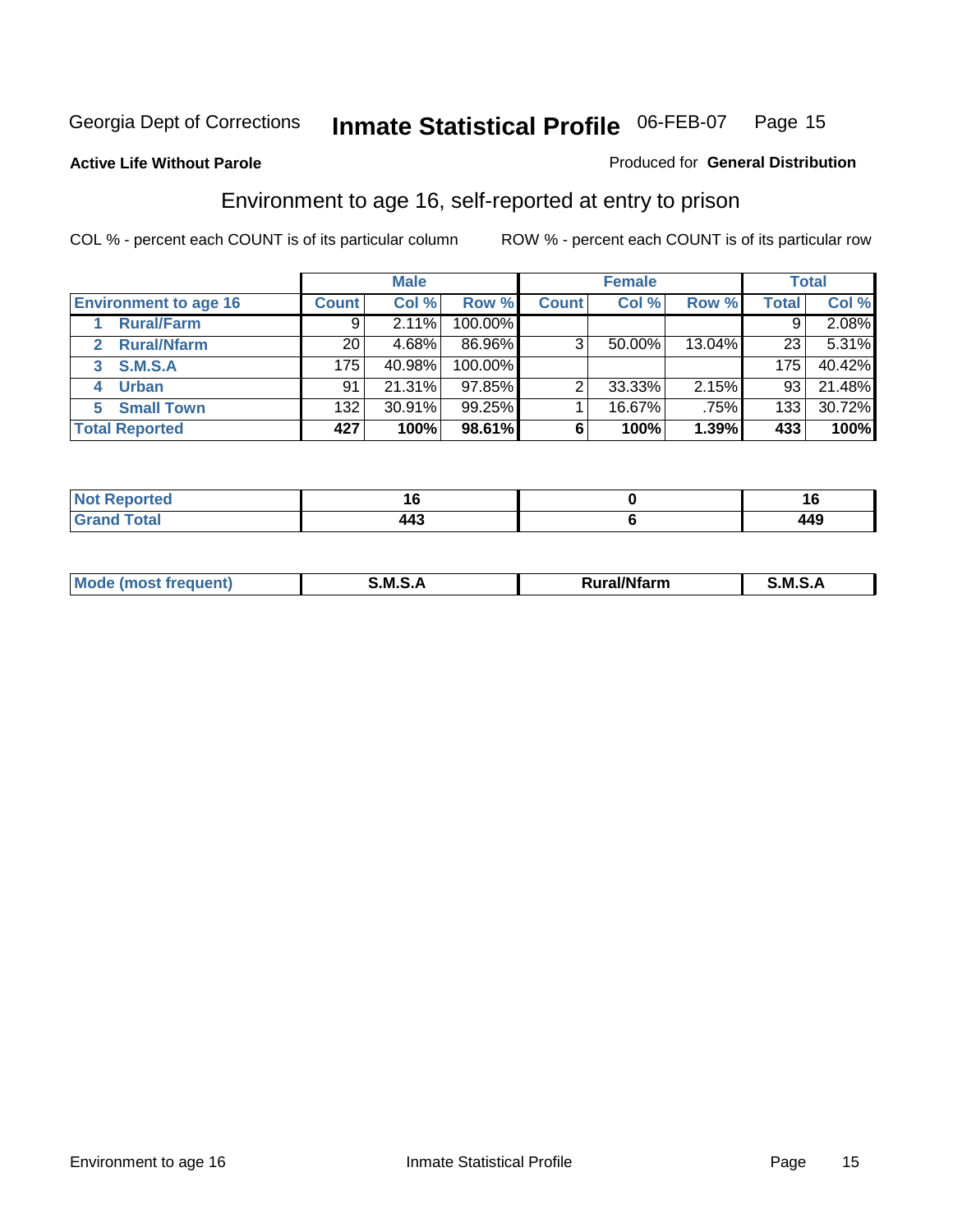#### **Active Life Without Parole**

#### Produced for **General Distribution**

#### Guardian status to age 16, self-reported at entry to prison

|                                  |              | <b>Male</b> |         |              | <b>Female</b> |       |       | <b>Total</b> |
|----------------------------------|--------------|-------------|---------|--------------|---------------|-------|-------|--------------|
| <b>Guardian Status To Age 16</b> | <b>Count</b> | Col %       | Row %   | <b>Count</b> | Col %         | Row % | Total | Col %        |
| 2 Father Only                    | 9            | 2.29%       | 100.00% |              |               |       | 9     | 2.26%        |
| 3 Ftr Mtr Hd                     | 32           | 8.14%       | 100.00% |              |               |       | 32    | 8.02%        |
| <b>4 Mother Only</b>             | 156          | 39.69%      | 99.36%  |              | 16.67%        | .64%  | 157   | 39.35%       |
| 5 Mtr Ftr Hd                     | 133          | 33.84%      | 97.08%  | 4            | 66.67%        | 2.92% | 137   | 34.34%       |
| <b>6 Oth Female</b>              | 13           | 3.31%       | 100.00% |              |               |       | 13    | $3.26\%$     |
| <b>7 Oth Male</b>                | 3            | .76%        | 100.00% |              |               |       | 3     | .75%         |
| 8 Step-Parnts                    | 11           | 2.80%       | 100.00% |              |               |       | 11    | 2.76%        |
| 9 Foster Home                    | 8            | 2.04%       | 100.00% |              |               |       | 8     | 2.01%        |
| <b>10 Grand Prnts</b>            | 28           | 7.12%       | 96.55%  |              | 16.67%        | 3.45% | 29    | 7.27%        |
| <b>Total Reported</b>            | 393          | 100%        | 98.5%   | 6            | 100%          | 1.5%  | 399   | 100%         |

| ┚₩ | วเ         |
|----|------------|
|    | 11C<br>443 |

| <b>Mou</b> | Mother<br>Onlv | Hd<br>Mtr<br>E4w | M<br>Only<br>. |
|------------|----------------|------------------|----------------|
|            |                |                  |                |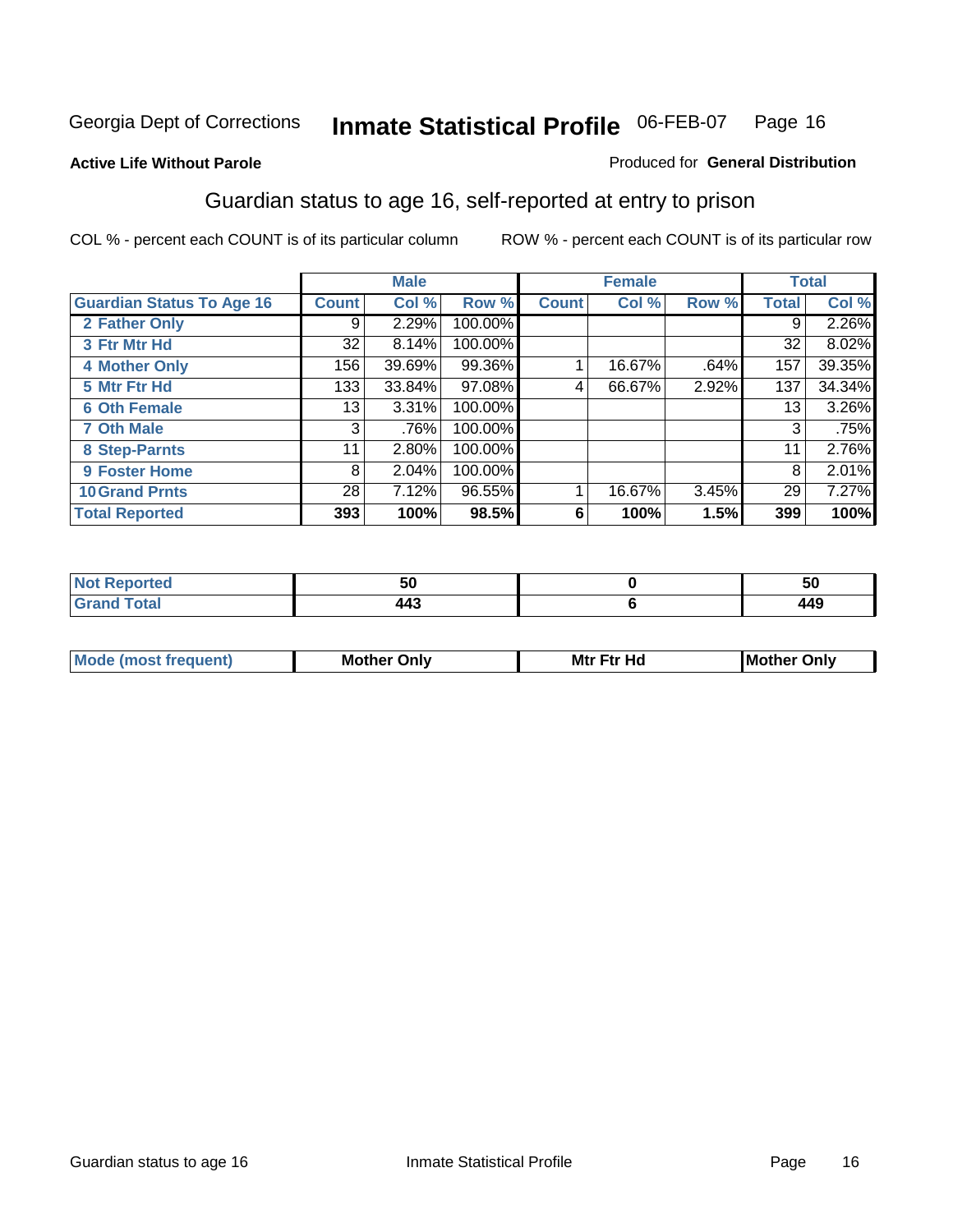#### **Active Life Without Parole**

#### Produced for **General Distribution**

#### Employment status before prison, self-reported at entry to prison

|                          |                    | <b>Male</b>  |        | <b>Female</b> |              |        | <b>Total</b> |       |        |
|--------------------------|--------------------|--------------|--------|---------------|--------------|--------|--------------|-------|--------|
| <b>Employment Status</b> |                    | <b>Count</b> | Col %  | Row %         | <b>Count</b> | Col %  | Row %        | Total | Col %  |
|                          | <b>Full Time</b>   | 221          | 56.23% | 98.22%        |              | 80.00% | 1.78%        | 225   | 56.53% |
| $\mathbf{2}$             | <b>Part Time</b>   | 19           | 4.83%  | 100.00%       |              |        |              | 19    | 4.77%  |
| 3                        | Unempl $<$ 6m      | 41           | 10.43% | 97.62%        |              | 20.00% | 2.38%        | 42    | 10.55% |
| 4                        | Unempl $> 6m$      | 65           | 16.54% | 100.00%       |              |        |              | 65    | 16.33% |
| 5                        | <b>Never Workd</b> | 28           | 7.12%  | 100.00%       |              |        |              | 28    | 7.04%  |
| 6                        | <b>Student</b>     |              | .25%   | 100.00%       |              |        |              |       | .25%   |
|                          | <b>Incapable</b>   | 18           | 4.58%  | 100.00%       |              |        |              | 18    | 4.52%  |
| <b>Total Reported</b>    |                    | 393          | 100%   | 98.74%        | 5            | 100%   | 1.26%        | 398   | 100%   |

| тео -        | .,<br>้วน           |     |
|--------------|---------------------|-----|
| <b>Total</b> | <br>$\cdot$ $\cdot$ | 449 |

| <b>M</b> ດ | the contract of the contract of the contract of the contract of the contract of the contract of the contract of | , ull i<br>ıme<br>the contract of the contract of the contract of the contract of the contract of the contract of the contract of | ïme<br>uı<br>$\sim$ $\sim$ $\sim$ $\sim$ $\sim$ |
|------------|-----------------------------------------------------------------------------------------------------------------|-----------------------------------------------------------------------------------------------------------------------------------|-------------------------------------------------|
|            |                                                                                                                 |                                                                                                                                   |                                                 |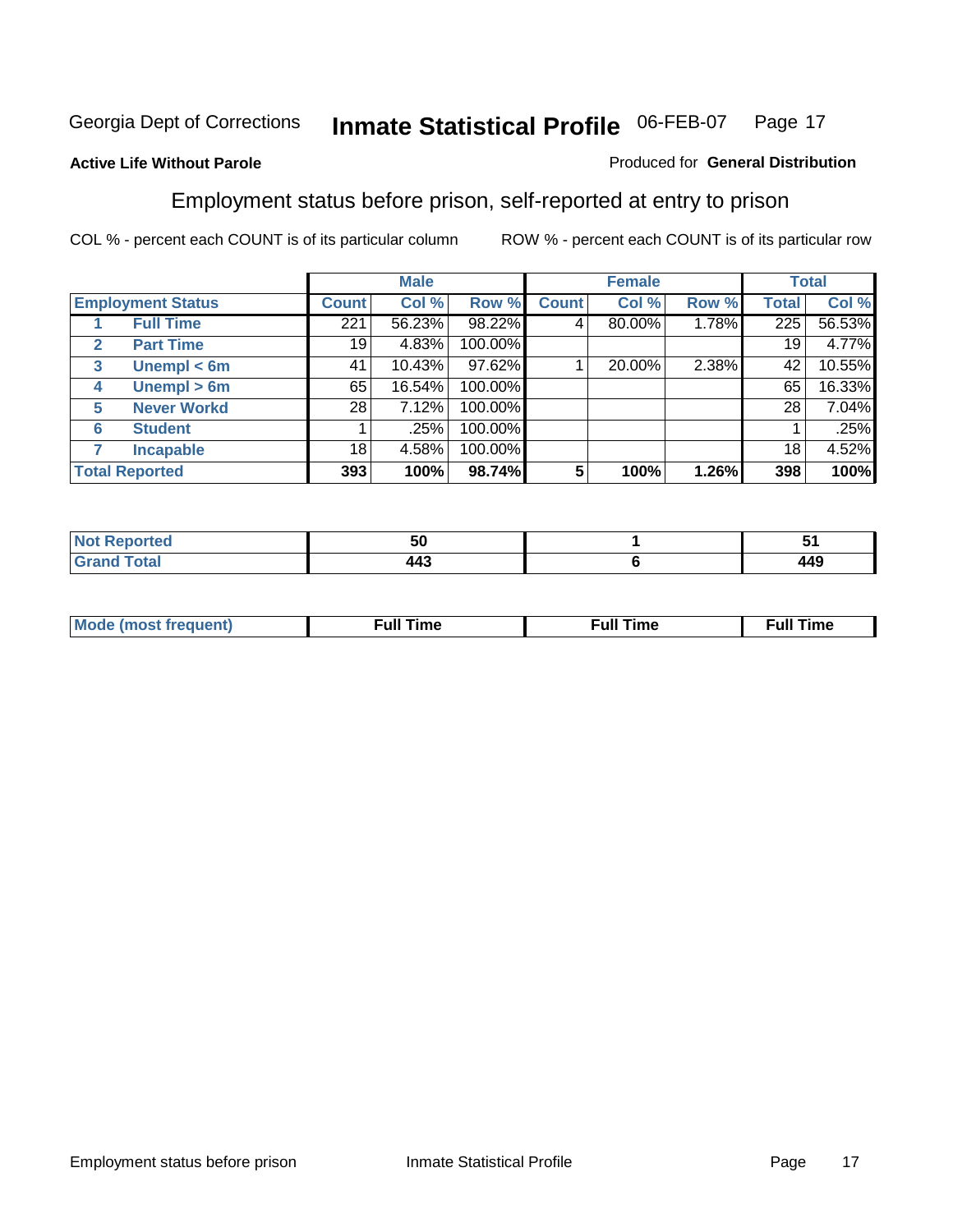#### **Active Life Without Parole**

Produced for **General Distribution**

#### Age at admission

|                         |                 | <b>Male</b> |         |              | <b>Female</b> |        | <b>Total</b>    |       |
|-------------------------|-----------------|-------------|---------|--------------|---------------|--------|-----------------|-------|
| <b>Age At Admission</b> | <b>Count</b>    | Col %       | Row %   | <b>Count</b> | Col %         | Row %  | <b>Total</b>    | Col % |
| 17                      | $\overline{2}$  | 0.45%       | 100.00% |              |               |        | 2               | 0.45% |
| 18                      | $\overline{3}$  | 0.68%       | 100.00% |              |               |        | $\overline{3}$  | 0.67% |
| 19                      | $\overline{11}$ | 2.48%       | 100.00% |              |               |        | $\overline{11}$ | 2.45% |
| 20                      | 6               | 1.35%       | 85.71%  | 1            | 16.67%        | 14.29% | 7               | 1.56% |
| 21                      | $\overline{16}$ | 3.61%       | 100.00% |              |               |        | 16              | 3.56% |
| 22                      | $\overline{23}$ | 5.19%       | 100.00% |              |               |        | $\overline{23}$ | 5.12% |
| 23                      | $\overline{15}$ | 3.39%       | 100.00% |              |               |        | $\overline{15}$ | 3.34% |
| 24                      | 14              | 3.16%       | 100.00% |              |               |        | 14              | 3.12% |
| 25                      | $\overline{17}$ | 3.84%       | 94.44%  | 1            | 16.67%        | 5.56%  | $\overline{18}$ | 4.01% |
| 26                      | $\overline{17}$ | 3.84%       | 100.00% |              |               |        | $\overline{17}$ | 3.79% |
| 27                      | $\overline{14}$ | 3.16%       | 100.00% |              |               |        | $\overline{14}$ | 3.12% |
| 28                      | $\overline{16}$ | 3.61%       | 100.00% |              |               |        | 16              | 3.56% |
| 29                      | $\overline{16}$ | 3.61%       | 100.00% |              |               |        | $\overline{16}$ | 3.56% |
| 30                      | $\overline{12}$ | 2.71%       | 100.00% |              |               |        | $\overline{12}$ | 2.67% |
| 31                      | $\overline{15}$ | 3.39%       | 100.00% |              |               |        | $\overline{15}$ | 3.34% |
| 32                      | $\overline{16}$ | 3.61%       | 94.12%  | 1            | 16.67%        | 5.88%  | 17              | 3.79% |
| 33                      | $\overline{13}$ | 2.93%       | 100.00% |              |               |        | 13              | 2.90% |
| 34                      | 9               | 2.03%       | 100.00% |              |               |        | 9               | 2.00% |
| 35                      | 15              | 3.39%       | 100.00% |              |               |        | $\overline{15}$ | 3.34% |
| 36                      | $\overline{21}$ | 4.74%       | 100.00% |              |               |        | $\overline{21}$ | 4.68% |
| 37                      | $\overline{16}$ | 3.61%       | 100.00% |              |               |        | $\overline{16}$ | 3.56% |
| 38                      | $\overline{14}$ | 3.16%       | 100.00% |              |               |        | 14              | 3.12% |
| 39                      | $\overline{13}$ | 2.93%       | 100.00% |              |               |        | $\overline{13}$ | 2.90% |
| 40                      | 8               | 1.81%       | 100.00% |              |               |        | 8               | 1.78% |
| 41                      | $\overline{17}$ | 3.84%       | 100.00% |              |               |        | $\overline{17}$ | 3.79% |
| 42                      | $\overline{12}$ | 2.71%       | 100.00% |              |               |        | 12              | 2.67% |
| 43                      | $\overline{13}$ | 2.93%       | 100.00% |              |               |        | $\overline{13}$ | 2.90% |
| 44                      | $\overline{8}$  | 1.81%       | 88.89%  | 1            | 16.67%        | 11.11% | 9               | 2.00% |
| 45                      | 14              | 3.16%       | 100.00% |              |               |        | 14              | 3.12% |
| 46                      | 8               | 1.81%       | 88.89%  | 1            | 16.67%        | 11.11% | $\overline{9}$  | 2.00% |
| 47                      | 4               | 0.90%       | 100.00% |              |               |        | $\overline{4}$  | 0.89% |
| 48                      | ſ               | 1.58%       | 87.50%  | 1            | 16.67%        | 12.50% | 8               | 1.78% |
| 49                      | 9               | 2.03%       | 100.00% |              |               |        | 9               | 2.00% |
| 50                      | 3               | 0.68%       | 100.00% |              |               |        | $\overline{3}$  | 0.67% |
| 51                      | 3               | 0.68%       | 100.00% |              |               |        | $\overline{3}$  | 0.67% |
| 52                      | 6               | 1.35%       | 100.00% |              |               |        | 6               | 1.34% |
| 54                      | 1               | 0.23%       | 100.00% |              |               |        | 1               | 0.22% |
| 56                      | 3               | 0.68%       | 100.00% |              |               |        | $\overline{3}$  | 0.67% |
| 57                      | $\overline{3}$  | 0.68%       | 100.00% |              |               |        | $\overline{3}$  | 0.67% |
| 58                      | $\overline{2}$  | 0.45%       | 100.00% |              |               |        | $\overline{2}$  | 0.45% |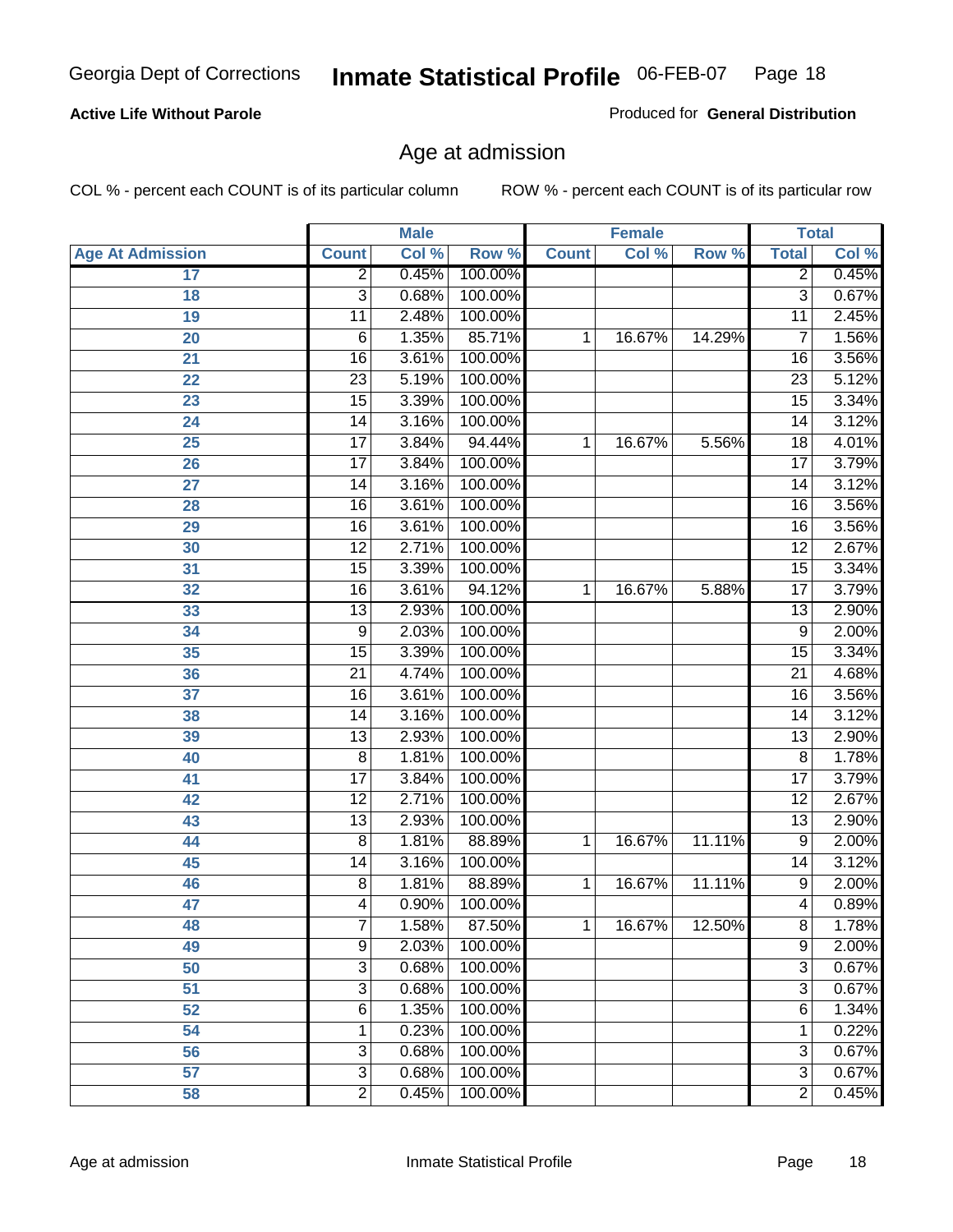#### **Active Life Without Parole**

Produced for **General Distribution**

#### Age at admission

|                         |              | <b>Male</b> |         |              | <b>Female</b> |       |       | <b>Total</b> |
|-------------------------|--------------|-------------|---------|--------------|---------------|-------|-------|--------------|
| <b>Age At Admission</b> | <b>Count</b> | Col %       | Row %   | <b>Count</b> | Col %         | Row % | Total | Col %        |
| 63                      |              | 0.23%       | 100.00% |              |               |       |       | 0.22%        |
| 64                      |              | 0.68%       | 100.00% |              |               |       |       | 0.67%        |
| 65                      |              | 0.23%       | 100.00% |              |               |       |       | 0.22%        |
| 66                      |              | 0.23%       | 100.00% |              |               |       |       | 0.22%        |
| 67                      |              | 0.23%       | 100.00% |              |               |       |       | 0.22%        |
| 71                      |              | 0.23%       | 100.00% |              |               |       |       | 0.22%        |
| <b>Total Reported</b>   | 443          | 100%        | 98.66%  | 6            | 100%          | 1.34% | 449   | 100%         |

| <b>Not Reported</b> |                |           |
|---------------------|----------------|-----------|
| <b>Total</b>        | $\overline{ }$ | $\lambda$ |
| $\mathbf{v}$ and    | 14.            | 449       |

| Mean (average)         | 34.14 | 35.83 | 34.16     |
|------------------------|-------|-------|-----------|
| <b>Median (middle)</b> | აა    | 38    | 33        |
| Mode (most frequent)   | ∸∸    | 25    | n g<br>LL |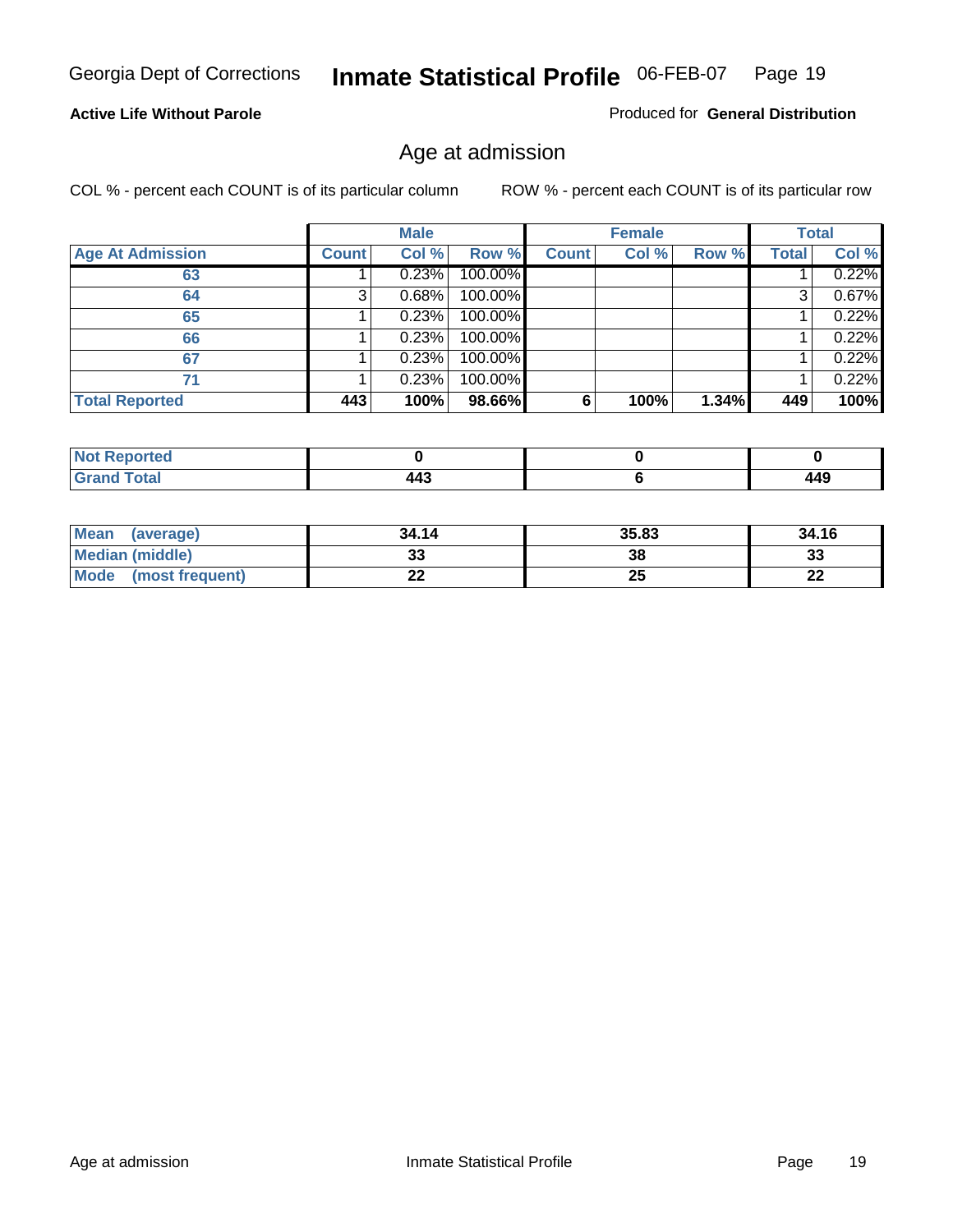**Active Life Without Parole** 

Georgia Dept of Corrections **Inmate Statistical Profile** 06-FEB-07 Page 20

Produced for **General Distribution**

#### Age at release

|                       |              | <b>Male</b> |       |              | <b>Female</b> |       |              | <b>Total</b> |
|-----------------------|--------------|-------------|-------|--------------|---------------|-------|--------------|--------------|
| <b>Age At Release</b> | <b>Count</b> | Col %       | Row % | <b>Count</b> | Col%          | Row % | <b>Total</b> | Col %        |
| <b>Total Reported</b> |              |             |       |              |               |       |              |              |

| <b>Still Active</b> | 443 | 449 |
|---------------------|-----|-----|
| <b>Not Reported</b> |     |     |
| <b>Grand Total</b>  | 443 | 449 |

| Mean (average)       | N/A | N/A | N/A |
|----------------------|-----|-----|-----|
| Median (middle)      | N/A | N/A | N/A |
| Mode (most frequent) | N/A | N/A | N/A |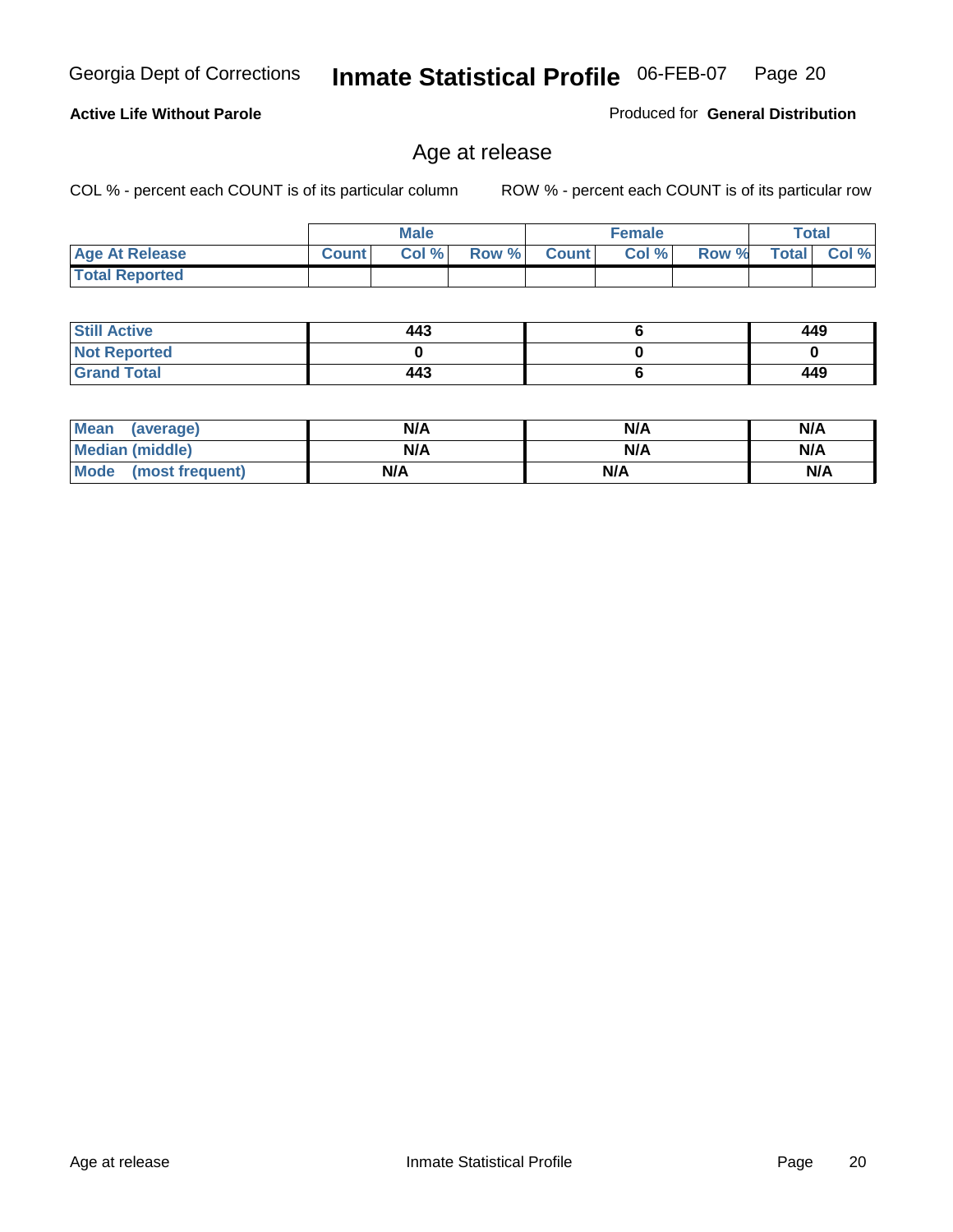#### **Active Life Without Parole**

#### Produced for **General Distribution**

#### Height, measured at entry to prison

|                       |                         | <b>Male</b> |         |                | <b>Female</b> |        |                 | <b>Total</b> |
|-----------------------|-------------------------|-------------|---------|----------------|---------------|--------|-----------------|--------------|
| <b>Height</b>         | <b>Count</b>            | Col %       | Row %   | <b>Count</b>   | Col %         | Row %  | <b>Total</b>    | Col %        |
| 5'01''                | 1                       | 0.23%       | 100.00% |                |               |        | 1               | 0.22%        |
| 5'02"                 | $\overline{2}$          | 0.45%       | 100.00% |                |               |        | 2               | 0.45%        |
| 5'03"                 | $\overline{\mathbf{c}}$ | 0.45%       | 50.00%  | $\overline{2}$ | 33.33%        | 50.00% | 4               | 0.89%        |
| 5'04"                 | 4                       | 0.91%       | 80.00%  | 1              | 16.67%        | 20.00% | 5               | 1.12%        |
| 5'05"                 | 15                      | 3.40%       | 93.75%  | 1              | 16.67%        | 6.25%  | 16              | 3.58%        |
| 5'06"                 | 30                      | 6.80%       | 100.00% |                |               |        | $\overline{30}$ | 6.71%        |
| 5'07''                | 30                      | 6.80%       | 96.77%  | 1              | 16.67%        | 3.23%  | 31              | 6.94%        |
| 5'08"                 | 44                      | 9.98%       | 97.78%  | 1              | 16.67%        | 2.22%  | 45              | 10.07%       |
| <b>5'09"</b>          | 52                      | 11.79%      | 100.00% |                |               |        | 52              | 11.63%       |
| 5'10''                | 63                      | 14.29%      | 100.00% |                |               |        | 63              | 14.09%       |
| 5'11''                | 60                      | 13.61%      | 100.00% |                |               |        | 60              | 13.42%       |
| 6'00"                 | 50                      | 11.34%      | 100.00% |                |               |        | 50              | 11.19%       |
| 6'01"                 | 35                      | 7.94%       | 100.00% |                |               |        | 35              | 7.83%        |
| 6'02"                 | 21                      | 4.76%       | 100.00% |                |               |        | 21              | 4.70%        |
| 6'03"                 | 15                      | 3.40%       | 100.00% |                |               |        | 15              | 3.36%        |
| 6'04"                 | 11                      | 2.49%       | 100.00% |                |               |        | 11              | 2.46%        |
| 6'05"                 | 4                       | 0.91%       | 100.00% |                |               |        | 4               | 0.89%        |
| 6'06"                 | $\overline{2}$          | 0.45%       | 100.00% |                |               |        | 2               | 0.45%        |
| <b>Total Reported</b> | 441                     | 100%        | 98.66%  | 6              | 100%          | 1.34%  | 447             | 100%         |

| oorted<br>NG<br>$\cdots$ |                |              |
|--------------------------|----------------|--------------|
| int<br>---<br>______     | - -<br>.<br>__ | 1 1 N<br>449 |

| Mean<br>(average)              | 5'10" | 5'05" | 5'10" |
|--------------------------------|-------|-------|-------|
| Median (middle)                | 5'10" |       | 5'10" |
| <b>Mode</b><br>(most frequent) | 5'10" | 5'03" | 5'10" |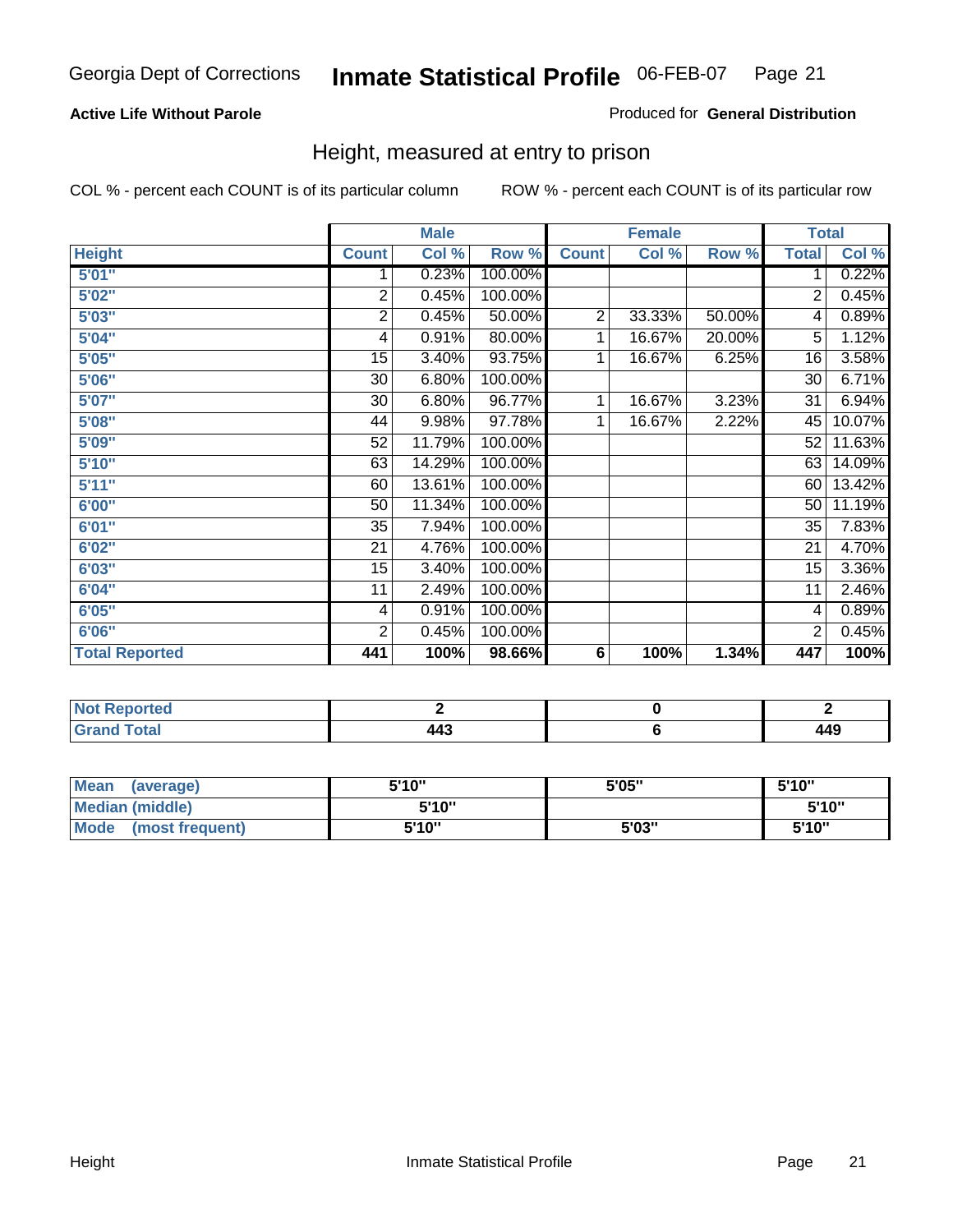#### **Active Life Without Parole**

#### Produced for **General Distribution**

#### Weight, measured at entry to prison

|                       |                 | <b>Male</b> |         |              | <b>Female</b> |         |                 | <b>Total</b> |
|-----------------------|-----------------|-------------|---------|--------------|---------------|---------|-----------------|--------------|
| <b>Weight</b>         | <b>Count</b>    | Col %       | Row %   | <b>Count</b> | Col %         | Row %   | <b>Total</b>    | Col %        |
| 110 - 119 pounds      |                 |             |         | 1            | 16.67%        | 100.00% | 1.              | 0.22%        |
| 120 - 129 pounds      | $\overline{4}$  | 0.91%       | 80.00%  | 1            | 16.67%        | 20.00%  | 5               | 1.12%        |
| 130 - 139 pounds      | 11              | 2.49%       | 100.00% |              |               |         | 11              | 2.46%        |
| 140 - 149 pounds      | 29              | 6.58%       | 100.00% |              |               |         | 29              | 6.49%        |
| 150 - 159 pounds      | $\overline{32}$ | 7.26%       | 96.97%  | 1            | 16.67%        | 3.03%   | $\overline{33}$ | 7.38%        |
| 160 - 169 pounds      | 61              | 13.83%      | 96.83%  | 2            | 33.33%        | 3.17%   | 63              | 14.09%       |
| 170 - 179 pounds      | 58              | 13.15%      | 98.31%  | 1            | 16.67%        | 1.69%   | 59              | 13.20%       |
| 180 - 189 pounds      | 61              | 13.83%      | 100.00% |              |               |         | 61              | 13.65%       |
| 190 - 199 pounds      | 51              | 11.56%      | 100.00% |              |               |         | 51              | 11.41%       |
| 200 - 209 pounds      | 28              | 6.35%       | 100.00% |              |               |         | 28              | 6.26%        |
| 210 - 219 pounds      | $\overline{28}$ | 6.35%       | 100.00% |              |               |         | 28              | 6.26%        |
| 220 - 229 pounds      | $\overline{28}$ | 6.35%       | 100.00% |              |               |         | $\overline{28}$ | 6.26%        |
| 230 - 239 pounds      | 20              | 4.54%       | 100.00% |              |               |         | 20              | 4.47%        |
| 240 - 249 pounds      | 8               | 1.81%       | 100.00% |              |               |         | 8               | 1.79%        |
| 250 - 259 pounds      | 6               | 1.36%       | 100.00% |              |               |         | 6               | 1.34%        |
| 260 - 269 pounds      | 6               | 1.36%       | 100.00% |              |               |         | 6               | 1.34%        |
| 270 - 279 pounds      | 4               | 0.91%       | 100.00% |              |               |         | 4               | 0.89%        |
| 280 - 289 pounds      | $\overline{2}$  | 0.45%       | 100.00% |              |               |         | $\overline{2}$  | 0.45%        |
| 290 - 299 pounds      | $\overline{2}$  | 0.45%       | 100.00% |              |               |         | $\overline{2}$  | 0.45%        |
| 310 - 319 pounds      | 1               | 0.23%       | 100.00% |              |               |         | 1               | 0.22%        |
| 400 pounds and over   | 1               | 0.23%       | 100.00% |              |               |         | 1               | 0.22%        |
| <b>Total Reported</b> | 441             | 100%        | 98.66%  | 6            | 100%          | 1.34%   | 447             | 100%         |

| .<br><b>NO</b><br><b>TTEO</b> |    |             |
|-------------------------------|----|-------------|
| <b>Total</b>                  | __ | 1.AO<br>449 |

| Mean<br>(average)       | 189 | 149   | 188 |
|-------------------------|-----|-------|-----|
| Median (middle)         | 184 | 159.5 | 184 |
| Mode<br>(most frequent) | 170 | 167   | 170 |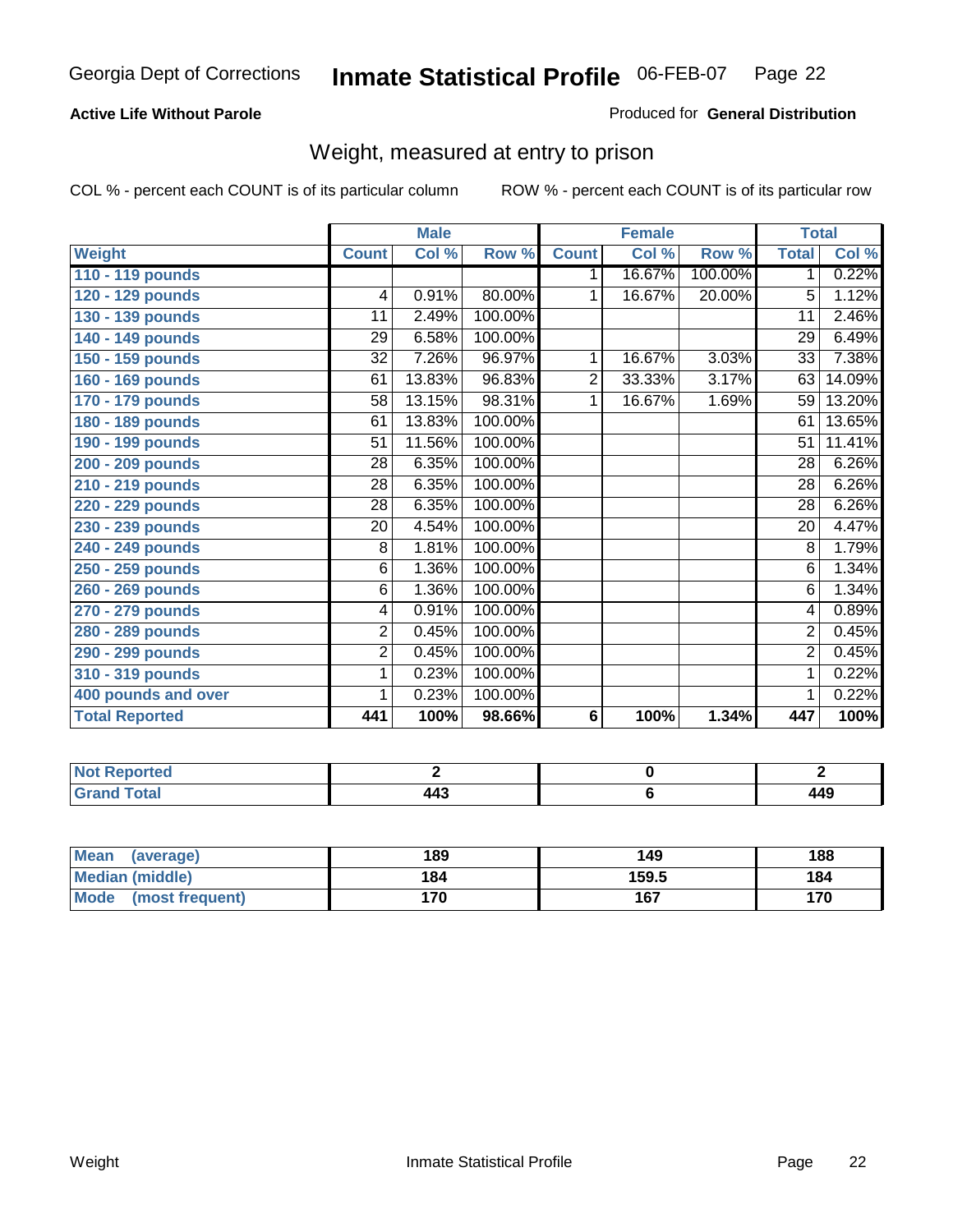**Active Life Without Parole** 

Produced for **General Distribution**

### Military service

|                       |              | <b>Male</b> |                    |   | <b>Female</b> |          |       | <b>Total</b> |
|-----------------------|--------------|-------------|--------------------|---|---------------|----------|-------|--------------|
| <b>Race Group</b>     | <b>Count</b> | Col %       | <b>Row % Count</b> |   | Col %         | Row %    | Total | Col %        |
| <b>Air Force</b>      | 5            | 1.75%       | 100.00%            |   |               |          |       | 1.71%        |
| <b>Army</b>           | 31           | $10.84\%$   | 100.00%            |   |               |          | 31    | 10.62%       |
| <b>Navy</b><br>3      |              | $1.05\%$    | 100.00%            |   |               |          |       | 1.03%        |
| <b>Marines</b><br>4   | 3            | 1.05%       | 100.00%            |   |               |          | 3     | 1.03%        |
| <b>None</b><br>96     | 244          | 85.31%      | 97.60%             | 6 | 100.00%       | $2.40\%$ | 250   | 85.62%       |
| <b>Total Reported</b> | 286          | 100%        | 97.95%             | 6 | 100%          | 2.05%    | 292   | 100%         |

| اد د لاس .<br>re o    | $\overline{a}$ , and $\overline{a}$<br>וטו<br>$ -$ | .<br>וטו<br>$\sim$         |
|-----------------------|----------------------------------------------------|----------------------------|
| $f \wedge f \wedge f$ | 443                                                | <i><b>A A C</b></i><br>44J |

|  | - -<br>M | ------<br>,,,,,, | <br>Nul. | $\cdots$<br><b>THEFT</b> |
|--|----------|------------------|----------|--------------------------|
|--|----------|------------------|----------|--------------------------|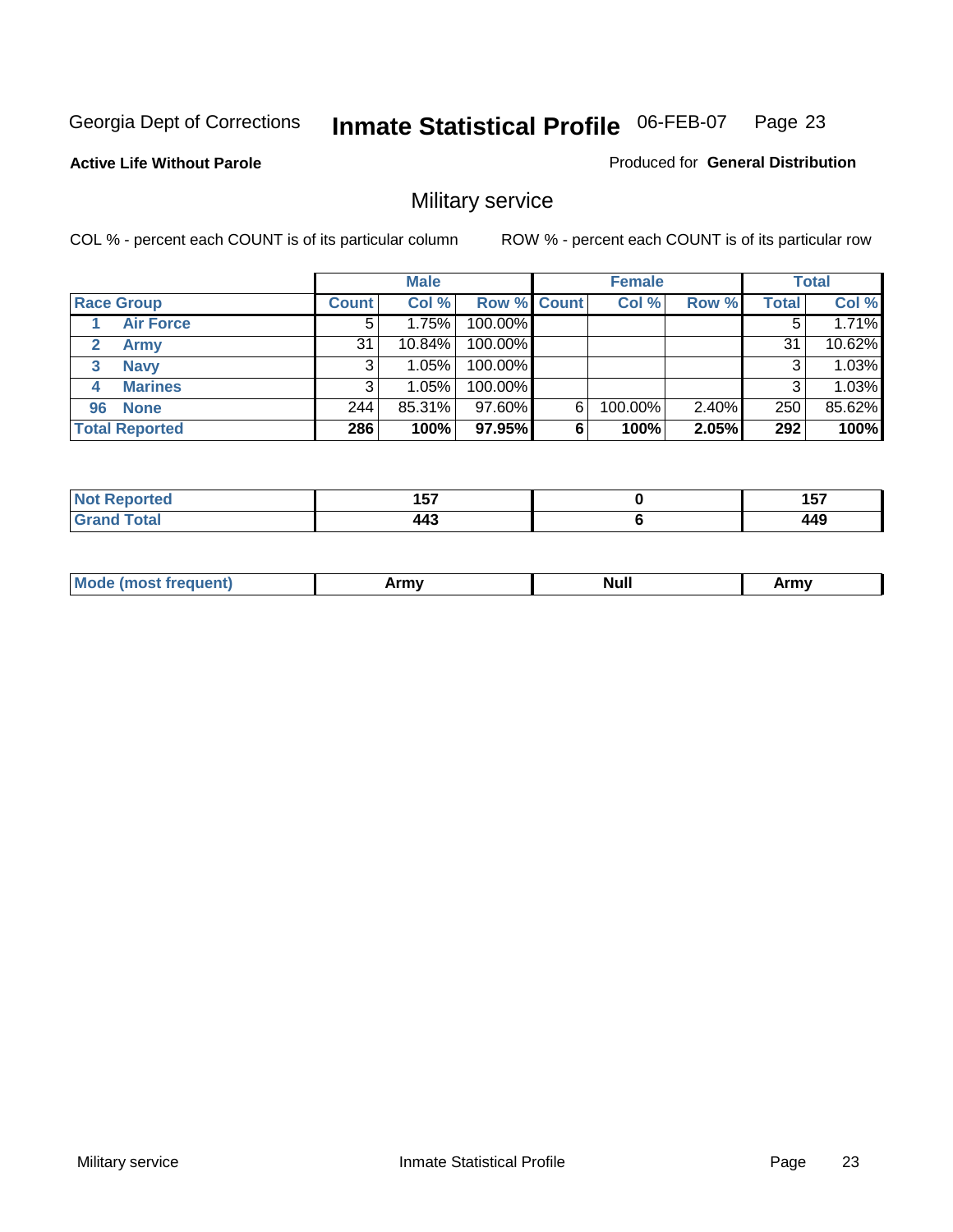#### **Active Life Without Parole**

#### Produced for **General Distribution**

#### Type of admission to prison

|    |                             |              | <b>Male</b> |                    |   | <b>Female</b> |       |              | <b>Total</b> |
|----|-----------------------------|--------------|-------------|--------------------|---|---------------|-------|--------------|--------------|
|    | <b>Type of Admission</b>    | <b>Count</b> | Col %       | <b>Row % Count</b> |   | Col %         | Row % | <b>Total</b> | Col %        |
|    | <b>Committed From Court</b> | 120          | 27.09%      | 97.56%             |   | 50.00%        | 2.44% | 123          | 27.39%       |
| 3  | <b>Parole Rev/New Sent</b>  | 32           | 7.22%       | 100.00%            |   |               |       | 32           | 7.13%        |
| 4  | <b>Par Rev/No New Sent</b>  |              | 1.58%       | 100.00%            |   |               |       |              | 1.56%        |
| 6  | <b>Prob Viol/Partial</b>    | 3            | .68%        | 100.00%            |   |               |       |              | .67%         |
| 9  | <b>Prob Rev/Remainder</b>   | 11           | 2.48%       | 100.00%            |   |               |       | 11           | 2.45%        |
| 10 | <b>New Sent/Par Rev Pnd</b> |              | .23%        | 100.00%            |   |               |       |              | .22%         |
| 11 | <b>Life W/O Parole</b>      | 268          | 60.50%      | 98.89%             | 3 | 50.00%        | 1.11% | 271          | 60.36%       |
| 30 | <b>Par Rev/Rsn Unknown</b>  |              | .23%        | 100.00%            |   |               |       |              | .22%         |
|    | <b>Total Reported</b>       | 443          | 100%        | 98.66%             | 6 | 100%          | 1.34% | 449          | 100%         |

| <b>Reported</b>                      |     |                          |
|--------------------------------------|-----|--------------------------|
| <b>Total</b><br>r<br><b>UI di Iu</b> | 443 | <i><b>AAC</b></i><br>14J |

| <b>Mode (most frequent)</b> | <b>W/O Par</b> | <b>Court Cmmt</b> | M/O Par |
|-----------------------------|----------------|-------------------|---------|
|                             |                |                   |         |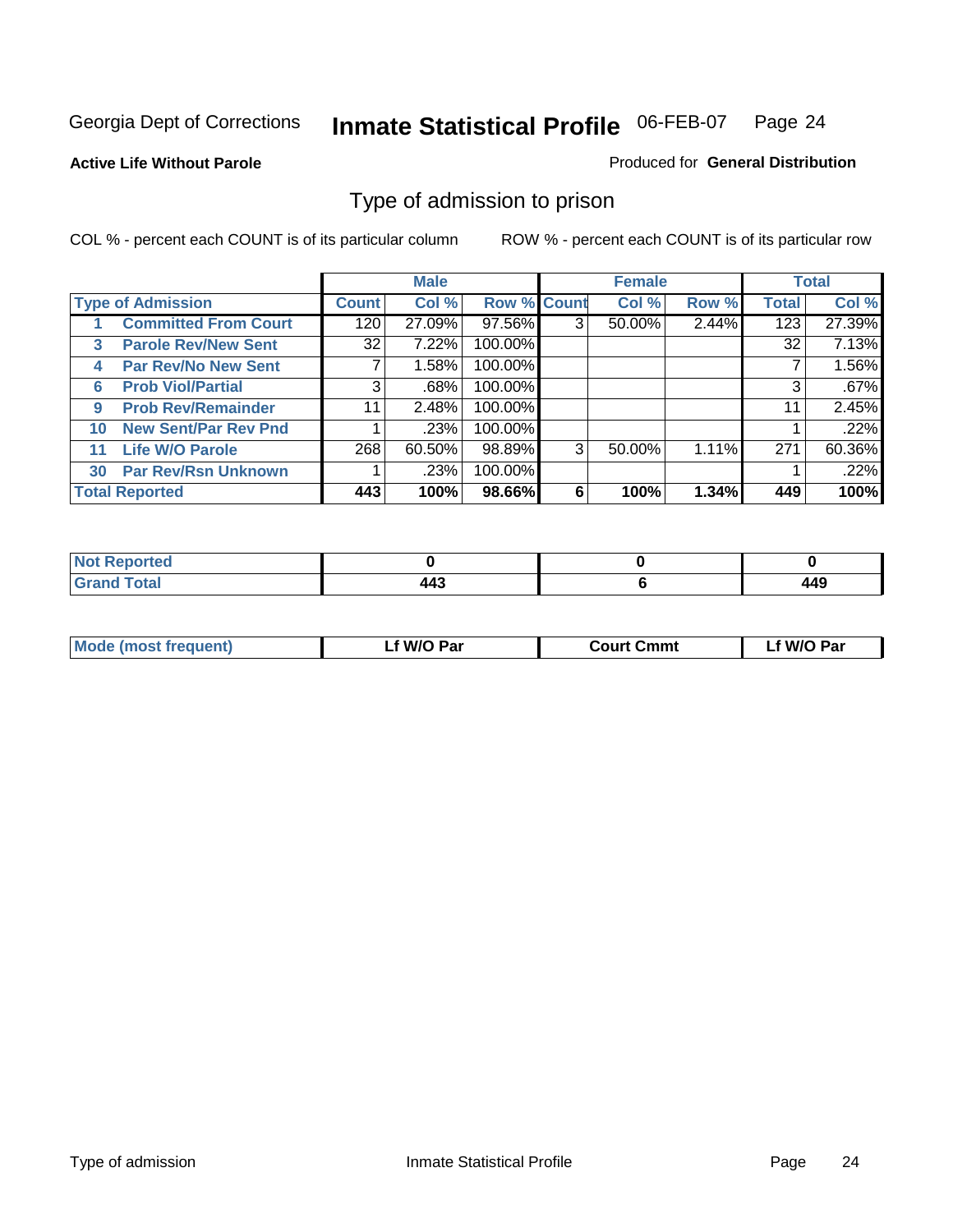**Active Life Without Parole** 

Produced for **General Distribution**

#### Current / last security status

|                        |              | <b>Male</b> |                    |   | <b>Female</b> |       |       | <b>Total</b> |
|------------------------|--------------|-------------|--------------------|---|---------------|-------|-------|--------------|
| <b>Security Status</b> | <b>Count</b> | Col %       | <b>Row % Count</b> |   | Col %         | Row % | Total | Col %        |
| 3 Minimum              |              | .46%        | $100.00\%$         |   | .00%          |       |       | .46%         |
| 4 Medium               | 37           | 8.55%       | $100.00\%$         |   | .00%          |       | 37    | 8.43%        |
| 5 Close                | 373          | 86.14%      | $98.42\%$          | 6 | 100.00%       | 1.58% | 379   | 86.33%       |
| 6 Maximum              | 21           | 4.85%       | 100.00%            |   | .00%          |       | 21    | 4.78%        |
| <b>Total Reported</b>  | 433          | 100%        | 98.63%             | 6 | 100%          | 1.37% | 439   | 100%         |

| <b>Still being diagnosed</b> |     |     |
|------------------------------|-----|-----|
| <b>Not Reported</b>          |     |     |
| <b>Grand Total</b>           | 443 | 449 |

| <b>Mode</b><br><b>OSE</b><br>∵lose<br>(most frequent)<br>oseث<br>- - - -<br>- - - -<br>- - - - |  |
|------------------------------------------------------------------------------------------------|--|
|------------------------------------------------------------------------------------------------|--|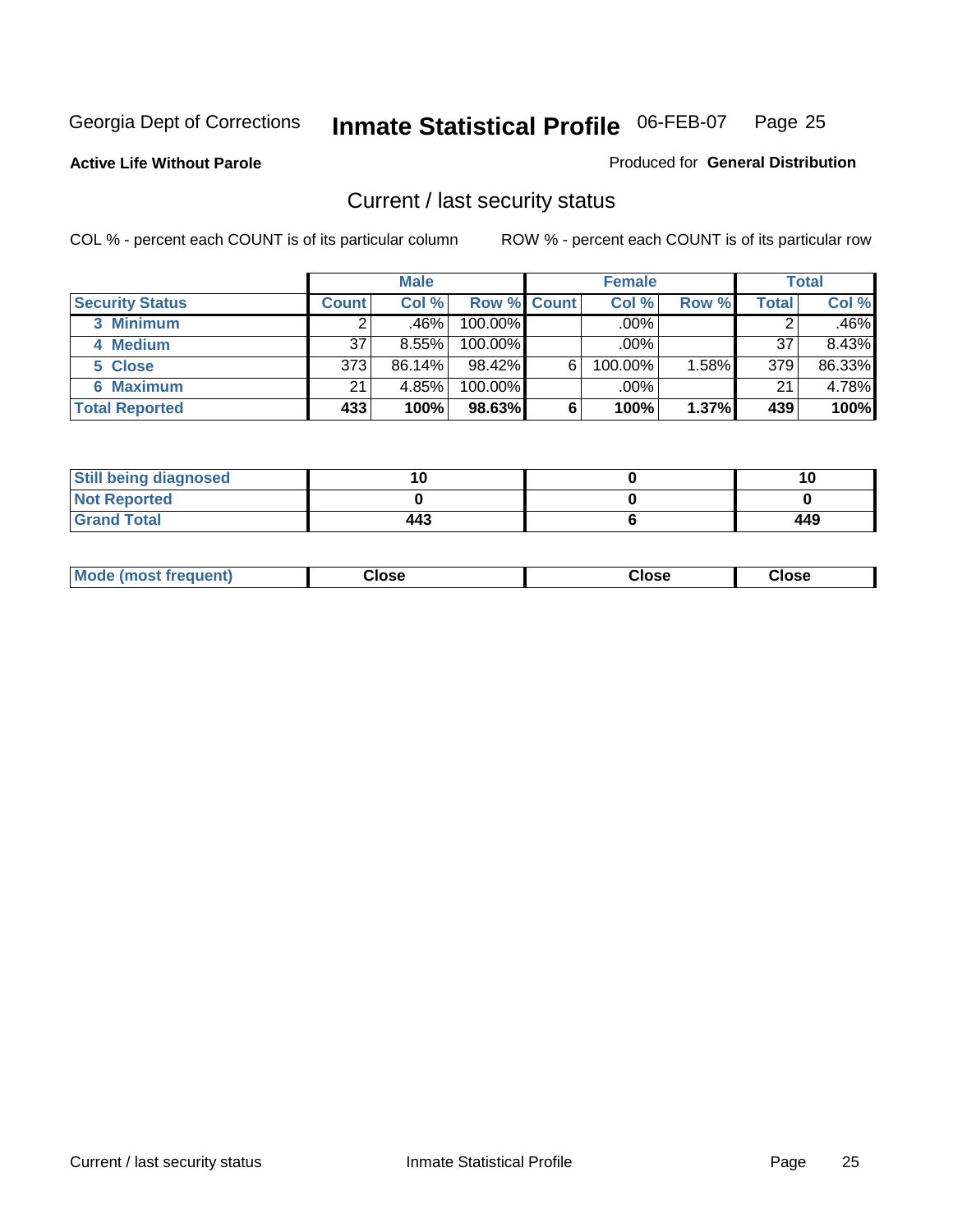**Active Life Without Parole** 

Produced for **General Distribution**

### Current / last type of institution

|                            |              | <b>Male</b> |                    |    | <b>Female</b> |                         |         | Total   |
|----------------------------|--------------|-------------|--------------------|----|---------------|-------------------------|---------|---------|
| <b>Type of Institution</b> | <b>Count</b> | Col%        | <b>Row % Count</b> |    | Col%          | Row %                   | Total i | Col %   |
| <b>State Prison</b>        | 443'         | 100.00%」    | 98.66%             | 61 | 100.00%」      | $1.34\%$ $\blacksquare$ | 449     | 100.00% |
| <b>Total Rported</b>       | 443          | 100%        | 98.66%             |    | $100\%$       | 1.34%                   | 449     | 100%    |

| <b>rted</b><br>. |                      |               |
|------------------|----------------------|---------------|
| ı ulal           | . .<br>44.<br>$\sim$ | 449<br>$\sim$ |

| <b>Mode (most frequent)</b> | <b>State Prison</b> | <b>State Prison</b> | <b>State Prison I</b> |
|-----------------------------|---------------------|---------------------|-----------------------|
|                             |                     |                     |                       |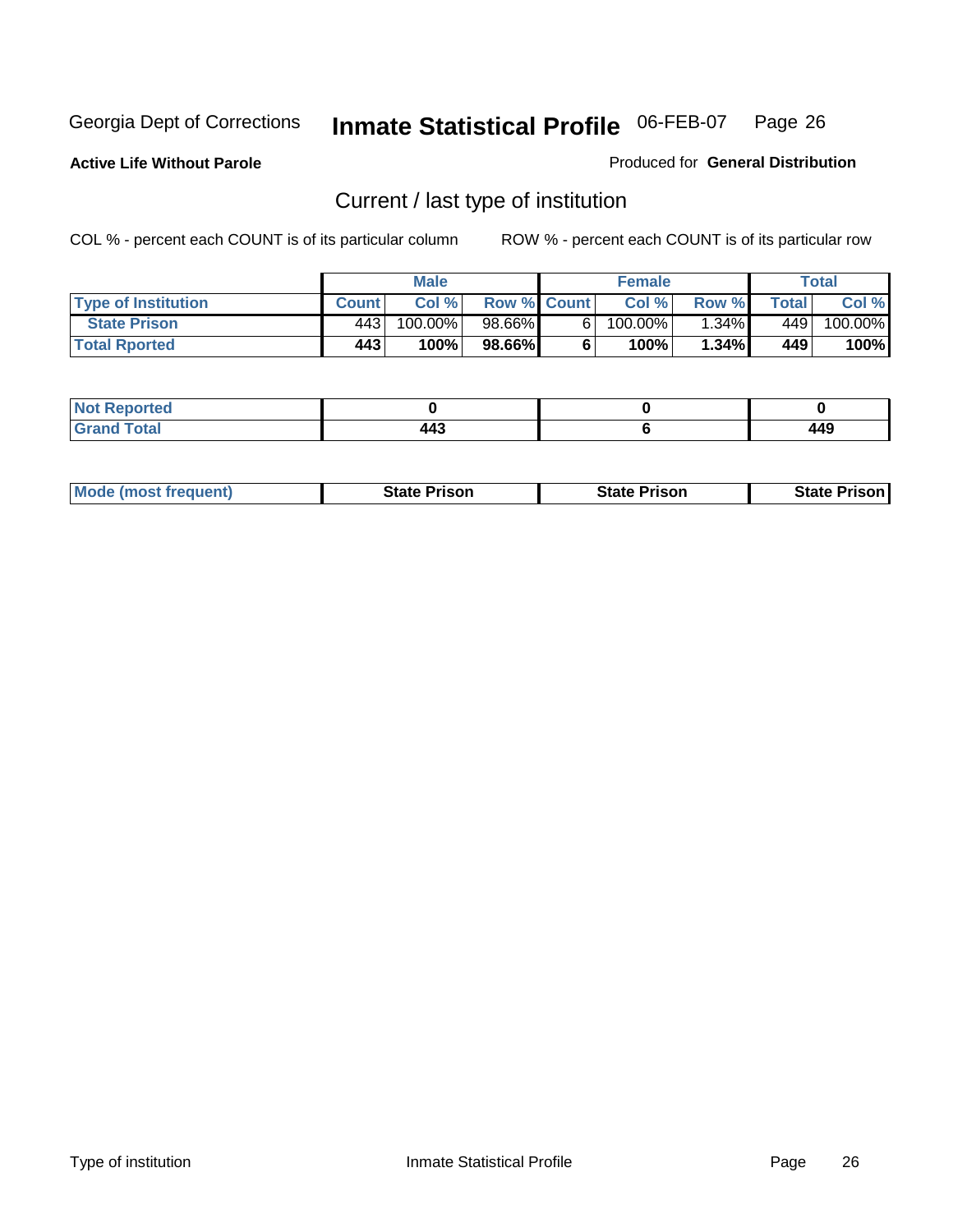**Active Life Without Parole** 

Produced for **General Distribution**

#### Institution type - transitional centers

|                                                | Male  |                    | Female |             | <b>Total</b> |
|------------------------------------------------|-------|--------------------|--------|-------------|--------------|
| <b>Institution Type - Trans. Centers Count</b> | Col % | <b>Row % Count</b> | Col %  | Row % Total | Col %        |
| <b>Total Rported</b>                           |       |                    |        |             |              |

| <b>Not Reported</b>      |  |  |
|--------------------------|--|--|
| <b>Total</b><br>C.o<br>. |  |  |

| Mode (most frequent) | <b>Null</b> | <b>Null</b> | <b>Null</b> |
|----------------------|-------------|-------------|-------------|
|                      |             |             |             |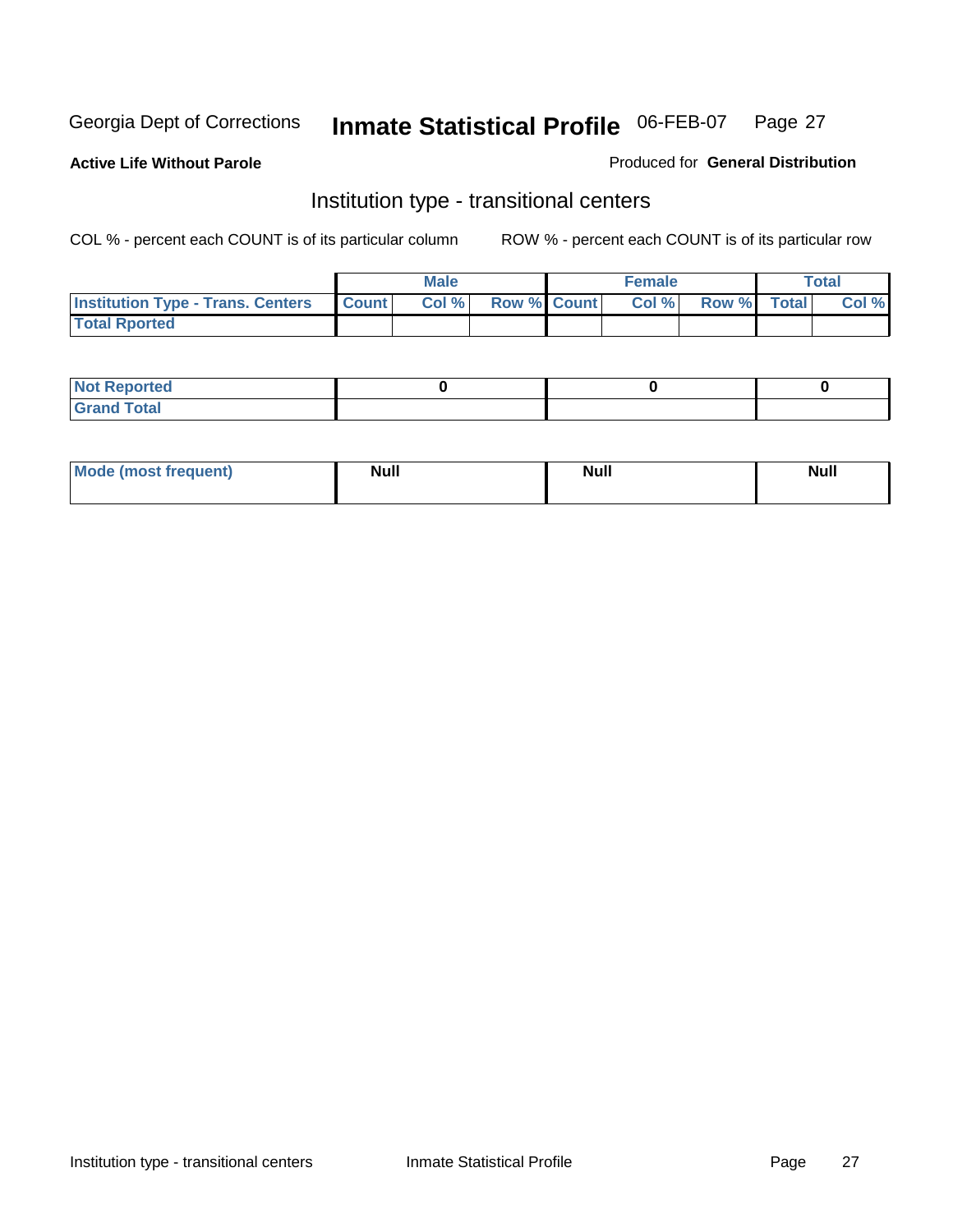**Active Life Without Parole** 

Produced for **General Distribution**

#### Institution type - mental hospitals

|                                                  | <b>Male</b> |                    | <b>Female</b> |                          | <b>Total</b> |
|--------------------------------------------------|-------------|--------------------|---------------|--------------------------|--------------|
| <b>Institution Type - Mental Hospitals Count</b> | Col%        | <b>Row % Count</b> |               | <b>Col % Row % Total</b> | Col %        |
| <b>Total Rported</b>                             |             |                    |               |                          |              |

| <b>Not Reported</b> |  |  |
|---------------------|--|--|
| <b>Total</b><br>Cro |  |  |

| Mode (most frequent) | <b>Null</b> | <b>Null</b> | <b>Null</b> |
|----------------------|-------------|-------------|-------------|
|                      |             |             |             |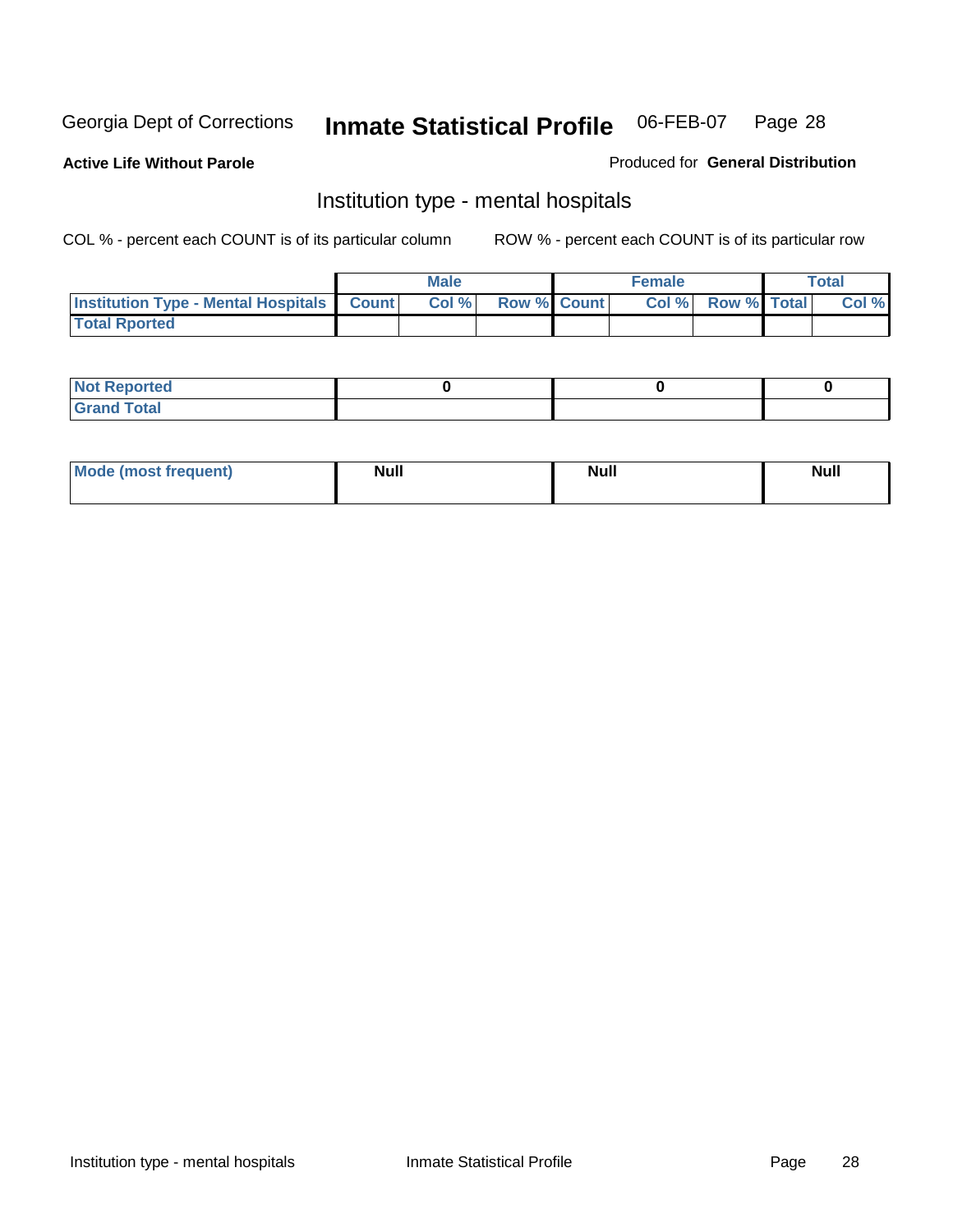**Active Life Without Parole** 

Produced for **General Distribution**

#### Institution type - county prisons

|                                                    | <b>Male</b> |  | <b>Female</b>     |       |              | Total |
|----------------------------------------------------|-------------|--|-------------------|-------|--------------|-------|
| <b>Institution Type - County Prisons   Count  </b> | Col%        |  | Row % Count Col % | Row % | <b>Total</b> | Col % |
| <b>Total Rported</b>                               |             |  |                   |       |              |       |

| <b>Not</b><br><b>Reported</b> |  |  |
|-------------------------------|--|--|
| <b>Grand Total</b>            |  |  |

| <b>Mode</b> | <b>Null</b> | <b>Null</b> | <b>Null</b> |
|-------------|-------------|-------------|-------------|
| frequent)   |             |             |             |
|             |             |             |             |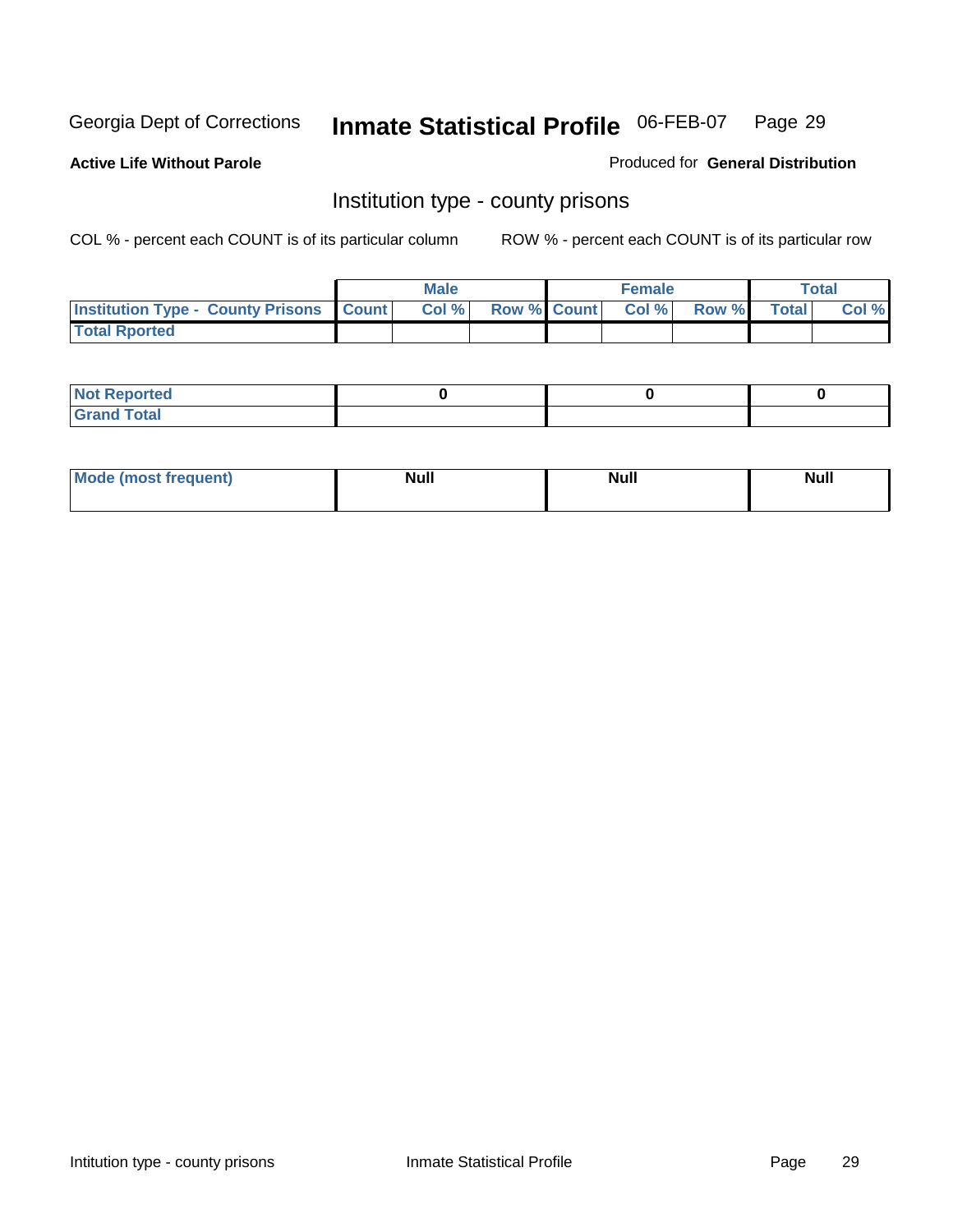**Active Life Without Parole** 

Produced for **General Distribution**

#### Institution type - state prisons

|                                         |                 | <b>Male</b> |         |              | <b>Female</b> |         | <b>Total</b>    |          |
|-----------------------------------------|-----------------|-------------|---------|--------------|---------------|---------|-----------------|----------|
| <b>Institution Type - State Prisons</b> | <b>Count</b>    | Col %       | Row %   | <b>Count</b> | Col %         | Row %   | <b>Total</b>    | Col %    |
| <b>Arrendale State Prison</b><br>508    |                 |             |         | 3            | 50.00%        | 100.00% | $\overline{3}$  | .67%     |
| <b>Augusta State Med.</b><br>532        | 18              | 4.06%       | 100.00% |              |               |         | 18              | 4.01%    |
| <b>Prison</b>                           |                 |             |         |              |               |         |                 |          |
| <b>Autry State Prison</b><br>543        |                 | .23%        | 100.00% |              |               |         |                 | .22%     |
| <b>Baldwin State Prison</b><br>553      | $\overline{2}$  | .45%        | 100.00% |              |               |         | 2               | .45%     |
| <b>Calhoun State Prison</b><br>547      | 6               | 1.35%       | 100.00% |              |               |         | 6               | 1.34%    |
| <b>Coastal State Prison</b><br>523      | 11              | 2.48%       | 100.00% |              |               |         | 11              | 2.45%    |
| <b>Ga Diag &amp; Class Pris</b><br>521  | 5               | 1.13%       | 100.00% |              |               |         | 5               | 1.11%    |
| <b>Ga Diag &amp; Class Pris-</b><br>522 | 3               | .68%        | 100.00% |              |               |         | 3               | .67%     |
| <b>Perm</b>                             |                 |             |         |              |               |         |                 |          |
| <b>Ga State Prison</b><br>517           | 53              | 11.96%      | 100.00% |              |               |         | 53              | 11.80%   |
| <b>Hancock State Prison</b><br>541      | 35              | 7.90%       | 100.00% |              |               |         | 35              | 7.80%    |
| <b>Hays State Prison</b><br>540         | $\overline{31}$ | 7.00%       | 100.00% |              |               |         | $\overline{31}$ | $6.90\%$ |
| <b>Macon State Prison</b><br>549        | $\overline{77}$ | 17.38%      | 100.00% |              |               |         | 77              | 17.15%   |
| <b>Phillips State Prison</b><br>505     | 24              | 5.42%       | 100.00% |              |               |         | 24              | 5.35%    |
| <b>Pulaski State Prison (W)</b><br>557  |                 |             |         | 3            | 50.00%        | 100.00% | 3               | .67%     |
| <b>Smith State Prison</b><br>550        | 34              | 7.67%       | 100.00% |              |               |         | 34              | 7.57%    |
| <b>Telfair State Prison</b><br>542      | 62              | 14.00%      | 100.00% |              |               |         | 62              | 13.81%   |
| <b>Valdosta State Prison</b><br>537     | 46              | 10.38%      | 100.00% |              |               |         | 46              | 10.24%   |
| <b>Ware State Prison</b><br>501         | $\overline{30}$ | 6.77%       | 100.00% |              |               |         | 30              | 6.68%    |
| <b>Washington Sp</b><br>552             | 5               | 1.13%       | 100.00% |              |               |         | 5               | 1.11%    |
| <b>Total Rported</b>                    | 443             | 100%        | 98.66%  | 6            | 100%          | 1.34%   | 449             | 100%     |

| τeο           |                      |     |
|---------------|----------------------|-----|
| <u>i</u> Utal | $AA^{\circ}$<br>- TV | 449 |

| Mode (most frequent) | 1549 Macon State Prison | <b>508 Arrendale State Prison</b> | 1549 Macon State<br>Prison |
|----------------------|-------------------------|-----------------------------------|----------------------------|
|----------------------|-------------------------|-----------------------------------|----------------------------|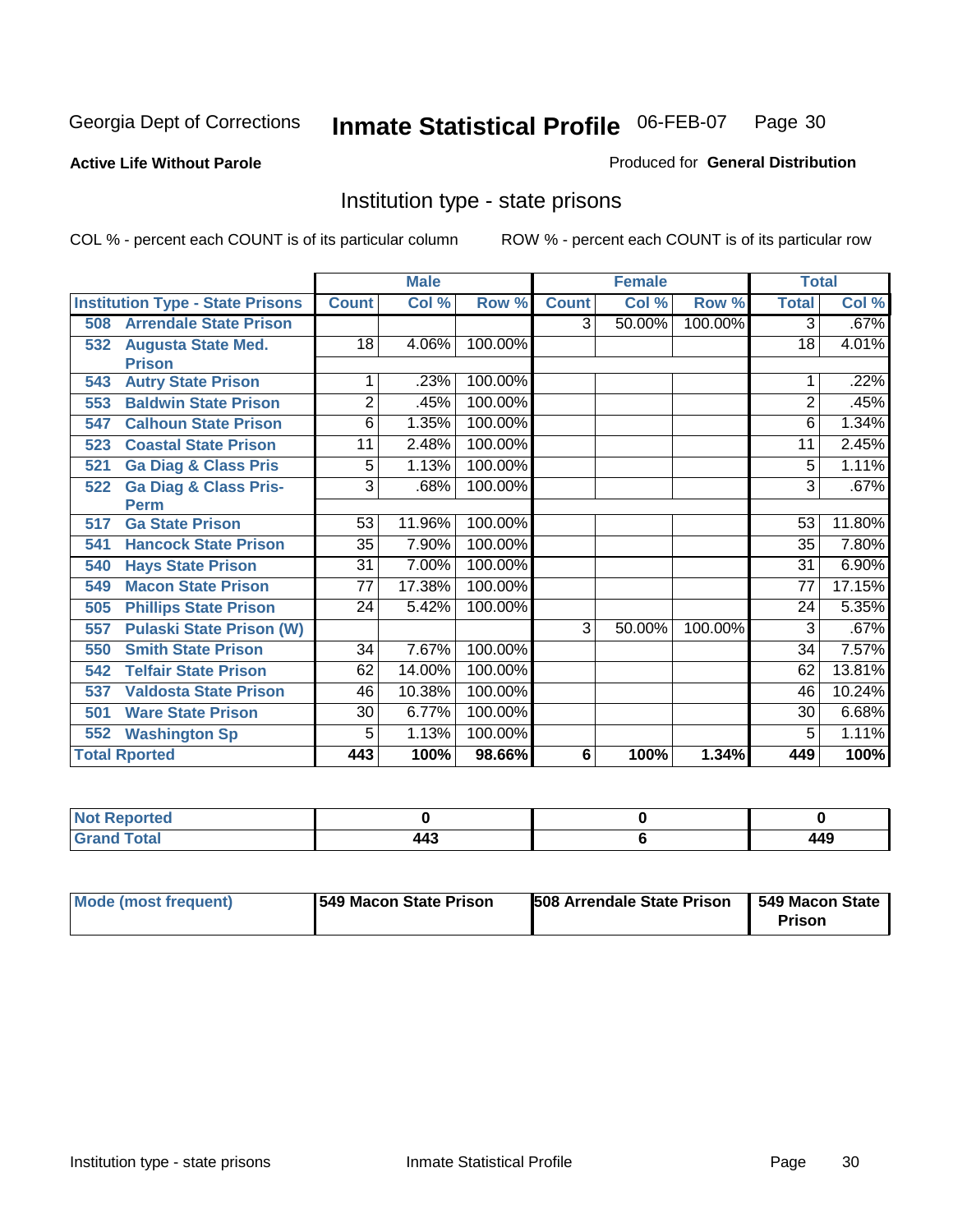**Active Life Without Parole** 

Produced for **General Distribution**

#### Institution type - private prisons

|                                                     | <b>Male</b> |                    | <b>Female</b> |             | <b>Total</b> |
|-----------------------------------------------------|-------------|--------------------|---------------|-------------|--------------|
| <b>Institution Type - Private Prisons   Count  </b> | Col %       | <b>Row % Count</b> | Col %         | Row % Total | Col %        |
| <b>Total Rported</b>                                |             |                    |               |             |              |

| <b>Not Reported</b>      |  |  |
|--------------------------|--|--|
| <b>Total</b><br>C.o<br>. |  |  |

| Mode (most frequent) | <b>Null</b> | <b>Null</b> | <b>Null</b> |
|----------------------|-------------|-------------|-------------|
|                      |             |             |             |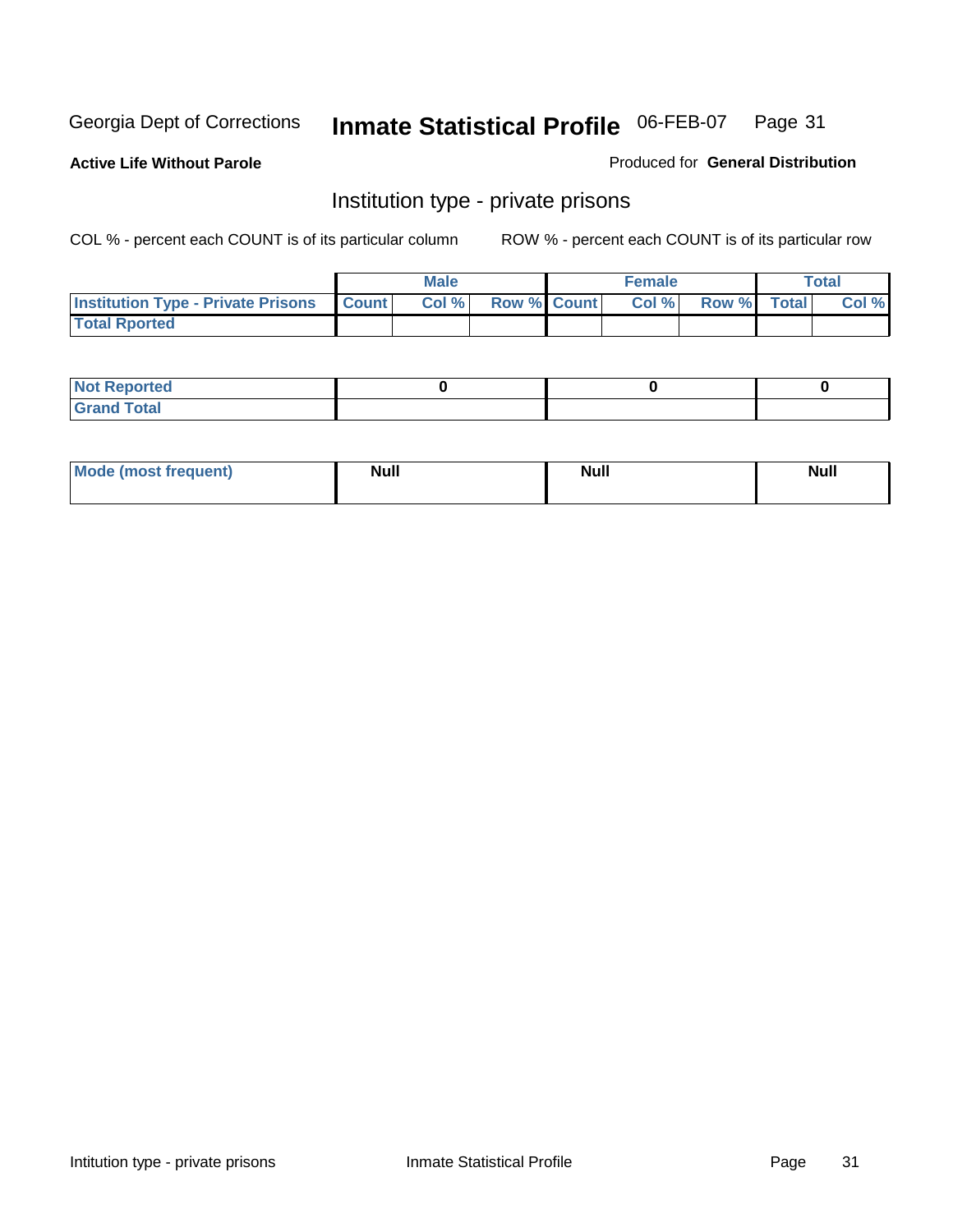**Active Life Without Parole** 

Produced for **General Distribution**

#### Institution type - prison annexes

|                                                | <b>Male</b> |                    | <b>Female</b> |             | <b>Total</b> |
|------------------------------------------------|-------------|--------------------|---------------|-------------|--------------|
| <b>Institution Type - Prison Annexes Count</b> | Col %       | <b>Row % Count</b> | Col %         | Row % Total | Col %        |
| <b>Total Rported</b>                           |             |                    |               |             |              |

| <b>Not</b><br><b>Reported</b>    |  |  |
|----------------------------------|--|--|
| <b>Total</b><br>Gran<br>$\sim$ . |  |  |

| Mode (most frequent) | <b>Null</b> | <b>Null</b> | <b>Null</b> |
|----------------------|-------------|-------------|-------------|
|                      |             |             |             |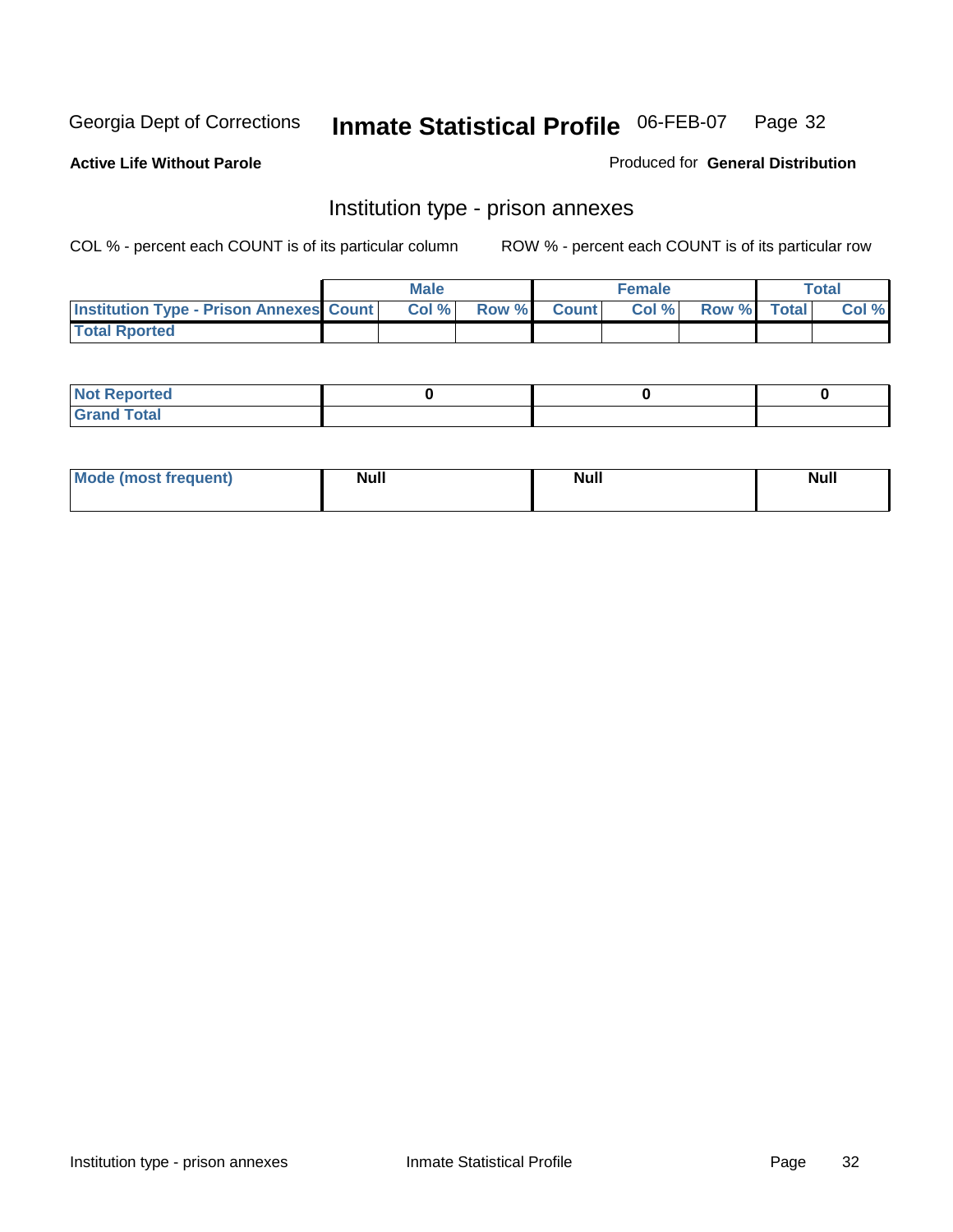**Active Life Without Parole** 

Produced for **General Distribution**

#### Institution type - inmate boot camp

|                                      |              | Male  |             | <b>Female</b> |             | <b>Total</b> |
|--------------------------------------|--------------|-------|-------------|---------------|-------------|--------------|
| <b>Institution Type - Boot Camps</b> | <b>Count</b> | Col % | Row % Count | Col%          | Row % Total | Col %        |
| <b>Total Rported</b>                 |              |       |             |               |             |              |

| <b>Not Reported</b>  |  |  |
|----------------------|--|--|
| <b>Total</b><br>Croy |  |  |

| Mode (most frequent) | <b>Null</b> | <b>Null</b> | <b>Null</b> |
|----------------------|-------------|-------------|-------------|
|                      |             |             |             |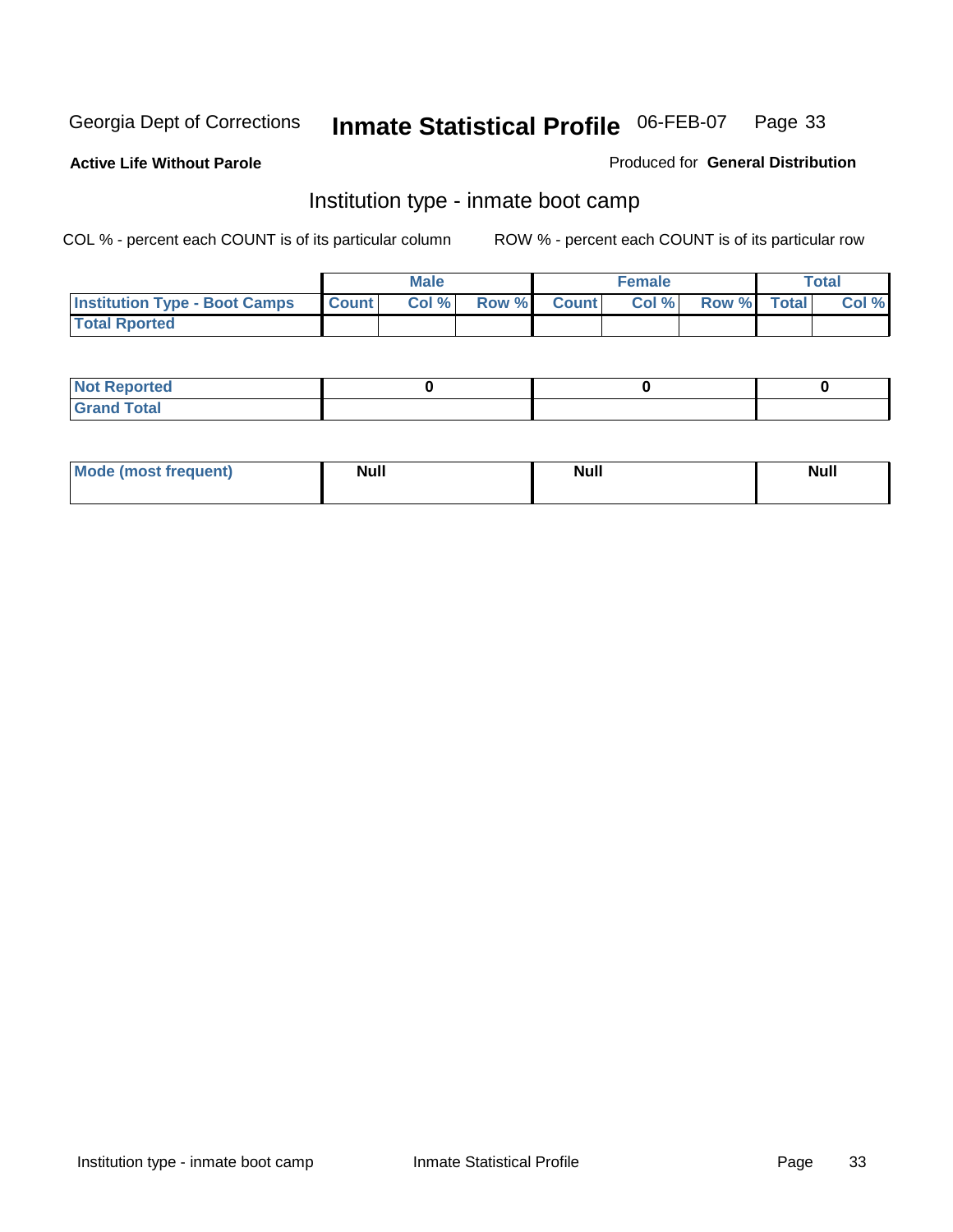**Active Life Without Parole** 

Produced for **General Distribution**

### Number of disciplinary reports

|                                       |              | <b>Male</b> |             |   | <b>Female</b> |       |              | <b>Total</b> |
|---------------------------------------|--------------|-------------|-------------|---|---------------|-------|--------------|--------------|
| <b>Number of Disciplinary Reports</b> | <b>Count</b> | Col %       | Row % Count |   | Col %         | Row % | <b>Total</b> | Col %        |
|                                       | 106          | 23.93%      | 98.15%      | 2 | 33.33%        | 1.85% | 108          | 24.05%       |
|                                       | 55           | 12.42%      | 100.00%     |   |               |       | 55           | 12.25%       |
|                                       | 40           | 9.03%       | 97.56%      |   | 16.67%        | 2.44% | 41           | 9.13%        |
|                                       | 36           | 8.13%       | 97.30%      |   | 16.67%        | 2.70% | 37           | 8.24%        |
|                                       | 26           | 5.87%       | 100.00%     |   |               |       | 26           | 5.79%        |
|                                       | 26           | 5.87%       | 100.00%     |   |               |       | 26           | 5.79%        |
| <b>More Than 5</b>                    | 154          | 34.76%      | 98.72%      | 2 | 33.33%        | 1.28% | 156          | 34.74%       |
| <b>Total Reported</b>                 | 443          | 100%        | 98.66%      | 6 | 100%          | 1.34% | 449          | 100%         |

| .<br>N<br>Tet. |                    |                    |
|----------------|--------------------|--------------------|
| Г∩tal          | <br>∕ T™<br>$\sim$ | AC.<br>.<br>$\sim$ |

| Mean (average)       | 7.25 | 8.67 | , מ<br>1 .ZI |
|----------------------|------|------|--------------|
| Median (middle)      |      | 2.J  |              |
| Mode (most frequent) |      |      |              |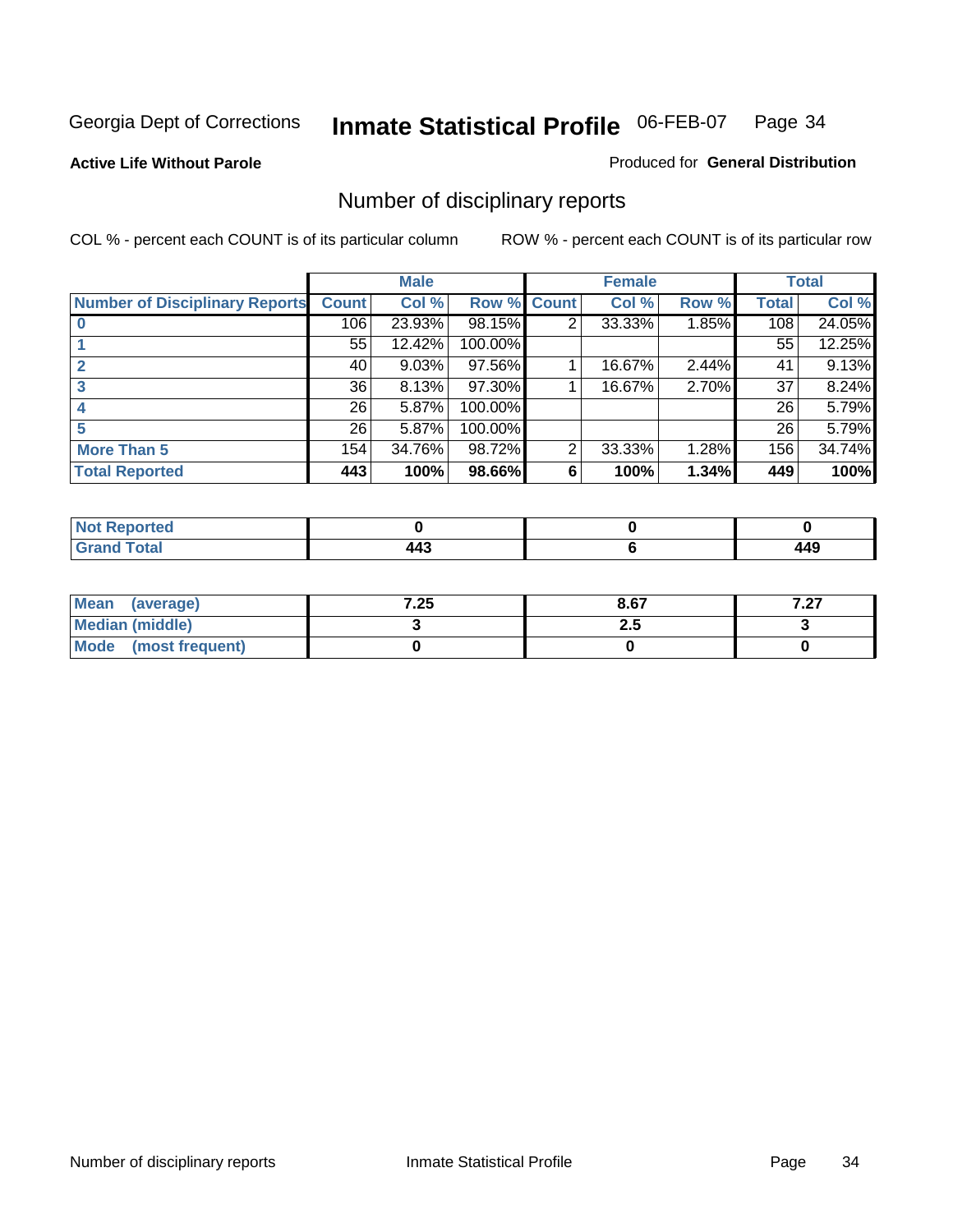**Active Life Without Parole** 

Produced for **General Distribution**

#### Number of transfers

|                       |              | <b>Male</b> |                    |   | <b>Female</b> |       |              | <b>Total</b> |
|-----------------------|--------------|-------------|--------------------|---|---------------|-------|--------------|--------------|
| Number of Transfers   | <b>Count</b> | Col %       | <b>Row % Count</b> |   | Col %         | Row % | <b>Total</b> | Col %        |
|                       | 12           | 2.71%       | 100.00%            |   |               |       | 12           | 2.67%        |
|                       | 125          | 28.22%      | 97.66%             | 3 | 50.00%        | 2.34% | 128          | 28.51%       |
|                       | 117          | 26.41%      | 97.50%             | 3 | 50.00%        | 2.50% | 120          | 26.73%       |
|                       | 80           | 18.06%      | 100.00%            |   |               |       | 80           | 17.82%       |
|                       | 42           | 9.48%       | 100.00%            |   |               |       | 42           | 9.35%        |
|                       | 22           | 4.97%       | 100.00%            |   |               |       | 22           | 4.90%        |
| <b>More Than 5</b>    | 45           | 10.16%      | 100.00%            |   |               |       | 45           | 10.02%       |
| <b>Total Reported</b> | 443          | 100%        | 98.66%             | 6 | 100%          | 1.34% | 449          | 100%         |

| N<br>тес. |                       |              |
|-----------|-----------------------|--------------|
| $\sim$    | $\overline{ }$<br>443 | I A C<br>14J |

| Mean (average)         | 2.74 | . | <u>າ 7</u><br>2.IJ |
|------------------------|------|---|--------------------|
| <b>Median (middle)</b> |      | . |                    |
| Mode (most frequent)   |      |   |                    |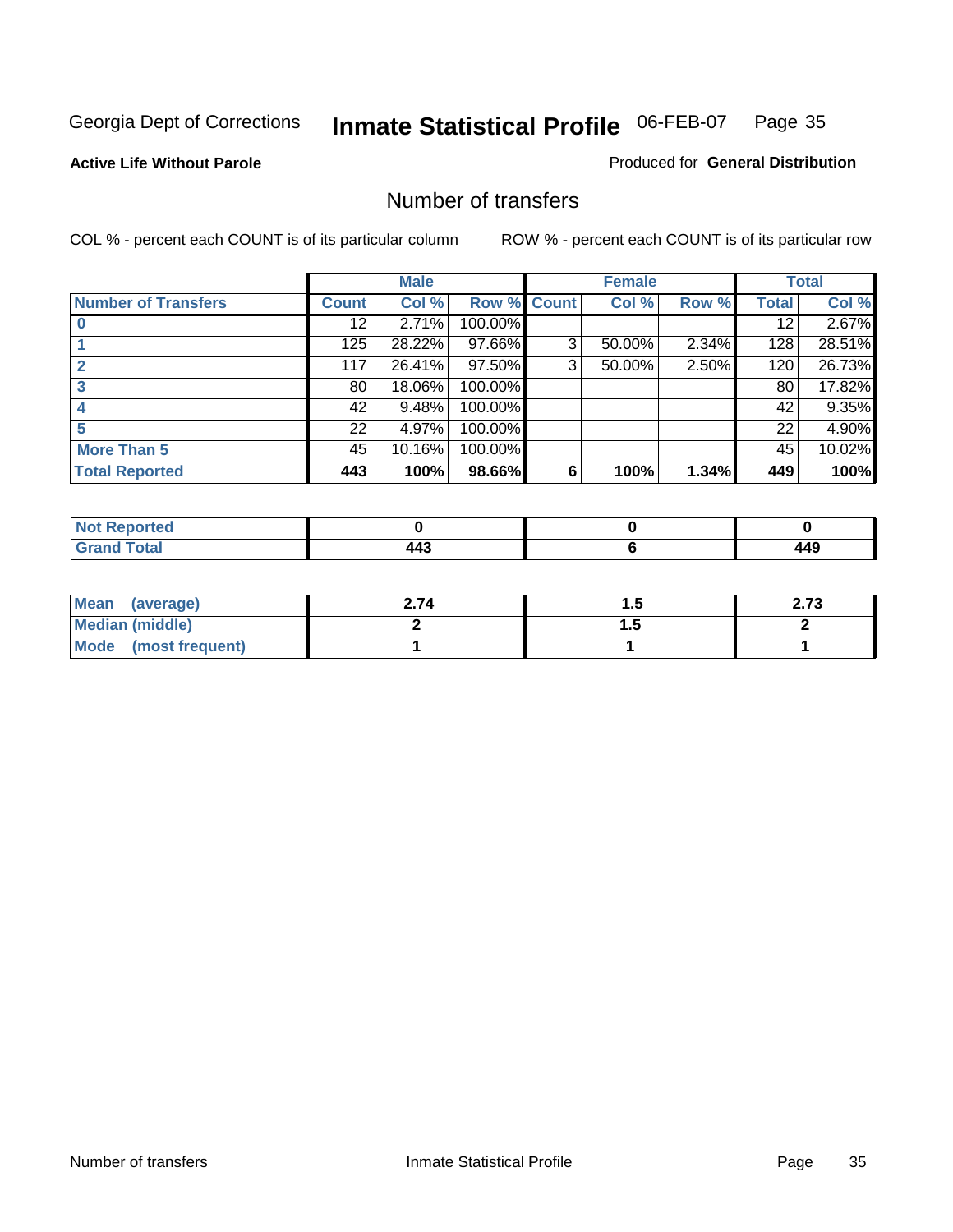**Active Life Without Parole** 

Produced for **General Distribution**

### Number of escapes

|                       |         | <b>Male</b> |                    |   | <b>Female</b> |          |       | <b>Total</b> |
|-----------------------|---------|-------------|--------------------|---|---------------|----------|-------|--------------|
| Number of Escapes     | Count l | Col %       | <b>Row % Count</b> |   | Col%          | Row %    | Total | Col %        |
|                       | 442     | $99.77\%$   | $98.66\%$          | 6 | $100.00\%$    | $1.34\%$ | 448   | 99.78%       |
|                       |         | 0.23%       | 100.00%            |   |               |          |       | 0.22%        |
| <b>Total Reported</b> | 443     | 100%        | 98.66%             |   | 100%          | 1.34%    | 449   | 100%         |

| المتحافظ<br>neo  |     |       |
|------------------|-----|-------|
| <b>cotal</b>     |     | 1 1 O |
| $\mathbf{v}$ and | г-т | 44J   |

| Mean (average)       |  |  |
|----------------------|--|--|
| Median (middle)      |  |  |
| Mode (most frequent) |  |  |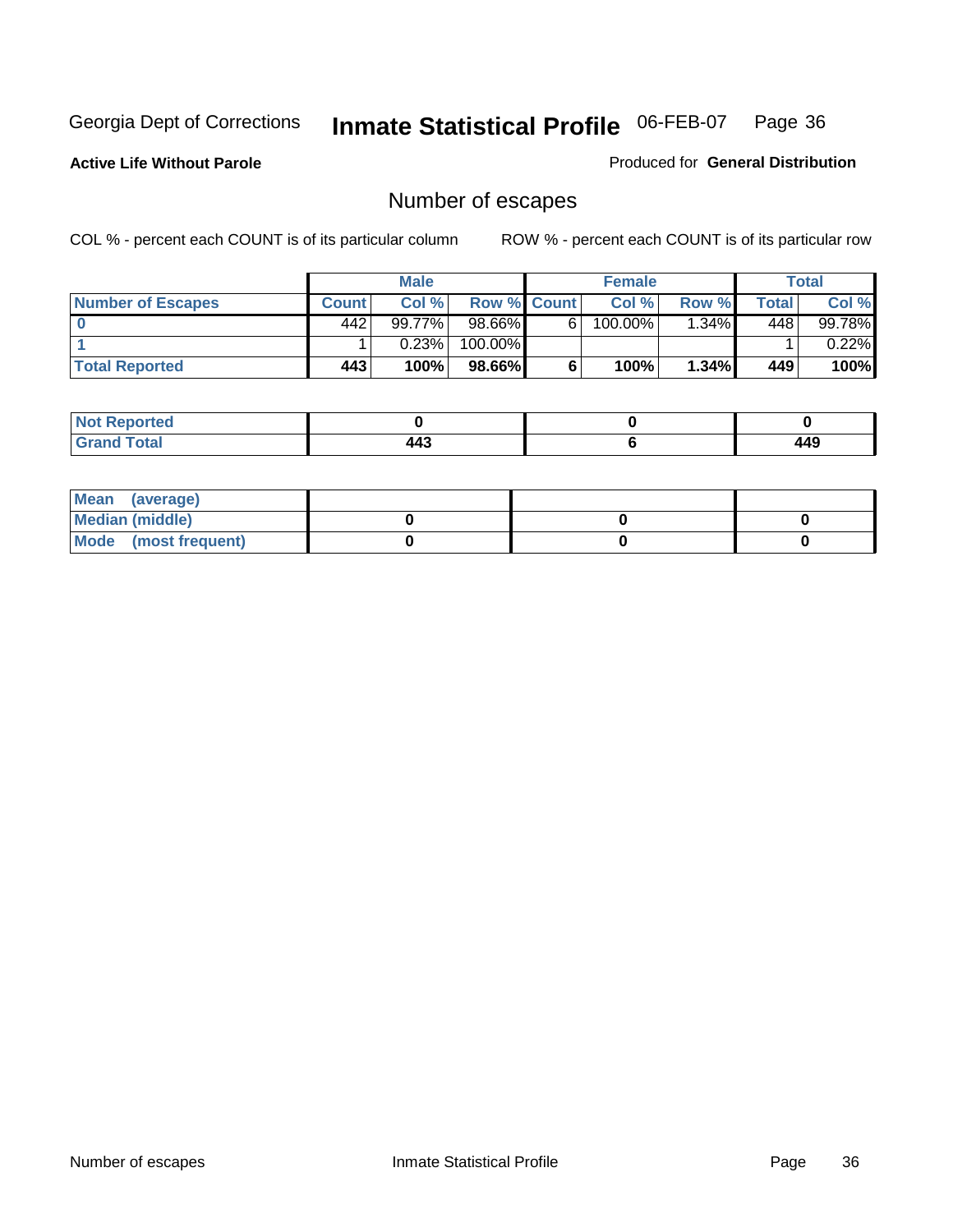**Active Life Without Parole** 

Produced for **General Distribution**

# Probable future release type

|                                     |              | <b>Male</b> |                    |                | <b>Female</b> |          |             | Total   |
|-------------------------------------|--------------|-------------|--------------------|----------------|---------------|----------|-------------|---------|
| <b>Probable Future Release Type</b> | <b>Count</b> | Col %       | <b>Row % Count</b> |                | Col %         | Row %    | $\tau$ otal | Col %   |
| Life, LWOP or death sentence        | 4431         | 100.00%」    | 98.66%             | 6 <sub>1</sub> | 100.00%       | $.34\%$  | 449         | 100.00% |
| <b>Total Reported</b>               | 443          | 100%        | 98.66%             | 6              | 100%          | $1.34\%$ | 449         | 100%    |

| <b>Reported</b><br>' NOT |                |     |     |
|--------------------------|----------------|-----|-----|
| <b>Total</b>             | $\overline{ }$ | 14° | 449 |
| -                        | 443            | . . |     |

| <b>Mode (most frequent)</b> | Life, LWOP or death | Life, LWOP or death | Life, LWOP or death |
|-----------------------------|---------------------|---------------------|---------------------|
|-----------------------------|---------------------|---------------------|---------------------|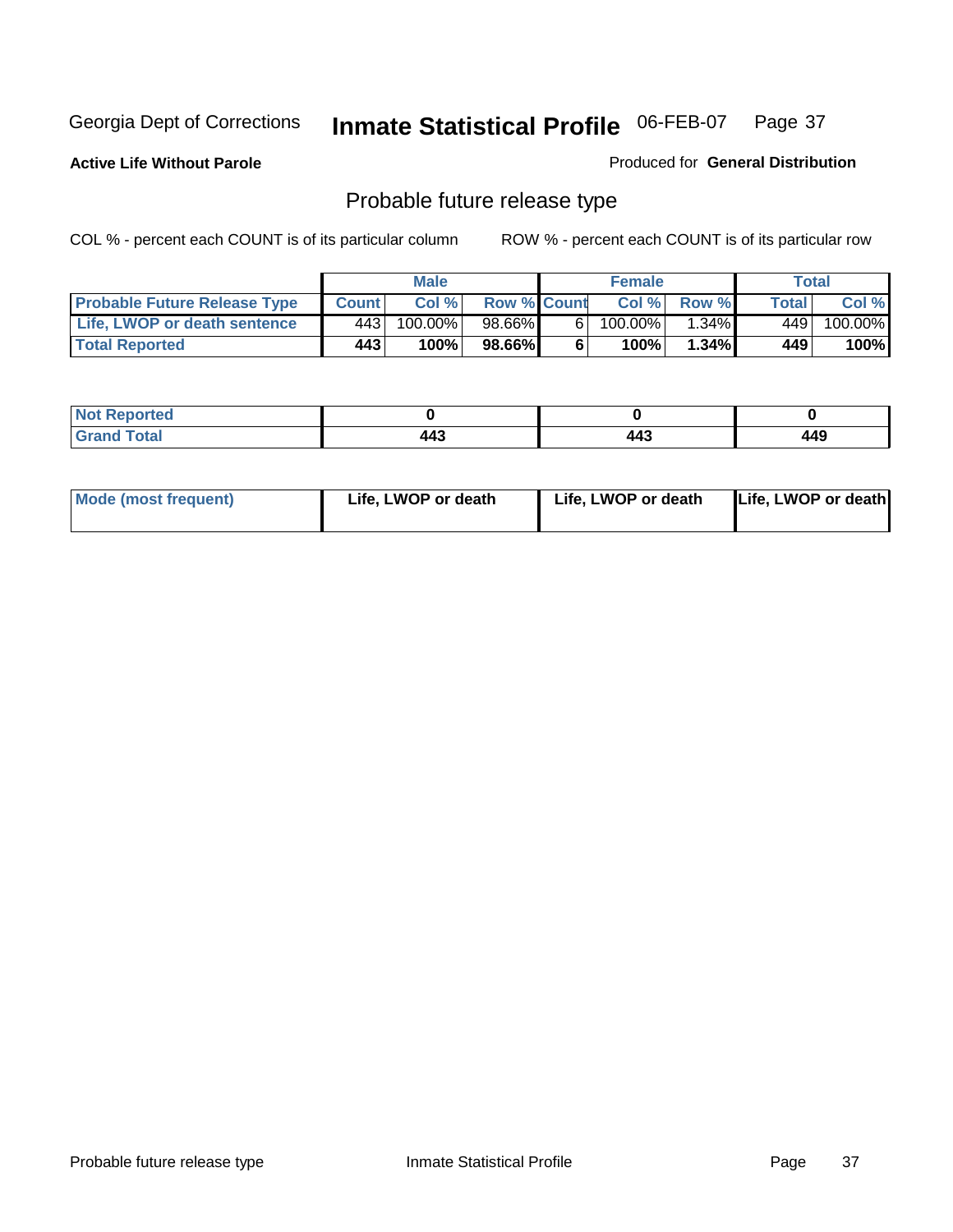**Active Life Without Parole** 

Produced for **General Distribution**

## Actual release type

|                            |              | <b>Male</b> |                    | <b>Female</b> |        |       | $\tau$ otal |
|----------------------------|--------------|-------------|--------------------|---------------|--------|-------|-------------|
| <b>Actual Release Type</b> | <b>Count</b> | Col %       | <b>Row % Count</b> | Col %         | Row %I | Total | Col %       |
| <b>Total Reported</b>      |              | %           | %                  | %             | %      |       | %           |

| <b>Still Active</b> | 443 | 449 |
|---------------------|-----|-----|
| <b>Not Reported</b> |     |     |
| <b>Grand Total</b>  | 443 | 449 |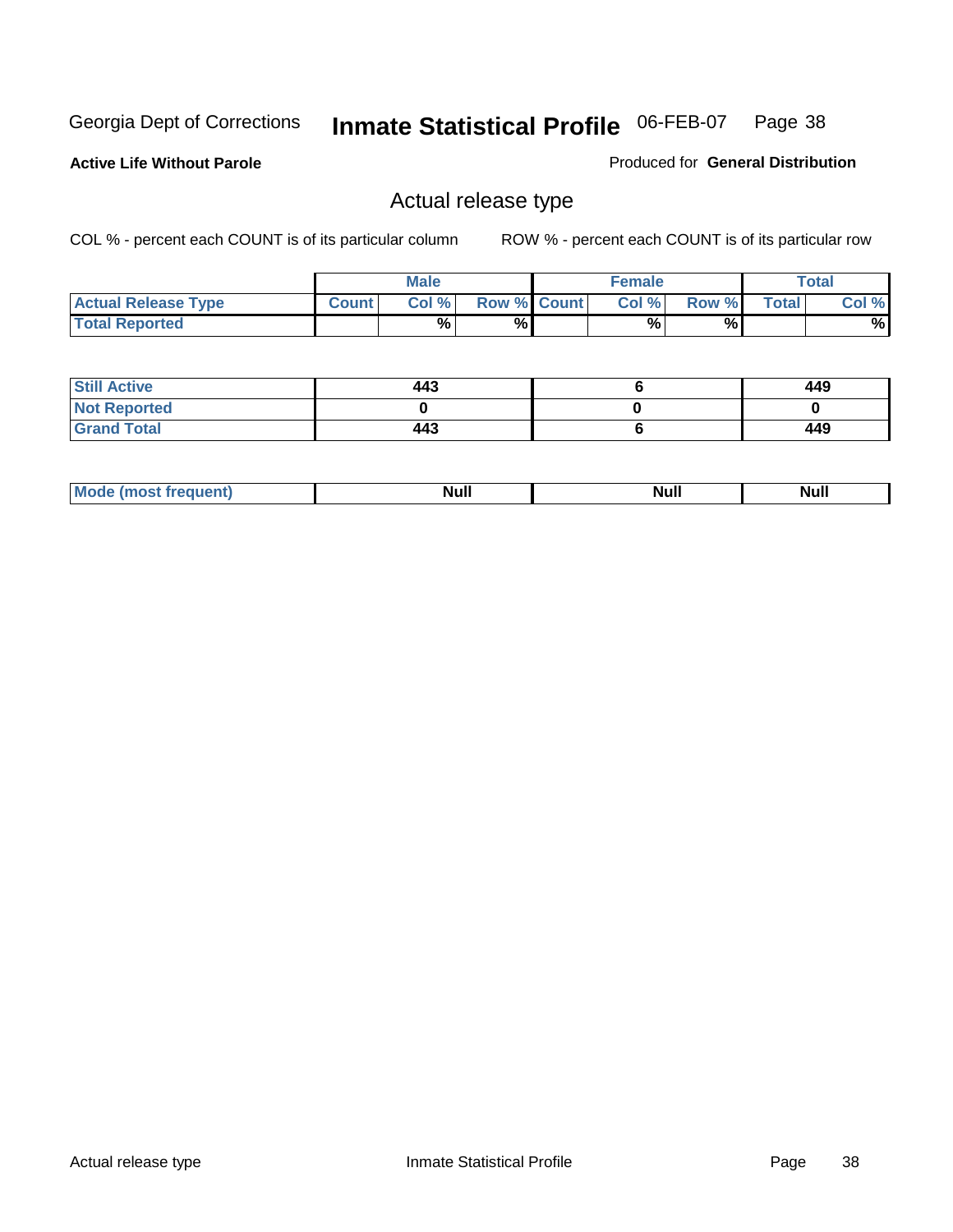## **Active Life Without Parole**

### Produced for **General Distribution**

## Time served in current (or last) institution

|                            |              | <b>Male</b> |         |                | <b>Female</b> |        |              | <b>Total</b> |
|----------------------------|--------------|-------------|---------|----------------|---------------|--------|--------------|--------------|
| <b>Time In Institution</b> | <b>Count</b> | Col %       | Row %   | <b>Count</b>   | Col %         | Row %  | <b>Total</b> | Col %        |
| 0 to 3 months              | 38           | 8.58%       | 100.00% |                |               |        | 38           | 8.46%        |
| 3.01 to 6 months           | 36           | 8.13%       | 100.00% |                |               |        | 36           | 8.02%        |
| 6.01 to 9 months           | 29           | 6.55%       | 96.67%  | 1              | 16.67%        | 3.33%  | 30           | 6.68%        |
| 9.01 to 12 months          | 37           | 8.35%       | 100.00% |                |               |        | 37           | 8.24%        |
| 12.01 to 18 months         | 48           | 10.84%      | 100.00% |                |               |        | 48           | 10.69%       |
| 18.01 to 24 months         | 47           | 10.61%      | 95.92%  | $\overline{2}$ | 33.33%        | 4.08%  | 49           | 10.91%       |
| $2.01$ to 3 years          | 49           | 11.06%      | 96.08%  | $\overline{2}$ | 33.33%        | 3.92%  | 51           | 11.36%       |
| 3.01 to 4 years            | 32           | 7.22%       | 100.00% |                |               |        | 32           | 7.13%        |
| 4.01 to 5 years            | 42           | 9.48%       | 100.00% |                |               |        | 42           | 9.35%        |
| 5.01 to 6 years            | 31           | 7.00%       | 100.00% |                |               |        | 31           | 6.90%        |
| 6.01 to 7 years            | 23           | 5.19%       | 100.00% |                |               |        | 23           | 5.12%        |
| $7.01$ to 8 years          | 6            | 1.35%       | 100.00% |                |               |        | 6            | 1.34%        |
| 8.01 to 9 years            | 9            | 2.03%       | 90.00%  | 1              | 16.67%        | 10.00% | 10           | 2.23%        |
| 9.01 to 10 years           | 6            | 1.35%       | 100.00% |                |               |        | 6            | 1.34%        |
| Over 10 years              | 10           | 2.26%       | 100.00% |                |               |        | 10           | 2.23%        |
| <b>Total Reported</b>      | 443          | 100%        | 98.66%  | 6              | 100%          | 1.34%  | 449          | 100%         |

| <b>Not Reported</b> |  |     |
|---------------------|--|-----|
| <b>Total</b>        |  | 449 |

| <b>Mean</b><br>(average) | 34 months | 35 months | 34 months |  |
|--------------------------|-----------|-----------|-----------|--|
| Median (middle)          | 22 months | 23 months | 22 months |  |
| Mode (most frequent)     | 20 months | ∣ months  | months    |  |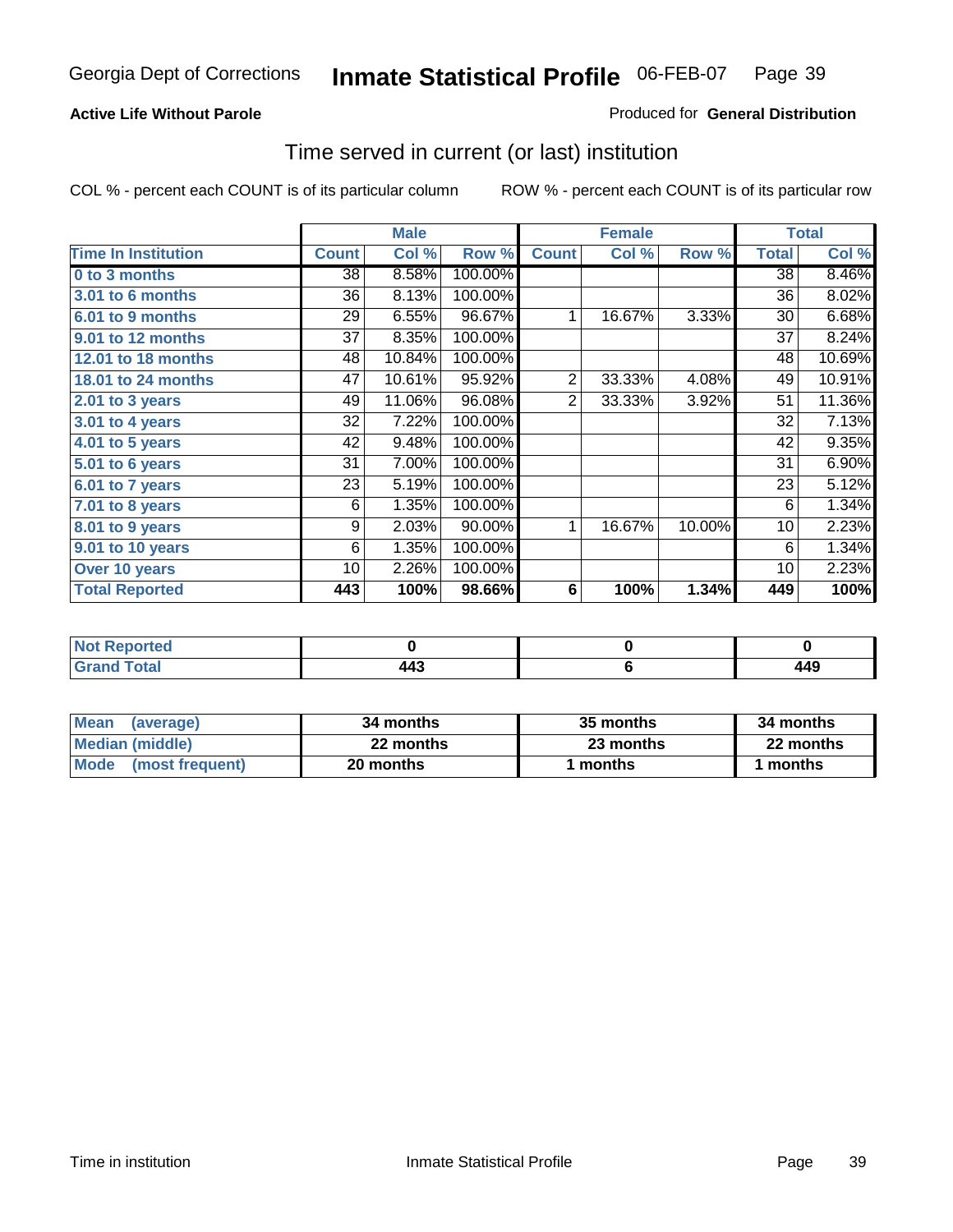### **Active Life Without Parole**

### Produced for **General Distribution**

## Highest grade level attained

|                              |                 | <b>Male</b> |         |                | <b>Female</b> |       |                 | <b>Total</b> |
|------------------------------|-----------------|-------------|---------|----------------|---------------|-------|-----------------|--------------|
| <b>Grade Level</b>           | <b>Count</b>    | Col %       | Row %   | <b>Count</b>   | Col %         | Row % | <b>Total</b>    | Col %        |
| <b>Grade 1</b>               | 1               | 0.23%       | 100.00% |                |               |       | 1               | 0.23%        |
| <b>Grade 4</b>               | $\overline{3}$  | 0.69%       | 100.00% |                |               |       | 3               | 0.68%        |
| Grade 5                      | 3               | 0.69%       | 100.00% |                |               |       | 3               | 0.68%        |
| Grade 6                      | 8               | 1.85%       | 100.00% |                |               |       | 8               | 1.82%        |
| <b>Grade 7</b>               | $\overline{17}$ | 3.93%       | 100.00% |                |               |       | $\overline{17}$ | 3.87%        |
| <b>Grade 8</b>               | 45              | 10.39%      | 100.00% |                |               |       | 45              | 10.25%       |
| <b>Grade 9</b>               | 57              | 13.16%      | 98.28%  | 1              | 16.67%        | 1.72% | 58              | 13.21%       |
| Grade 10                     | 86              | 19.86%      | 98.85%  | 1              | 16.67%        | 1.15% | 87              | 19.82%       |
| Grade 11                     | 64              | 14.78%      | 96.97%  | $\overline{2}$ | 33.33%        | 3.03% | 66              | 15.03%       |
| <b>Grade 12 or GED</b>       | 70              | 16.17%      | 98.59%  | 1              | 16.67%        | 1.41% | 71              | 16.17%       |
| <b>Some tech school</b>      | 11              | 2.54%       | 100.00% |                |               |       | 11              | 2.51%        |
| <b>Completed tech school</b> | 12              | 2.77%       | 100.00% |                |               |       | 12              | 2.73%        |
| College, 1 year              | 16              | 3.70%       | 100.00% |                |               |       | 16              | 3.64%        |
| College, 2 year              | 17              | 3.93%       | 94.44%  | 1              | 16.67%        | 5.56% | 18              | 4.10%        |
| College, 3 year              | 7               | 1.62%       | 100.00% |                |               |       | $\overline{7}$  | 1.59%        |
| <b>Bachelor's degree</b>     | 9               | 2.08%       | 100.00% |                |               |       | 9               | 2.05%        |
| <b>Master's degree</b>       | 4               | 0.92%       | 100.00% |                |               |       | 4               | 0.91%        |
| Ph.D. degree                 | 1               | 0.23%       | 100.00% |                |               |       | 1               | 0.23%        |
| Law degree                   | $\overline{2}$  | 0.46%       | 100.00% |                |               |       | $\overline{2}$  | 0.46%        |
| <b>Total Reported</b>        | 433             | 100%        | 98.63%  | 6              | 100.0%        | 1.37% | 439             | 100%         |

| الدرجية.<br>τeα<br>N0 | . .   | 1 Y          |
|-----------------------|-------|--------------|
| <b>Coto</b> "         | л Л " | 1 1 O<br>44J |

| <b>Mean</b><br>(average)       | 10.65    | 11.17    | 10.65    |
|--------------------------------|----------|----------|----------|
| Median (middle)                | Grade 10 | Grade 11 | Grade 10 |
| <b>Mode</b><br>(most frequent) | Grade 10 | Grade 11 | Grade 10 |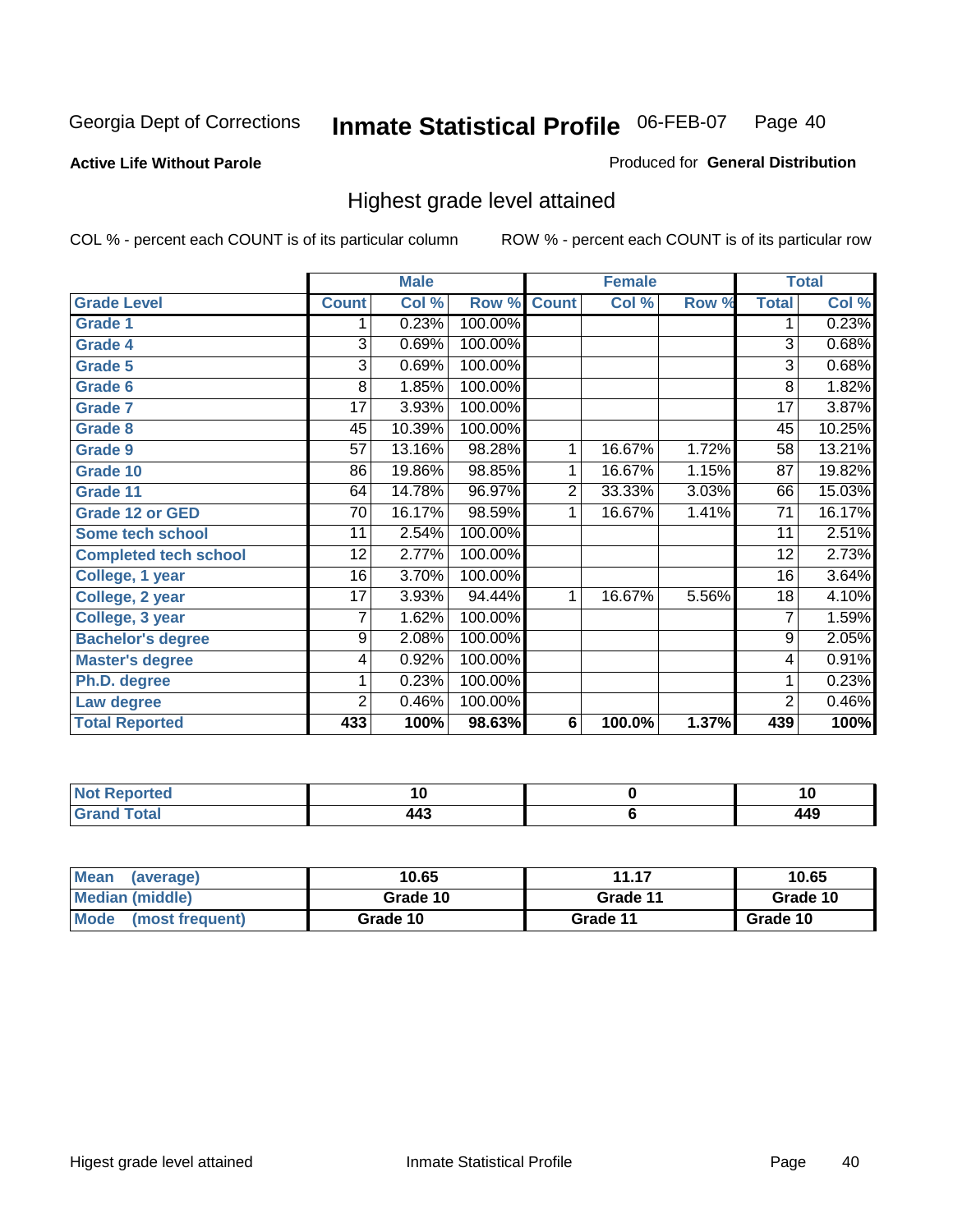### **Active Life Without Parole**

### Produced for **General Distribution**

## Culture fair IQ scores

|                       |                 | <b>Male</b> |             |   | <b>Female</b> |       |                 | <b>Total</b> |
|-----------------------|-----------------|-------------|-------------|---|---------------|-------|-----------------|--------------|
| <b>IQ Scores</b>      | <b>Count</b>    | Col %       | Row % Count |   | Col %         | Row % | <b>Total</b>    | Col %        |
| $60 - 69$             | $\overline{18}$ | 4.64%       | 100.00%     |   |               |       | $\overline{18}$ | 4.57%        |
| $70 - 79$             | 29              | 7.47%       | 100.00%     |   |               |       | 29              | 7.36%        |
| $80 - 89$             | 57              | 14.69%      | 98.28%      |   | 16.67%        | 1.72% | 58              | 14.72%       |
| $90 - 99$             | 64              | 16.49%      | 96.97%      | 2 | 33.33%        | 3.03% | 66              | 16.75%       |
| $100 - 109$           | 108             | 27.84%      | 99.08%      |   | 16.67%        | 0.92% | 109             | 27.66%       |
| $110 - 119$           | 92              | 23.71%      | 98.92%      |   | 16.67%        | 1.08% | 93              | 23.60%       |
| $120 - 129$           | 20 <sup>1</sup> | 5.15%       | 95.24%      |   | 16.67%        | 4.76% | 21              | 5.33%        |
| <b>Total Reported</b> | 388             | 100%        | 98.48%      | 6 | 100.0%        | 1.52% | 394             | 100%         |

| <b>Not Reported</b>         | гη<br>3∠ | 52  |
|-----------------------------|----------|-----|
| <b>Not Valid (under 60)</b> |          |     |
| <b>Grand Total</b>          | 443      | 449 |

| <b>Mean</b><br>(average)       | 99  | 104 | 99  |
|--------------------------------|-----|-----|-----|
| Median (middle)                | 102 | 99  | 102 |
| <b>Mode</b><br>(most frequent) | 110 | 96  | 110 |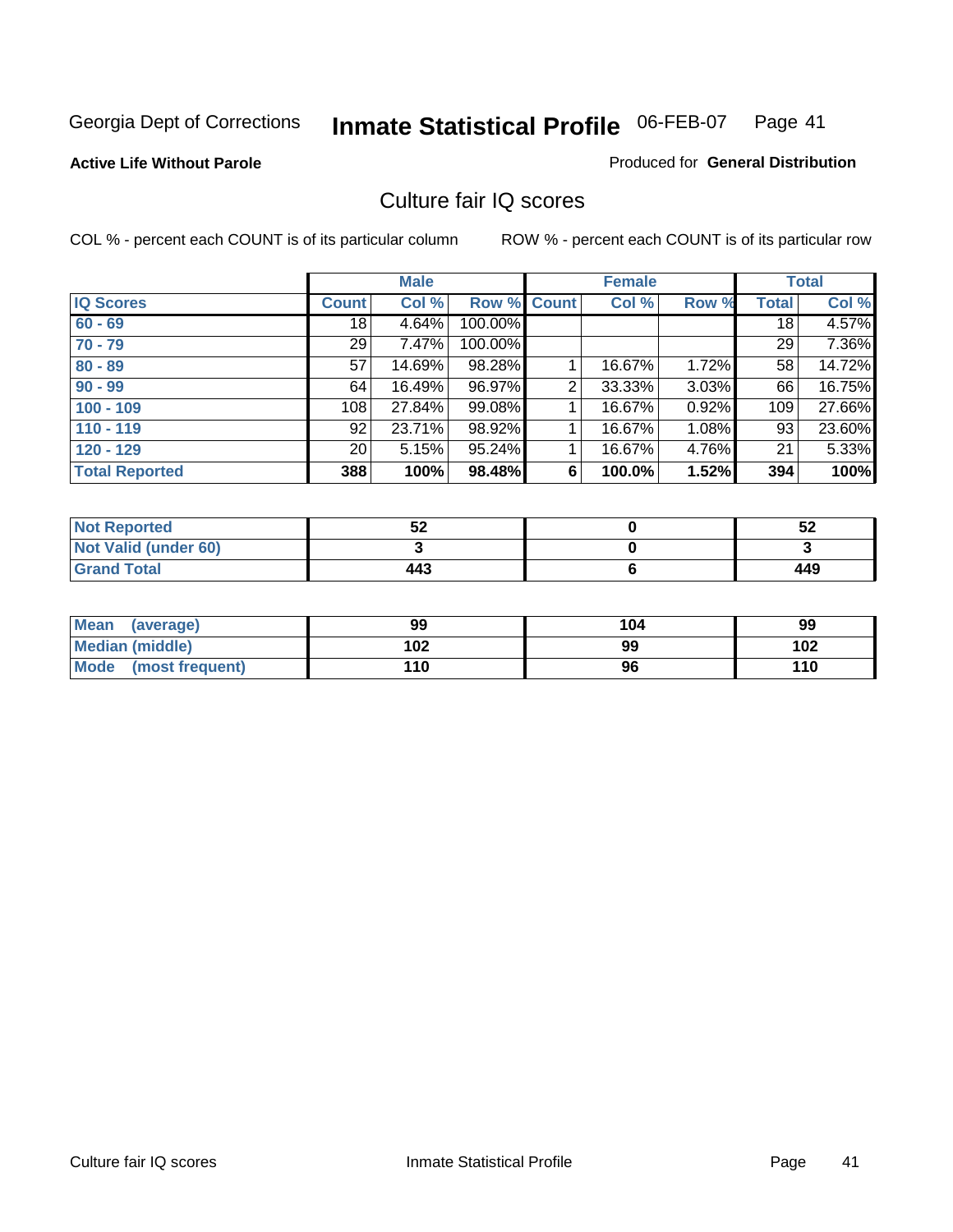**Active Life Without Parole** 

## Produced for **General Distribution**

# Wide Range Achievement Test (WRAT) reading score

|                           |              | <b>Male</b> |         |              | <b>Female</b>  |       |              | <b>Total</b> |
|---------------------------|--------------|-------------|---------|--------------|----------------|-------|--------------|--------------|
| <b>WRAT Reading Score</b> | <b>Count</b> | Col %       | Row %   | <b>Count</b> | Col %          | Row % | <b>Total</b> | Col %        |
| 0.1 to 0.9                | 7            | 1.77%       | 100.00% |              |                |       |              | 1.74%        |
| 1.0 to 1.9                | 11           | 2.78%       | 100.00% |              |                |       | 11           | 2.74%        |
| 2.0 to 2.9                | 24           | 6.06%       | 96.00%  | 1            | 16.67%         | 4.00% | 25           | 6.22%        |
| 3.0 to 3.9                | 20           | 5.05%       | 100.00% |              |                |       | 20           | 4.98%        |
| 4.0 to 4.9                | 30           | 7.58%       | 100.00% |              |                |       | 30           | 7.46%        |
| 5.0 to 5.9                | 40           | 10.10%      | 97.56%  | 1            | 16.67%         | 2.44% | 41           | 10.20%       |
| 6.0 to 6.9                | 34           | 8.59%       | 100.00% |              |                |       | 34           | 8.46%        |
| 7.0 to 7.9                | 17           | 4.29%       | 100.00% |              |                |       | 17           | 4.23%        |
| 8.0 to 8.9                | 29           | 7.32%       | 100.00% |              |                |       | 29           | 7.21%        |
| 9.0 to 9.9                | 35           | 8.84%       | 97.22%  | 1            | 16.67%         | 2.78% | 36           | 8.96%        |
| 10.0 to 10.9              | 11           | 2.78%       | 100.00% |              |                |       | 11           | 2.74%        |
| 11.0 to 11.9              | 22           | 5.56%       | 100.00% |              |                |       | 22           | 5.47%        |
| 12.0 to 12.9              | 67           | 16.92%      | 100.00% |              |                |       | 67           | 16.67%       |
| 13                        | 49           | 12.37%      | 94.23%  | 3            | 50.00%         | 5.77% | 52           | 12.94%       |
| <b>Total Reported</b>     | 396          | 100%        | 98.51%  | 6            | 100.0%         | 1.49% | 402          | 100.0%       |
|                           |              |             |         |              |                |       |              |              |
| <b>Not Reported</b>       |              | 47          |         |              | $\bf{0}$       |       |              | 47           |
| <b>Grand Total</b>        |              | 443         |         |              | $6\phantom{1}$ |       |              | 449          |

| Mean<br>(average)    | 0.27<br>0.Z1 | 9.35 | 8.29 |
|----------------------|--------------|------|------|
| Median (middle)      | 8.35         | 111  | 8.5  |
| Mode (most frequent) | ∪י           | ט ו  | IJ   |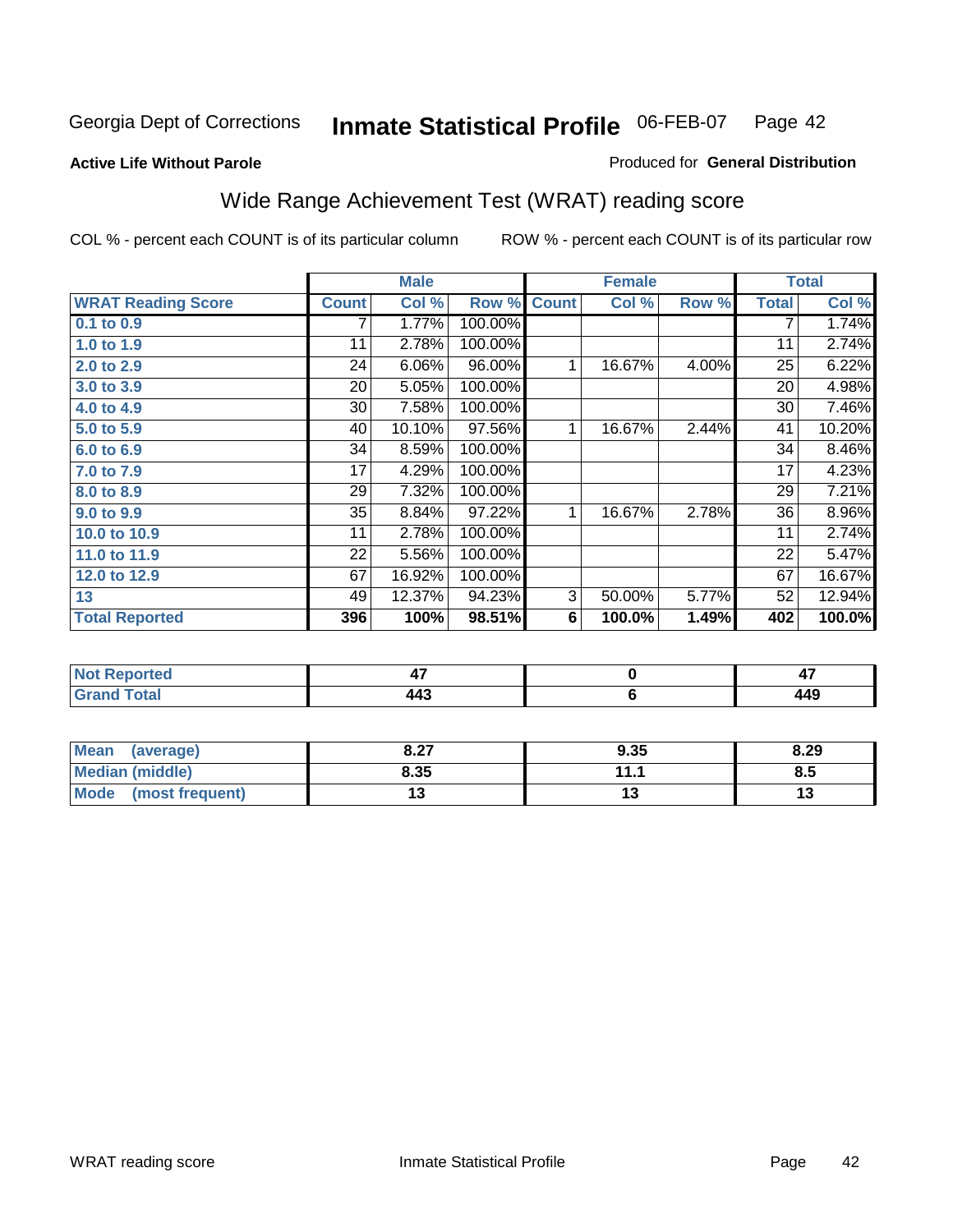### **Active Life Without Parole**

## Produced for **General Distribution**

# Wide Range Achievement Test (WRAT) math score

|                              |              | <b>Male</b> |         |                | <b>Female</b>   |        |              | <b>Total</b> |
|------------------------------|--------------|-------------|---------|----------------|-----------------|--------|--------------|--------------|
| <b>WRAT Mathematic Score</b> | <b>Count</b> | Col %       | Row %   | <b>Count</b>   | Col %           | Row %  | <b>Total</b> | Col %        |
| 0.1 to 0.9                   |              | 0.25%       | 100.00% |                |                 |        | 1            | 0.25%        |
| 1.0 to 1.9                   | 4            | 1.01%       | 100.00% |                |                 |        | 4            | 1.00%        |
| 2.0 to 2.9                   | 15           | 3.79%       | 100.00% |                |                 |        | 15           | 3.73%        |
| 3.0 to 3.9                   | 28           | 7.07%       | 100.00% |                |                 |        | 28           | 6.97%        |
| 4.0 to 4.9                   | 39           | 9.85%       | 97.50%  | 1              | 16.67%          | 2.50%  | 40           | 9.95%        |
| 5.0 to 5.9                   | 47           | 11.87%      | 100.00% |                |                 |        | 47           | 11.69%       |
| 6.0 to 6.9                   | 88           | 22.22%      | 100.00% |                |                 |        | 88           | 21.89%       |
| 7.0 to 7.9                   | 57           | 14.39%      | 98.28%  | 1              | 16.67%          | 1.72%  | 58           | 14.43%       |
| 8.0 to 8.9                   | 25           | 6.31%       | 96.15%  | 1              | 16.67%          | 3.85%  | 26           | 6.47%        |
| 9.0 to 9.9                   | 41           | 10.35%      | 95.35%  | $\overline{2}$ | 33.33%          | 4.65%  | 43           | 10.70%       |
| 10.0 to 10.9                 | 23           | 5.81%       | 100.00% |                |                 |        | 23           | 5.72%        |
| 11.0 to 11.9                 | 11           | 2.78%       | 100.00% |                |                 |        | 11           | 2.74%        |
| 12.0 to 12.9                 | 9            | 2.27%       | 100.00% |                |                 |        | 9            | 2.24%        |
| 13                           | 8            | 2.02%       | 88.89%  | 1              | 16.67%          | 11.11% | 9            | 2.24%        |
| <b>Total Reported</b>        | 396          | 100%        | 98.51%  | 6              | 100.0%          | 1.49%  | 402          | 100.0%       |
|                              |              |             |         |                |                 |        |              |              |
| <b>Not Reported</b>          |              | 47          |         |                | $\pmb{0}$       |        |              | 47           |
| <b>Grand Total</b>           |              | 443         |         |                | $6\phantom{1}6$ |        |              | 449          |

| <b>Mean</b><br>(average) | 7.01 | 0.77<br>$O.1$ . | 7.04 |
|--------------------------|------|-----------------|------|
| Median (middle)          | 6.9  |                 | 6.9  |
| Mode (most frequent)     | 6.9  | . o             | 6.9  |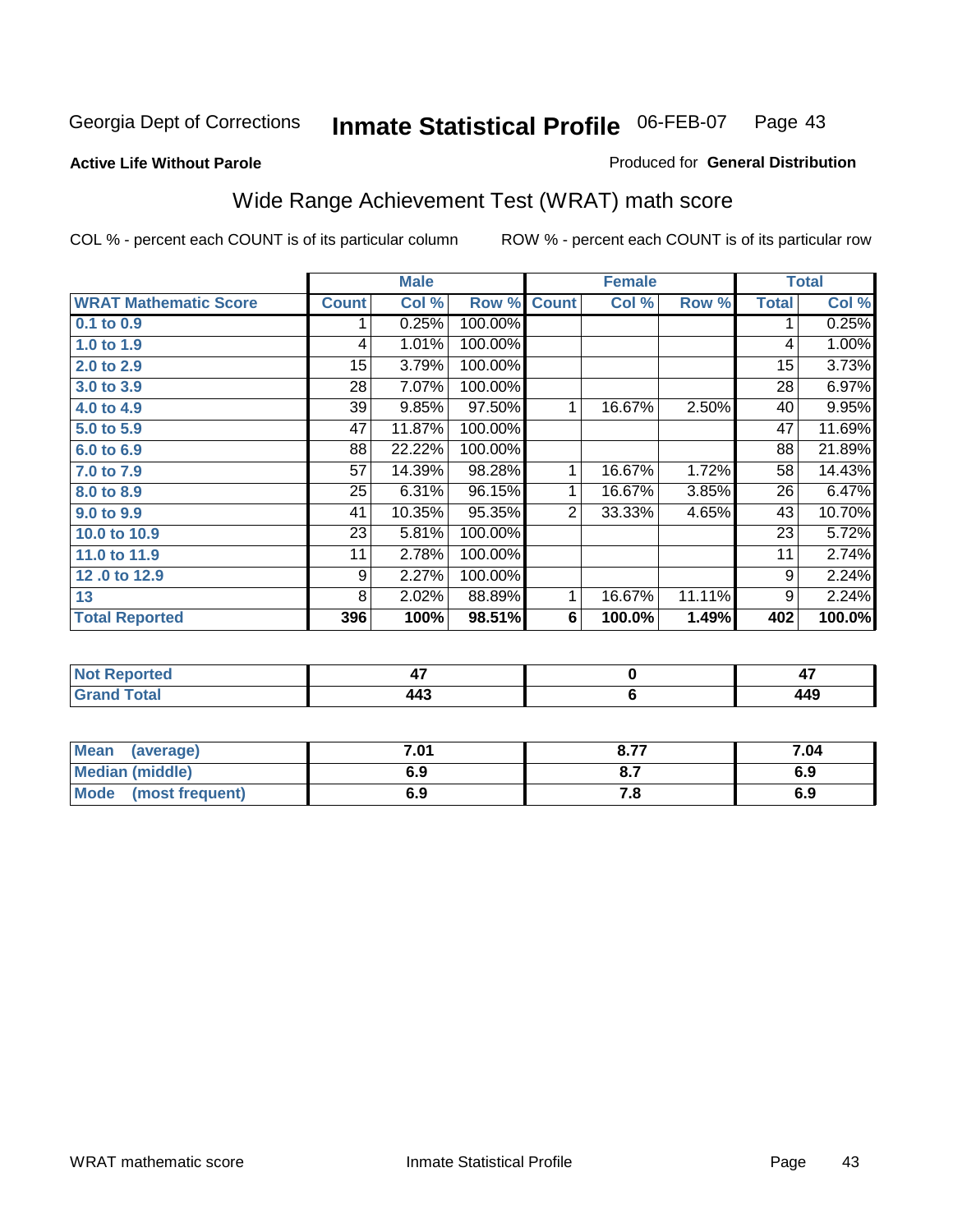## **Active Life Without Parole**

### Produced for **General Distribution**

# Wide Range Achievement Test (WRAT) spelling score

|                            |                 | <b>Male</b> |         |                | <b>Female</b> |       |              | <b>Total</b> |
|----------------------------|-----------------|-------------|---------|----------------|---------------|-------|--------------|--------------|
| <b>WRAT Spelling Score</b> | <b>Count</b>    | Col %       | Row %   | <b>Count</b>   | Col %         | Row % | <b>Total</b> | Col %        |
| $0.1$ to $0.9$             | 3               | 0.76%       | 100.00% |                |               |       | 3            | 0.75%        |
| 1.0 to 1.9                 | 18              | 4.56%       | 100.00% |                |               |       | 18           | 4.49%        |
| 2.0 to 2.9                 | 32              | 8.10%       | 100.00% |                |               |       | 32           | 7.98%        |
| 3.0 to 3.9                 | 22              | 5.57%       | 100.00% |                |               |       | 22           | 5.49%        |
| 4.0 to 4.9                 | 37              | 9.37%       | 97.37%  | 1              | 16.67%        | 2.63% | 38           | 9.48%        |
| 5.0 to 5.9                 | 36              | 9.11%       | 100.00% |                |               |       | 36           | 8.98%        |
| 6.0 to 6.9                 | 46              | 11.65%      | 97.87%  | 1              | 16.67%        | 2.13% | 47           | 11.72%       |
| 7.0 to 7.9                 | 35              | 8.86%       | 100.00% |                |               |       | 35           | 8.73%        |
| 8.0 to 8.9                 | $\overline{33}$ | 8.35%       | 100.00% |                |               |       | 33           | 8.23%        |
| 9.0 to 9.9                 | 34              | 8.61%       | 100.00% |                |               |       | 34           | 8.48%        |
| 10.0 to 10.9               | 23              | 5.82%       | 100.00% |                |               |       | 23           | 5.74%        |
| 11.0 to 11.9               | 23              | 5.82%       | 95.83%  | 1              | 16.67%        | 4.17% | 24           | 5.99%        |
| 12.0 to 12.9               | 30              | 7.59%       | 93.75%  | $\overline{2}$ | 33.33%        | 6.25% | 32           | 7.98%        |
| 13                         | 23              | 5.82%       | 95.83%  | 1              | 16.67%        | 4.17% | 24           | 5.99%        |
| <b>Total Reported</b>      | 395             | 100%        | 98.50%  | 6              | 100.0%        | 1.50% | 401          | 100.0%       |
|                            |                 |             |         |                |               |       |              |              |
| <b>Not Reported</b>        |                 | 48          |         |                | $\pmb{0}$     |       |              | 48           |
| <b>Grand Total</b>         |                 | 443         |         |                | $\bf 6$       |       |              | 449          |

| <b>Mean</b><br>(average)       | 7.94<br>.J I | 9.9  | 7.35     |
|--------------------------------|--------------|------|----------|
| <b>Median (middle)</b>         | ن. ا         | 11.8 | ں ،      |
| <b>Mode</b><br>(most frequent) | ၓ.ͻ          | 12.3 | o<br>ၓ.ͻ |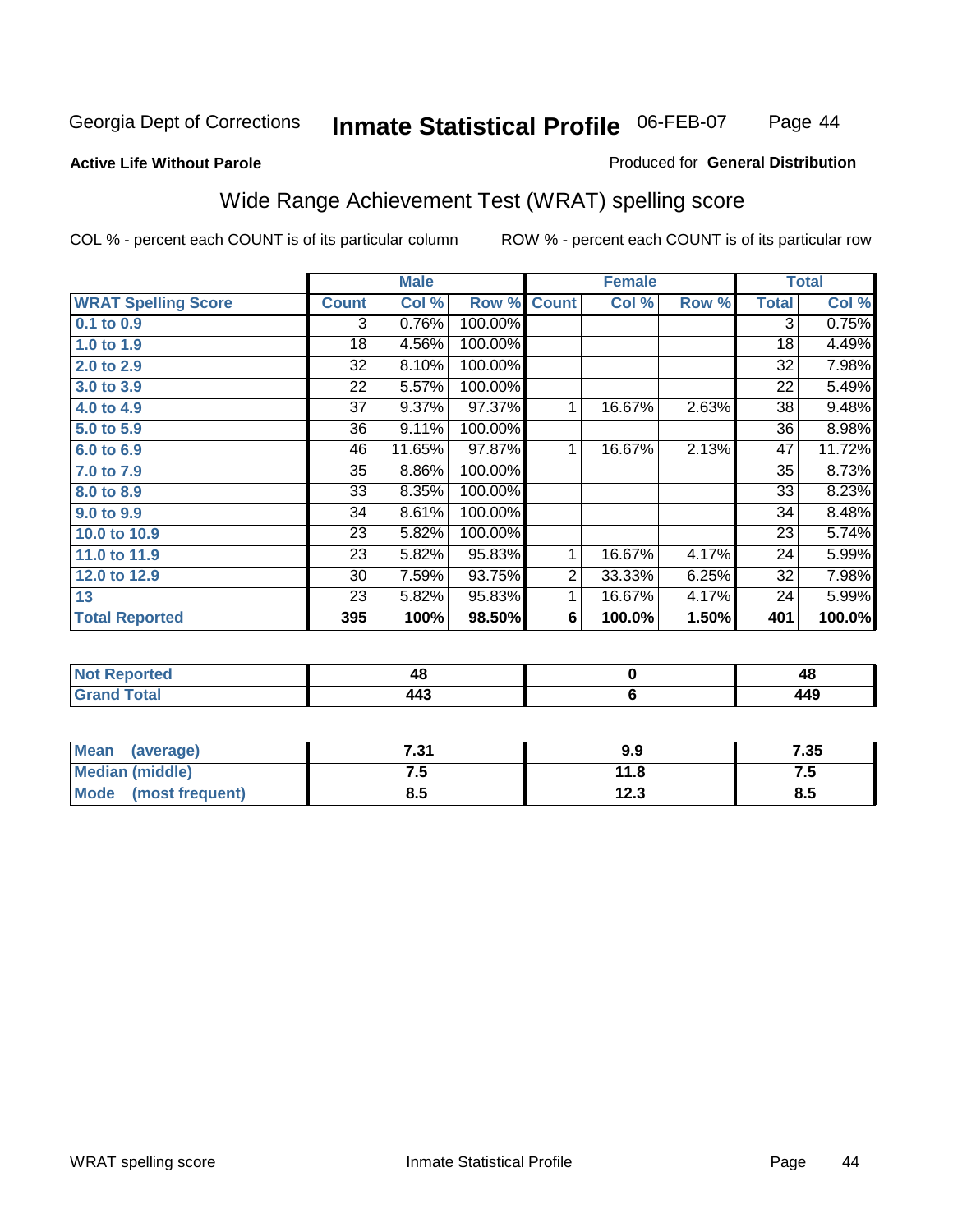### **Active Life Without Parole**

### Produced for **General Distribution**

## Scope of substance abuse - summary

|                        |              | <b>Male</b> |           |              | <b>Female</b> |          |       | Total    |
|------------------------|--------------|-------------|-----------|--------------|---------------|----------|-------|----------|
| <b>Substance Abuse</b> | <b>Count</b> | Col %       | Row %     | <b>Count</b> | Col %         | Row %    | Total | Col %    |
| <b>None</b>            | 147          | $33.18\%$   | 98.00%    |              | 50.00%        | $2.00\%$ | 150   | 33.41%   |
| Drugs only             | 170          | 38.37%      | $99.42\%$ |              | 16.67%        | 0.58%    | 171   | 38.08%   |
| <b>Alcohol only</b>    | 31           | $7.00\%$    | 100.00%   |              |               |          | 31    | $6.90\%$ |
| Drugs and alcohol      | 95           | $21.44\%$   | $97.94\%$ | ◠            | 33.33%        | 2.06%    | 97    | 21.60%   |
| <b>Total Reported</b>  | 443          | 100%        | 98.66%    | 6            | 100%          | 1.34%    | 449   | 100%     |

| <b>Reported</b><br>$\sim$ |  |      |
|---------------------------|--|------|
| <b>Total</b>              |  | A AC |
| $\sim$                    |  |      |

|  | Mode<br>ונוצוווי | Druas onlv | None | only<br>Pruas . |
|--|------------------|------------|------|-----------------|
|--|------------------|------------|------|-----------------|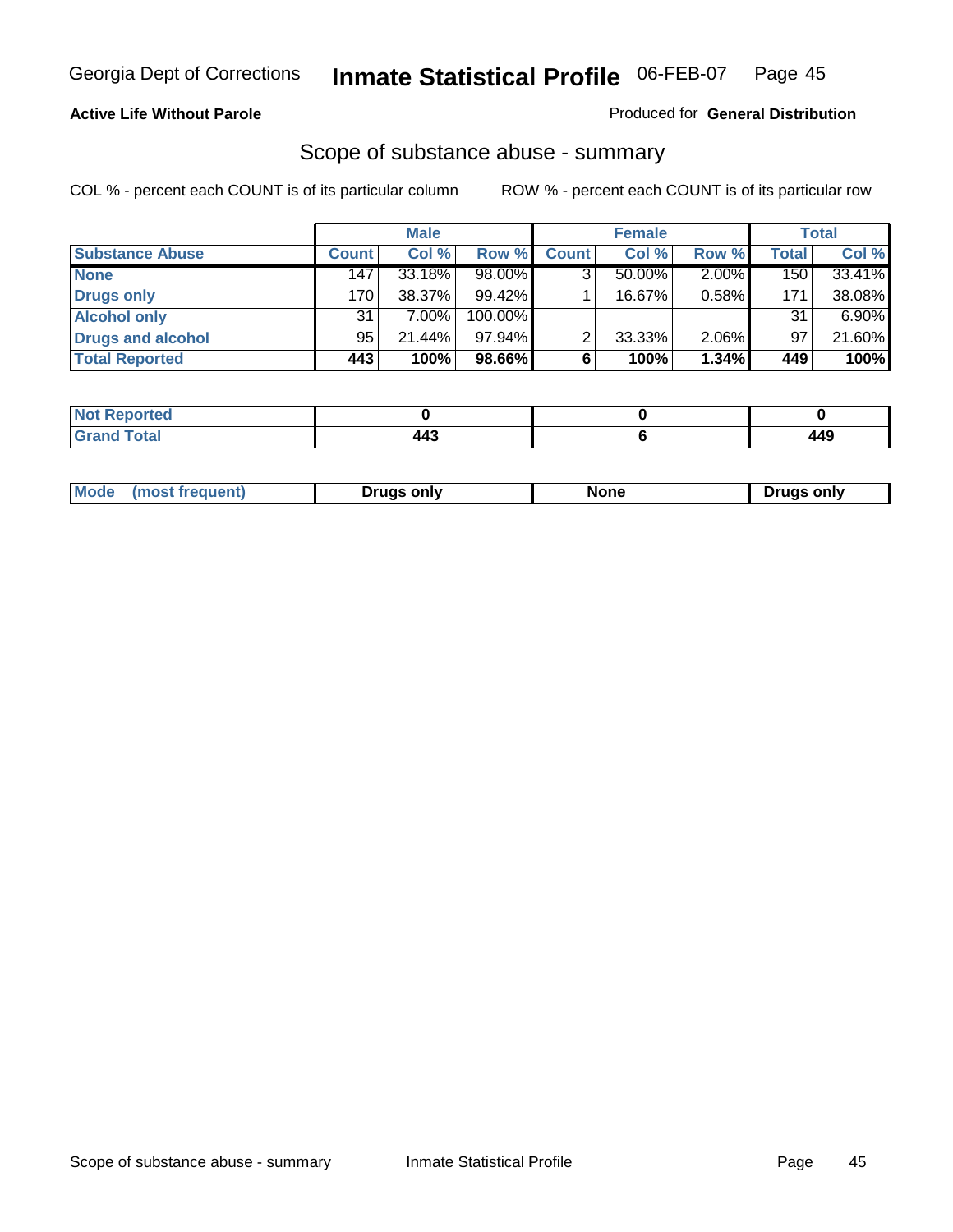## **Active Life Without Parole**

### Produced for **General Distribution**

## Scope of substance abuse - detail

|                                         |              | <b>Male</b> |         |              | <b>Female</b> |       |              | <b>Total</b> |
|-----------------------------------------|--------------|-------------|---------|--------------|---------------|-------|--------------|--------------|
| <b>Substance Abuse</b>                  | <b>Count</b> | Col %       | Row %   | <b>Count</b> | Col %         | Row % | <b>Total</b> | Col %        |
| No drug or alcohol problems             | 147          | 33.18%      | 98.00%  | 3            | 50.00%        | 2.00% | 150          | 33.41%       |
| Drug addiction but no alcohol           | 3            | 0.68%       | 100.00% |              |               |       | 3            | 0.67%        |
| <b>Drug addiction and alcohol</b>       | 3            | 0.68%       | 100.00% |              |               |       | 3            | 0.67%        |
| abuse                                   |              |             |         |              |               |       |              |              |
| <b>Drug addiction and alcoholism</b>    | 2            | 0.45%       | 100.00% |              |               |       | 2            | 0.45%        |
| No drug problem but alcohol             | 25           | 5.64%       | 100.00% |              |               |       | 25           | 5.57%        |
| abuse                                   |              |             |         |              |               |       |              |              |
| No drug problem but alcoholism          | 6            | 1.35%       | 100.00% |              |               |       | 6            | 1.34%        |
| Drug experiment but no alcohol          | 103          | 23.25%      | 99.04%  |              | 16.67%        | 0.96% | 104          | 23.16%       |
| <b>Drug experiment &amp; alcohol</b>    | 13           | 2.93%       | 100.00% |              |               |       | 13           | 2.90%        |
| abuse                                   |              |             |         |              |               |       |              |              |
| <b>Drug experiment &amp; alcoholism</b> | 8            | 1.81%       | 100.00% |              |               |       | 8            | 1.78%        |
| Drug abuse but no alcohol               | 64           | 14.45%      | 100.00% |              |               |       | 64           | 14.25%       |
| Drug abuse and alcohol abuse            | 57           | 12.87%      | 98.28%  |              | 16.67%        | 1.72% | 58           | 12.92%       |
| Drug abuse and alcoholism               | 12           | 2.71%       | 92.31%  |              | 16.67%        | 7.69% | 13           | 2.90%        |
| <b>Total Reported</b>                   | 443          | 100%        | 98.66%  | 6            | 100%          | 1.34% | 449          | 100.0%       |

| <b>Not Reported</b>          |             |     |
|------------------------------|-------------|-----|
| <b>Total</b><br><b>Grano</b> | 44°<br>44 J | 449 |

| Mode (most frequent) | No drug or alcohol problems No drug or alcohol problems No drug or alcohol |          |
|----------------------|----------------------------------------------------------------------------|----------|
|                      |                                                                            | problems |
|                      |                                                                            |          |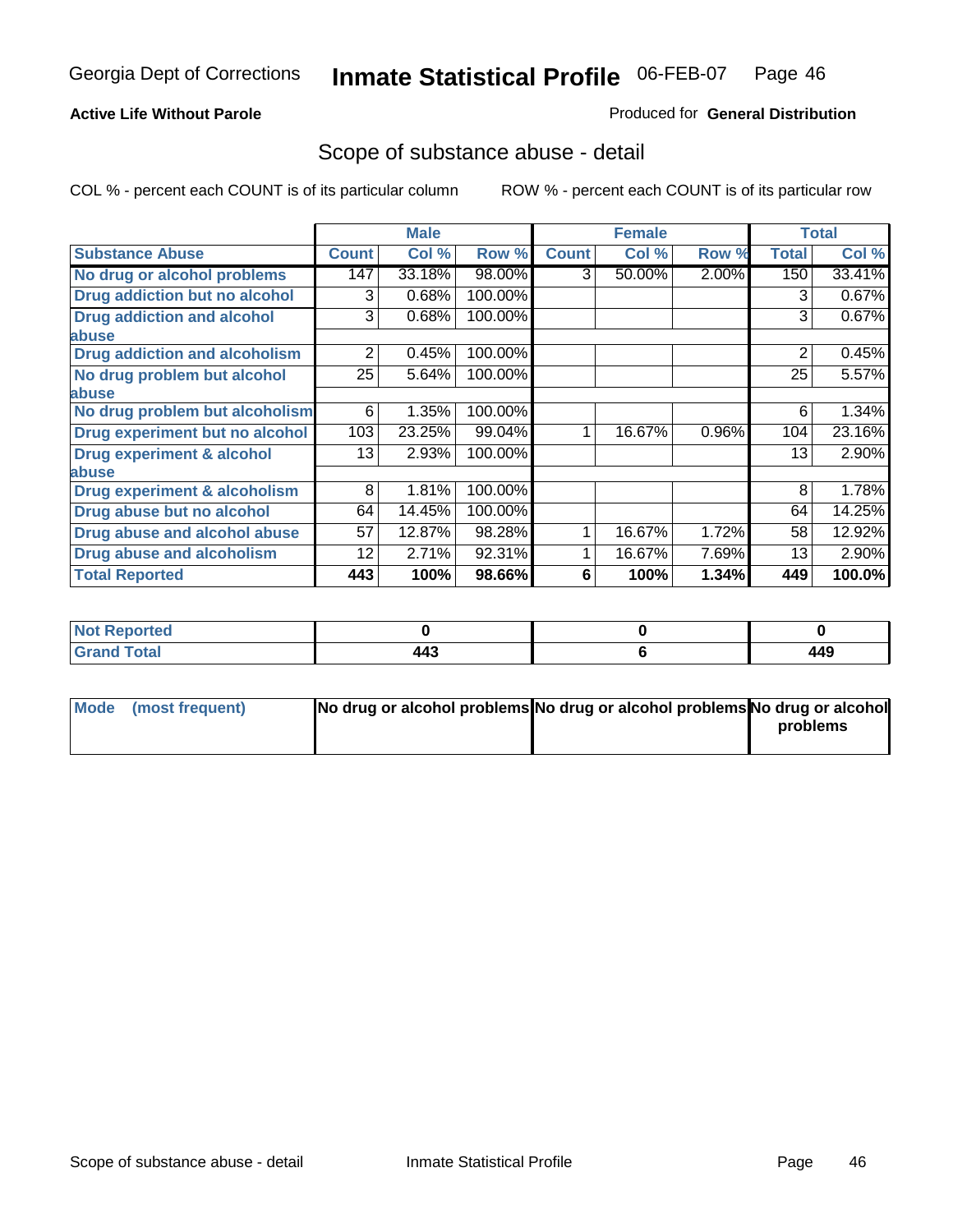**Active Life Without Parole** 

### Produced for **General Distribution**

## Current / last mental health treatment level

|                                    |              | <b>Male</b> |         |              | <b>Female</b> |          |              | <b>Total</b> |
|------------------------------------|--------------|-------------|---------|--------------|---------------|----------|--------------|--------------|
| <b>Mental Health Treatment Lev</b> | <b>Count</b> | Col %       | Row %   | <b>Count</b> | Col %         | Row %    | <b>Total</b> | Col %        |
| 1 No problem at current time       | 76           | 44.97%      | 98.70%  |              | 20.00%        | $1.30\%$ | 77           | 44.25%       |
| 2 Receiving outpatient             | 67           | 39.64%      | 94.37%  | 4            | 80.00%        | 5.63%    | 71           | 40.80%       |
| treatment                          |              |             |         |              |               |          |              |              |
| 3 Inpatient, moderate              | 21           | 12.43%      | 100.00% |              |               |          | 21           | 12.07%       |
| treatment                          |              |             |         |              |               |          |              |              |
| 4 Inpatient, intensive             | 5            | 2.96%       | 100.00% |              |               |          | 5            | 2.87%        |
| treatment                          |              |             |         |              |               |          |              |              |
| <b>Total Evaluated</b>             | 169          | 100%        | 97.13%  | 5            | 100%          | 2.87%    | 174          | 100%         |

| Never had MH evaluation | י לי | ~-- |
|-------------------------|------|-----|
| Total                   | 443  | 449 |

| <b>Median (middle)</b> | <b>Receiving outpatient</b><br>treatment | <b>Receiving outpatient</b><br>treatment | <b>Receiving</b><br>outpatient<br>treatment |  |
|------------------------|------------------------------------------|------------------------------------------|---------------------------------------------|--|
| <b>Mode</b>            | No problem at current time               | <b>Receiving outpatient</b>              | No problem at                               |  |
| (most frequent)        |                                          | treatment                                | current time                                |  |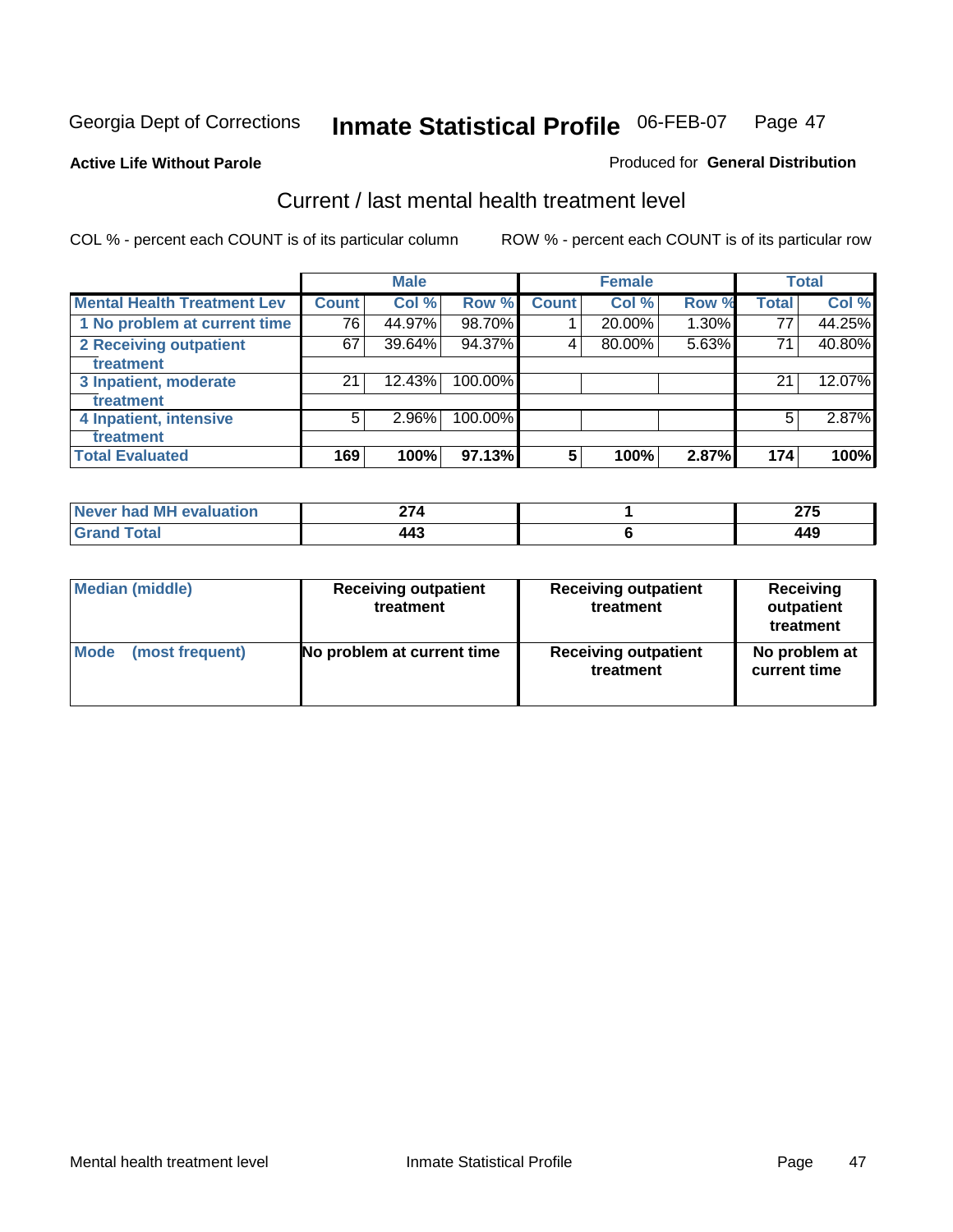## **Active Life Without Parole**

### Produced for **General Distribution**

## PULHESDWIT medical scale - 'P' overall condition ('P'hysical)

|                                   |              | <b>Male</b> |                    |   | <b>Female</b> |          |              | <b>Total</b> |
|-----------------------------------|--------------|-------------|--------------------|---|---------------|----------|--------------|--------------|
| 'P' Overall Condition             | <b>Count</b> | Col %       | <b>Row % Count</b> |   | Col %         | Row %    | <b>Total</b> | Col %        |
| 1 No medical illness              | 304          | $69.09\%$   | 99.02%             | ົ | 50.00%        | $0.98\%$ | 307          | 68.83%       |
| 2 Well-controlled chronic illness | 80           | 18.18%      | 96.39%             | 3 | $50.00\%$     | 3.61%    | 83           | 18.61%       |
| 3 Poorly-controlled chronic       | 55           | 12.50%      | 100.00%            |   |               |          | 55           | 12.33%       |
| <b>illness</b>                    |              |             |                    |   |               |          |              |              |
| 4 Significant problems requiring  |              | 0.23%       | 100.00%            |   |               |          |              | 0.22%        |
| special housing                   |              |             |                    |   |               |          |              |              |
| <b>Total Reported</b>             | 440          | 100%        | 98.65%             | 6 | 100%          | 1.35%    | 446          | 100%         |

| <b>Not Reported</b> |     |     |
|---------------------|-----|-----|
| <b>Grand Total</b>  | 443 | 449 |

| ' No medical illness<br><b>Mode</b><br>(most frequent) | 2 Well-controlled chronic<br>illness | 1 No medical<br>illness |
|--------------------------------------------------------|--------------------------------------|-------------------------|
|--------------------------------------------------------|--------------------------------------|-------------------------|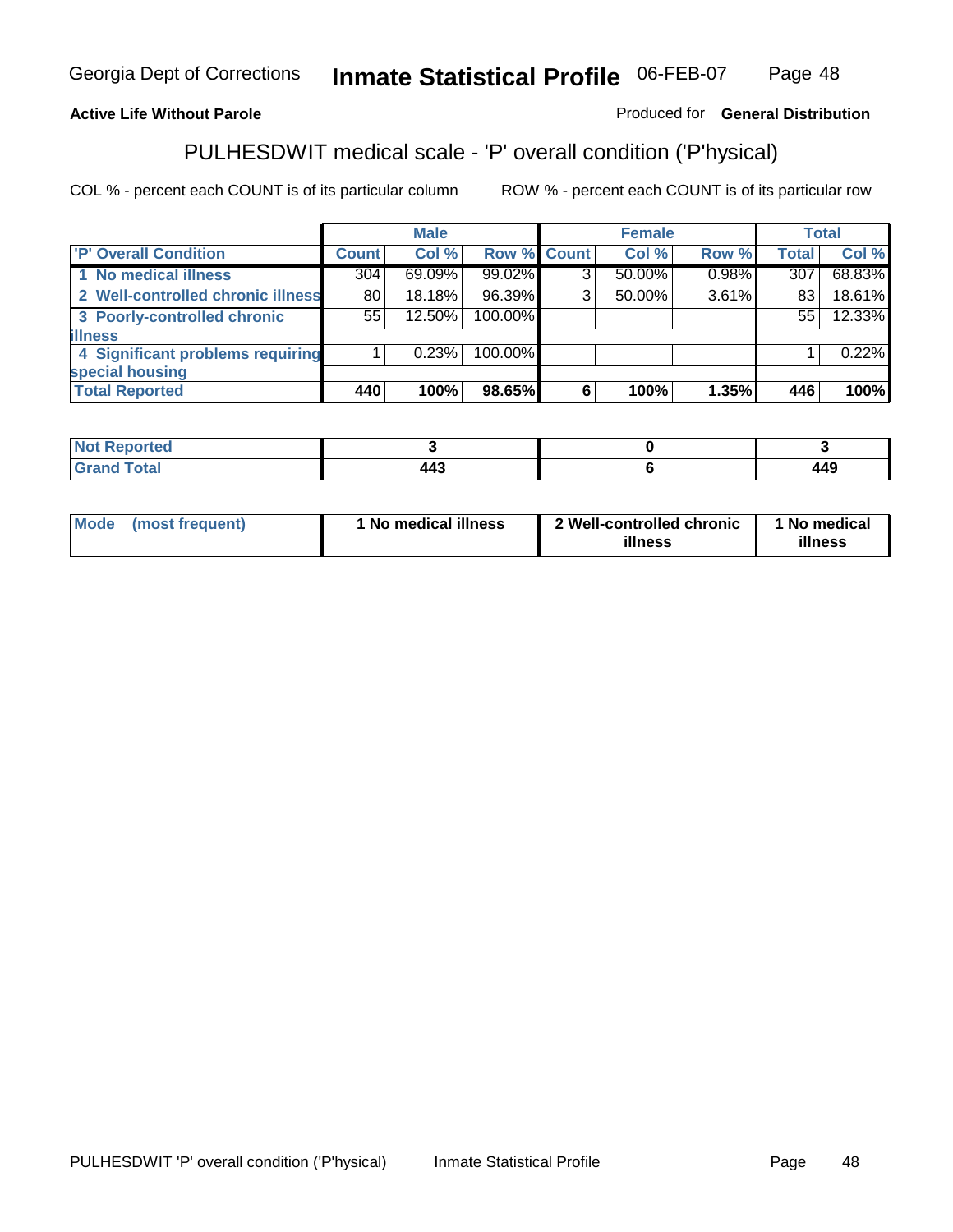## **Active Life Without Parole**

Produced for **General Distribution**

# PULHESDWIT medical scale - 'U' upper body

|                              |              | <b>Male</b> |         |              | <b>Female</b> |       |              | <b>Total</b> |
|------------------------------|--------------|-------------|---------|--------------|---------------|-------|--------------|--------------|
| <b>TU' Upper Body</b>        | <b>Count</b> | Col %       | Row %   | <b>Count</b> | Col %         | Row % | <b>Total</b> | Col %        |
| 1 Upper bones, joints,       | 423          | 96.14%      | 98.60%  | 6            | 100.00%       | 1.40% | 429          | 96.19%       |
| muscles all OK               |              |             |         |              |               |       |              |              |
| 2 One or both arms minimally | 12           | 2.73%       | 100.00% |              |               |       | 12           | 2.69%        |
| limited                      |              |             |         |              |               |       |              |              |
| 3 One or both arms           | 5            | 1.14%       | 100.00% |              |               |       | 5            | 1.12%        |
| moderately limited           |              |             |         |              |               |       |              |              |
| <b>Total Reported</b>        | 440          | 100%        | 98.65%  | 6            | 100%          | 1.35% | 446          | 100%         |

| المصائف<br>Reported<br><b>NOT</b><br>. |                                |                         |
|----------------------------------------|--------------------------------|-------------------------|
| .'otal<br>_____                        | $\overline{ }$<br>--<br>$\sim$ | 4 A C<br>-- 3<br>$\sim$ |

| Mode | (most frequent) | 1 Upper bones, joints,<br>muscles all OK | 1 Upper bones, joints,<br>muscles all OK | 1 Upper bones,<br>joints, muscles all |
|------|-----------------|------------------------------------------|------------------------------------------|---------------------------------------|
|------|-----------------|------------------------------------------|------------------------------------------|---------------------------------------|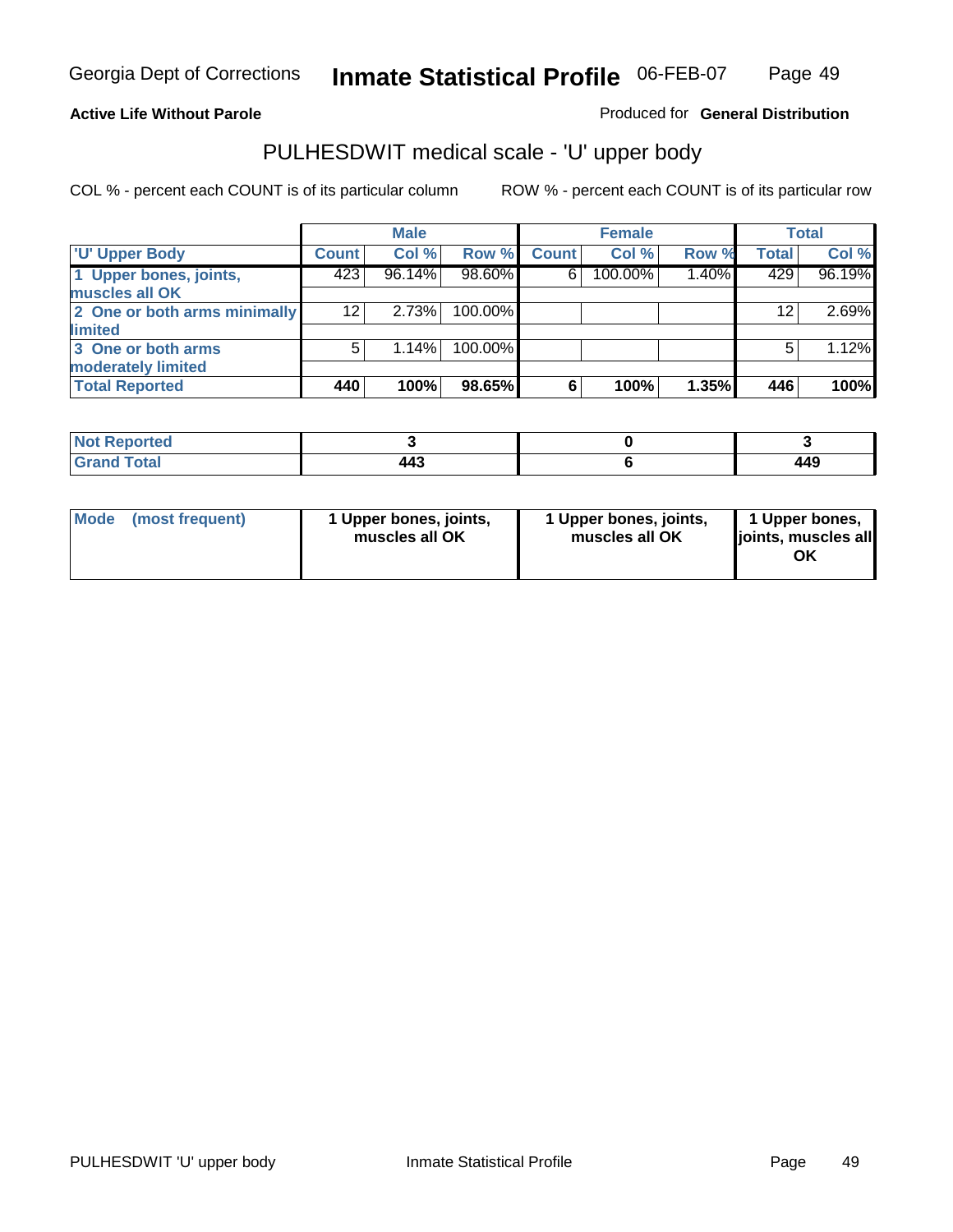### **Active Life Without Parole**

### Produced for **General Distribution**

## PULHESDWIT medical scale - 'L' lower body

|                                |                    | <b>Male</b> |         |              | <b>Female</b> |       |              | <b>Total</b> |
|--------------------------------|--------------------|-------------|---------|--------------|---------------|-------|--------------|--------------|
| 'L' Lower Body                 | Count <sup>1</sup> | Col %       | Row %   | <b>Count</b> | Col %         | Row % | <b>Total</b> | Col %        |
| 1 Lower bones, joints,         | 402                | 91.36%      | 98.77%  | 5            | 83.33%        | 1.23% | 407          | 91.26%       |
| muscles all OK                 |                    |             |         |              |               |       |              |              |
| 2 One or both legs minimally   | 29                 | 6.59%       | 96.67%  |              | 16.67%        | 3.33% | 30           | 6.73%        |
| limited                        |                    |             |         |              |               |       |              |              |
| 3 One or both legs             | 7                  | 1.59%       | 100.00% |              |               |       |              | 1.57%        |
| moderately limited             |                    |             |         |              |               |       |              |              |
| 4 One leg disabled, paralyzed, | $\overline{2}$     | 0.45%       | 100.00% |              |               |       | 2            | 0.45%        |
| or amputated                   |                    |             |         |              |               |       |              |              |
| <b>Total Reported</b>          | 440                | 100%        | 98.65%  | 6            | 100%          | 1.35% | 446          | 100.0%       |

| N <sub>of</sub><br><b>ported</b>       |     |              |
|----------------------------------------|-----|--------------|
| <b>Total</b><br><b>C</b> usu<br>------ | 443 | 4 A O<br>443 |

|  | Mode (most frequent) | 1 Lower bones, joints,<br>muscles all OK | 1 Lower bones, joints,<br>muscles all OK | 1 Lower bones,<br>joints, muscles all<br>OK |
|--|----------------------|------------------------------------------|------------------------------------------|---------------------------------------------|
|--|----------------------|------------------------------------------|------------------------------------------|---------------------------------------------|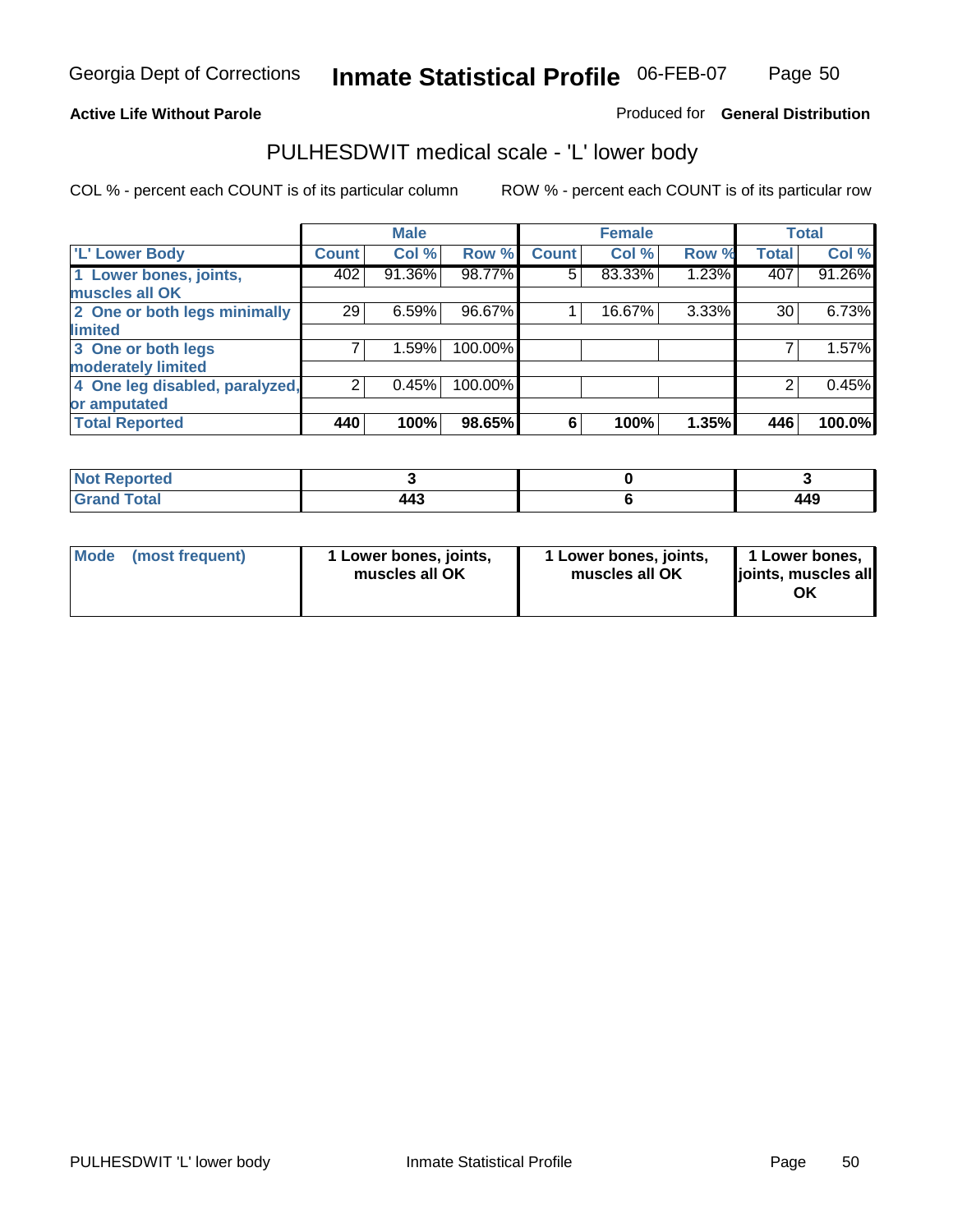### **Active Life Without Parole**

Produced for **General Distribution**

## PULHESDWIT medical scale - 'H' hearing

|                                |                | <b>Male</b> |             |    | <b>Female</b> |       | <b>Total</b> |         |
|--------------------------------|----------------|-------------|-------------|----|---------------|-------|--------------|---------|
| 'H' Hearing                    | <b>Count</b>   | Col%        | Row % Count |    | Col%          | Row % | <b>Total</b> | Col %   |
| 1 Normal hearing both ears     | 438            | $99.55\%$   | 98.65%      | 61 | 100.00%       | 1.35% | 444          | 99.55%  |
| 2 Some loss in one ear with    | 2 <sub>1</sub> | 0.45%       | 100.00%     |    |               |       |              | 0.45%   |
| other OK, or mild loss in both |                |             |             |    |               |       |              |         |
| <b>Total Reported</b>          | 440            | 100%        | 98.65%      | 6  | 100%          | 1.35% | 446          | $100\%$ |

| тео<br>- 131          |     |              |
|-----------------------|-----|--------------|
| ------<br>----- ----- | $-$ | 1 A C<br>44J |

| Mode (most frequent) | 1 Normal hearing both ears 1 Normal hearing both ears 1 Normal hearing | both ears |
|----------------------|------------------------------------------------------------------------|-----------|
|                      |                                                                        |           |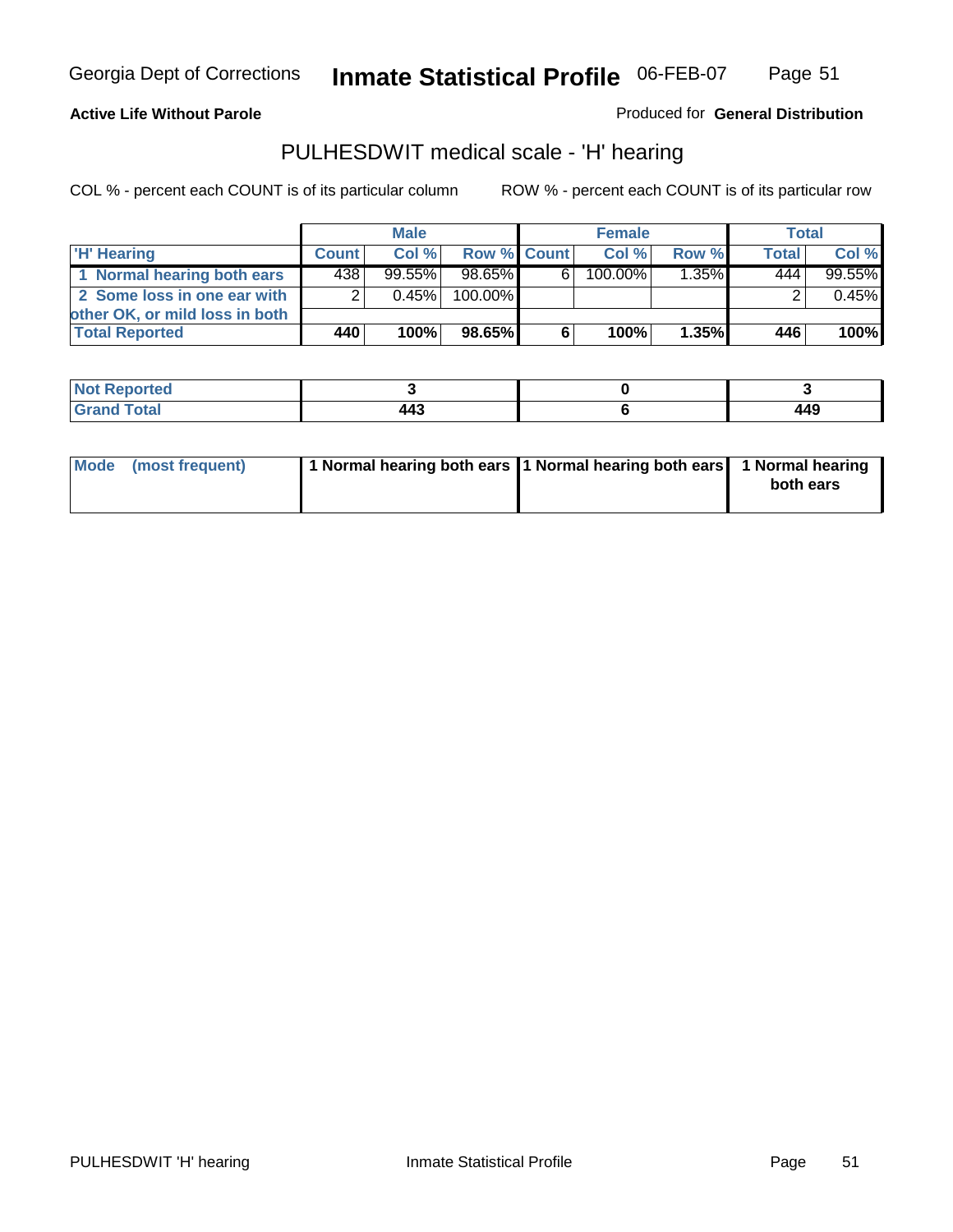### **Active Life Without Parole**

## Produced for **General Distribution**

## PULHESDWIT medical scale - 'E' vision

|                                 |              | <b>Male</b> |                    |   | <b>Female</b> |       |                  | <b>Total</b> |
|---------------------------------|--------------|-------------|--------------------|---|---------------|-------|------------------|--------------|
| 'E' Vision                      | <b>Count</b> | Col %       | <b>Row % Count</b> |   | Col %         | Row % | <b>Total</b>     | Col %        |
| 1 Correctable to 20/40 in both  | 369          | 83.86%      | 98.93%             | 4 | 66.67%        | 1.07% | $\overline{373}$ | 83.63%       |
| eyes                            |              |             |                    |   |               |       |                  |              |
| 2 Correctable to 20/70 in one   | 63           | 14.32%      | 96.92%             | 2 | 33.33%        | 3.08% | 65               | 14.57%       |
| eye, may be blind in other      |              |             |                    |   |               |       |                  |              |
| 3 Correctable to 20/200 in one  | 6            | $1.36\%$    | 100.00%            |   |               |       | 6                | 1.35%        |
| eye, may be blind in other      |              |             |                    |   |               |       |                  |              |
| 4 One eye not correctable to    |              | 0.23%       | 100.00%            |   |               |       |                  | 0.22%        |
| 20/200, other may be blind      |              |             |                    |   |               |       |                  |              |
| 5 Blind in both eyes, requiring |              | 0.23%       | 100.00%            |   |               |       |                  | 0.22%        |
| special housing                 |              |             |                    |   |               |       |                  |              |
| <b>Total Reported</b>           | 440          | 100%        | 98.65%             | 6 | 100%          | 1.35% | 446              | 100%         |

| <b>Not</b><br><b>eported</b><br>. <b>.</b> . |                                 |            |
|----------------------------------------------|---------------------------------|------------|
| Tota <sup>l</sup><br>$C = 1$<br>_____        | $\overline{ }$<br>74J<br>$\sim$ | 110<br>443 |

| Mode | (most frequent) | 1 Correctable to 20/40 in<br>both eves | 1 Correctable to 20/40 in   1 Correctable to<br>both eves | 20/40 in both eyes |
|------|-----------------|----------------------------------------|-----------------------------------------------------------|--------------------|
|------|-----------------|----------------------------------------|-----------------------------------------------------------|--------------------|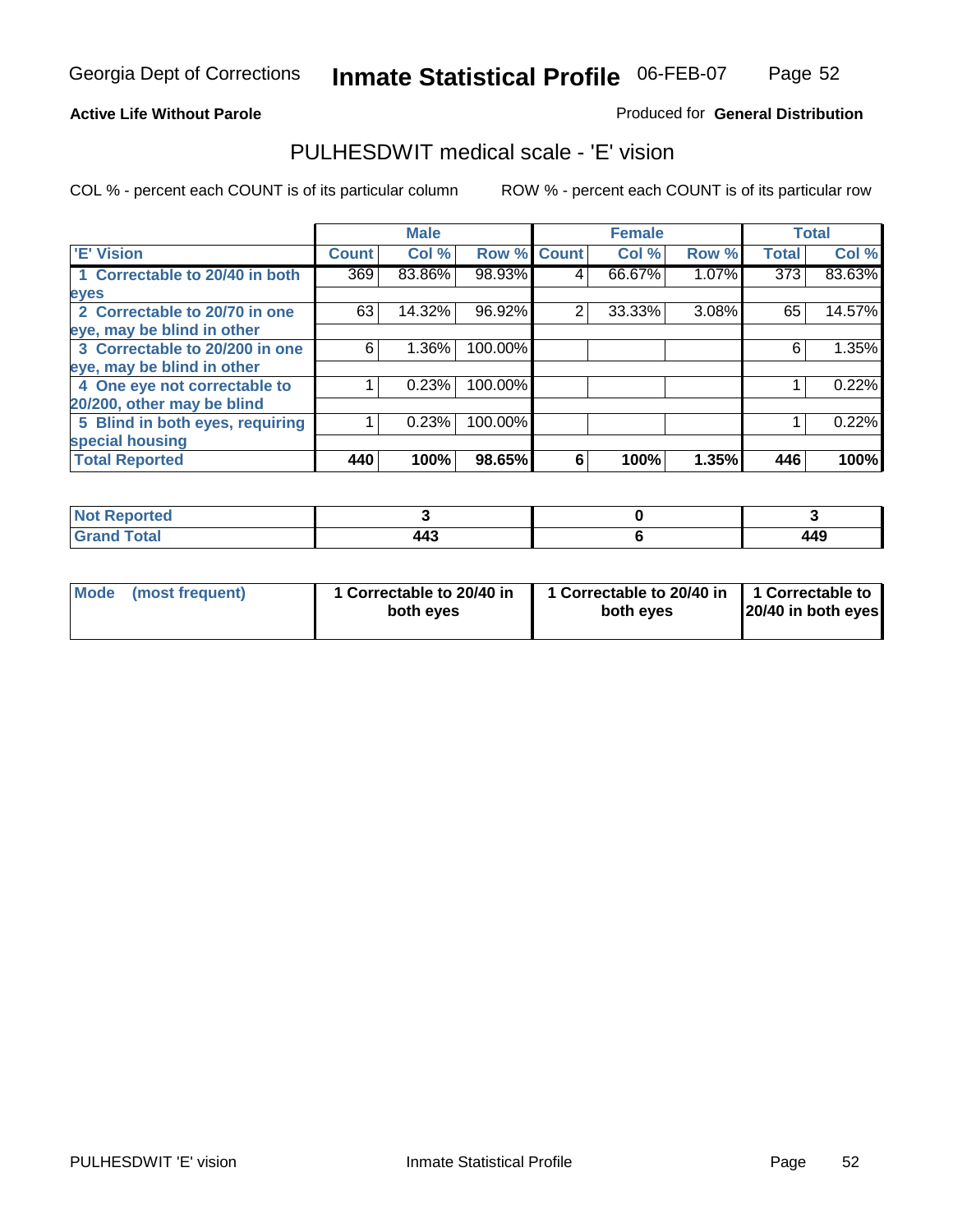## **Active Life Without Parole**

## Produced for **General Distribution**

## PULHESDWIT medical scale - 'S' pSychiatric

|                                |              | <b>Male</b> |             |   | <b>Female</b> |       |              | <b>Total</b> |
|--------------------------------|--------------|-------------|-------------|---|---------------|-------|--------------|--------------|
| 'S' pSychiatric                | <b>Count</b> | Col %       | Row % Count |   | Col %         | Row % | <b>Total</b> | Col %        |
| 1 No impairment or disorders   | 344          | 80.00%      | 99.42%      | 2 | 33.33%        | 0.58% | 346          | 79.36%       |
| 2 Stable, or in remission, or  | 70 l         | 16.28%      | 94.59%      | 4 | 66.67%        | 5.41% | 74           | 16.97%       |
| mild impairment or retardation |              |             |             |   |               |       |              |              |
| 3 Requires moderate inpatient  | 13           | $3.02\%$    | 100.00%     |   |               |       | 13           | 2.98%        |
| treatment                      |              |             |             |   |               |       |              |              |
| 4 Requires intensive inpatient | 3            | $0.70\%$    | 100.00%     |   |               |       | 3            | 0.69%        |
| treatment                      |              |             |             |   |               |       |              |              |
| <b>Total Reported</b>          | 430          | 100%        | 98.62%      | 6 | 100%          | 1.38% | 436          | 100%         |

| orted        |          |     |
|--------------|----------|-----|
| <b>Total</b> | -<br>44. | 449 |

| Mode (most frequent) | 1 No impairment or disorders 2 Stable, or in remission, 11 No impairment or |                       |           |
|----------------------|-----------------------------------------------------------------------------|-----------------------|-----------|
|                      |                                                                             | or mild impairment or | disorders |
|                      |                                                                             | retardation           |           |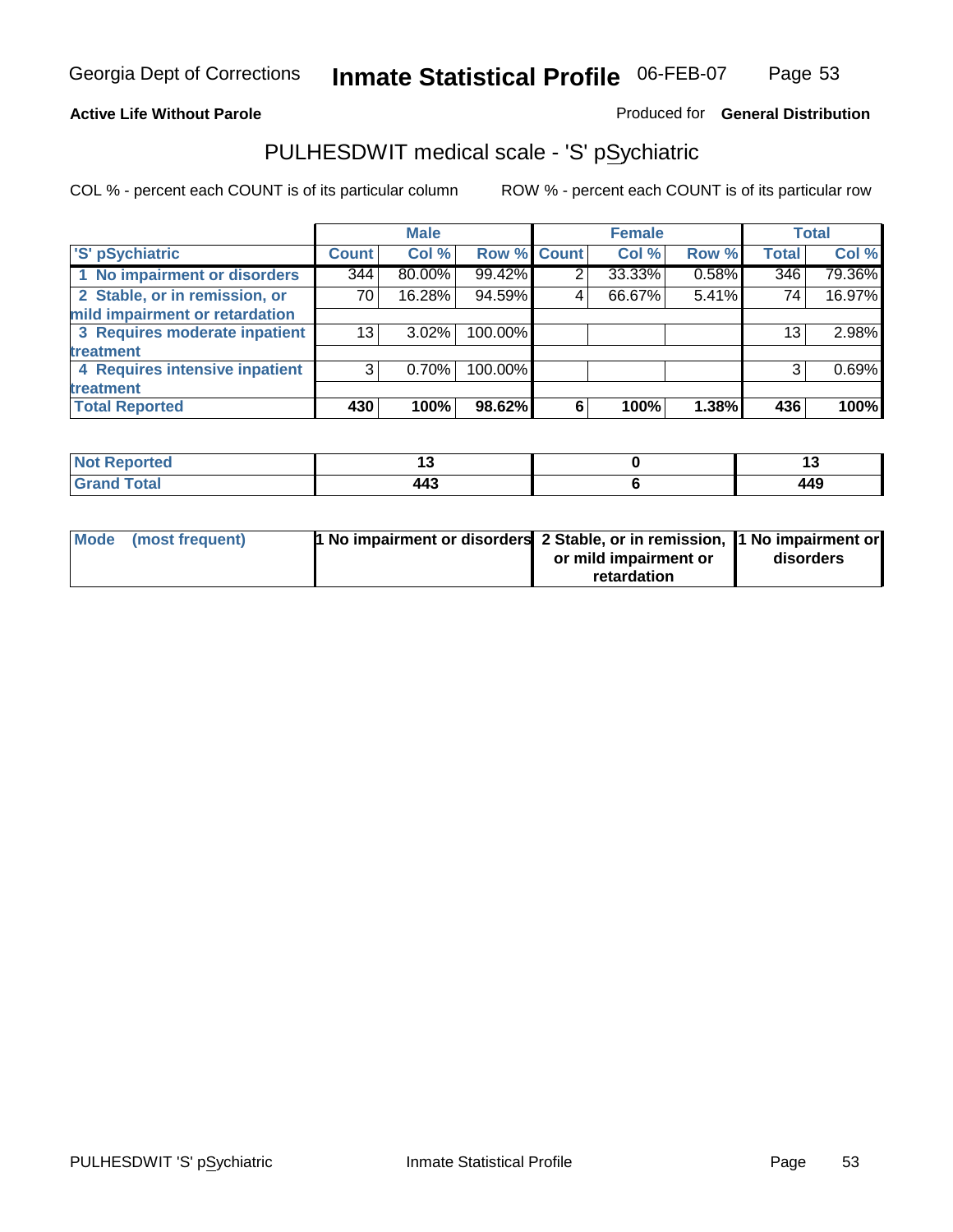### **Active Life Without Parole**

Produced for **General Distribution**

## PULHESDWIT medical scale - 'D' dental

|                                 |              | <b>Male</b> |                    |   | <b>Female</b> |       |              | <b>Total</b> |
|---------------------------------|--------------|-------------|--------------------|---|---------------|-------|--------------|--------------|
| 'D' Dental                      | <b>Count</b> | Col %       | <b>Row % Count</b> |   | Col %         | Row % | <b>Total</b> | Col %        |
| 1 Minimal routine dental health | 205          | 48.01%      | 98.09%             | 4 | 66.67%        | 1.91% | 209          | 48.27%       |
| <b>needs</b>                    |              |             |                    |   |               |       |              |              |
| 2 Moderate cavities and/or      | 187          | 43.79%      | 98.94%             | 2 | 33.33%        | 1.06% | 189          | 43.65%       |
| gum disease                     |              |             |                    |   |               |       |              |              |
| 3 Extensive gum disease         | 34           | 7.96%       | 100.00%            |   |               |       | 34           | 7.85%        |
| and/or widespread decay         |              |             |                    |   |               |       |              |              |
| 4 Urgent need for dental        |              | 0.23%       | 100.00%            |   |               |       |              | 0.23%        |
| <b>services</b>                 |              |             |                    |   |               |       |              |              |
| <b>Total Reported</b>           | 427          | 100%        | 98.61%             | 6 | 100%          | 1.39% | 433          | 100%         |

| Reported<br><b>NOT</b> |          | 10                       |
|------------------------|----------|--------------------------|
| <b>Total</b>           | .<br>443 | <i><b>AAC</b></i><br>443 |

| <b>Mode</b><br>(most frequent) | <b>Minimal routine dental</b><br>health needs | 1 Minimal routine dental<br>health needs | 11 Minimal routine<br>dental health<br>needs |
|--------------------------------|-----------------------------------------------|------------------------------------------|----------------------------------------------|
|--------------------------------|-----------------------------------------------|------------------------------------------|----------------------------------------------|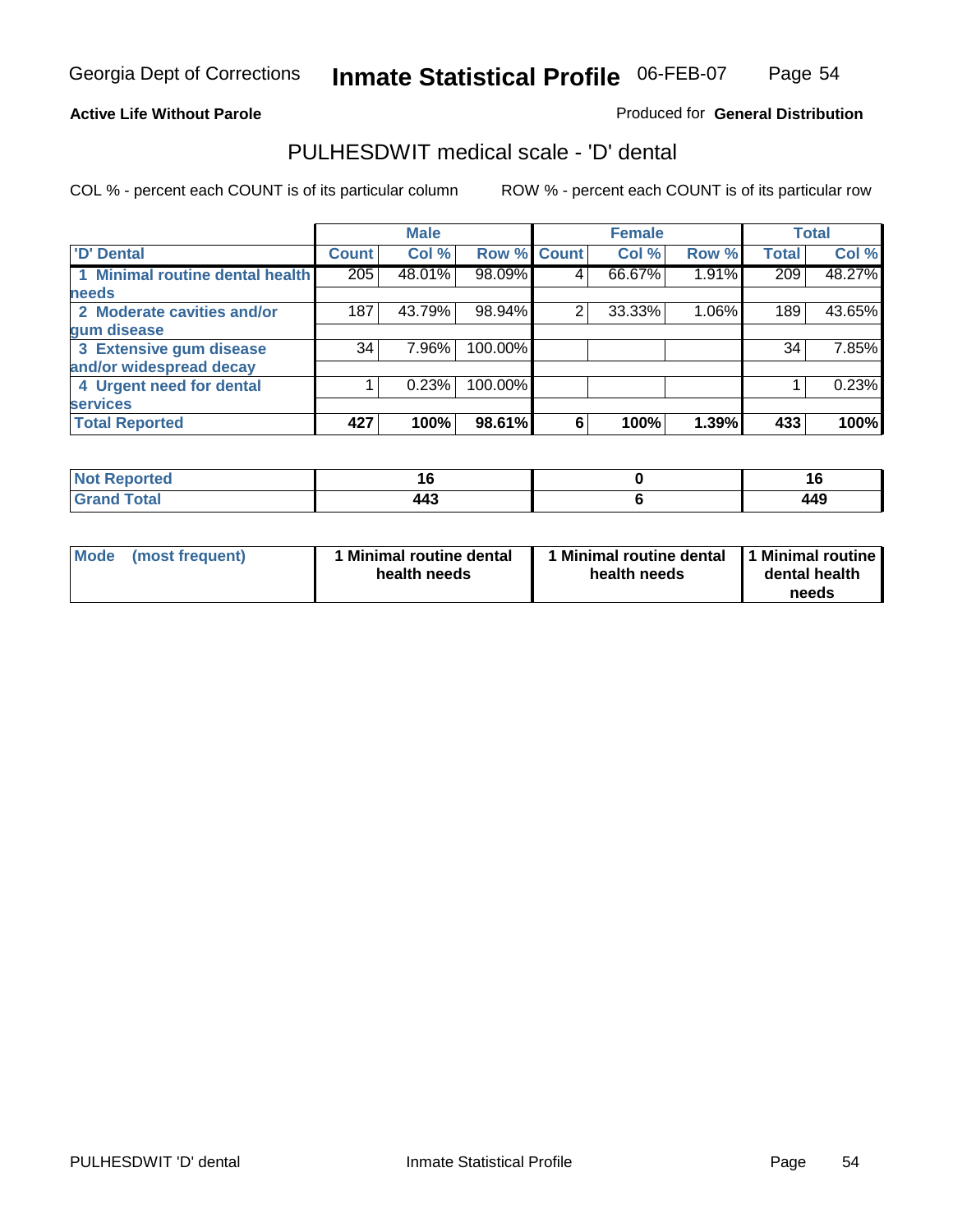### **Active Life Without Parole**

### Produced for **General Distribution**

## PULHESDWIT medical scale - 'W' work ability

|                                 |                 | <b>Male</b> |             |   | <b>Female</b> |       |              | <b>Total</b> |
|---------------------------------|-----------------|-------------|-------------|---|---------------|-------|--------------|--------------|
| <b>W' work ability</b>          | <b>Count</b>    | Col %       | Row % Count |   | Col %         | Row % | <b>Total</b> | Col %        |
| 1 Unrestricted work or activity | 351             | 79.77%      | 98.60%      | 5 | 83.33%        | 1.40% | 356          | 79.82%       |
| 2 Minor restrictions on type of | 67              | 15.23%      | 98.53%      |   | 16.67%        | 1.47% | 68           | 15.25%       |
| work                            |                 |             |             |   |               |       |              |              |
| 3 Moderate restrictions on type | 15 <sup>1</sup> | $3.41\%$    | 100.00%     |   |               |       | 15           | 3.36%        |
| of work                         |                 |             |             |   |               |       |              |              |
| 4 Major restrictions on type of |                 | 1.59%       | 100.00%     |   |               |       |              | 1.57%        |
| <b>work</b>                     |                 |             |             |   |               |       |              |              |
| <b>Total Reported</b>           | 440             | 100%        | 98.65%      | 6 | 100%          | 1.35% | 446          | 100%         |

| Reported<br><b>NOT</b> |     |     |
|------------------------|-----|-----|
| <b>Total</b><br>_____  | 443 | 449 |

| Mode (most frequent) | 1 Unrestricted work or<br>activity | 1 Unrestricted work or<br>activity | 1 Unrestricted<br>work or activity |  |
|----------------------|------------------------------------|------------------------------------|------------------------------------|--|
|                      |                                    |                                    |                                    |  |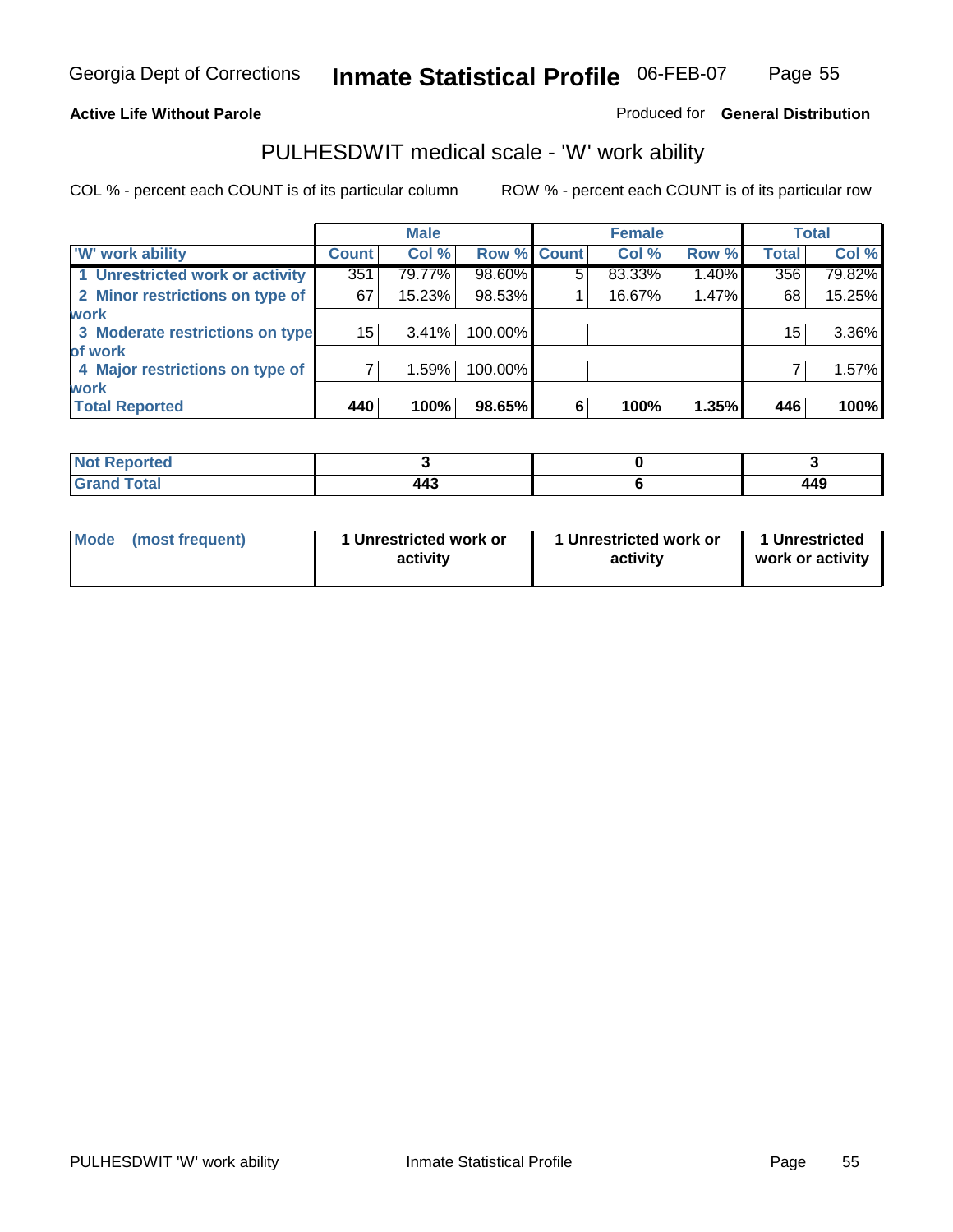Page 56

### **Active Life Without Parole**

### Produced for **General Distribution**

## PULHESDWIT medical scale - 'I' impairment

|                                            |              | <b>Male</b> |                    |   | <b>Female</b> |       |              | <b>Total</b> |
|--------------------------------------------|--------------|-------------|--------------------|---|---------------|-------|--------------|--------------|
| <b>T' Impairment</b>                       | <b>Count</b> | Col %       | <b>Row % Count</b> |   | Col %         | Row % | <b>Total</b> | Col %        |
| 1 No impairments or<br><b>disabilities</b> | 437          | 99.32%      | 98.65%             | 6 | 100.00%       | 1.35% | 443          | 99.33%       |
| 2 Wheelchair-bound but                     |              | 0.23%       | 100.00%            |   |               |       |              | 0.22%        |
| otherwise OK                               |              |             |                    |   |               |       |              |              |
| 4 Needs moderate Assisted                  |              | 0.23%       | 100.00%            |   |               |       |              | 0.22%        |
| Living (level II)                          |              |             |                    |   |               |       |              |              |
| <b>5 Needs maximal Assisted</b>            |              | 0.23%       | 100.00%            |   |               |       |              | 0.22%        |
| <b>Living (level III)</b>                  |              |             |                    |   |               |       |              |              |
| <b>Total Reported</b>                      | 440          | 100%        | 98.65%             | 6 | 100%          | 1.35% | 446          | 100%         |

| Reported<br>NOT F       |     |     |
|-------------------------|-----|-----|
| <b>Total</b><br>' Grand | 443 | 449 |

| Mode | (most frequent) | 1 No impairments or<br>disabilities | 1 No impairments or<br>disabilities | 1 No impairments<br>or disabilities |
|------|-----------------|-------------------------------------|-------------------------------------|-------------------------------------|
|------|-----------------|-------------------------------------|-------------------------------------|-------------------------------------|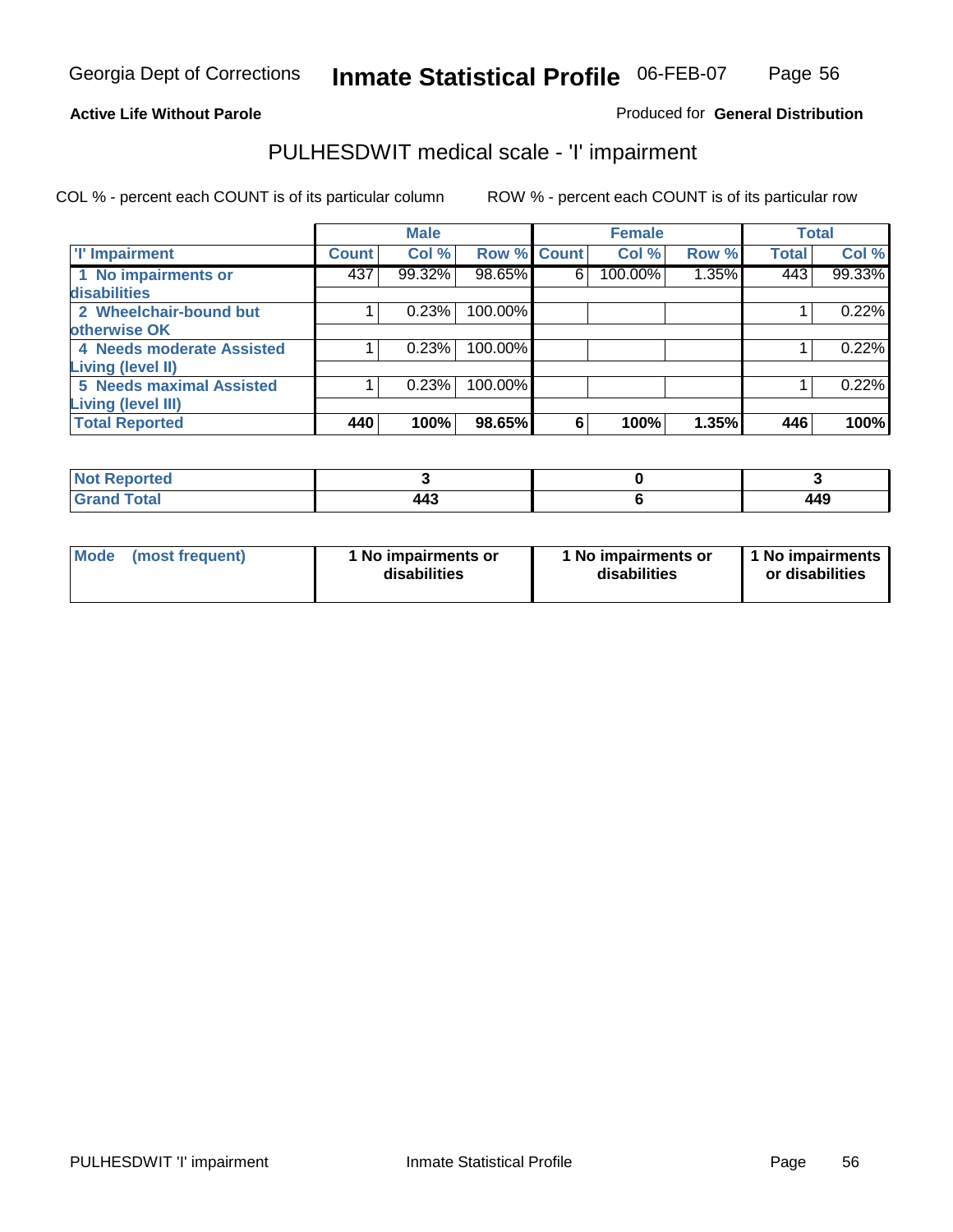### **Inmate Statistical Profile** 06-FEB-07 Page Page 57

### **Active Life Without Parole Produced fo Seneral Distribution**

## PULHESDWIT medical scale - 'T' transportability

|                              |              | <b>Male</b> |             |    | <b>Female</b> |          |       | Total  |
|------------------------------|--------------|-------------|-------------|----|---------------|----------|-------|--------|
| <b>T' Transportability</b>   | <b>Count</b> | Col%        | Row % Count |    | Col %         | Row %    | Total | Col %  |
| 1 Can be transported in any  | 438          | 99.55%      | $98.65\%$   | 6. | $100.00\%$    | $1.35\%$ | 444   | 99.55% |
| ordinary approved vehicle    |              |             |             |    |               |          |       |        |
| 3 Wheelchair-bound, requires |              | 0.45%       | $100.00\%$  |    |               |          |       | 0.45%  |
| special vehicle              |              |             |             |    |               |          |       |        |
| <b>Total Reported</b>        | 440          | 100%        | 98.65%      | 6  | 100%          | $1.35\%$ | 446   | 100%   |

| Reported    |                                          |     |
|-------------|------------------------------------------|-----|
| <b>otal</b> | $\mathbf{A} \mathbf{A}^{\bullet}$<br>447 | 449 |

| Mode<br>(most frequent) | 1 Can be transported in any 1 Can be transported in any | ordinary approved vehicle   ordinary approved vehicle   transported in any | 1 Can be<br>ordinary approved  <br>vehicle |
|-------------------------|---------------------------------------------------------|----------------------------------------------------------------------------|--------------------------------------------|
|-------------------------|---------------------------------------------------------|----------------------------------------------------------------------------|--------------------------------------------|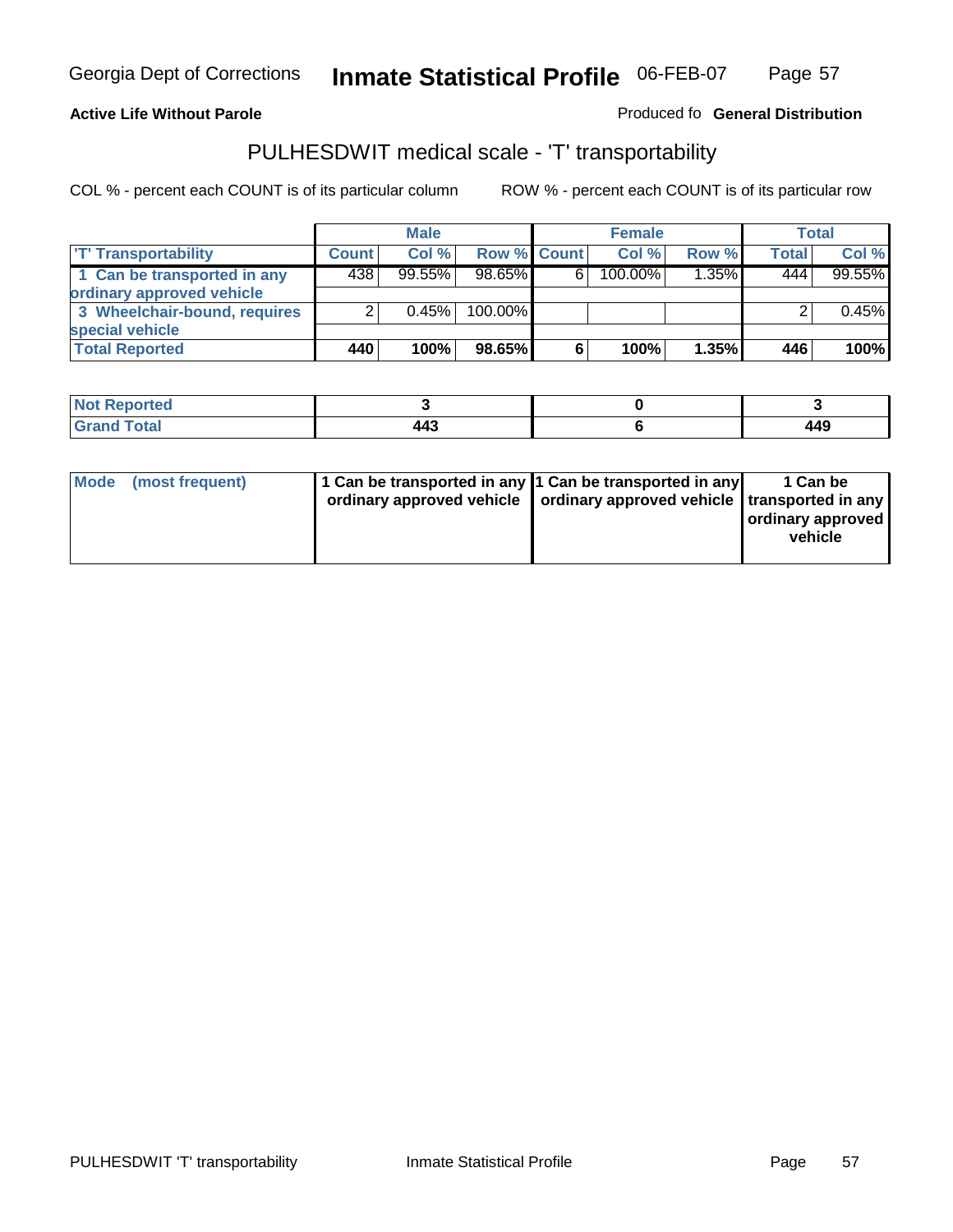## **Active Life Without Parole**

### Produced for **General Distribution**

## Criminality in family, self-reported

|                              |              | <b>Male</b> |        |                | <b>Female</b> |          |       | Total  |
|------------------------------|--------------|-------------|--------|----------------|---------------|----------|-------|--------|
| <b>Criminality In Family</b> | <b>Count</b> | Col %       | Row %  | <b>Count</b>   | Col %         | Row %    | Total | Col %  |
| Yes, criminality in family   | 133          | $30.37\%$   | 97.79% | 3              | 50.00%        | $2.21\%$ | 136   | 30.63% |
| No criminality in family     | 305          | 69.63%      | 99.03% | 3 <sub>1</sub> | 50.00%        | $0.97\%$ | 308   | 69.37% |
| <b>Total Reported</b>        | 438          | 100%        | 98.65% | 6              | 100%          | 1.35%    | 444   | 100%   |

| ported<br><b>NO</b><br><b>AINGL</b> |               |              |
|-------------------------------------|---------------|--------------|
| $\sim$<br>Grar<br>---               | TTV<br>$\sim$ | 1 1 C<br>443 |

| Mode (most frequent) | No criminality in family | Yes, criminality in family | No criminality in<br>family |
|----------------------|--------------------------|----------------------------|-----------------------------|
|----------------------|--------------------------|----------------------------|-----------------------------|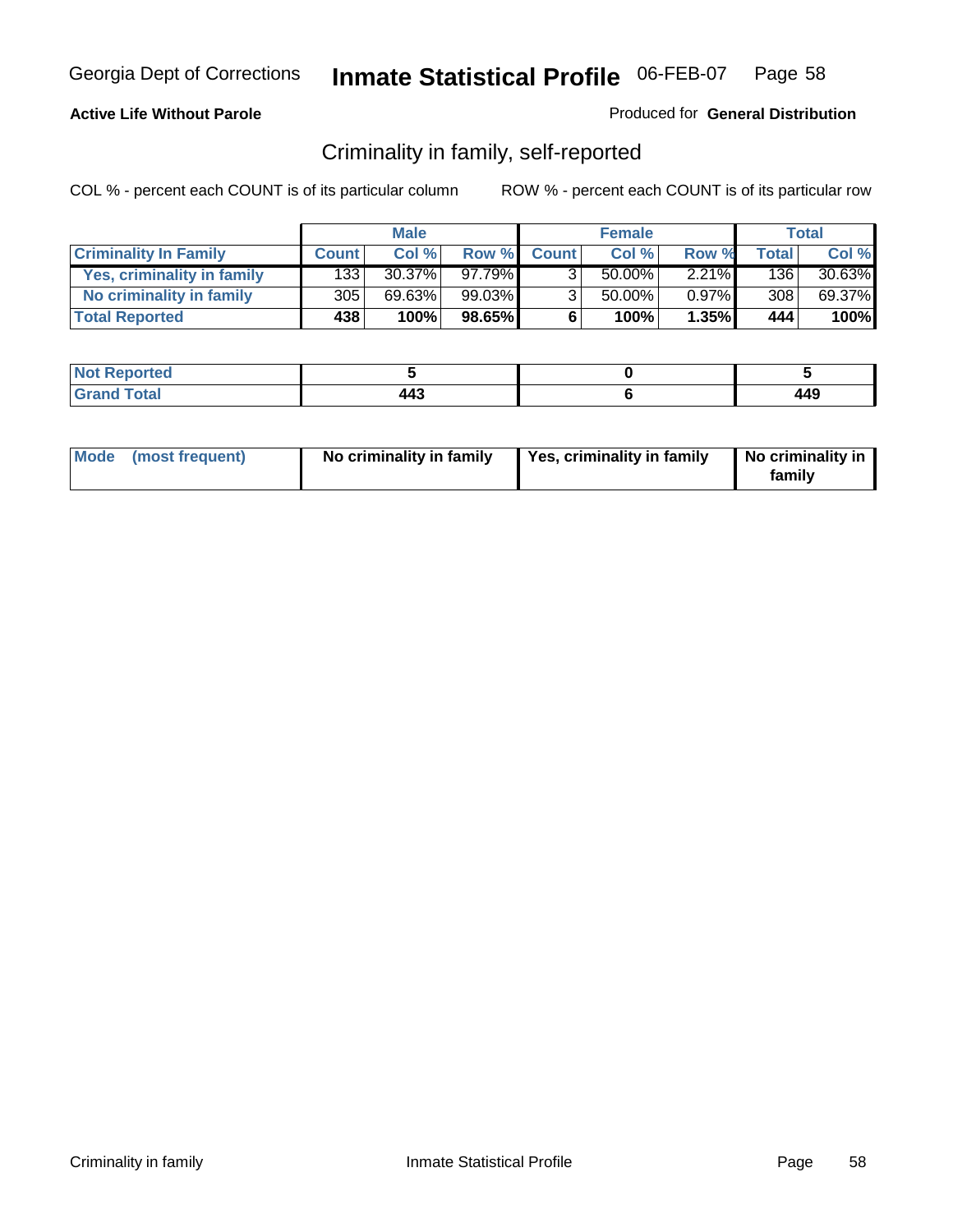## **Active Life Without Parole**

### Produced for **General Distribution**

## Alcoholism in family, self-reported

|                             |              | <b>Male</b> |           |              | <b>Female</b> |          |       | Total  |
|-----------------------------|--------------|-------------|-----------|--------------|---------------|----------|-------|--------|
| <b>Alcoholism In Family</b> | <b>Count</b> | Col %       | Row %     | <b>Count</b> | Col %         | Row %    | Total | Col %  |
| Yes, alcoholism in family   | 88           | 20.09%      | 98.88%    |              | 16.67%        | $1.12\%$ | 89    | 20.05% |
| No alcoholism in family     | 350          | 79.91%      | 98.59%    | 5            | 83.33%        | $1.41\%$ | 355   | 79.95% |
| <b>Total Reported</b>       | 438'         | 100%        | $98.65\%$ | 6            | 100%          | 1.35%    | 444   | 100%   |

| <b>Not</b><br>oorted<br><b>IJCI</b> |               |     |
|-------------------------------------|---------------|-----|
| Total<br>Gran<br>---                | 74J<br>$\sim$ | 440 |

|  | Mode (most frequent) | No alcoholism in family | No alcoholism in family | No alcoholism in<br>familv |
|--|----------------------|-------------------------|-------------------------|----------------------------|
|--|----------------------|-------------------------|-------------------------|----------------------------|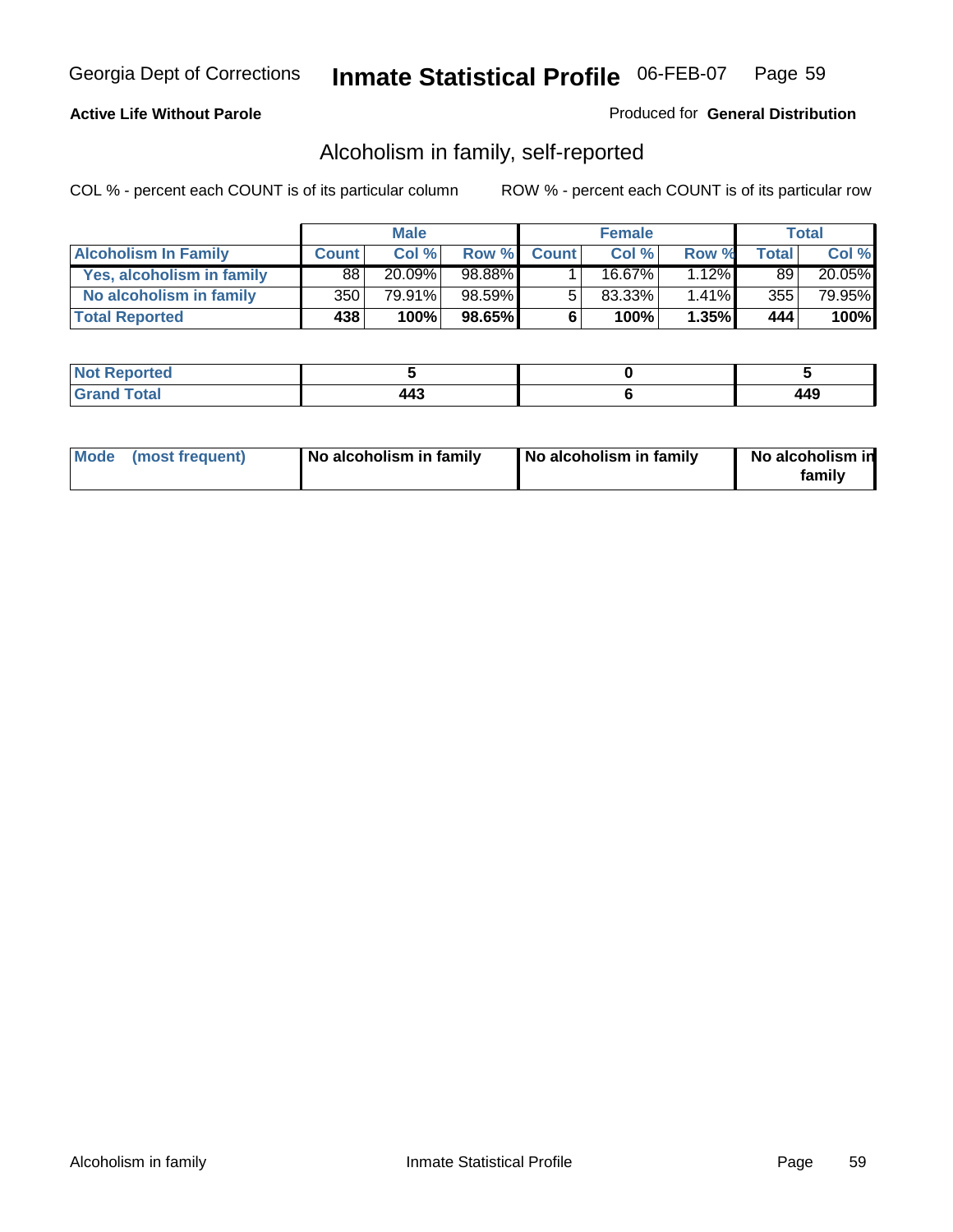### **Active Life Without Parole**

Produced for **General Distribution**

## Drug abuse in family, self-reported

|                           |              | <b>Male</b>          |        |              | <b>Female</b> |          |              | Total  |
|---------------------------|--------------|----------------------|--------|--------------|---------------|----------|--------------|--------|
| Drug Abuse In Family      | <b>Count</b> | Col %                | Row %  | <b>Count</b> | Col %         | Row %    | <b>Total</b> | Col %  |
| Yes, drug abuse in family | 54           | $12.\overline{33\%}$ | 96.43% |              | $33.33\%$     | $3.57\%$ | 56 I         | 12.61% |
| No drug abuse in family   | 384          | 87.67%               | 98.97% | 4            | 66.67%        | $1.03\%$ | 388          | 87.39% |
| <b>Total Reported</b>     | 438          | 100%                 | 98.65% | 6            | 100%          | 1.35%    | 444          | 100%   |

| <b>Not</b><br>oorted<br><b>IJCI</b> |               |     |
|-------------------------------------|---------------|-----|
| Total<br>Gran<br>---                | 74J<br>$\sim$ | 440 |

|  | Mode (most frequent) | No drug abuse in family | No drug abuse in family | No drug abuse in<br>family |
|--|----------------------|-------------------------|-------------------------|----------------------------|
|--|----------------------|-------------------------|-------------------------|----------------------------|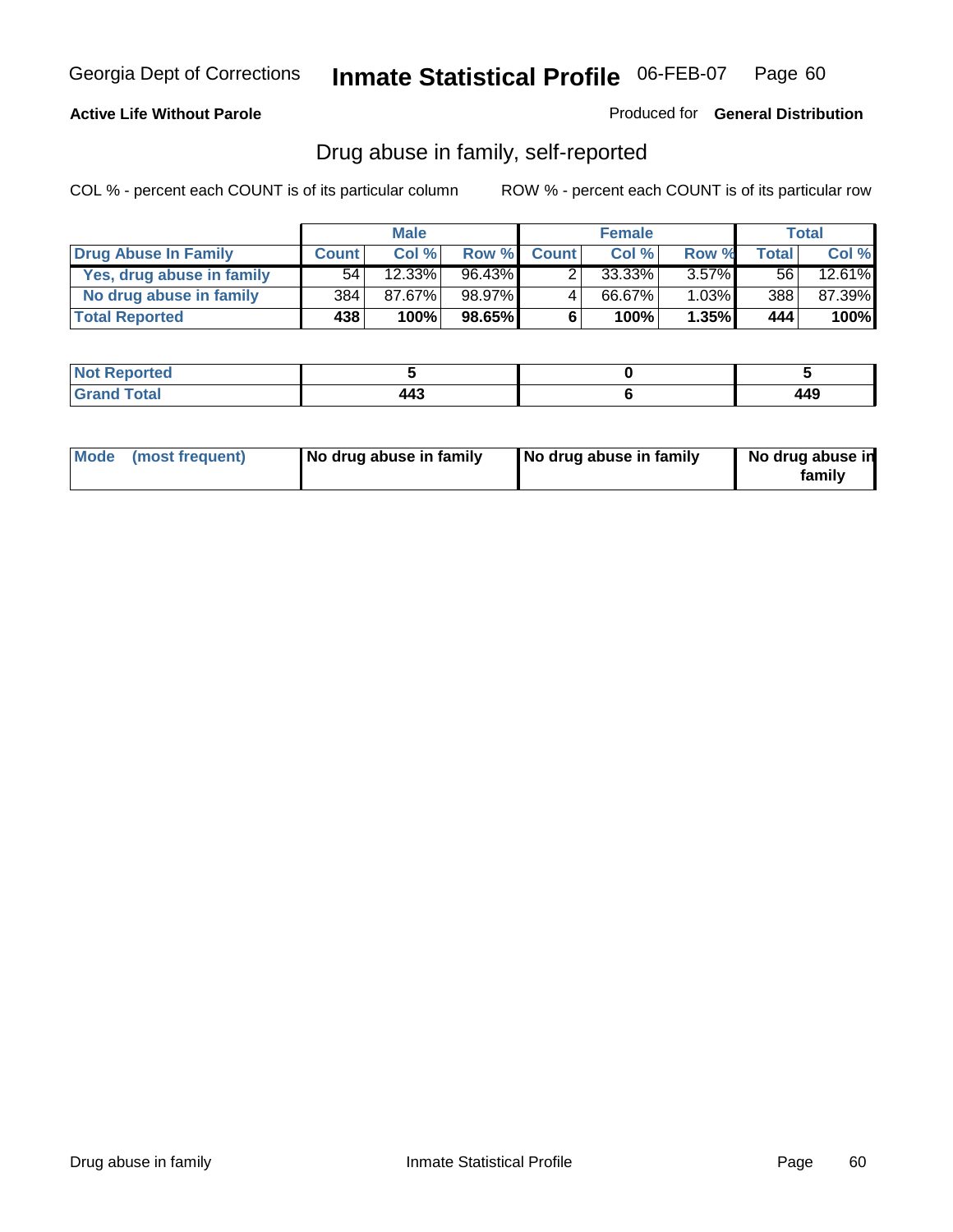### **Active Life Without Parole**

### Produced for **General Distribution**

## Subjected to frequent beatings, self-reported

|                            |              | <b>Male</b> |        |              | <b>Female</b> |          |       | Total  |
|----------------------------|--------------|-------------|--------|--------------|---------------|----------|-------|--------|
| <b>Frequent beatings</b>   | <b>Count</b> | Col %       | Row %  | <b>Count</b> | Col%          | Row %    | Total | Col %  |
| Yes, subjected to frequent | 26           | $5.94\%$    | 96.30% |              | $16.67\%$     | $3.70\%$ | 27    | 6.08%  |
| <b>beatings</b>            |              |             |        |              |               |          |       |        |
| Not subjected to frequent  | 412          | $94.06\%$   | 98.80% | 5            | 83.33%        | 1.20%    | 417   | 93.92% |
| beatings                   |              |             |        |              |               |          |       |        |
| <b>Total Reported</b>      | 438          | 100%        | 98.65% | 6            | 100%          | 1.35%    | 444   | 100%   |

| <b>Not Reported</b>       |                |       |
|---------------------------|----------------|-------|
| T <sub>ofol</sub><br>υιαι | $\overline{ }$ | 1 1 O |

| Mode<br>(most frequent) | beatings | Not subjected to frequent | Not subjected to frequent<br>beatings | Not subjected to<br><b>frequent beatings</b> |
|-------------------------|----------|---------------------------|---------------------------------------|----------------------------------------------|
|                         |          |                           |                                       |                                              |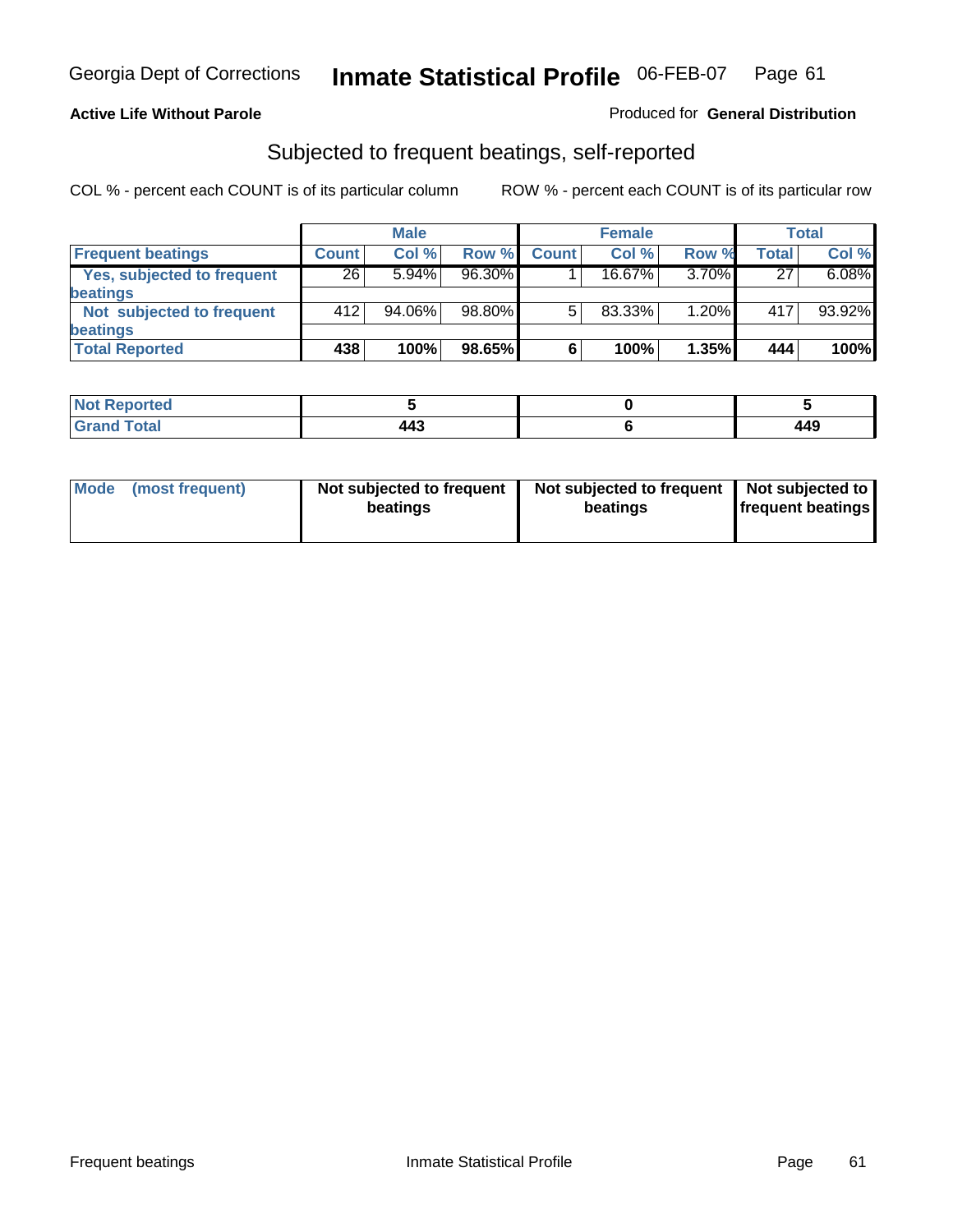## **Active Life Without Parole**

### Produced for **General Distribution**

## Father absent during inmate's childhood

|                           |              | <b>Male</b> |           |              | <b>Female</b> |          |       | Total  |
|---------------------------|--------------|-------------|-----------|--------------|---------------|----------|-------|--------|
| <b>Father Absent</b>      | <b>Count</b> | Col%        | Row %     | <b>Count</b> | Col %         | Row %    | Total | Col %  |
| Yes, father was absent    | 219          | 50.00%      | 99.10%    |              | 33.33%        | $0.90\%$ | 221   | 49.77% |
| No, father was not absent | 219          | 50.00%      | 98.21%    | 4            | 66.67%        | $1.79\%$ | 223   | 50.23% |
| <b>Total Reported</b>     | 438          | $100\%$     | $98.65\%$ | 6            | 100%          | $1.35\%$ | 444   | 100%   |

| ported<br><b>NO</b><br><b>AINGL</b> |               |              |
|-------------------------------------|---------------|--------------|
| $\sim$<br>Grar<br>---               | TTV<br>$\sim$ | 1 1 C<br>443 |

| Mode (most frequent) |  | 「No, father was not absent ┃No, father was not absent ┃No, father was not | absent |
|----------------------|--|---------------------------------------------------------------------------|--------|
|----------------------|--|---------------------------------------------------------------------------|--------|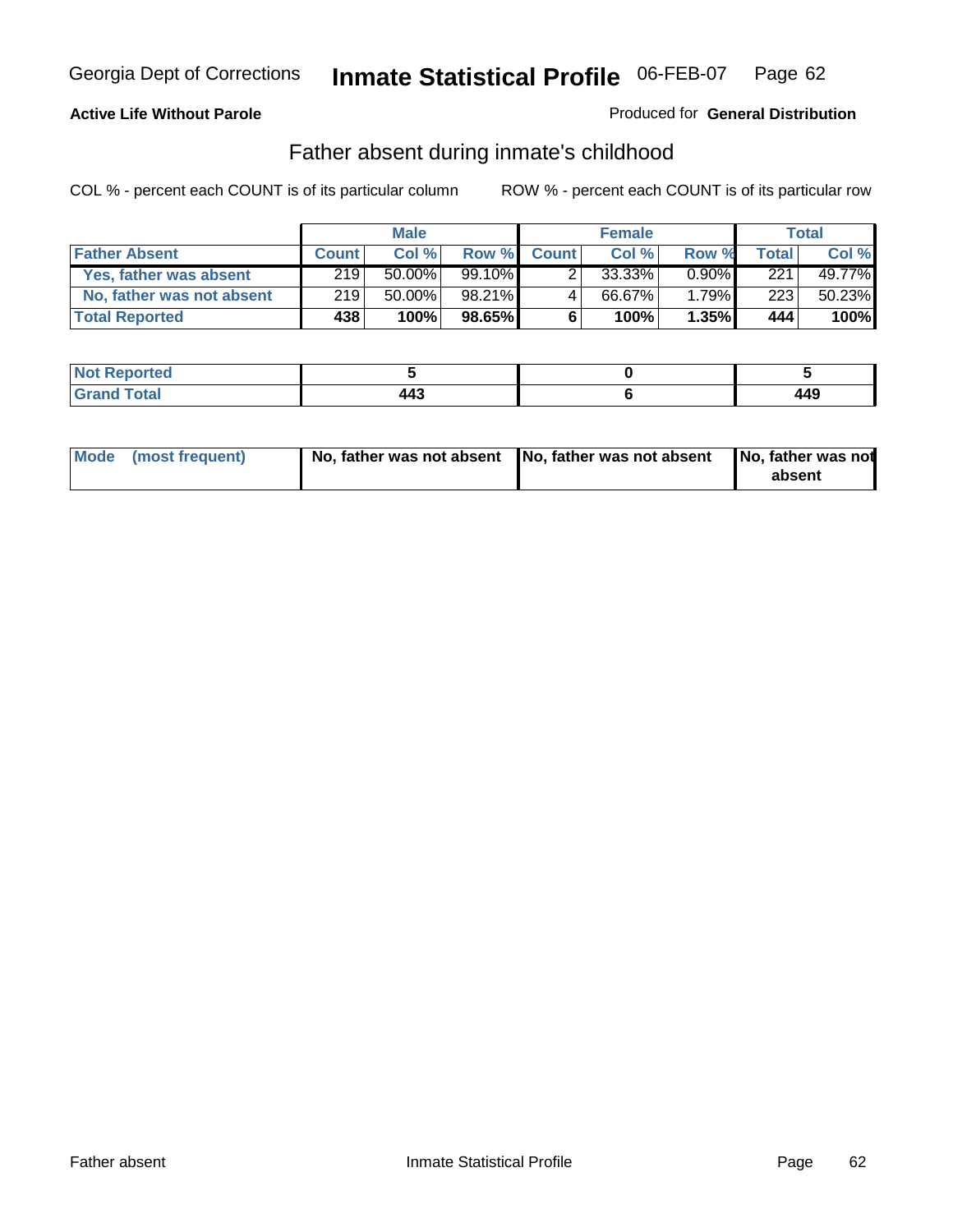### **Active Life Without Parole**

### Produced for **General Distribution**

# Mother absent during inmate's childhood

|                           |              | <b>Male</b> |           |              | <b>Female</b> |          |       | Total  |
|---------------------------|--------------|-------------|-----------|--------------|---------------|----------|-------|--------|
| <b>Mother Absent</b>      | <b>Count</b> | Col %       | Row %     | <b>Count</b> | Col %         | Row %    | Total | Col %  |
| Yes, mother was absent    | 62           | 14.16%      | 98.41%    |              | 16.67%        | $.59\%$  | 63    | 14.19% |
| No, mother was not absent | 3761         | 85.84%      | 98.69%    | 5            | 83.33%        | $1.31\%$ | 381   | 85.81% |
| <b>Total Reported</b>     | 438          | 100%        | $98.65\%$ | 6            | 100%          | 1.35%    | 444   | 100%   |

| <b>Not Reported</b> |    |       |
|---------------------|----|-------|
| Гоtal               | -  | 4 A O |
| Gran                | __ | 443   |

| Mode (most frequent) | No, mother was not absent $\vert$ No, mother was not absent $\vert$ No, mother was | not absent |
|----------------------|------------------------------------------------------------------------------------|------------|
|                      |                                                                                    |            |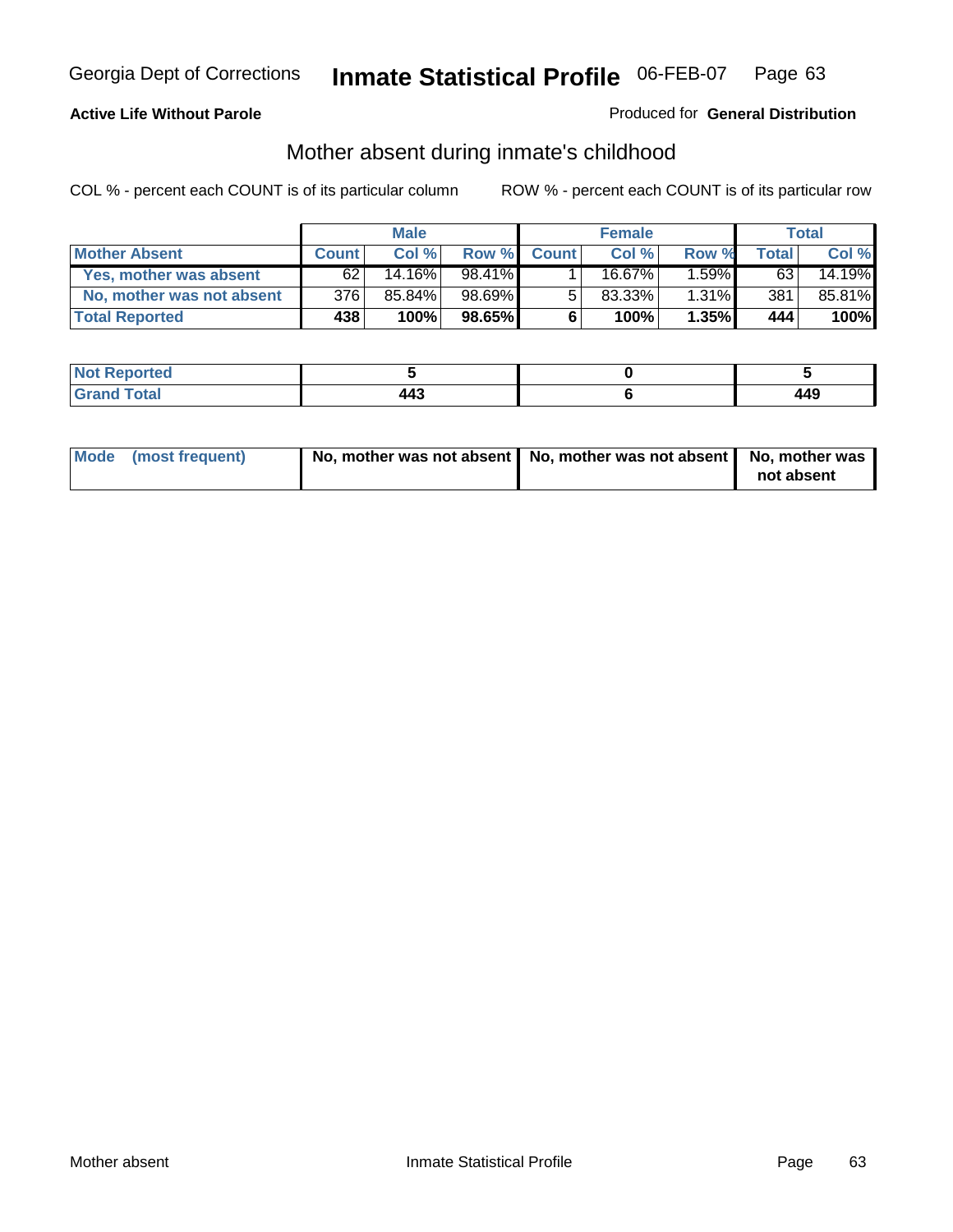**Active Life Without Parole** 

### Produced for **General Distribution**

# Number of prior Georgia incarcerations

|                                |              | <b>Male</b> |         |              | <b>Female</b> |       |       | <b>Total</b> |
|--------------------------------|--------------|-------------|---------|--------------|---------------|-------|-------|--------------|
| Num of Prior GA Incarcerations | <b>Count</b> | Col %       | Row %   | <b>Count</b> | Col %         | Row % | Total | Col %        |
|                                | 214          | 48.31%      | 97.27%  | 6            | 100.00%       | 2.73% | 220   | 49.00%       |
|                                | 89           | 20.09%      | 100.00% |              |               |       | 89    | 19.82%       |
|                                | 50           | 11.29%      | 100.00% |              |               |       | 50    | 11.14%       |
|                                | 46           | 10.38%      | 100.00% |              |               |       | 46    | 10.24%       |
|                                | 24           | 5.42%       | 100.00% |              |               |       | 24    | 5.35%        |
|                                | 11           | 2.48%       | 100.00% |              |               |       | 11    | 2.45%        |
| <b>More Than 5</b>             | 9            | 2.03%       | 100.00% |              |               |       | 9     | 2.00%        |
| <b>Total Reported</b>          | 443          | 100%        | 98.66%  | 6            | 100%          | 1.34% | 449   | 100%         |

| Reported<br>NOT.                |  |     |
|---------------------------------|--|-----|
| <b>otal</b><br>$\mathbf{v}$ and |  | 449 |

| Mean (average)       | ົາາ<br>I . <i>ll</i> | .20 |
|----------------------|----------------------|-----|
| Median (middle)      |                      |     |
| Mode (most frequent) |                      |     |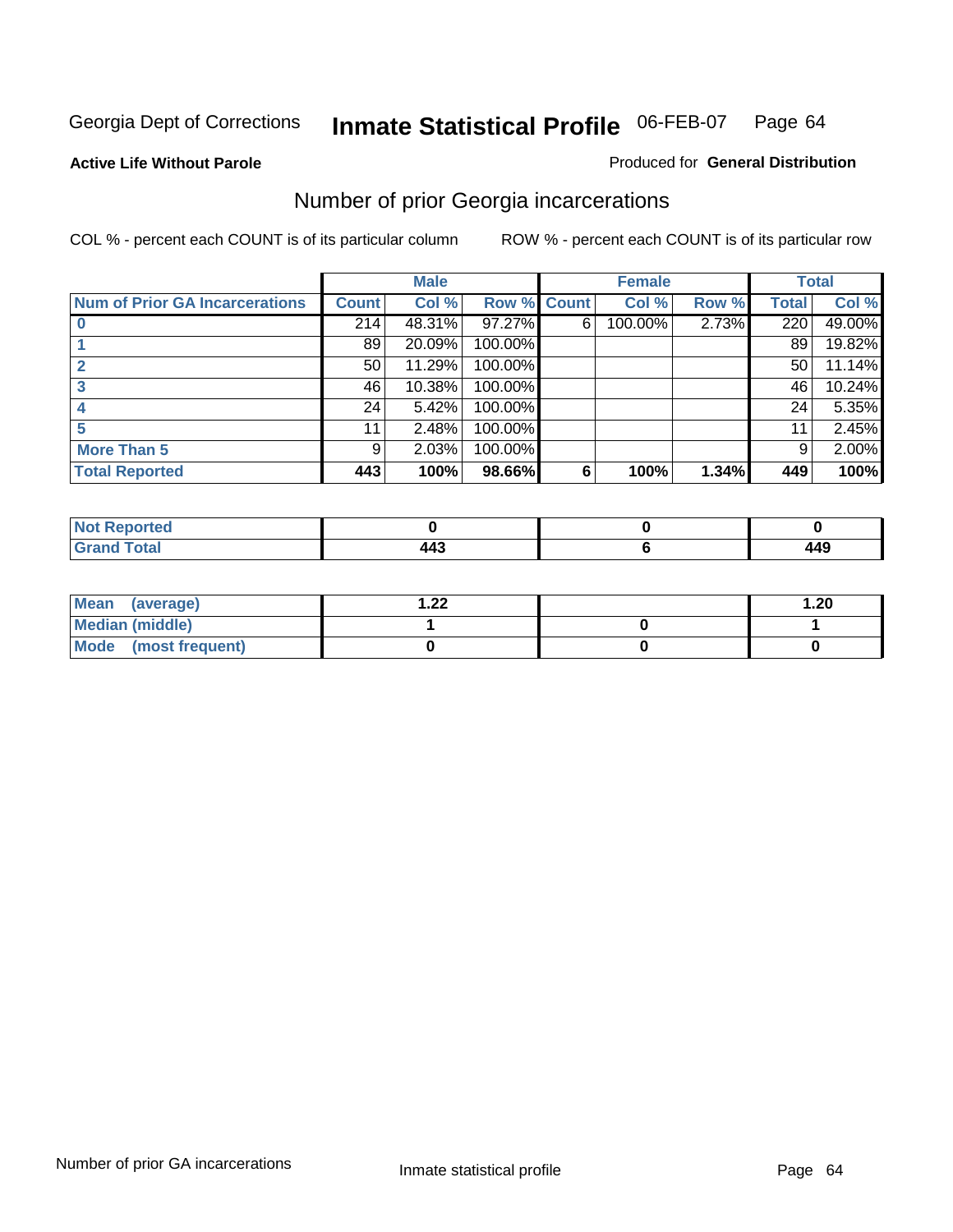**Active Life Without Parole** 

Produced for **General Distribution**

## Prison sentence in years

COL % - percent each COUNT is of its particular column ROW % - percent each COUNT is of its particular row

|                                 |       | <b>Male</b> |                    | <b>Female</b> |       |       | Total   |
|---------------------------------|-------|-------------|--------------------|---------------|-------|-------|---------|
| <b>Prison Sentence In Years</b> | Count | Col %       | <b>Row % Count</b> | Col %         | Row % | Total | Col %   |
| <b>Life Without Parole</b>      | 443'  | $100.00\%$  | 98.66%             | 100.00%       | .34%  | 449'  | 100.00% |
| <b>Total Reported</b>           | 443   | 100%        | 98.66%             | 100%          | 1.34% | 449   | 100%    |

| porteg                   |    |     |
|--------------------------|----|-----|
| <b>Total</b><br>$\sim$ . | -- | 449 |

### **Determinate (numeric) sentences only**

|--|

**All sentences (including determinate), with life, life without parole, and death sentences figured at 45 years**

| Me:<br>апет<br>.<br>᠇<br>$\sim$ | -- | т.<br>$\sim$ |
|---------------------------------|----|--------------|
|---------------------------------|----|--------------|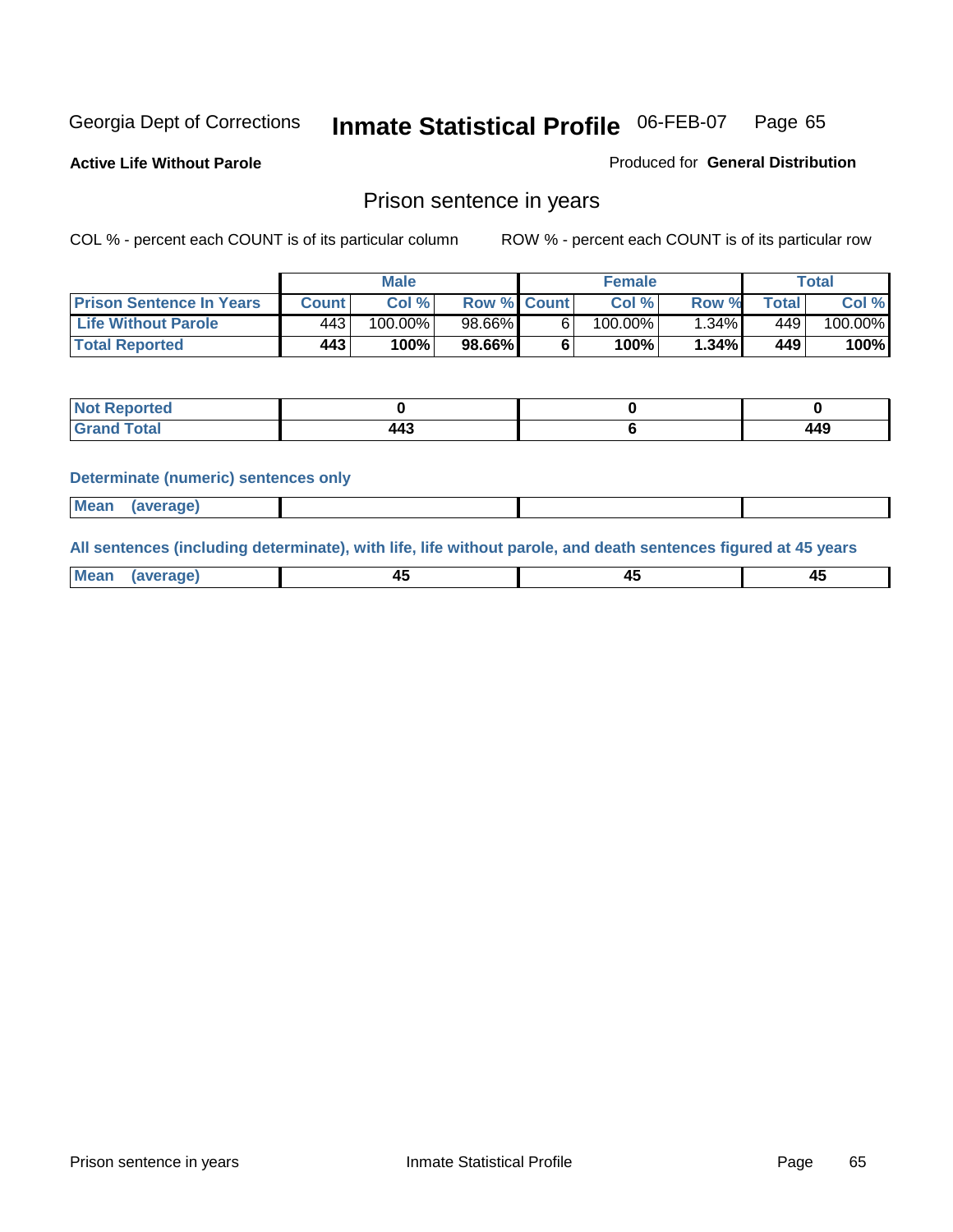### **Active Life Without Parole**

### Produced for **General Distribution**

# Primary offense, broken out into felonies vs misdemeanors

|                                  | <b>Male</b>  |         |                    |    | <b>Female</b> | Total    |        |         |
|----------------------------------|--------------|---------|--------------------|----|---------------|----------|--------|---------|
| <b>Felonies and Misdemeanors</b> | <b>Count</b> | Col%    | <b>Row % Count</b> |    | Col%          | Row %    | Total. | Col %   |
| <b>Felonies</b>                  | 443          | 100.00% | 98.66%             | 61 | $100.00\%$    | $1.34\%$ | 449    | 100.00% |
| <b>Total Reported</b>            | 443          | 100%    | $98.66\%$          |    | 100%          | .34%     | 449    | 100%    |

| <b>Not</b><br><b>Reported</b><br>$\sim$                       |                       |     |     |
|---------------------------------------------------------------|-----------------------|-----|-----|
| $\mathcal{L}$ at all<br>.Grori<br>$\mathbf{v}$ . $\mathbf{u}$ | $\overline{ }$<br>443 | 443 | 449 |

| M<br>$\cdots$<br>пю.<br>. | nies<br>. | . |
|---------------------------|-----------|---|
|---------------------------|-----------|---|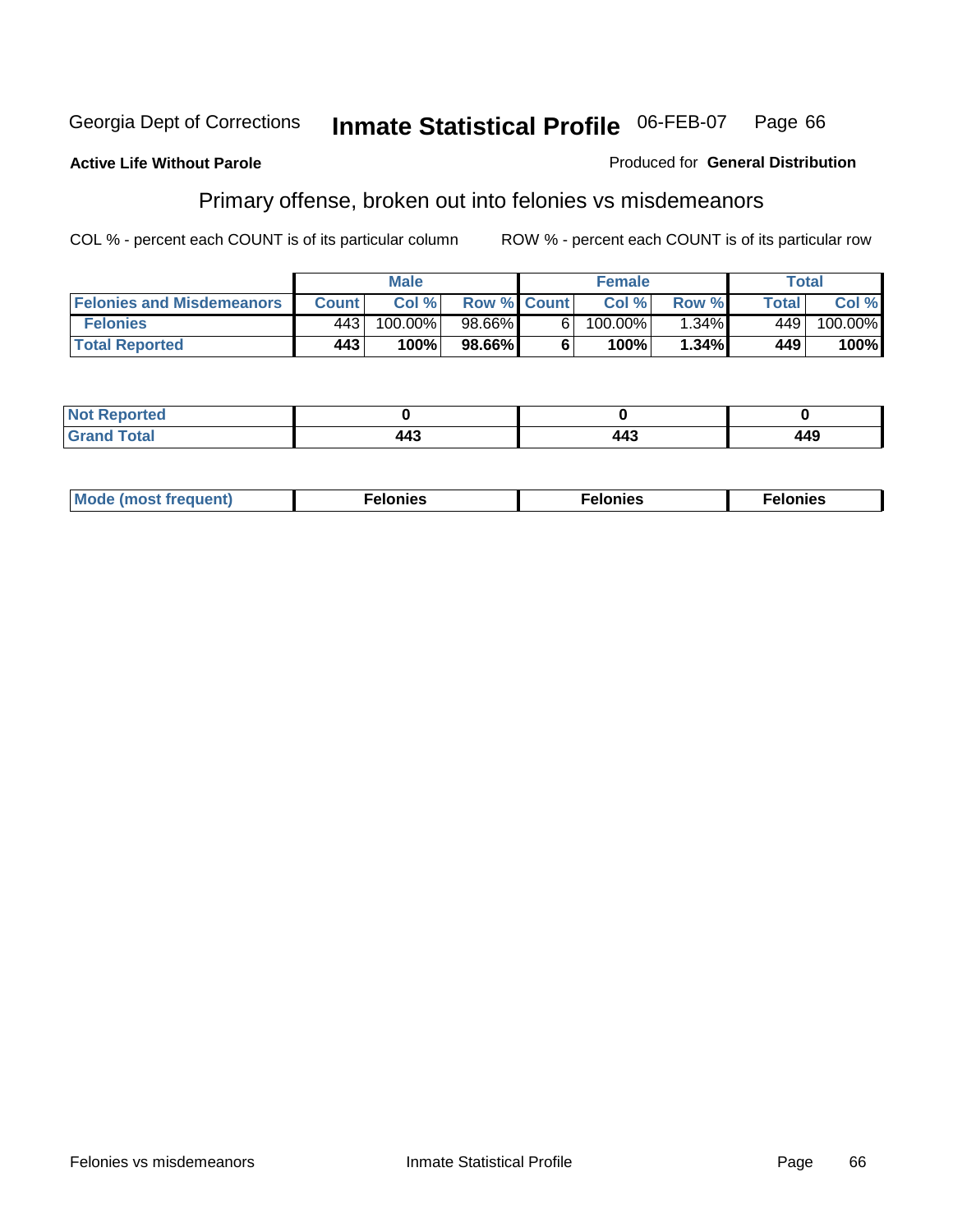### **Active Life Without Parole**

### Produced for **General Distribution**

## Primary offense, broken out into six broad crime categories

|                         |                  | <b>Male</b> |                    |   | <b>Female</b> |          |              | <b>Total</b> |  |  |
|-------------------------|------------------|-------------|--------------------|---|---------------|----------|--------------|--------------|--|--|
| <b>Crime Categories</b> | <b>Count</b>     | Col %       | <b>Row % Count</b> |   | Col %         | Row %    | <b>Total</b> | Col %        |  |  |
| <b>Violent</b>          | $\overline{370}$ | 83.52%      | 98.40%             | 6 | 100.00%       | $1.60\%$ | 376          | 83.74%       |  |  |
| <b>Sex Crime</b>        | 61               | $13.77\%$   | 100.00%            |   | .00%          |          | 61           | 13.59%       |  |  |
| 3<br><b>Property</b>    | 2                | .45%        | 100.00%            |   | .00%          |          | 2            | $.45\%$      |  |  |
| <b>Drug</b>             | 10 <sup>1</sup>  | 2.26%       | 100.00%            |   | .00%          |          | 10           | 2.23%        |  |  |
| <b>Total Reported</b>   | 443              | 100%        | 98.66%             | 6 | 100%          | 1.34%    | 449          | 100%         |  |  |

| .<br>____ | $\overline{\phantom{a}}$<br>$\sim$ | 449 |
|-----------|------------------------------------|-----|

| Mode<br>frequent)<br>ns | - --<br>'ıolent | <br>Violent | ′iolent |
|-------------------------|-----------------|-------------|---------|
|                         |                 |             |         |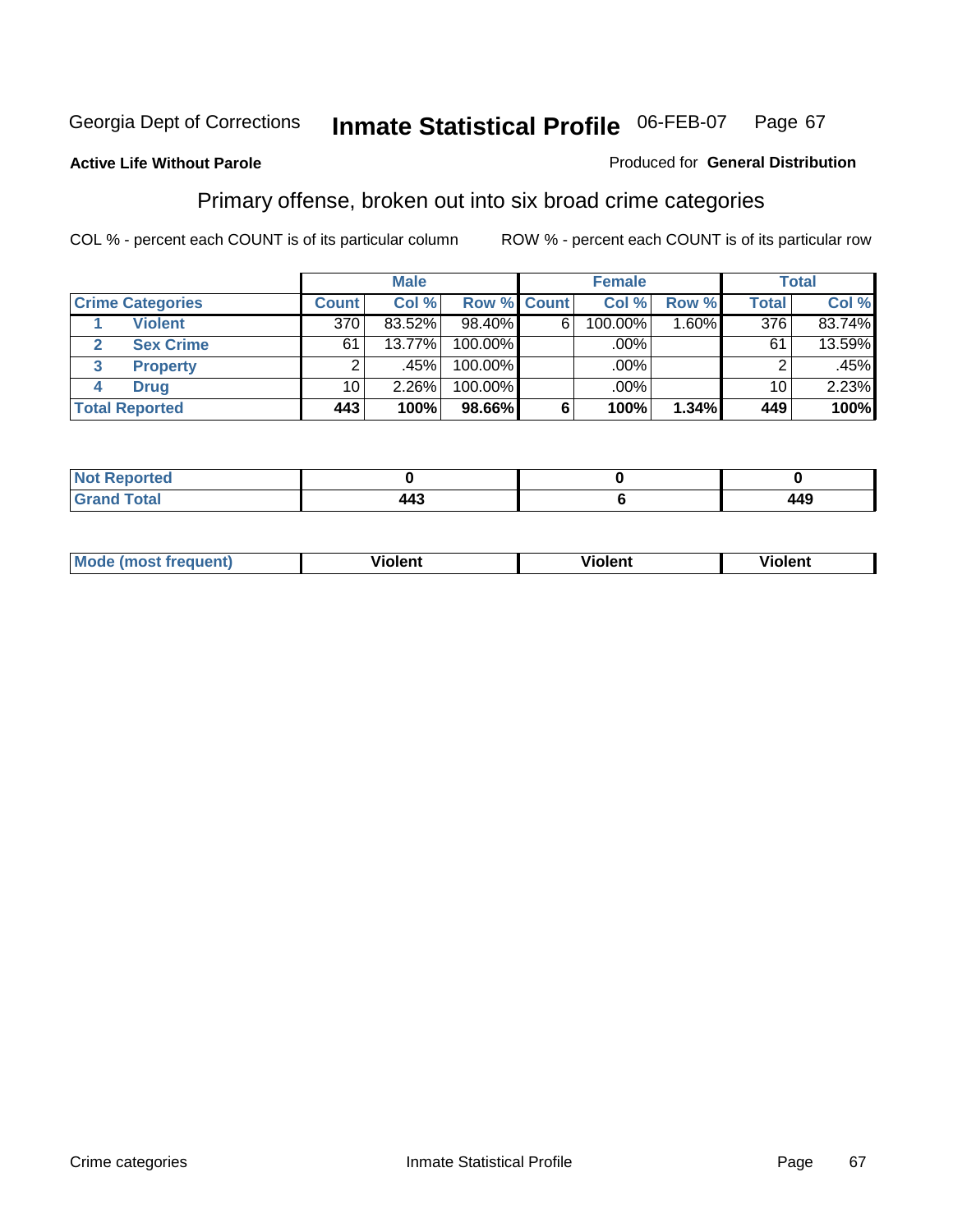### **Active Life Without Parole**

### Produced for **General Distribution**

# Primary offense, detailed offense code

|      |                                 |              | <b>Male</b> |             |   | <b>Female</b> |       |              | <b>Total</b> |
|------|---------------------------------|--------------|-------------|-------------|---|---------------|-------|--------------|--------------|
|      | <b>Primary Offense</b>          | <b>Count</b> | Col %       | Row % Count |   | Col %         | Row % | <b>Total</b> | Col %        |
| 1101 | <b>Murder</b>                   | 261          | 58.92%      | 97.75%      | 6 | 100.00%       | 2.25% | 267          | 59.47%       |
| 1311 | <b>Kidnapping</b>               | 47           | 10.61%      | 100.00%     |   |               |       | 47           | 10.47%       |
| 1601 | <b>Burglary</b>                 | 2            | .45%        | 100.00%     |   |               |       | 2            | .45%         |
| 1902 | <b>Armed Robbery</b>            | 61           | 13.77%      | 100.00%     |   |               |       | 61           | 13.59%       |
| 1911 | <b>Hijacking Motor Vehicle</b>  |              | .23%        | 100.00%     |   |               |       |              | .22%         |
| 2001 | Rape                            | 45           | 10.16%      | 100.00%     |   |               |       | 45           | 10.02%       |
| 2003 | <b>Aggrav Sodomy</b>            | 2            | .45%        | 100.00%     |   |               |       | 2            | .45%         |
| 2009 | <b>Aggrav Sexual Battery</b>    | 3            | .68%        | 100.00%     |   |               |       | 3            | .67%         |
| 2019 | <b>Child Molestation</b>        | 2            | .45%        | 100.00%     |   |               |       | 2            | .45%         |
| 2021 | <b>Aggrav Child Molestation</b> | 9            | 2.03%       | 100.00%     |   |               |       | 9            | 2.00%        |
| 4012 | <b>Viol Ga Cntrl Sbst Act</b>   |              | .23%        | 100.00%     |   |               |       |              | .22%         |
| 4018 | <b>S/D Cont Sub School</b>      |              | .23%        | 100.00%     |   |               |       |              | .22%         |
| 4021 | <b>S/D Cocaine</b>              | 3            | .68%        | 100.00%     |   |               |       | 3            | .67%         |
| 4022 | <b>Poss Of Cocaine</b>          | 4            | .90%        | 100.00%     |   |               |       | 4            | .89%         |
| 4134 | <b>Att/Consprcy Commt</b>       | 1            | .23%        | 100.00%     |   |               |       |              | .22%         |
|      | C/S/Of                          |              |             |             |   |               |       |              |              |
|      | <b>Total Rported</b>            | 443          | 100%        | 98.66%      | 6 | 100%          | 1.34% | 449          | 100%         |

| <b>Reported</b>          |     |     |
|--------------------------|-----|-----|
| <b>Total</b><br>$\sim$ . | 443 | 449 |

| Mode (most frequent) | 1101 Murder | 1101 Murder | 1101 Murder |
|----------------------|-------------|-------------|-------------|
|                      |             |             |             |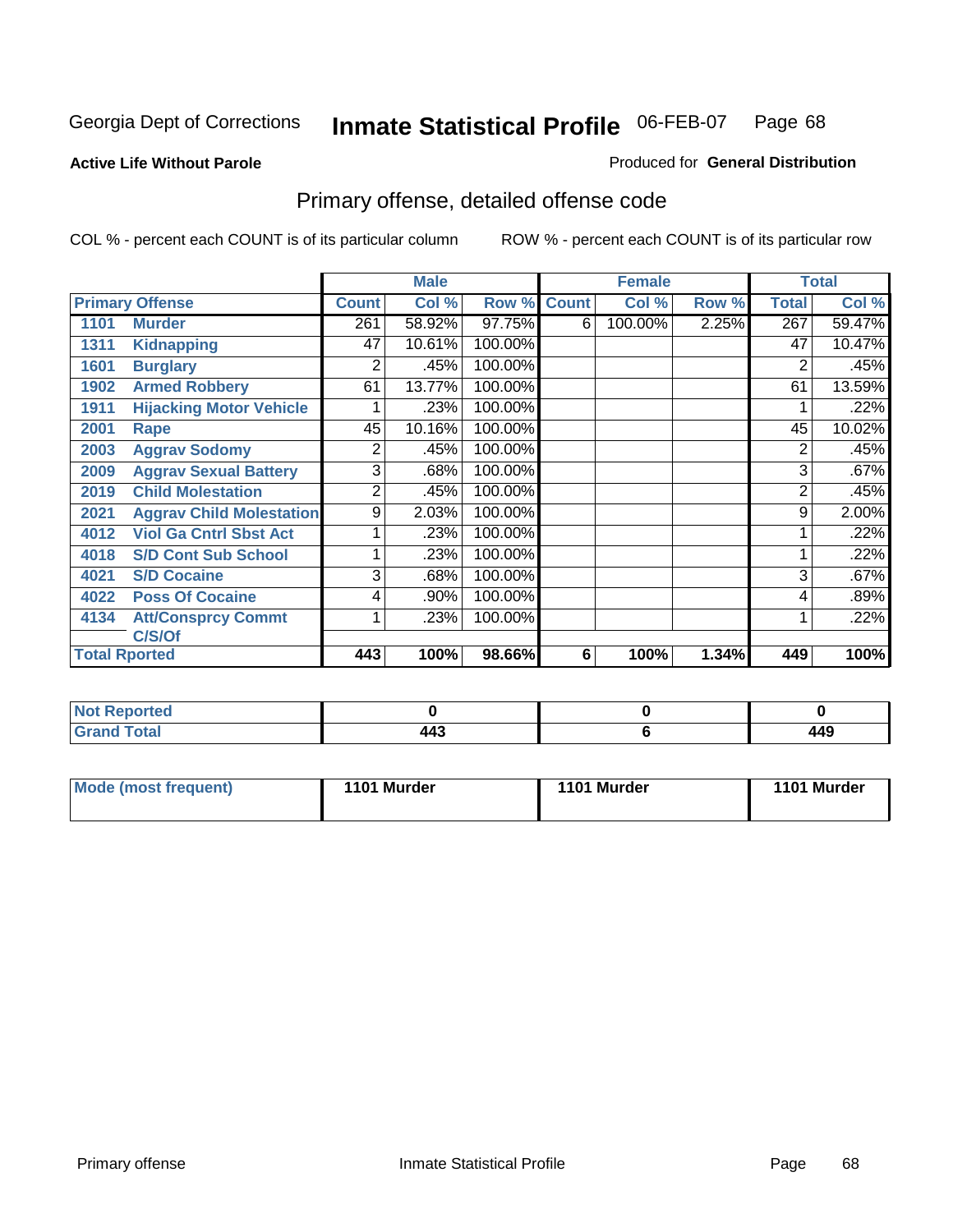### **Active Life Without Parole**

### Produced for **General Distribution**

# County of conviction of primary offense

|                |                             |                 | <b>Male</b> |                    |   | <b>Female</b> |       |                 | <b>Total</b> |
|----------------|-----------------------------|-----------------|-------------|--------------------|---|---------------|-------|-----------------|--------------|
|                | <b>County of Conviction</b> | <b>Count</b>    | Col %       | <b>Row % Count</b> |   | Col %         | Row % | <b>Total</b>    | Col %        |
| 1              | <b>Appling</b>              | $\overline{2}$  | .45%        | 100.00%            |   |               |       | $\overline{2}$  | .45%         |
| $\overline{2}$ | <b>Atkinson</b>             | 1               | .23%        | 100.00%            |   |               |       | 1               | .22%         |
| 3              | <b>Bacon</b>                | $\mathbf{1}$    | .23%        | 100.00%            |   |               |       | 1               | .22%         |
| 5              | <b>Baldwin</b>              | 6               | 1.35%       | 100.00%            |   |               |       | 6               | 1.34%        |
| $6\phantom{a}$ | <b>Banks</b>                | 1               | .23%        | 100.00%            |   |               |       | $\mathbf{1}$    | .22%         |
| $\overline{7}$ | <b>Barrow</b>               | $\overline{3}$  | .68%        | 100.00%            |   |               |       | $\overline{3}$  | .67%         |
| 8              | <b>Bartow</b>               | $\overline{2}$  | .45%        | 100.00%            |   |               |       | $\overline{2}$  | .45%         |
| 9              | <b>Ben Hill</b>             | $\overline{3}$  | .68%        | 100.00%            |   |               |       | $\overline{3}$  | .67%         |
| 10             | <b>Berrien</b>              | $\overline{1}$  | .23%        | 100.00%            |   |               |       | 1               | .22%         |
| 11             | <b>Bibb</b>                 | $\overline{15}$ | 3.39%       | 100.00%            |   |               |       | $\overline{15}$ | 3.34%        |
| 12             | <b>Bleckley</b>             | 1               | .23%        | 100.00%            |   |               |       | $\mathbf 1$     | .22%         |
| 13             | <b>Brantley</b>             | 1               | .23%        | 100.00%            |   |               |       | 1               | .22%         |
| 14             | <b>Brooks</b>               | 1               | .23%        | 100.00%            |   |               |       | $\mathbf{1}$    | .22%         |
| 16             | <b>Bulloch</b>              | 1               | .23%        | 100.00%            |   |               |       | 1               | .22%         |
| 17             | <b>Burke</b>                | $\overline{5}$  | 1.13%       | 100.00%            |   |               |       | $\overline{5}$  | 1.11%        |
| 18             | <b>Butts</b>                | $\overline{3}$  | .68%        | 100.00%            |   |               |       | 3               | .67%         |
| 20             | <b>Camden</b>               | $\overline{2}$  | .45%        | 100.00%            |   |               |       | $\overline{2}$  | .45%         |
| 22             | <b>Carroll</b>              | $\overline{2}$  | .45%        | 100.00%            |   |               |       | $\overline{2}$  | .45%         |
| 23             | <b>Catoosa</b>              | 1               | .23%        | 100.00%            |   |               |       | $\mathbf 1$     | .22%         |
| 24             | <b>Charlton</b>             | 1               | .23%        | 100.00%            |   |               |       | 1               | .22%         |
| 25             | <b>Chatham</b>              | $\overline{19}$ | 4.29%       | 100.00%            |   |               |       | 19              | 4.23%        |
| 28             | <b>Cherokee</b>             | $\overline{2}$  | .45%        | 100.00%            |   |               |       | $\overline{2}$  | .45%         |
| 29             | <b>Clarke</b>               | $\overline{11}$ | 2.48%       | 100.00%            |   |               |       | $\overline{11}$ | 2.45%        |
| 31             | <b>Clayton</b>              | 16              | 3.61%       | 100.00%            |   |               |       | 16              | 3.56%        |
| 33             | <b>Cobb</b>                 | $\overline{12}$ | 2.71%       | 100.00%            |   |               |       | $\overline{12}$ | 2.67%        |
| 34             | <b>Coffee</b>               | $\overline{3}$  | .68%        | 100.00%            |   |               |       | 3               | .67%         |
| 35             | <b>Colquitt</b>             | $\overline{3}$  | .68%        | 100.00%            |   |               |       | $\overline{3}$  | .67%         |
| 36             | <b>Columbia</b>             | $\overline{5}$  | 1.13%       | 100.00%            |   |               |       | $\overline{5}$  | 1.11%        |
| 37             | <b>Cook</b>                 | $\overline{3}$  | .68%        | 100.00%            |   |               |       | $\overline{3}$  | .67%         |
| 38             | <b>Coweta</b>               | $\overline{2}$  | .45%        | 100.00%            |   |               |       | $\overline{2}$  | .45%         |
| 40             | <b>Crisp</b>                | 1               | .23%        | 100.00%            |   |               |       | 1               | .22%         |
| 41             | <b>Dade</b>                 | 1               | .23%        | 100.00%            |   |               |       | 1               | .22%         |
| 43             | <b>Decatur</b>              | $\overline{2}$  | .45%        | 100.00%            |   |               |       | $\overline{2}$  | .45%         |
| 44             | <b>Dekalb</b>               | $\overline{36}$ | 8.13%       | 97.30%             | 1 | 16.67%        | 2.70% | $\overline{37}$ | 8.24%        |
| 45             | <b>Dodge</b>                | 1               | .23%        | 100.00%            |   |               |       | 1               | .22%         |
| 46             | <b>Dooly</b>                | 1               | .23%        | 100.00%            |   |               |       | 1               | .22%         |
| 47             | <b>Dougherty</b>            | $\overline{16}$ | 3.61%       | 100.00%            |   |               |       | 16              | 3.56%        |
| 48             | <b>Douglas</b>              | $\overline{12}$ | 2.71%       | 92.31%             | 1 | 16.67%        | 7.69% | 13              | 2.90%        |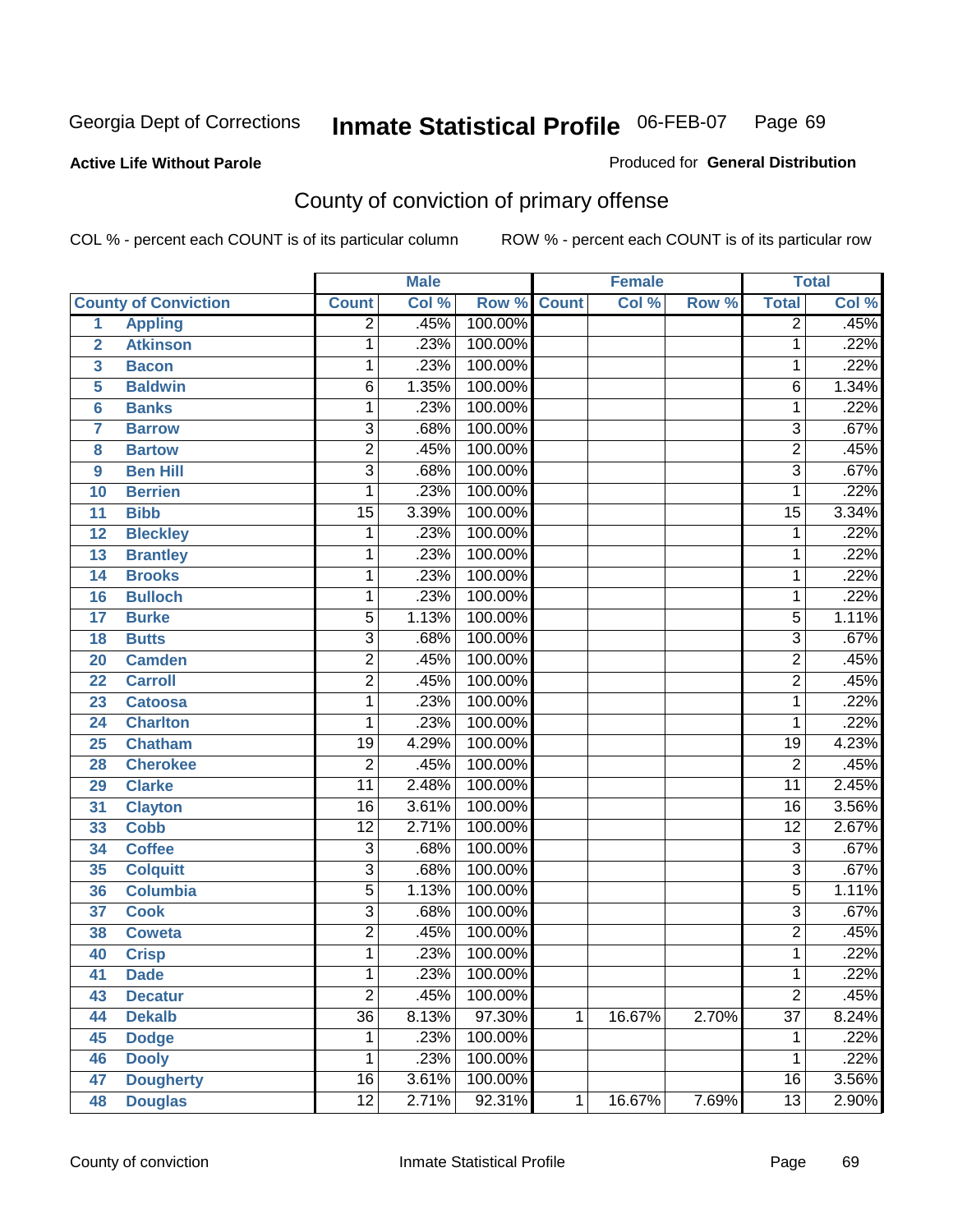Produced for **General Distribution**

## **Active Life Without Parole**

# County of conviction of primary offense

|     |                             |                 | <b>Male</b> |                    |   | <b>Female</b> |        |                 | <b>Total</b> |
|-----|-----------------------------|-----------------|-------------|--------------------|---|---------------|--------|-----------------|--------------|
|     | <b>County of Conviction</b> | <b>Count</b>    | Col %       | <b>Row % Count</b> |   | Col %         | Row %  | <b>Total</b>    | CoI%         |
| 49  | <b>Early</b>                | 1               | .23%        | 100.00%            |   |               |        | 1               | .22%         |
| 51  | <b>Effingham</b>            | $\overline{2}$  | .45%        | 100.00%            |   |               |        | $\overline{2}$  | .45%         |
| 52  | <b>Elbert</b>               | $\overline{2}$  | .45%        | 100.00%            |   |               |        | $\overline{2}$  | .45%         |
| 53  | <b>Emanuel</b>              | 1               | .23%        | 100.00%            |   |               |        | 1               | .22%         |
| 56  | <b>Fayette</b>              | 4               | .90%        | 100.00%            |   |               |        | 4               | .89%         |
| 57  | <b>Floyd</b>                | 4               | .90%        | 100.00%            |   |               |        | 4               | .89%         |
| 58  | <b>Forsyth</b>              | $\overline{2}$  | .45%        | 100.00%            |   |               |        | $\overline{2}$  | .45%         |
| 59  | <b>Franklin</b>             | 1               | .23%        | 100.00%            |   |               |        | 1               | .22%         |
| 60  | <b>Fulton</b>               | $\overline{40}$ | 9.03%       | 100.00%            |   |               |        | 40              | 8.91%        |
| 61  | <b>Gilmer</b>               | 1               | .23%        | 100.00%            |   |               |        | 1               | .22%         |
| 63  | <b>Glynn</b>                | $\overline{12}$ | 2.71%       | 100.00%            |   |               |        | $\overline{12}$ | 2.67%        |
| 65  | <b>Grady</b>                | 1               | .23%        | 100.00%            |   |               |        | 1               | .22%         |
| 66  | Greene                      | 1               | .23%        | 100.00%            |   |               |        | 1               | .22%         |
| 67  | <b>Gwinnett</b>             | $\overline{8}$  | 1.81%       | 100.00%            |   |               |        | $\overline{8}$  | 1.78%        |
| 68  | <b>Habersham</b>            | $\overline{2}$  | .45%        | 100.00%            |   |               |        | $\overline{2}$  | .45%         |
| 69  | <b>Hall</b>                 | 6               | 1.35%       | 100.00%            |   |               |        | 6               | 1.34%        |
| 72  | <b>Harris</b>               | 1               | .23%        | 100.00%            |   |               |        | 1               | .22%         |
| 73  | <b>Hart</b>                 | 4               | $.90\%$     | 100.00%            |   |               |        | 4               | .89%         |
| 75  | <b>Henry</b>                | $\overline{10}$ | 2.26%       | 100.00%            |   |               |        | 10              | 2.23%        |
| 76  | <b>Houston</b>              | 6               | 1.35%       | 100.00%            |   |               |        | 6               | 1.34%        |
| 78  | <b>Jackson</b>              | $\overline{8}$  | 1.81%       | 100.00%            |   |               |        | 8               | 1.78%        |
| 79  | <b>Jasper</b>               | 1               | .23%        | 100.00%            |   |               |        | 1               | .22%         |
| 80  | <b>Jeff Davis</b>           | 1               | .23%        | 100.00%            |   |               |        | 1               | .22%         |
| 84  | <b>Jones</b>                | 1               | .23%        | 100.00%            |   |               |        | 1               | .22%         |
| 87  | <b>Laurens</b>              | $\overline{2}$  | .45%        | 100.00%            |   |               |        | $\overline{2}$  | .45%         |
| 88  | Lee                         | 1               | .23%        | 100.00%            |   |               |        | 1               | .22%         |
| 89  | <b>Liberty</b>              | $\overline{5}$  | 1.13%       | 100.00%            |   |               |        | 5               | 1.11%        |
| 91  | Long                        | $\overline{3}$  | .68%        | 100.00%            |   |               |        | 3               | .67%         |
| 92  | <b>Lowndes</b>              | $\overline{5}$  | 1.13%       | 100.00%            |   |               |        | $\overline{5}$  | 1.11%        |
| 95  | <b>Madison</b>              | 1               | .23%        | 100.00%            |   |               |        | 1               | .22%         |
| 96  | <b>Marion</b>               | 1               | .23%        | 100.00%            |   |               |        | 1               | .22%         |
| 98  | <b>Mcintosh</b>             | 1               | .23%        | 100.00%            |   |               |        | 1               | .22%         |
| 100 | <b>Miller</b>               | 1               | .23%        | 100.00%            |   |               |        | 1               | .22%         |
| 102 | <b>Monroe</b>               | $\overline{2}$  | .45%        | 100.00%            |   |               |        | $\overline{2}$  | .45%         |
| 106 | <b>Muscogee</b>             | $\overline{15}$ | 3.39%       | 100.00%            |   |               |        | $\overline{15}$ | 3.34%        |
| 107 | <b>Newton</b>               | 3               | .68%        | 75.00%             | 1 | 16.67%        | 25.00% | 4               | .89%         |
| 109 | <b>Oglethorpe</b>           | 1               | .23%        | 100.00%            |   |               |        | 1               | .22%         |
| 110 | <b>Paulding</b>             | 1               | .23%        | 100.00%            |   |               |        | 1               | .22%         |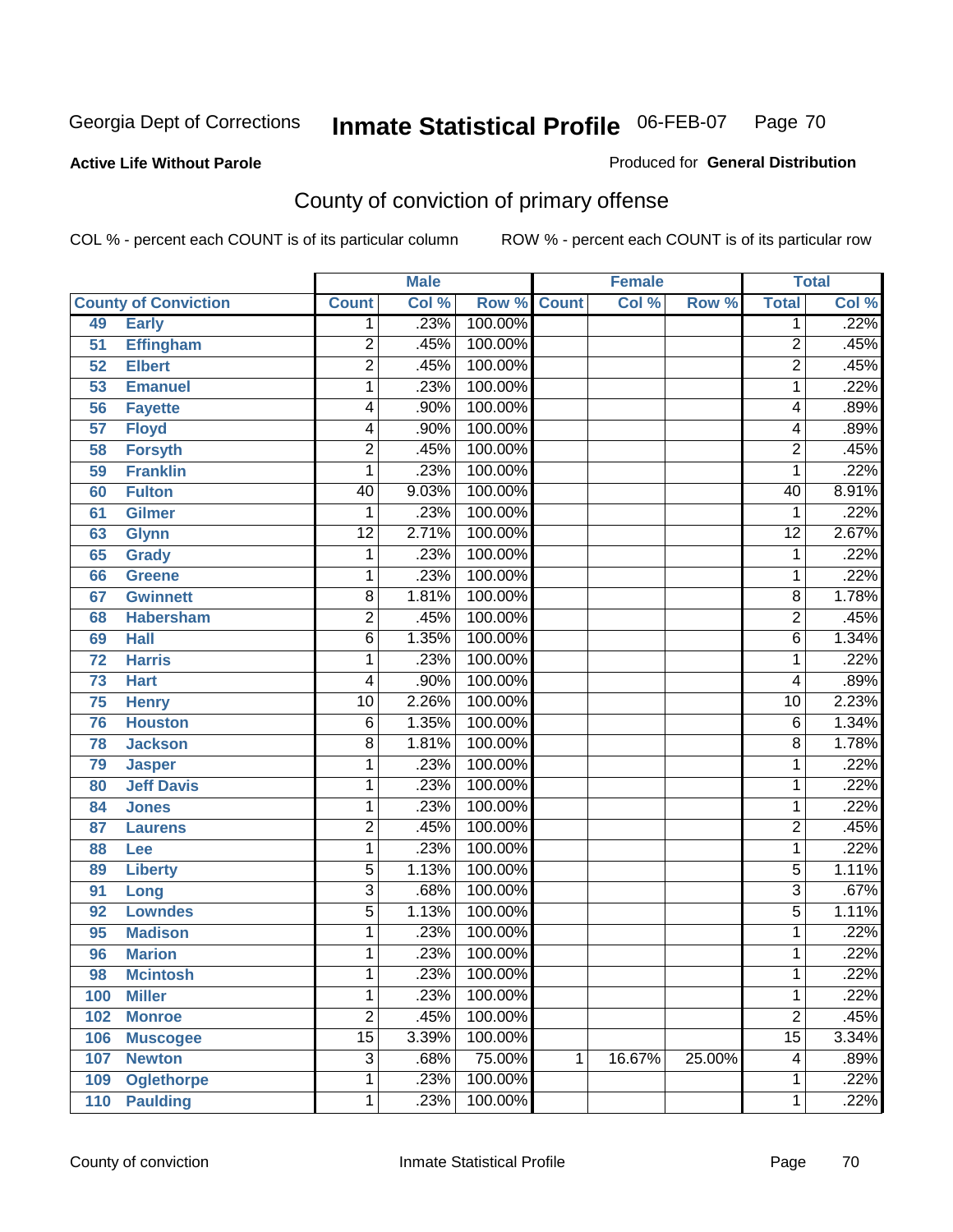### **Active Life Without Parole**

### Produced for **General Distribution**

# County of conviction of primary offense

|                                 | <b>Male</b>             |       | <b>Female</b>      |   |        | <b>Total</b> |                           |       |
|---------------------------------|-------------------------|-------|--------------------|---|--------|--------------|---------------------------|-------|
| <b>County of Conviction</b>     | <b>Count</b>            | Col % | <b>Row % Count</b> |   | Col %  | Row %        | <b>Total</b>              | Col % |
| <b>Pierce</b><br>113            | $\overline{3}$          | .68%  | 100.00%            |   |        |              | $\overline{3}$            | .67%  |
| <b>Pike</b><br>114              | $\overline{3}$          | .68%  | 75.00%             | 1 | 16.67% | 25.00%       | 4                         | .89%  |
| $\overline{115}$<br><b>Polk</b> | 1                       | .23%  | 100.00%            |   |        |              | 1                         | .22%  |
| <b>Pulaski</b><br>116           | 1                       | .23%  | 100.00%            |   |        |              | 1                         | .22%  |
| 117<br><b>Putnam</b>            | 4                       | .90%  | 100.00%            |   |        |              | 4                         | .89%  |
| <b>Rabun</b><br>119             | 1                       | .23%  | 100.00%            |   |        |              | 1                         | .22%  |
| <b>Randolph</b><br>120          | 1                       | .23%  | 100.00%            |   |        |              | 1                         | .22%  |
| 121<br><b>Richmond</b>          | $\overline{19}$         | 4.29% | 95.00%             | 1 | 16.67% | 5.00%        | $\overline{20}$           | 4.45% |
| <b>Rockdale</b><br>122          | 4                       | .90%  | 100.00%            |   |        |              | 4                         | .89%  |
| <b>Spalding</b><br>126          | 5                       | 1.13% | 100.00%            |   |        |              | 5                         | 1.11% |
| <b>Stephens</b><br>127          | $\overline{2}$          | .45%  | 100.00%            |   |        |              | 2                         | .45%  |
| <b>Sumter</b><br>129            | 1                       | .23%  | 100.00%            |   |        |              | 1                         | .22%  |
| 132<br><b>Tattnall</b>          | 1                       | .23%  | 100.00%            |   |        |              | 1                         | .22%  |
| <b>Terrell</b><br>135           | 1                       | .23%  | 100.00%            |   |        |              | 1                         | .22%  |
| 136<br><b>Thomas</b>            | $\overline{3}$          | .68%  | 100.00%            |   |        |              | $\overline{3}$            | .67%  |
| <b>Tift</b><br>137              | $\overline{2}$          | .45%  | 100.00%            |   |        |              | $\overline{2}$            | .45%  |
| 138<br><b>Toombs</b>            | $\overline{\mathbf{3}}$ | .68%  | 100.00%            |   |        |              | $\overline{\overline{3}}$ | .67%  |
| 139<br><b>Towns</b>             | 1                       | .23%  | 100.00%            |   |        |              | 1                         | .22%  |
| 141<br><b>Troup</b>             | 1                       | .23%  | 100.00%            |   |        |              | 1                         | .22%  |
| <b>Union</b><br>144             | 1                       | .23%  | 100.00%            |   |        |              | 1                         | .22%  |
| 145<br><b>Upson</b>             | 1                       | .23%  | 100.00%            |   |        |              | 1                         | .22%  |
| <b>Walker</b><br>146            | $\overline{2}$          | .45%  | 66.67%             | 1 | 16.67% | 33.33%       | $\overline{3}$            | .67%  |
| <b>Walton</b><br>147            | $\overline{3}$          | .68%  | 100.00%            |   |        |              | $\overline{3}$            | .67%  |
| <b>Ware</b><br>148              | 8                       | 1.81% | 100.00%            |   |        |              | 8                         | 1.78% |
| 150<br><b>Washington</b>        | $\overline{2}$          | .45%  | 100.00%            |   |        |              | $\overline{2}$            | .45%  |
| 151<br><b>Wayne</b>             | 2                       | .45%  | 100.00%            |   |        |              | 2                         | .45%  |
| <b>Whitfield</b><br>155         | $\overline{5}$          | 1.13% | 100.00%            |   |        |              | 5                         | 1.11% |
| <b>Wilkes</b><br>157            | 1                       | .23%  | 100.00%            |   |        |              | 1                         | .22%  |
| <b>Total Rported</b>            | 443                     | 100%  | 98.66%             | 6 | 100%   | 1.34%        | 449                       | 100%  |

| <b>Reported</b><br>N |     |     |
|----------------------|-----|-----|
| intal.               | 443 | 449 |

| M. |  | MI- | 1ltr |  |
|----|--|-----|------|--|
|    |  |     |      |  |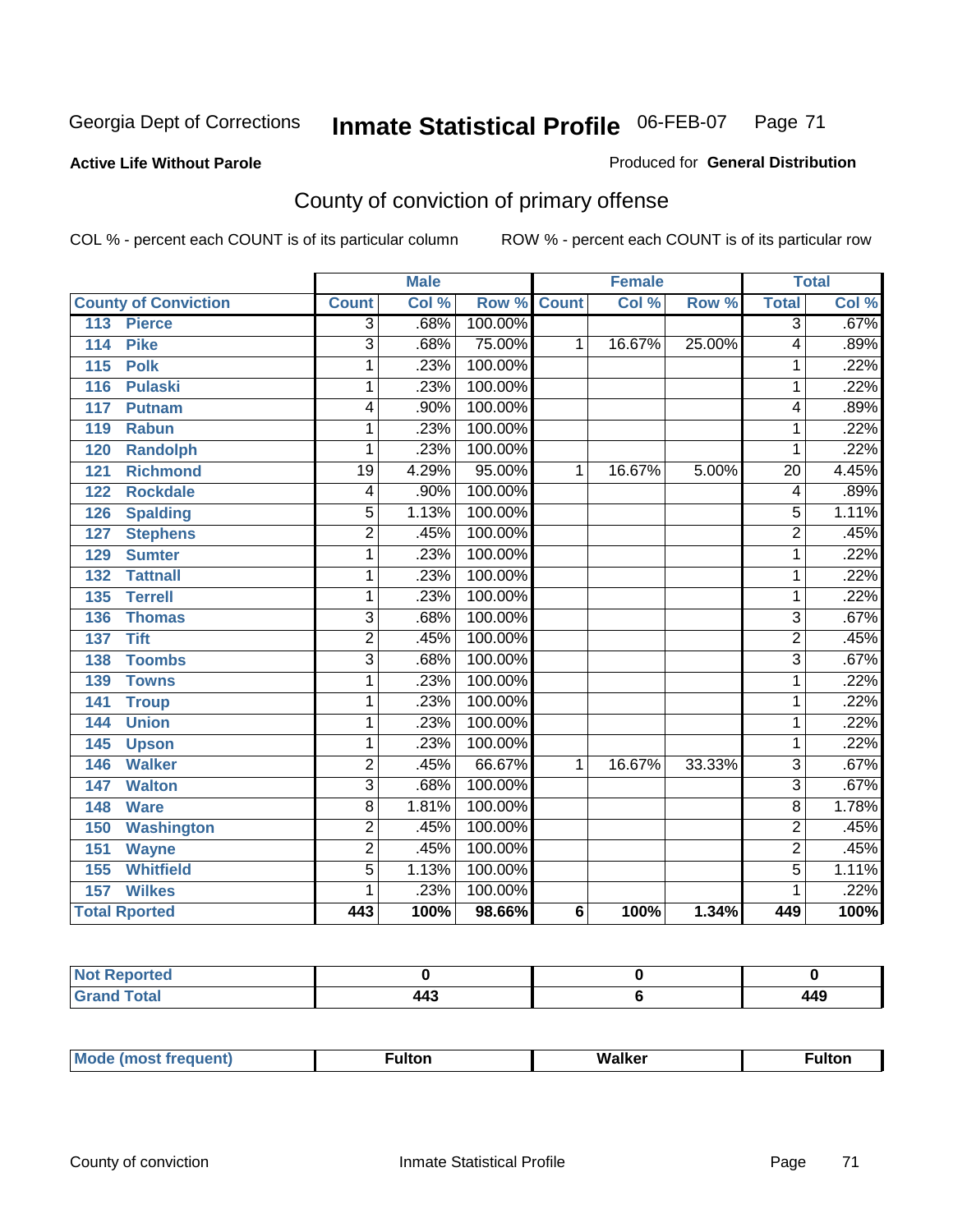## **Active Life Without Parole**

### Produced for **General Distribution**

# Circuit of conviction of primary offense

|                         |                                 | <b>Male</b>     |       | <b>Female</b> |              |        | <b>Total</b> |                 |       |
|-------------------------|---------------------------------|-----------------|-------|---------------|--------------|--------|--------------|-----------------|-------|
|                         | <b>Circuit of Conviction</b>    | <b>Count</b>    | Col % | Row %         | <b>Count</b> | Col %  | Row %        | <b>Total</b>    | Col % |
| 1                       | <b>Alapaha Circuit</b>          | $\overline{5}$  | 1.13% | 100.00%       |              |        |              | $\overline{5}$  | 1.11% |
| $\overline{2}$          | <b>Alcovy Circuit</b>           | $\overline{6}$  | 1.35% | 85.71%        | 1            | 16.67% | 14.29%       | $\overline{7}$  | 1.56% |
| $\overline{\mathbf{3}}$ | <b>Atlanta Circuit</b>          | 40              | 9.03% | 100.00%       |              |        |              | 40              | 8.91% |
| 4                       | <b>Atlantic Circuit</b>         | 10              | 2.26% | 100.00%       |              |        |              | 10              | 2.23% |
| 5                       | <b>Augusta Circuit</b>          | $\overline{29}$ | 6.55% | 96.67%        | 1            | 16.67% | 3.33%        | 30              | 6.68% |
| $6\phantom{a}$          | <b>Blue Ridge Circuit</b>       | $\overline{2}$  | .45%  | 100.00%       |              |        |              | $\overline{2}$  | .45%  |
| $\overline{7}$          | <b>Brunswick Circuit</b>        | $\overline{19}$ | 4.29% | 100.00%       |              |        |              | $\overline{19}$ | 4.23% |
| 8                       | <b>Chattahoochee Circuit</b>    | $\overline{17}$ | 3.84% | 100.00%       |              |        |              | $\overline{17}$ | 3.79% |
| 9                       | <b>Cherokee Circuit</b>         | $\overline{2}$  | .45%  | 100.00%       |              |        |              | $\overline{2}$  | .45%  |
| 10                      | <b>Clayton Circuit</b>          | $\overline{16}$ | 3.61% | 100.00%       |              |        |              | $\overline{16}$ | 3.56% |
| 11                      | <b>Cobb Circuit</b>             | $\overline{12}$ | 2.71% | 100.00%       |              |        |              | $\overline{12}$ | 2.67% |
| 12                      | <b>Conasauga Circuit</b>        | $\overline{5}$  | 1.13% | 100.00%       |              |        |              | 5               | 1.11% |
| 13                      | <b>Cordele Circuit</b>          | $\overline{5}$  | 1.13% | 100.00%       |              |        |              | $\overline{5}$  | 1.11% |
| 14                      | <b>Coweta Circuit</b>           | $\overline{5}$  | 1.13% | 100.00%       |              |        |              | $\overline{5}$  | 1.11% |
| 15                      | <b>Dougherty Circuit</b>        | $\overline{16}$ | 3.61% | 100.00%       |              |        |              | $\overline{16}$ | 3.56% |
| 16                      | <b>Dublin Circuit</b>           | $\overline{2}$  | .45%  | 100.00%       |              |        |              | $\overline{2}$  | .45%  |
| 17                      | <b>Eastern Circuit</b>          | $\overline{19}$ | 4.29% | 100.00%       |              |        |              | 19              | 4.23% |
| 18                      | <b>Flint Circuit</b>            | $\overline{10}$ | 2.26% | 100.00%       |              |        |              | 10              | 2.23% |
| 19                      | <b>Griffin Circuit</b>          | $\overline{13}$ | 2.93% | 92.86%        | $\mathbf{1}$ | 16.67% | 7.14%        | 14              | 3.12% |
| 20                      | <b>Gwinnett Circuit</b>         | $\overline{8}$  | 1.81% | 100.00%       |              |        |              | 8               | 1.78% |
| 21                      | <b>Houston Circuit</b>          | 6               | 1.35% | 100.00%       |              |        |              | $\overline{6}$  | 1.34% |
| 22                      | <b>Lookout Mountain Circuit</b> | 4               | .90%  | 80.00%        | 1            | 16.67% | 20.00%       | $\overline{5}$  | 1.11% |
| 23                      | <b>Macon Circuit</b>            | $\overline{15}$ | 3.39% | 100.00%       |              |        |              | $\overline{15}$ | 3.34% |
| 24                      | <b>Middle Circuit</b>           | $\overline{6}$  | 1.35% | 100.00%       |              |        |              | 6               | 1.34% |
| 25                      | <b>Mountain Circuit</b>         | $\overline{5}$  | 1.13% | 100.00%       |              |        |              | 5               | 1.11% |
| 26                      | <b>Northeastern Circuit</b>     | 6               | 1.35% | 100.00%       |              |        |              | 6               | 1.34% |
| 27                      | <b>Northern Circuit</b>         | 9               | 2.03% | 100.00%       |              |        |              | 9               | 2.00% |
| 28                      | <b>Ocmulgee Circuit</b>         | $\overline{13}$ | 2.93% | 100.00%       |              |        |              | $\overline{13}$ | 2.90% |
| 29                      | <b>Oconee Circuit</b>           | $\overline{3}$  | .68%  | 100.00%       |              |        |              | $\overline{3}$  | .67%  |
| 30                      | <b>Ogeechee Circuit</b>         | $\overline{3}$  | .68%  | 100.00%       |              |        |              | $\overline{3}$  | .67%  |
| $\overline{31}$         | <b>Pataula Circuit</b>          | 4               | .90%  | 100.00%       |              |        |              | 4               | .89%  |
| 32                      | <b>Piedmont Circuit</b>         | 12              | 2.71% | 100.00%       |              |        |              | 12              | 2.67% |
| 33                      | <b>Rome Circuit</b>             | 4               | .90%  | 100.00%       |              |        |              | 4               | .89%  |
| 34                      | <b>South Georgia Circuit</b>    | $\overline{3}$  | .68%  | 100.00%       |              |        |              | $\overline{3}$  | .67%  |
| 35                      | <b>Southern Circuit</b>         | $\overline{12}$ | 2.71% | 100.00%       |              |        |              | $\overline{12}$ | 2.67% |
| 36                      | <b>Southwestern Circuit</b>     | $\overline{2}$  | .45%  | 100.00%       |              |        |              | $\overline{2}$  | .45%  |
| 37                      | <b>Stone Mountain Circuit</b>   | $\overline{36}$ | 8.13% | 97.30%        | 1            | 16.67% | 2.70%        | $\overline{37}$ | 8.24% |
| 38                      | <b>Tallapoosa Circuit</b>       | $\mathbf 1$     | .23%  | 100.00%       |              |        |              | 1               | .22%  |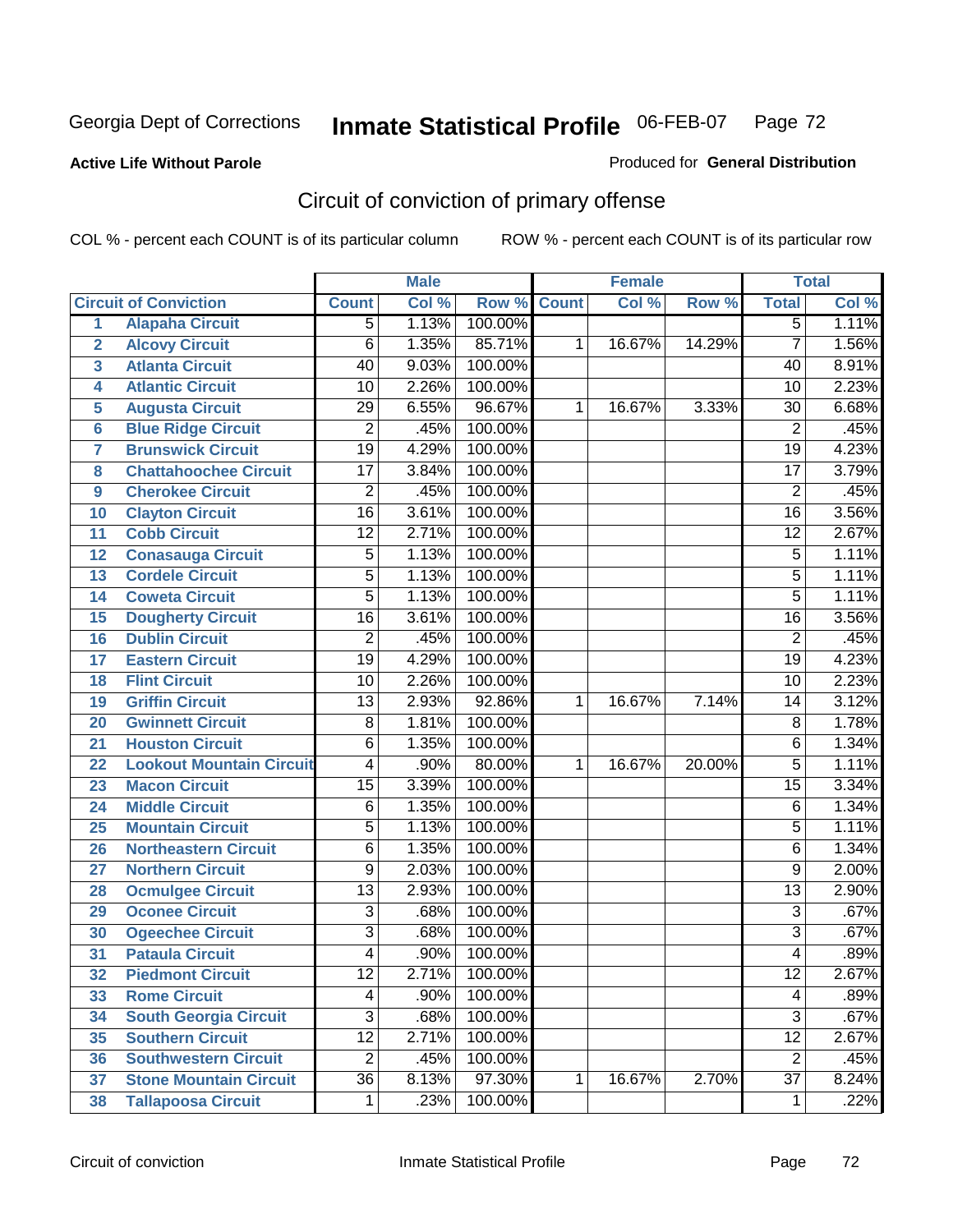Produced for **General Distribution**

#### **Active Life Without Parole**

# Circuit of conviction of primary offense

|    |                              |                 | <b>Male</b> |           |              | <b>Female</b> |       |              | <b>Total</b> |
|----|------------------------------|-----------------|-------------|-----------|--------------|---------------|-------|--------------|--------------|
|    | <b>Circuit of Conviction</b> | <b>Count</b>    | Col %       | Row %     | <b>Count</b> | Col %         | Row % | <b>Total</b> | Col %        |
| 39 | <b>Tifton Circuit</b>        | 2               | .45%        | 100.00%   |              |               |       |              | .45%         |
| 40 | <b>Toombs Circuit</b>        |                 | .23%        | 100.00%   |              |               |       |              | .22%         |
| 41 | <b>Waycross Circuit</b>      | 17              | 3.84%       | 100.00%   |              |               |       | 17           | 3.79%        |
| 42 | <b>Western Circuit</b>       | 11              | 2.48%       | 100.00%   |              |               |       | 11           | 2.45%        |
| 43 | <b>Rockdale Circuit</b>      | 4               | .90%        | 100.00%   |              |               |       | 4            | .89%         |
| 44 | <b>Douglas Circuit</b>       | 12 <sup>2</sup> | 2.71%       | $92.31\%$ |              | 16.67%        | 7.69% | 13           | 2.90%        |
| 45 | <b>Appalachian Circuit</b>   |                 | .23%        | 100.00%   |              |               |       |              | .22%         |
| 46 | <b>Enotah Circuit</b>        | 2               | .45%        | 100.00%   |              |               |       | 2            | .45%         |
| 47 | <b>Bell-Forsyth Circuit</b>  | 2               | .45%        | 100.00%   |              |               |       | 2            | .45%         |
| 48 | <b>Towaliga Circuit</b>      | 5               | 1.13%       | 100.00%   |              |               |       | 5            | 1.11%        |
| 49 | <b>Paulding Circuit</b>      |                 | .23%        | 100.00%   |              |               |       |              | .22%         |
|    | <b>Total Rported</b>         | 443             | 100%        | 98.66%    | 6            | 100%          | 1.34% | 449          | 100%         |

| <b>eported</b><br><b>N</b> |          |     |
|----------------------------|----------|-----|
| <b>c</b> otal<br>$\sim$    | .<br>44. | 449 |

| īМ<br>----<br>taın<br>----<br>514<br>MOL<br>нс |
|------------------------------------------------|
|------------------------------------------------|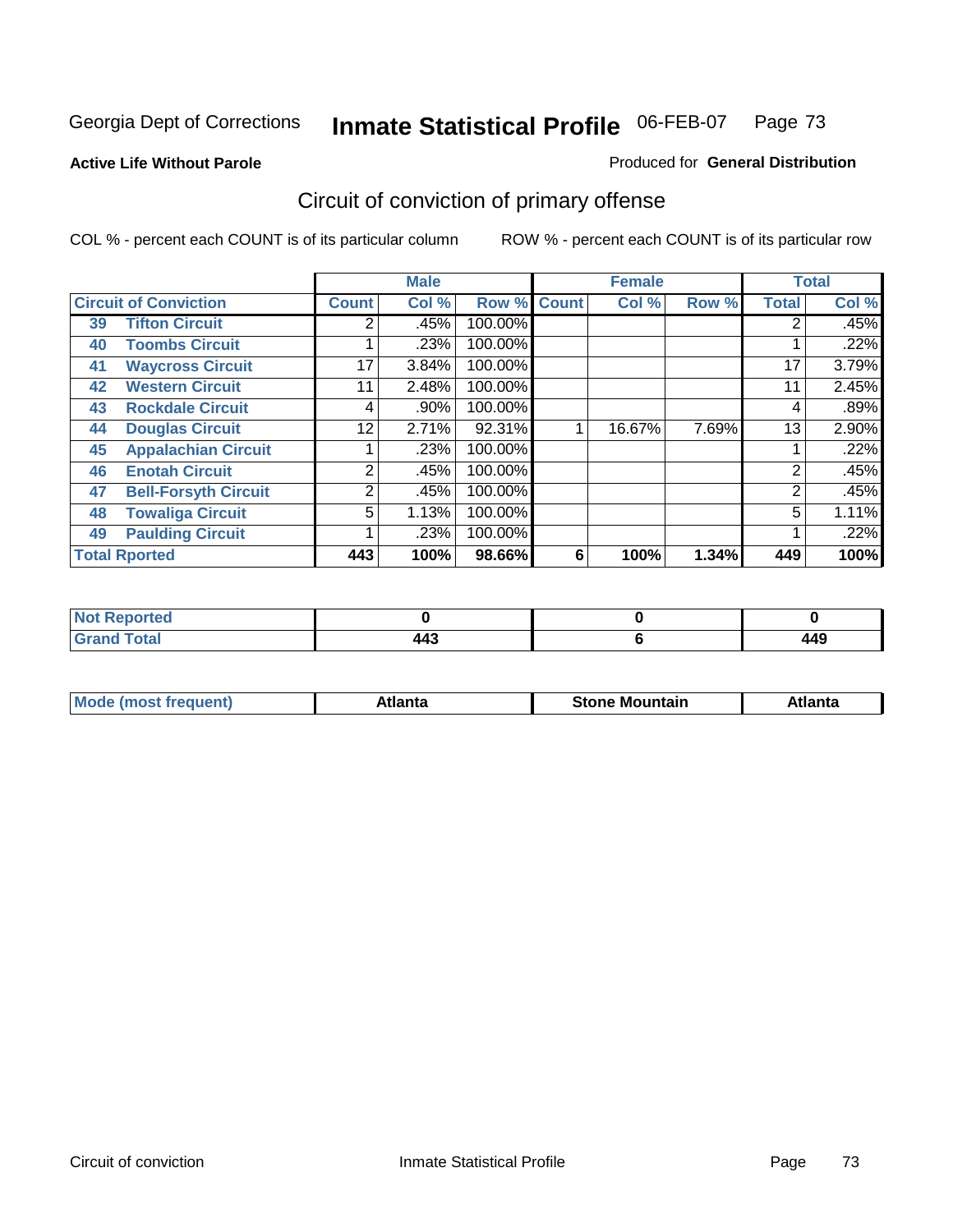#### **Active Life Without Parole**

#### Produced for **General Distribution**

### Years served (jail + prison) in this incarceration

|                       |                 | <b>Male</b> |         |                 | <b>Female</b> |                     |                 | <b>Total</b>               |
|-----------------------|-----------------|-------------|---------|-----------------|---------------|---------------------|-----------------|----------------------------|
| <b>Years Served</b>   | <b>Count</b>    | Col %       | Row %   | <b>Count</b>    | Col %         | Row %               | <b>Total</b>    | $\overline{\text{Col }\%}$ |
| Less than one year    | 4               | 0.91%       | 100.00% |                 |               |                     | 4               | 0.90%                      |
| 1 to 1.99 years       | 14              | 3.18%       | 100.00% |                 |               |                     | 14              | 3.14%                      |
| 2 to 2.99 years       | 29              | 6.59%       | 100.00% |                 |               |                     | 29              | 6.50%                      |
| 3 to 3.99 years       | $\overline{20}$ | 4.55%       | 95.24%  | $\mathbf{1}$    | 16.67%        | 4.76%               | $\overline{21}$ | 4.71%                      |
| 4 to 4.99 years       | 40              | 9.09%       | 93.02%  | $\overline{3}$  | 50.00%        | 6.98%               | 43              | 9.64%                      |
| $5$ to $5.99$ years   | 41              | 9.32%       | 100.00% |                 |               |                     | 41              | 9.19%                      |
| $6$ to $6.99$ years   | 43              | 9.77%       | 100.00% |                 |               |                     | 43              | 9.64%                      |
| $7$ to $7.99$ years   | $\overline{38}$ | 8.64%       | 100.00% |                 |               |                     | $\overline{38}$ | 8.52%                      |
| 8 to 8.99 years       | 38              | 8.64%       | 97.44%  | 1               | 16.67%        | 2.56%               | 39              | 8.74%                      |
| 9 to 9.99 years       | $\overline{45}$ | 10.23%      | 97.83%  | $\mathbf{1}$    | 16.67%        | 2.17%               | 46              | 10.31%                     |
| 10 to 10.99 years     | 41              | 9.32%       | 100.00% |                 |               |                     | 41              | 9.19%                      |
| 11 to 11.99 years     | 24              | 5.45%       | 100.00% |                 |               |                     | 24              | 5.38%                      |
| 12 to 12.99 years     | $\overline{20}$ | 4.55%       | 100.00% |                 |               |                     | $\overline{20}$ | 4.48%                      |
| 13 to 13.99 years     | $\overline{17}$ | 3.86%       | 100.00% |                 |               |                     | $\overline{17}$ | 3.81%                      |
| 14 to 14.99 years     | 6               | 1.36%       | 100.00% |                 |               |                     | 6               | 1.35%                      |
| 15 to 15.99 years     | $\overline{5}$  | 1.14%       | 100.00% |                 |               |                     | $\overline{5}$  | 1.12%                      |
| 17 to 17.99 years     | 3               | 0.68%       | 100.00% |                 |               |                     | $\overline{3}$  | 0.67%                      |
| 18 to 18.99 years     | 3               | 0.68%       | 100.00% |                 |               |                     | 3               | 0.67%                      |
| 19 to 19.99 years     | 1               | 0.23%       | 100.00% |                 |               |                     | $\overline{1}$  | 0.22%                      |
| 20 to 20.99 years     | $\overline{2}$  | 0.45%       | 100.00% |                 |               |                     | $\overline{2}$  | 0.45%                      |
| 23 to 23.99 years     | 1               | 0.23%       | 100.00% |                 |               |                     | 1               | 0.22%                      |
| 26 to 26.99 years     | 1               | 0.23%       | 100.00% |                 |               |                     | 1               | 0.22%                      |
| 28 to 28.99 years     | 1               | 0.23%       | 100.00% |                 |               |                     | 1               | 0.22%                      |
| 29 to 29.99 years     | 1               | 0.23%       | 100.00% |                 |               |                     | 1               | 0.22%                      |
| Thirty + years        | 2               | 0.45%       | 100.00% |                 |               |                     | $\overline{2}$  | 0.45%                      |
| <b>Total Reported</b> | 440             | 100%        | 98.65%  | $6\phantom{1}6$ | 100%          | $\overline{1.35\%}$ | 446             | 100%                       |

| <b>Not Reported</b>            |                   |                 |                   |
|--------------------------------|-------------------|-----------------|-------------------|
| <b>Grand Total</b>             | 443               |                 | 449               |
|                                |                   |                 |                   |
| <b>Mean</b><br>(average)       | 8.12              | 5.92            | 8.09              |
| <b>Median (middle)</b>         | 7.57              | 4.57            | 7.53              |
| <b>Mode</b><br>(most frequent) | 10 to 10.99 years | 9 to 9.99 years | 10 to 10.99 years |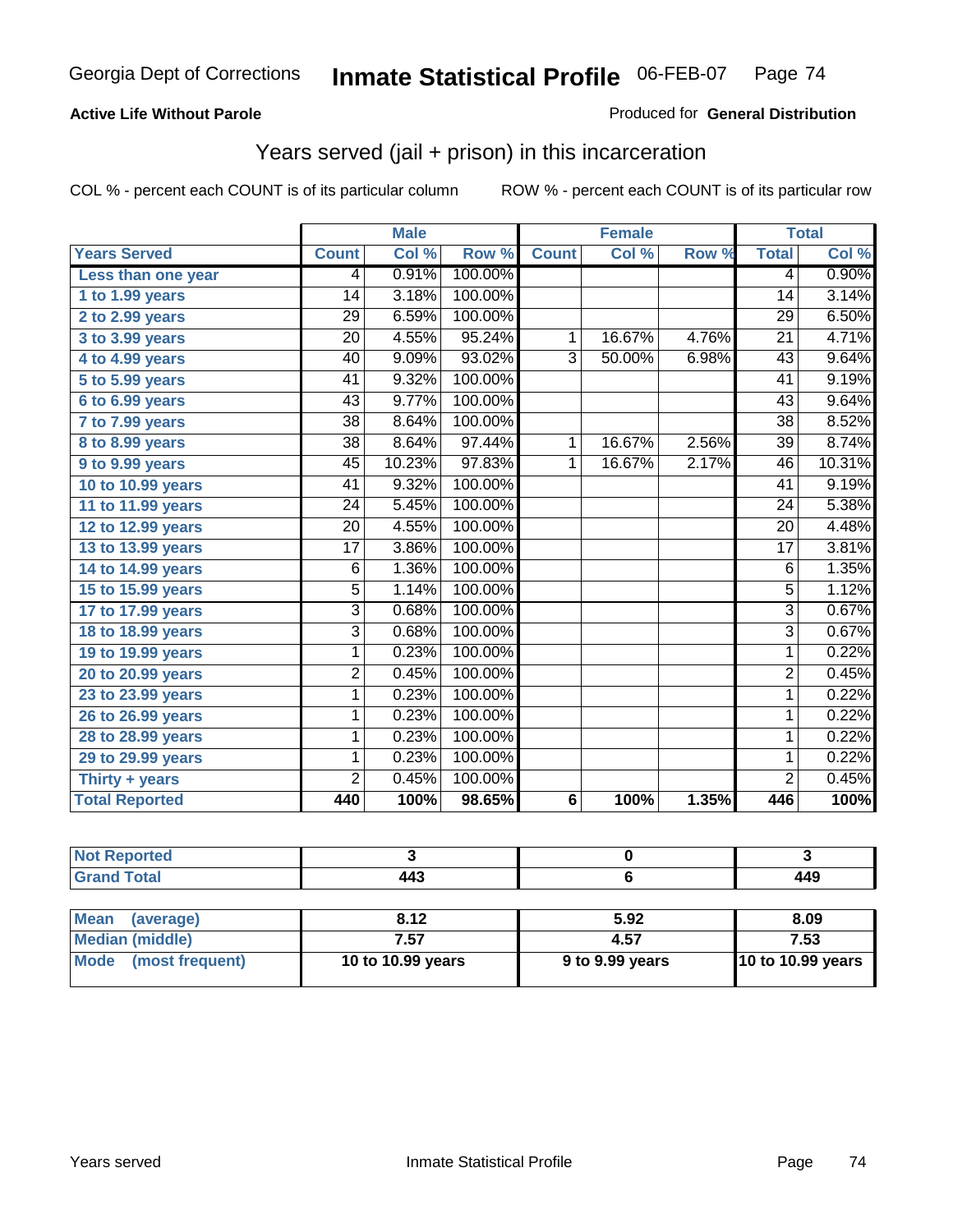#### **Active Life Without Parole**

Produced for **General Distribution**

### Results of most recent HIV tests

|                         |              | <b>Male</b> |        |              | <b>Female</b> |        |       | Total    |
|-------------------------|--------------|-------------|--------|--------------|---------------|--------|-------|----------|
| <b>HIV Test Results</b> | <b>Count</b> | Col %       | Row %  | <b>Count</b> | Col %         | Row %  | Total | Col %    |
| <b>Positive</b>         |              | 0.68%       | 75.00% |              | 16.67%        | 25.00% |       | $0.90\%$ |
| <b>Negative</b>         | 437          | 99.32%      | 98.87% |              | $83.33\%$     | 1.13%  | 442   | 99.10%   |
| <b>Total Reported</b>   | 440          | 100%        | 98.65% |              | 100%          | 1.35%  | 446   | 100%     |

| <b>Not Reported</b>  |                                          |     |
|----------------------|------------------------------------------|-----|
| <b>Total</b><br>Gr2r | $\Lambda \Lambda^{\sigma}$<br>. .<br>___ | 449 |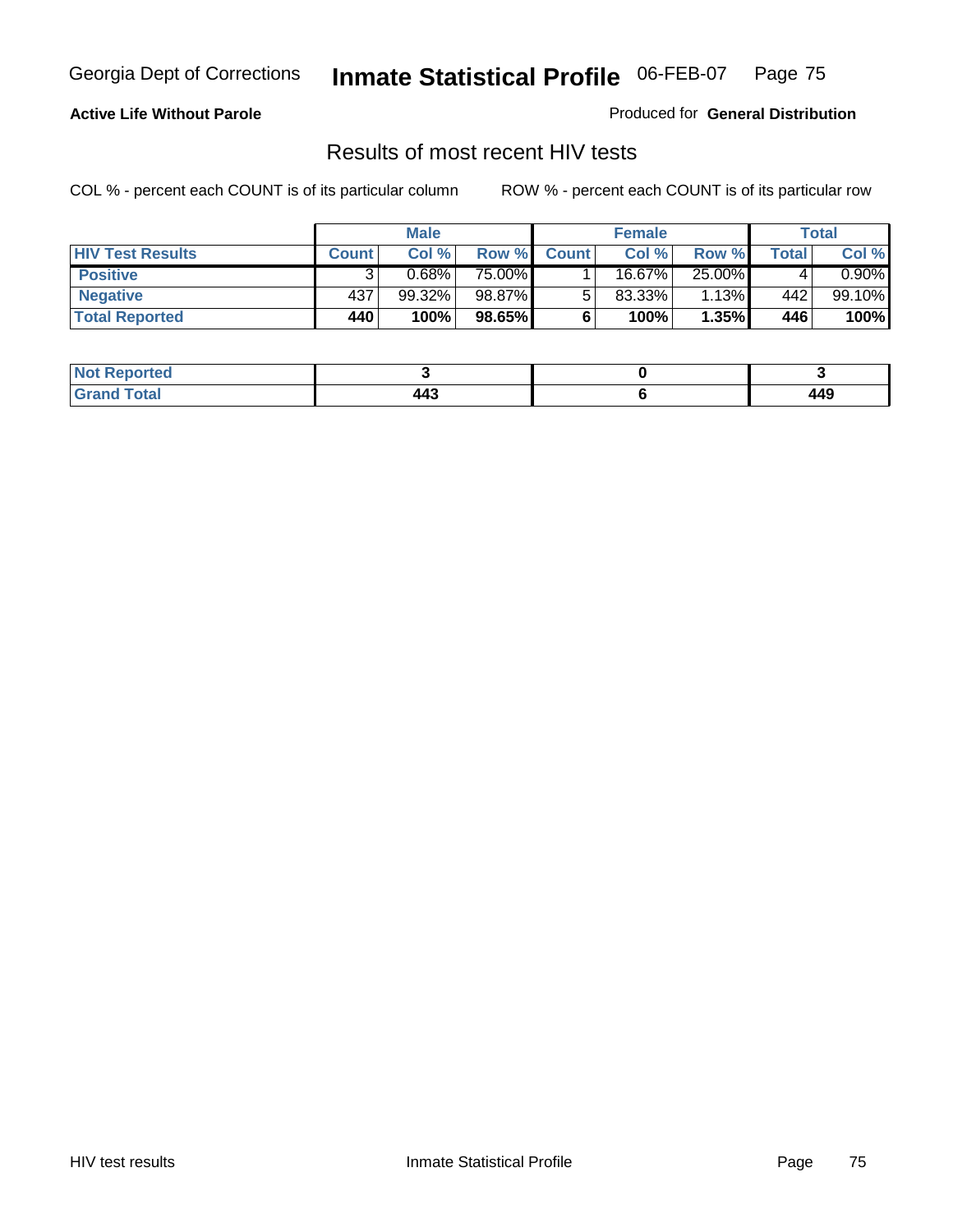#### **Active Life Without Parole**

#### Produced for **General Distribution**

### Results of most recent tuberculosis test

|                                  |              | <b>Male</b> |         |              | <b>Female</b> |          |              | Total  |
|----------------------------------|--------------|-------------|---------|--------------|---------------|----------|--------------|--------|
| <b>Tuberculosis Test Results</b> | <b>Count</b> | Col%        | Row %   | <b>Count</b> | Col%          | Row %    | <b>Total</b> | Col %  |
| <b>Positive on current test</b>  | 21           | $4.81\%$    | 100.00% |              |               |          | 21           | 4.74%  |
| <b>Positive on previous test</b> | 80           | $18.31\%$   | 100.00% |              |               |          | 80           | 18.06% |
| <b>Negative</b>                  | 336          | 76.89%      | 98.25%  |              | 100.00%       | $1.75\%$ | 342          | 77.20% |
| <b>Total Reported</b>            | 437          | 100%        | 98.65%  | 6            | 100%          | $1.35\%$ | 443          | 100%   |

| <b>Not</b><br><b>Reported</b> |                    |     |
|-------------------------------|--------------------|-----|
| <b>Total</b>                  | $\bm{M}$<br>$\sim$ | 449 |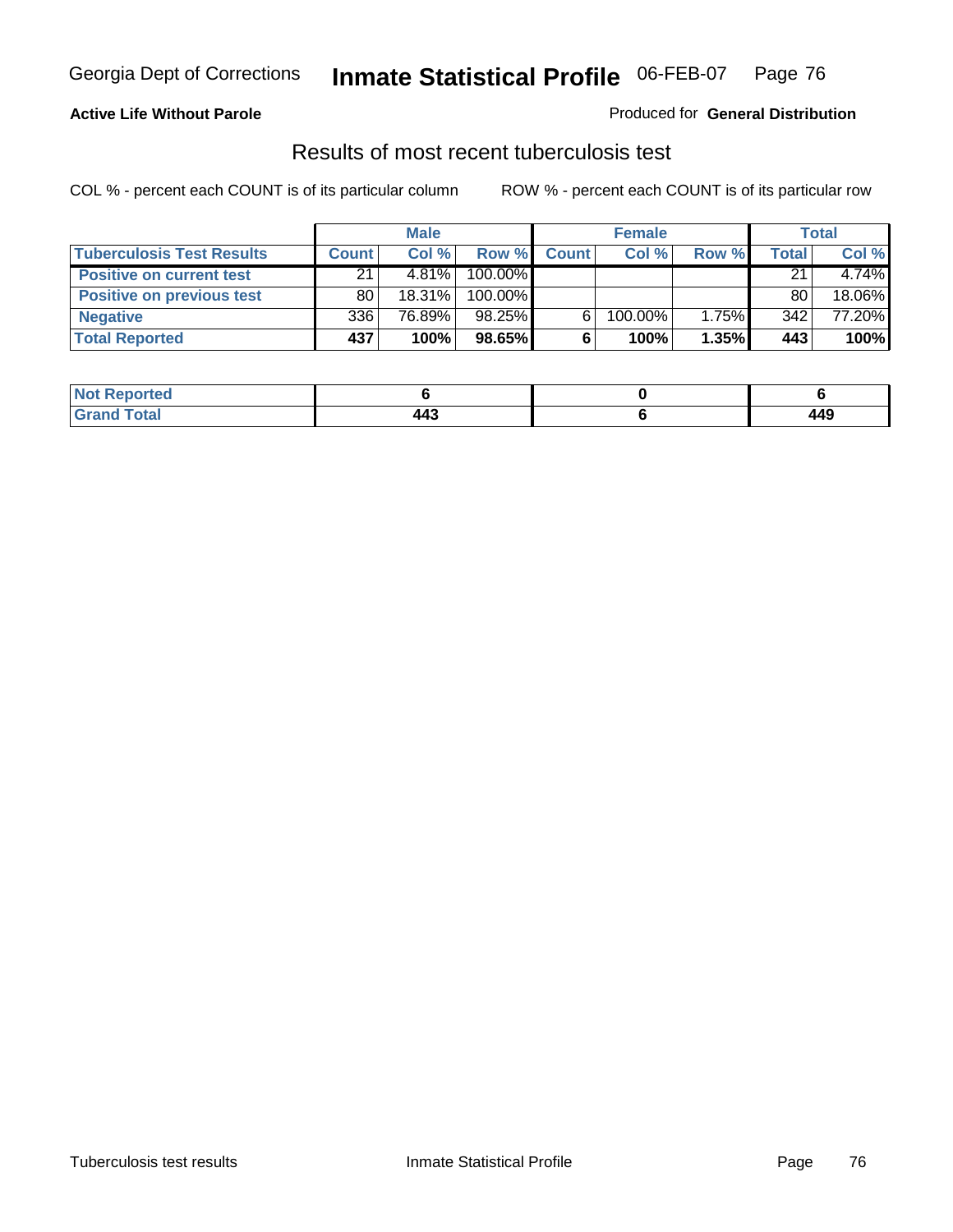#### **Active Life Without Parole**

Produced for **General Distribution**

### Results of most recent syphilis test

|                                 |       | <b>Male</b> |           |              | <b>Female</b> |          |              | <b>Total</b> |
|---------------------------------|-------|-------------|-----------|--------------|---------------|----------|--------------|--------------|
| <b>Syphilis Test Results</b>    | Count | Col%        | Row %     | <b>Count</b> | Col%          | Row %    | <b>Total</b> | Col %        |
| <b>Positive on current test</b> | 14    | 3.21%       | 100.00%   |              |               |          | 14           | $3.17\%$     |
| <b>Negative</b>                 | 422   | 96.79%      | 98.60%    |              | 100.00%       | 1.40%    | 428          | 96.83%       |
| <b>Total Reported</b>           | 436   | 100%        | $98.64\%$ |              | 100%          | $1.36\%$ | 442          | 100%         |

| <b>Not Reported</b> |          |     |
|---------------------|----------|-----|
| <b>Grand Total</b>  | .<br>___ | 449 |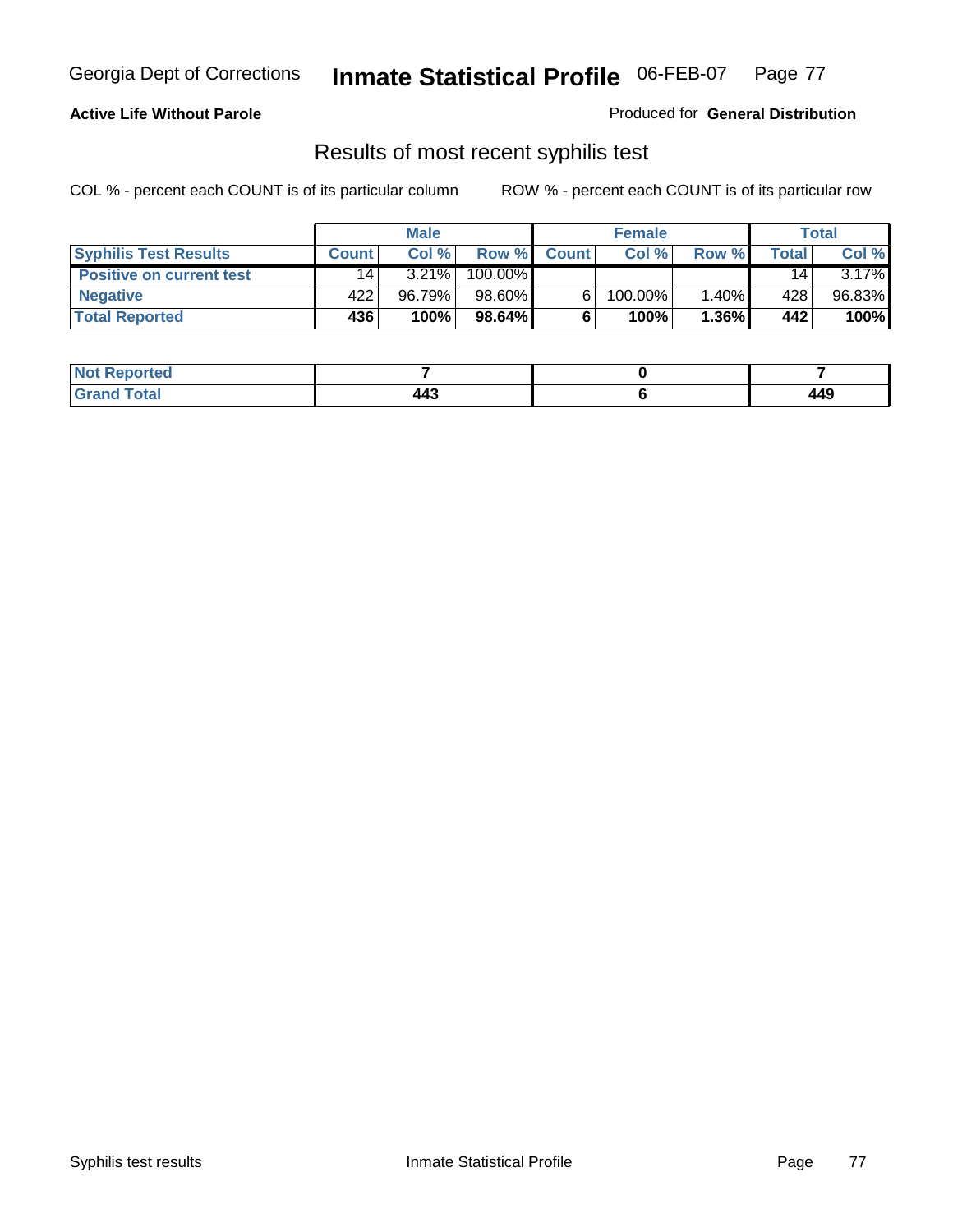#### **Active Life Without Parole**

Produced for **General Distribution**

### Results of most recent Hepatitis-C test

|                                 |              | <b>Male</b> |         |             | <b>Female</b> |          |              | Total  |
|---------------------------------|--------------|-------------|---------|-------------|---------------|----------|--------------|--------|
| <b>Hepatitis-C Test Results</b> | <b>Count</b> | Col%        |         | Row % Count | Col%          | Row %    | <b>Total</b> | Col %  |
| <b>Positive on current test</b> |              | 33.33%      | 100.00% |             |               |          |              | 33.33% |
| <b>Negative</b>                 |              | 66.67%      | 100.00% |             |               |          |              | 66.67% |
| <b>Total Reported</b>           |              | 100%        | 100.00% |             | %             | $0.00\%$ |              | 100%   |

| <b>Not Reported</b>  | AAC<br>44 U                        | 446 |
|----------------------|------------------------------------|-----|
| <b>Fotal</b><br>Gret | $\Lambda \Lambda^{\bullet}$<br>┯┯┙ | 449 |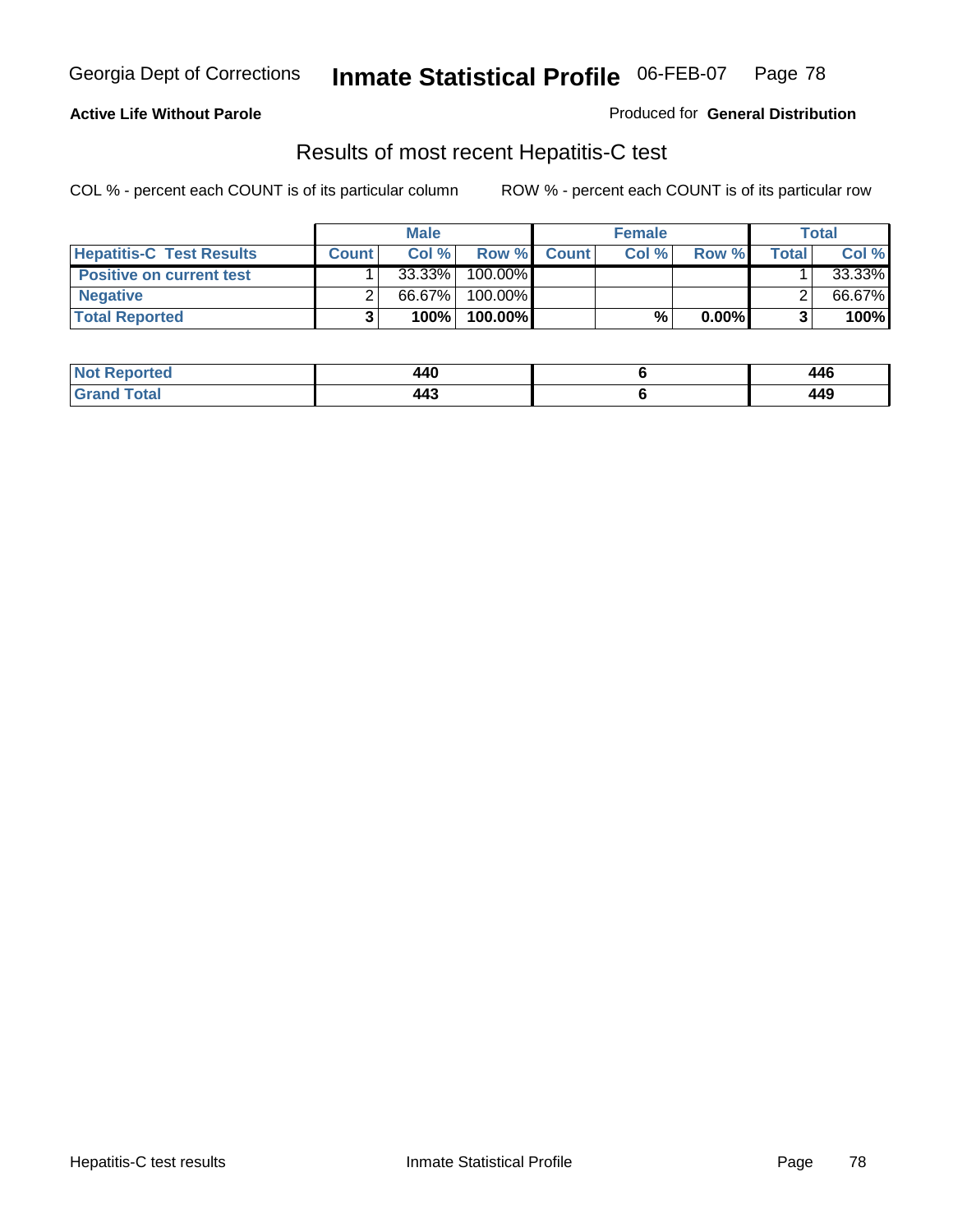#### **Active Life Without Parole**

Produced for **General Distribution**

### Results of most recent pregnancy test

|                               | Male         |       |          | <b>Female</b> |         |            | Total |         |
|-------------------------------|--------------|-------|----------|---------------|---------|------------|-------|---------|
| <b>Pregnancy Test Results</b> | <b>Count</b> | Col % | Row %    | <b>Count</b>  | Col %   | Row %      | Total | Col %   |
| <b>Negative</b>               |              |       |          |               | 100.00% | $100.00\%$ |       | 100.00% |
| <b>Total Reported</b>         |              | %     | $0.00\%$ |               | 100%    | 100.00%    |       | 100%    |

| <b>Not Reported</b> | $\Lambda \Lambda^{\bullet}$<br>44.<br>__ | د44 |
|---------------------|------------------------------------------|-----|
| <b>Grand Total</b>  | $\bm{M}$<br>44.<br>- - -                 | 449 |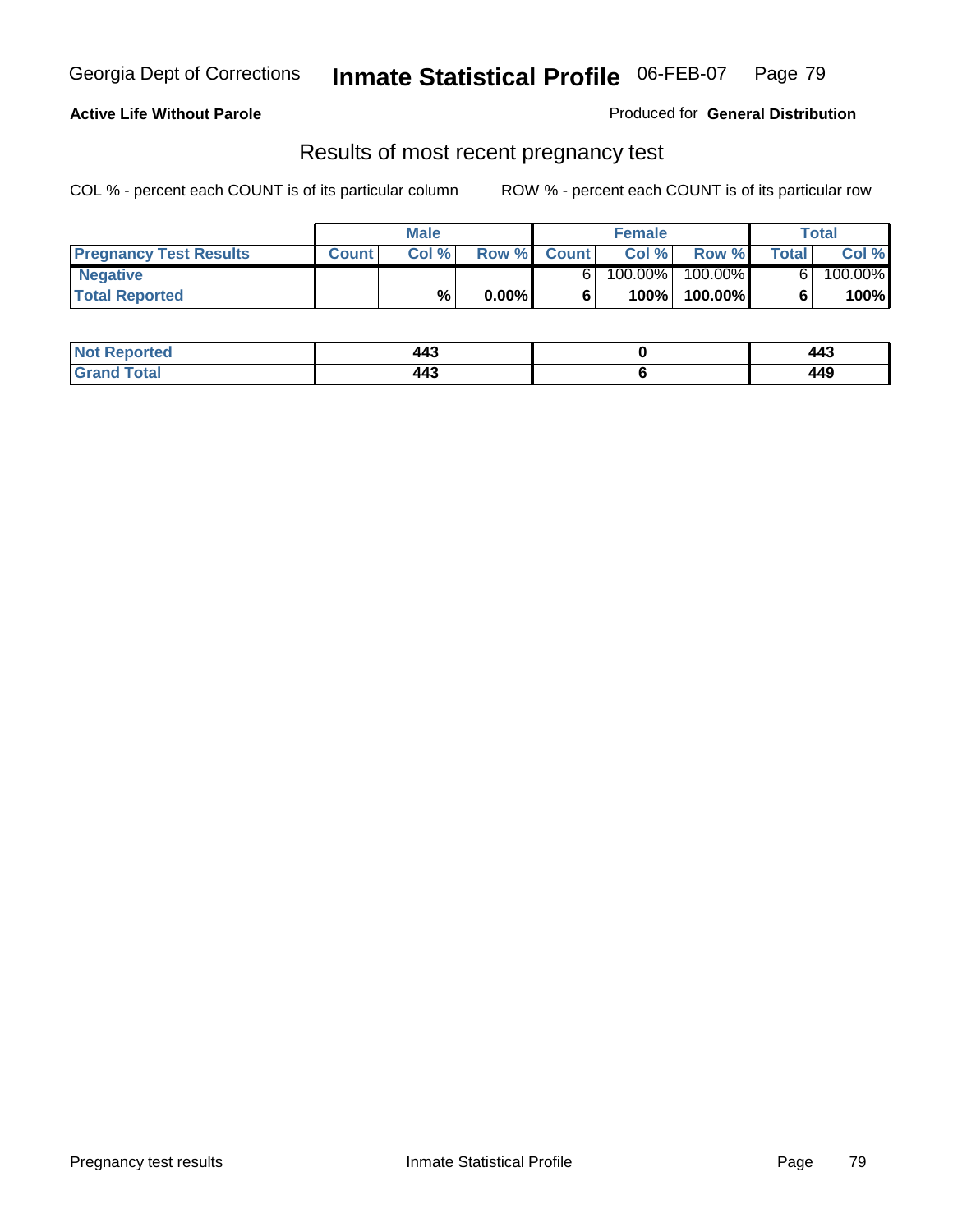#### **Active Life Without Parole**

#### Produced for **General Distribution**

### Results of most recent diabetes test

|                                 |              | Male    |            |              | <b>Female</b> |          |              | Total   |
|---------------------------------|--------------|---------|------------|--------------|---------------|----------|--------------|---------|
| Diabetes Test Results           | <b>Count</b> | Col %   | Row %      | <b>Count</b> | Col %         | Row %I   | <b>Total</b> | Col %   |
| <b>Positive on current test</b> |              | 100.00% | $100.00\%$ |              |               |          |              | 100.00% |
| <b>Total Reported</b>           |              | 100%    | 100.00%    |              | %             | $0.00\%$ |              | 100%    |

| Not i<br>Reported | лл                       |     |
|-------------------|--------------------------|-----|
| Total<br>Gran     | $\bm{M}$<br>44.<br>- - - | 449 |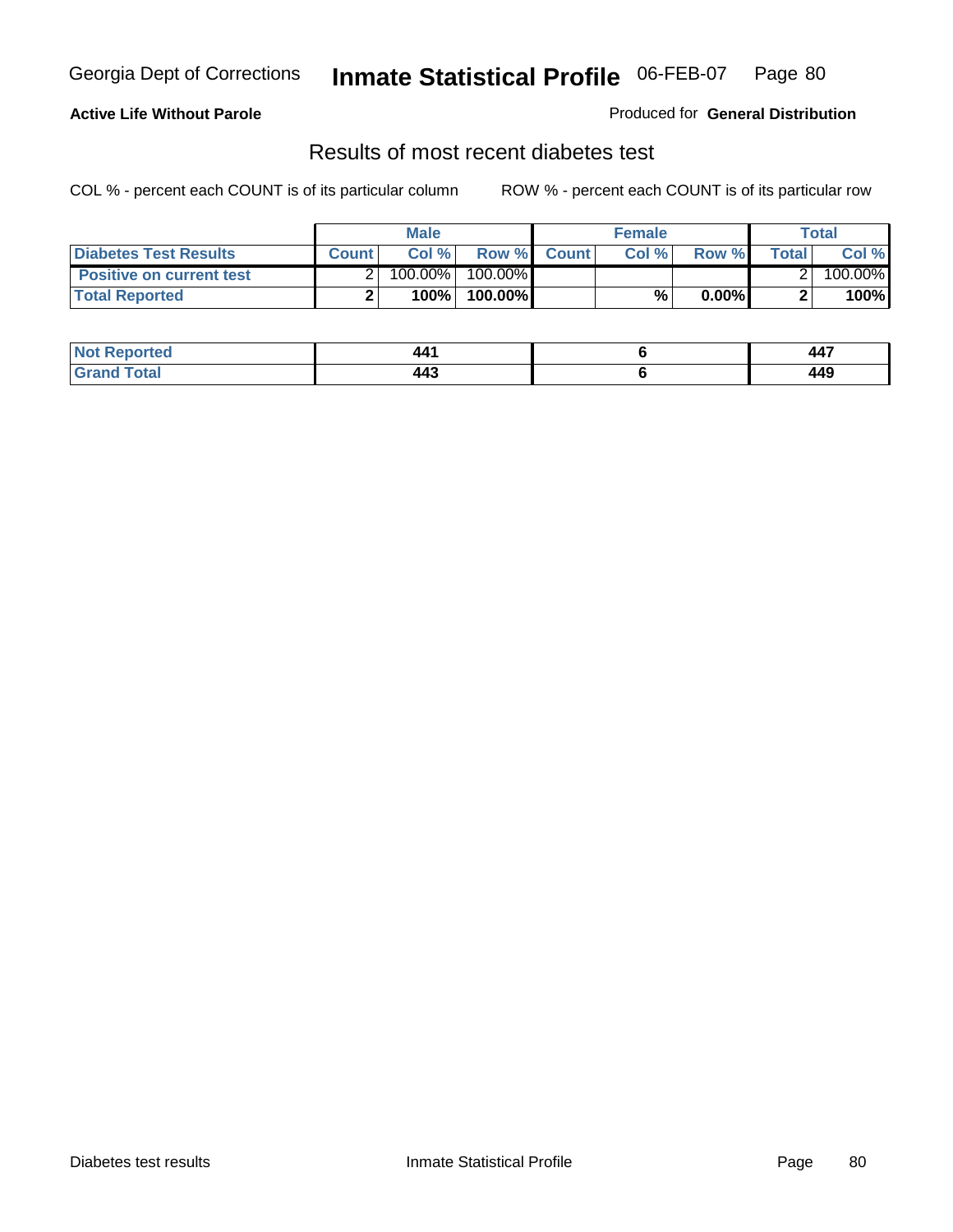#### **Active Life Without Parole**

#### Produced for **General Distribution**

### Results of most recent hypertension test

|                                  |              | <b>Male</b> |            |             | <b>Female</b> |          |       | <b>Total</b> |
|----------------------------------|--------------|-------------|------------|-------------|---------------|----------|-------|--------------|
| <b>Hypertension Test Results</b> | <b>Count</b> | Col %       |            | Row % Count | Col%          | Row %    | Total | Col %        |
| <b>Positive on current test</b>  |              | 100.00%     | $100.00\%$ |             |               |          |       | 100.00%      |
| <b>Total Reported</b>            |              | 100%        | 100.00%    |             | %             | $0.00\%$ |       | 100%         |

| <b>Reported</b>      | $-1 -$<br>ישד<br>$   -$ | 443 |
|----------------------|-------------------------|-----|
| <b>otal</b><br>_____ | 11°<br>44J              | 449 |